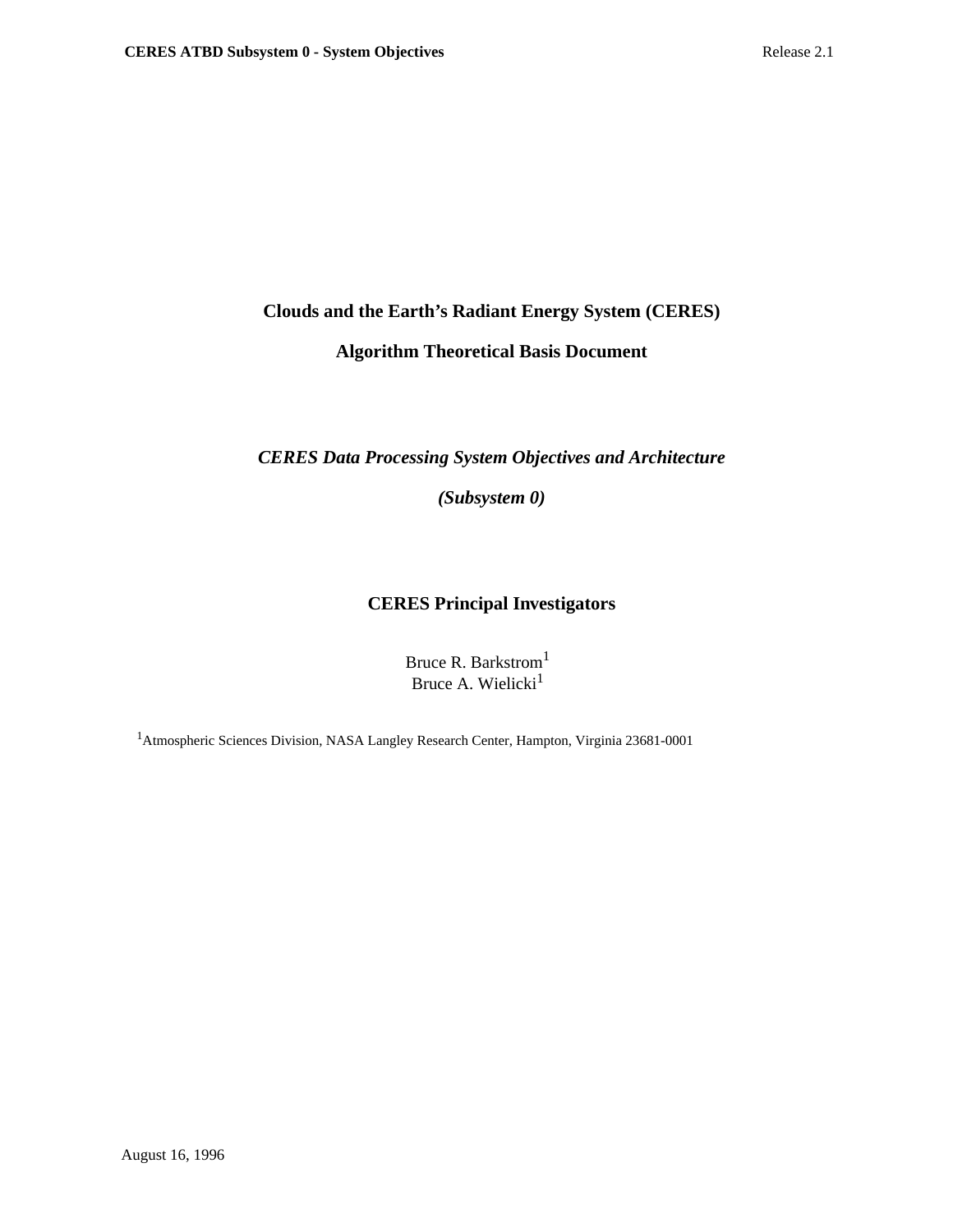

# **CERES Top Level Data Flow Diagram**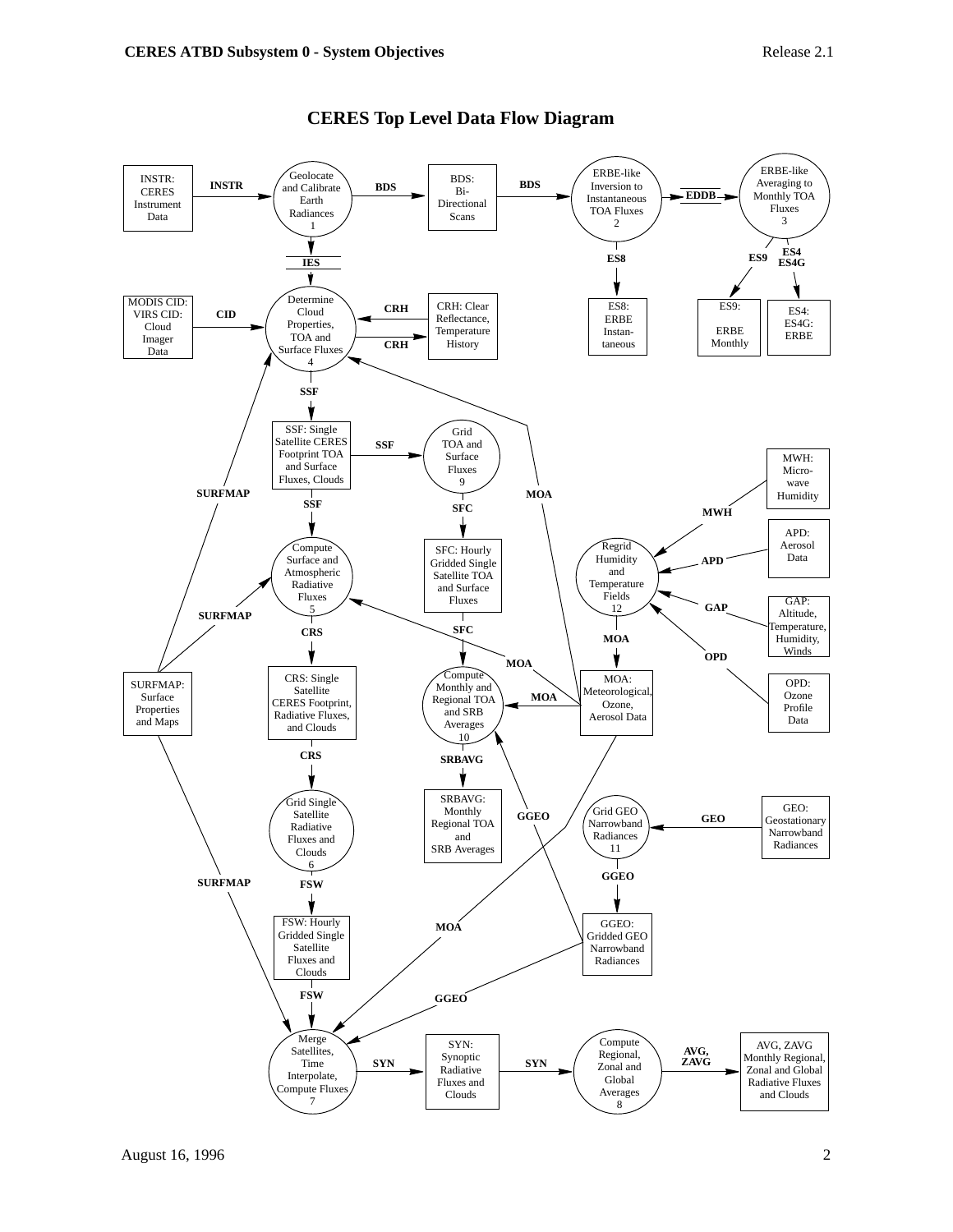## **Preface**

The investigation of Clouds and the Earth's Radiant Energy System (CERES) is a key part of the Earth Observing System (EOS). This investigation grows from the experience and knowledge gained by the Earth Radiation Budget Experiment (ERBE). The CERES instruments are improved models of the ERBE scanners. The strategy of flying instruments on Sun-synchronous, polar orbiting satellites simultaneously with instruments whose satellites have precessing orbits in lower inclinations was successfully developed on ERBE to reduce time sampling errors. To preserve historical continuity, some parts of the CERES data reduction will use algorithms identical with the algorithms we used in ERBE.

At the same time, much that we do on CERES is new, even though it grows directly from the ERBE experience. To improve the calibration of the instruments, CERES has a much more extensive program of instrument characterization than did ERBE and adds several new components to the ground calibration system. To reduce the errors arising from Angular Distribution Models, CERES will measure these critical parameters by operating the CERES radiometers in a Rotating Azimuth Plane scan mode. To increase the certainty of the data interpretation and to improve the consistency between the cloud parameters and the radiation fields, CERES will include cloud imager data and other atmospheric parameters. Such interpretations are particularly important for testing and improving the General Circulation Models that provide our primary tool for estimating the probable consequences of global warming. CERES will include time interpolation based on observations of time variability observed with Geostationary data. Finally, because clouds are the primary modulator of all of the radiation fields to which the Earth-atmosphere system responds, CERES will produce radiation fluxes at the Earth's surface and at various levels within the atmosphere.

 This Algorithm Theoretical Basis Document (ATBD) is one of thirteen volumes that describe the scientific and mathematical basis for the CERES data products. Because of the complexity of the CERES data processing system and the requirements for developing clearly defined interfaces, we have broken the theoretical basis material into separate volumes that correspond with a decomposition of the CERES data processing system. At the top level, the total CERES data processing system is composed of twelve major subsystems. Each of these subsystems produces data products, which are traditionally files, that EOSDIS will have to store, catalog, and disseminate. The subsystems are complex enough that they must be further decomposed in order to avoid misunderstandings. In each of the volumes after this, we have provided a system Data Flow Diagram (DFD) that shows how the other subsystem ATBDs fit into the context of the top-level decomposition. Where we are dealing with the ATBD of a major subsystem, that DFD shows the top-level decomposition, allowing the reader to relate this subsystem to other subsystems in the CERES data processing system. Where we are dealing with the ATBD of one of the components of a decomposed subsystem, the first few pages will contain a DFD that shows the relationship of this process to the other processes at the same level of decomposition.

In the long run, we expect to provide this material to the user community through the NASA Langley Research Center Distributed Active Archive Center (DAAC). It is highly likely that when the CERES data flows from the DAAC, the material in this document will be available electronically. These Release 2.1 ATBDs represent a major step in this direction.

In addition to the work of the individual authors whose names appear on the title page of each ATBD, these volumes represent contributions from members of the CERES Science Team who are not explicitly identified as authors and from members of the CERES Data Management Team.

Bruce R. Barkstrom Bruce A. Wielicki

Hampton, VA August 199Abstract

August 16, 1996 3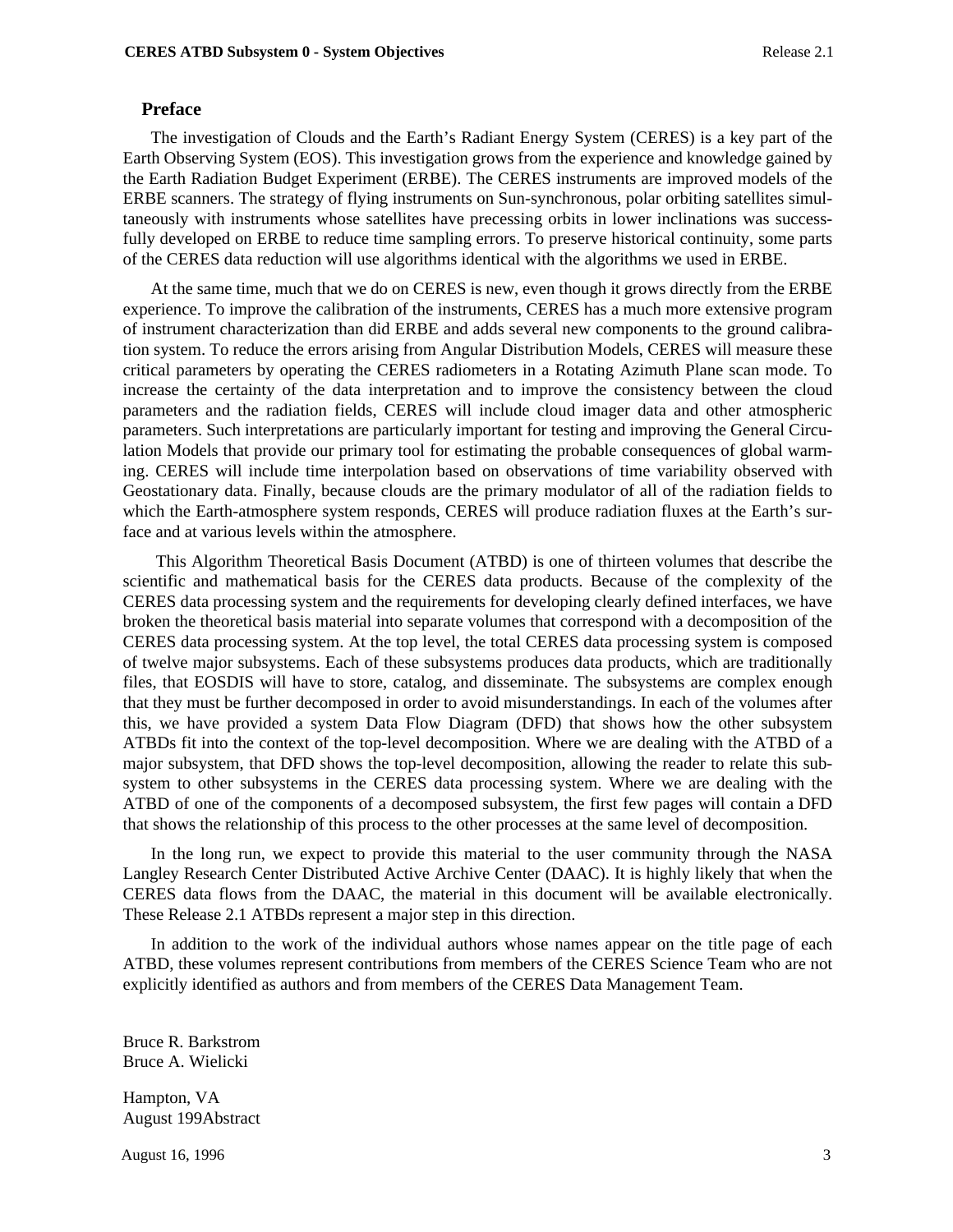## **Abstract**

*The investigation of Clouds and the Earth's Radiant Energy System (CERES) has three major objectives:*

- *1. To provide a continuation of the Earth Radiation Budget Experiment (ERBE) record of radiative fluxes at the Top of the Atmosphere (TOA) and of cloud radiative forcing.*
- *2. To produce the lowest error climatology of consistent cloud properties and radiation fields through the atmosphere that we can, based on a practical fusion of available observations.*
- *3. To improve our knowledge of the Earth's surface radiation budget (SRB) by providing a long-term climatology of surface radiation fluxes based on better calibrated satellite observations and better algorithms than those currently in use.*

*To fulfill these objectives, the CERES data processing system will use four major types of input data:*

- *1. Radiance observations from CERES scanning radiometers flying on several satellites over the next 15 years.*
- *2. Radiance data from higher spatial and spectral resolution imagers on the same satellites as the CERES scanners. These imager data are required in order to accurately identify cloud properties, since the CERES scanners have spatial resolutions of about 30 kilometers.*
- *3. Meteorological analysis fields of temperature and humidity from NOAA.*
- *4. Geostationary radiances similar to those of the International Satellite Cloud Climatology Project (ISCCP). We will use these geostationary radiances for improving the CERES time interpolation process.*

*The output from the CERES processing system falls into three major types of archival products:*

- *1. ERBE-like products which are nearly identical to those produced by the ERBE, including instantaneous footprint fluxes with ERBE-like scene identification, as well as monthly averaged regional TOA fluxes and cloud radiative forcing.*
- *2. Atmosphere products with consistent cloud properties and radiative fluxes, including instantaneous CERES footprint fluxes and imager cloud properties, instantaneous regional average fluxes and cloud properties, 3-hour synoptic radiation and clouds, and monthly average fluxes and clouds.*
- *3. Surface radiation products concentrating on surface radiation budget components with vertically integrated cloud properties, including both instantaneous measurements and monthly averages over 1*° *regions.*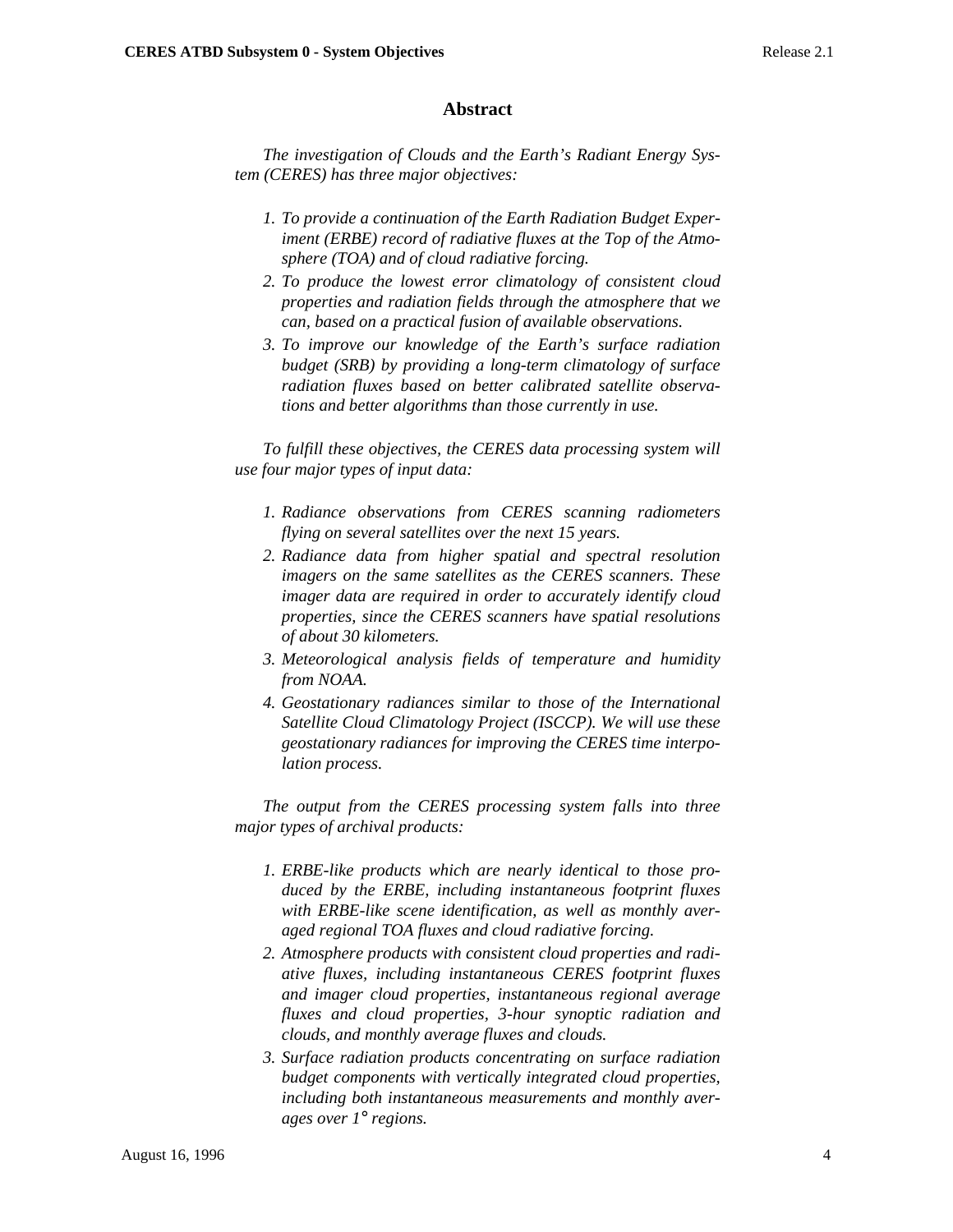*To transform the input data to output, we put the data through twelve major processes:*

### *CERES Instrument Subsystem*

*1. Geolocate and calibrate earth radiances from the CERES instrument*

## *ERBE-like Subsystems*

- *2. Perform an ERBE-like inversion to instantaneous TOA fluxes*
- *3. Perform an ERBE-like averaging to monthly TOA fluxes*

## *Cloud and Radiation Subsystems*

- *4. Determine instantaneous cloud properties, TOA, and surface fluxes*
- *5. Compute surface and atmospheric radiative fluxes*
- *6. Grid single satellite radiative fluxes and clouds into regional averages*
- *7. Merge satellites, time interpolate, and compute fluxes for synoptic view*
- *8. Compute regional, zonal, and global monthly averages*

## *Surface Radiation Subsystems*

- *9. Grid TOA and surface fluxes into regions*
- *10. Compute monthly regional TOA and SRB averages*

## *Utility Subsystems*

- *11. Grid the geostationary narrowband data*
- *12. Regrid humidity and temperature fields*

# **CERES Data Processing System Objectives and Architecture**

## **0.2. CERES Historical Context**

Humankind is engaged in a great and uncontrolled alteration of his habitat. Most scientists expect fossil fuel burning and releases of other trace gases to have long-term climatic consequences. Likewise, some experts have postulated that agriculture and forestry alter the Earth's surface in ways that irreversibly change the climate. In these and many other examples, we understand some of the immediate impacts of man's activities, yet we cannot predict the long-term consequences. One of the major sources of uncertainty lies in the impact of clouds upon the radiative energy flow through the Earth-atmosphere system. The investigation of Clouds and the Earth's Radiant Energy System (CERES; Wielicki et al. 1996; Barkstrom et al. 1988, Wielicki et al. 1990) is intended to substantially improve our understanding of these energy flows, clouds, and the interaction between the two. The CERES investigation concentrates on four primary areas: Earth radiation budget and cloud radiative forcing, cloud properties, surface radiation budget, and radiative components of the atmosphere's energy budget. In the four subsections that follow, we provide a more detailed description of our current understanding and data sources in each of these areas.

### *0.2.1. Earth's Radiation Budget and Cloud Radiative Forcing*

The flux of energy from the Sun is nearly constant. The flux of reflected sunlight is much less constant, depending on both surface and atmospheric conditions. The third major component of the energy flow through the top of the atmosphere, the outgoing flux of emitted terrestrial radiation, or longwave flux, is moderately constant. Over very long periods of time, these three components of the radiation budget need to balance. If there is a net flux of energy into the Earth-atmosphere system, the temperature of the planet's surface should increase; if the net flux flows out of the system, it should cool (Hartmann, et al. 1986). In addition, long-term energy balance of latitudinal bands allows us to place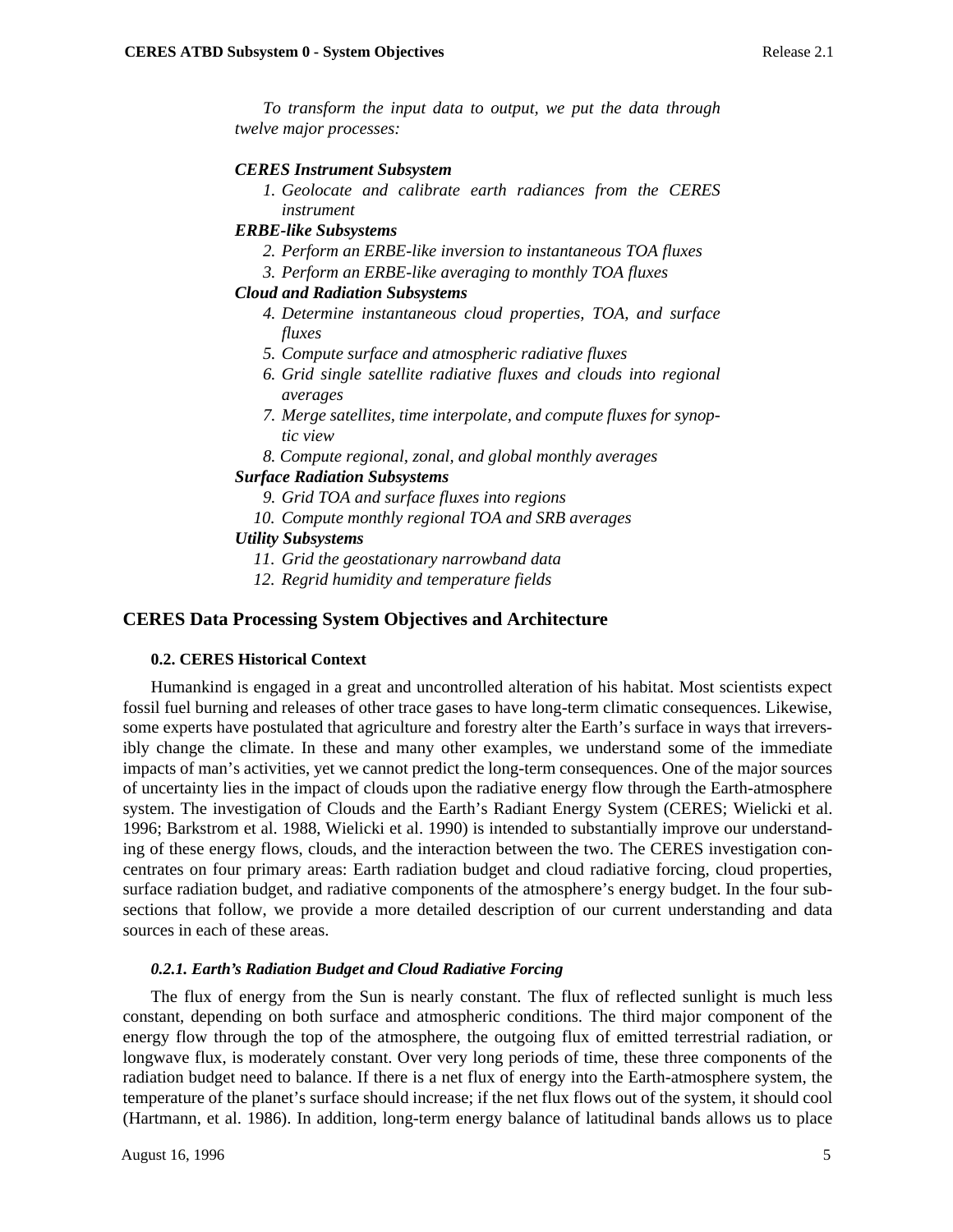constraints on the energy transfer of the oceans and the atmosphere from the latitudinal distribution of net radiation at the top of the atmosphere (Oort and Vonder Haar, 1976; Barkstrom, et al. 1990b). Thus, measuring these three components of the Earth's radiation budget has been a goal of satellite meteorology almost since man began to dream of Earth satellites (Hunt, et al. 1986; London, 1957; House, et al. 1986; Vonder Haar and Suomi, 1971; Raschke, et al. 1973; Jacobowitz, et al. 1984a, b).

With the Earth Radiation Budget Experiment (ERBE) (Barkstrom, 1984; Barkstrom and Smith, 1986), we began to measure this energy flow at the top-of-the-atmosphere (TOA), not just as an undifferentiated field, but with a reasonable separation between clear-sky fluxes and cloudy ones. ERBE measured both the clear-sky fluxes at the top-of-the-atmosphere as well as the fluxes under all other conditions of cloudiness. The difference between the total-sky and clear-sky fields is known as the Cloud-Radiative Forcing (Ramanathan, et al. 1989a, b), or CRF. The CRF is a direct measure of the impact of clouds upon the Earth's radiation budget, and is formally equivalent to the climate forcings caused by other perturbations, such as the increased greenhouse effect of CO or atmospheric aerosols. Based on the ERBE observations, we can separate the CRF into longwave (LW) and shortwave (SW) components. The ERBE observations show that the longwave CRF is positive, demonstrating that in the flow of thermal energy, clouds increase the greenhouse effect. At the same time, the shortwave CRF is negative, more than offsetting the positive longwave forcing. Thus, clouds act to cool the current climate.

With cloud forcing, there are initial hints of unexpected cloud effects. For example, the LW cloud forcing of tropical thunderstorms nearly offsets their SW forcing, a surprising cancellation. Also remarkable is the fact that low-level cloud systems dominate the impact of clouds at all seasons because these systems increase the reflection above what the clear-sky background would give. Perhaps even more surprising is the fact that the shortwave cloud forcing overpowers the longwave for all seasons of the year (Harrison, et al. 1990). It has become clear through a number of studies with General Circulation Models (GCMs) that cloud radiative forcing is the single largest uncertainty in predicting how the Earth's climate will respond to changes in the energy flow through the Earth-atmosphere system (e.g., Cess, et al. 1989 and 1990).

The clear-sky fluxes are also useful by themselves. With them, we can begin to provide an observational baseline for assessing the impact of changes in the Earth's surface and in atmospheric conditions. For example, it may be possible to check if a long-term trend in aerosol concentration has increased the background albedo by comparing clear-sky albedo measurements from ERBE with similar measurements from CERES. Likewise, suspicions that changes in land surface properties have changed the planet's energy budget can be checked by comparing the clear-sky fluxes over the affected portions of the Earth.

Although the ERBE measurements have been very useful to the community, they are far from perfect. Work by the ERBE Science Team during the course of validation suggests that there are four major sources of uncertainty in the radiation budget and CRF measurements:

- 1. Instrument calibration and characterization
- 2. Angular Distribution Models (ADMs), which we use to produce flux from radiance measurements
- 3. Clear-sky identification, which sets the limit on CRF accuracy
- 4. Time sampling and interpolation

In section 0.6 of this document, we provide a more detailed and quantitative description of the influence of each of these uncertainty sources upon the CERES data products. It is important to understand how these error sources have influenced the design of the overall CERES approach to producing radiation and cloud products.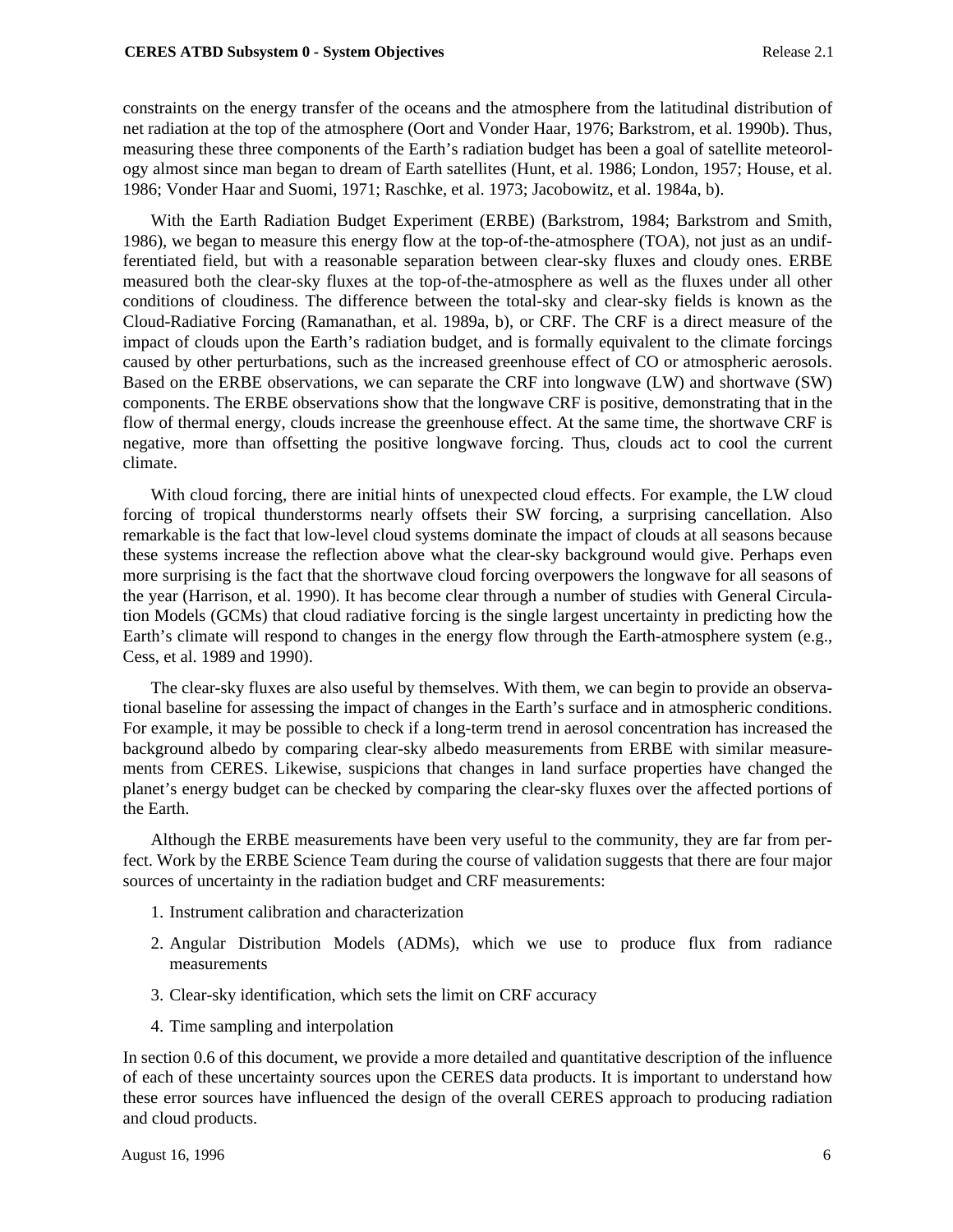The first source of error in TOA fluxes is instrument characterization and calibration. As the reader will find in section 0.6.1, this error source is particularly important in monthly and longer measurements of TOA energy balance. For example, we suspect that shortwave calibration uncertainty is one of the major contributors to the ERBE annual average net flux imbalance of the planet. In CERES, a substantial amount of work has gone into improving the instrument characterization, particularly of our knowledge of the spectral characteristics of the detector optical train and of the calibration equipment. In addition, the shortwave CERES calibration will benefit substantially from replacing the ERBE integrating sphere with a much better understood shortwave source. ATBD subsystem 1.0 is devoted to the CERES instrument subsystem and describes the substantial improvements CERES has made over ERBE.

The second major error source in TOA fluxes is the set of parameters we call Angular Distribution Models. The ADMs enter directly into most uses of the CERES data, because the ERBE and CERES algorithms use the ADM values *R* directly to produce upwelling TOA fluxes  $F^{\dagger}$  from the observed radiances *I*

$$
F^{\uparrow} = \frac{\pi I}{R} \tag{0-1}
$$

If the Earth were Lambertian, *R* would be 1. Unfortunately for the production of fluxes from radiances, the Earth is not Lambertian. Early in the history of radiation budget measurements, investigators used this assumption. However, because the longwave ADMs systematically differ from Lambertian by several percent and because shortwave ADMs differ by factors of four or more, no one would accept this assumption as a useful approximation. Raschke, et al. (1973) introduced ADMs with dependences upon ocean, land, and cloud. The Nimbus 7 ERB scanner made the first systematic angular sampling of broadband radiances. Suttles, et al. (1988, 1989) combined the Nimbus 7 measurements with a cloud categorization based on cloud cover from THIR and TOMS to produce the current generation of ADMs.

During the course of ERBE validation, investigators found several items of concern for the ADMs. For the longwave limb-darkening models, several lines of evidence suggested that the ERBE models had insufficient limb-darkening. For the shortwave models, it appears that better results would be obtained if the models were more limb-brightened. As a result of these considerations, CERES will use a Rotating Azimuth Plane scan mode to resample the angular distribution of broadband radiance. Until we rebuild the ADMs, we will be unable to reduce the systematic errors arising from these critical sets of parameters.

The third source of error in TOA fluxes and cloud radiative forcing arises from scene identification. The ERBE ADM choice is made on the basis of the broadband radiances alone, using a maximum likelihood estimator (Wielicki and Green, 1989). Production of the ADMs is intimately connected with the scene-identification process. The THIR instrument used in the  $11$ - $\mu$ m window is a reasonable source of information for separating opaque, black clouds high in the atmosphere from the surface. However, THIR is not an ideal data source for more refined questions that the scientific community now considers important in dealing with radiation-cloud interactions. Likewise, the TOMS instrument strongly weighted the blue end of the reflected spectrum. Such a weighting does not give as strong a contrast between clear skies and clouds, nor does it give as much information as narrower spectral bands. CERES requires information obtained from higher spatial and spectral resolution instruments for ADM building, so that the error from these sets of parameters can be reduced. In addition, because of the rapid variations in clouds and radiation, we require nearly simultaneous observations from the same spacecraft. ATBD subsystems 4.1, 4.2, and 4.3 describe the algorithms we need for obtaining a better physical understanding of the cloud properties from imager data. ATBD subsystem 4.5 describes our current understanding of the ADM construction process.

The fourth source of error that CERES is designed to reduce is that of time interpolation. For the radiation budget fluxes, the most accurate measurements we know how to make are those using broad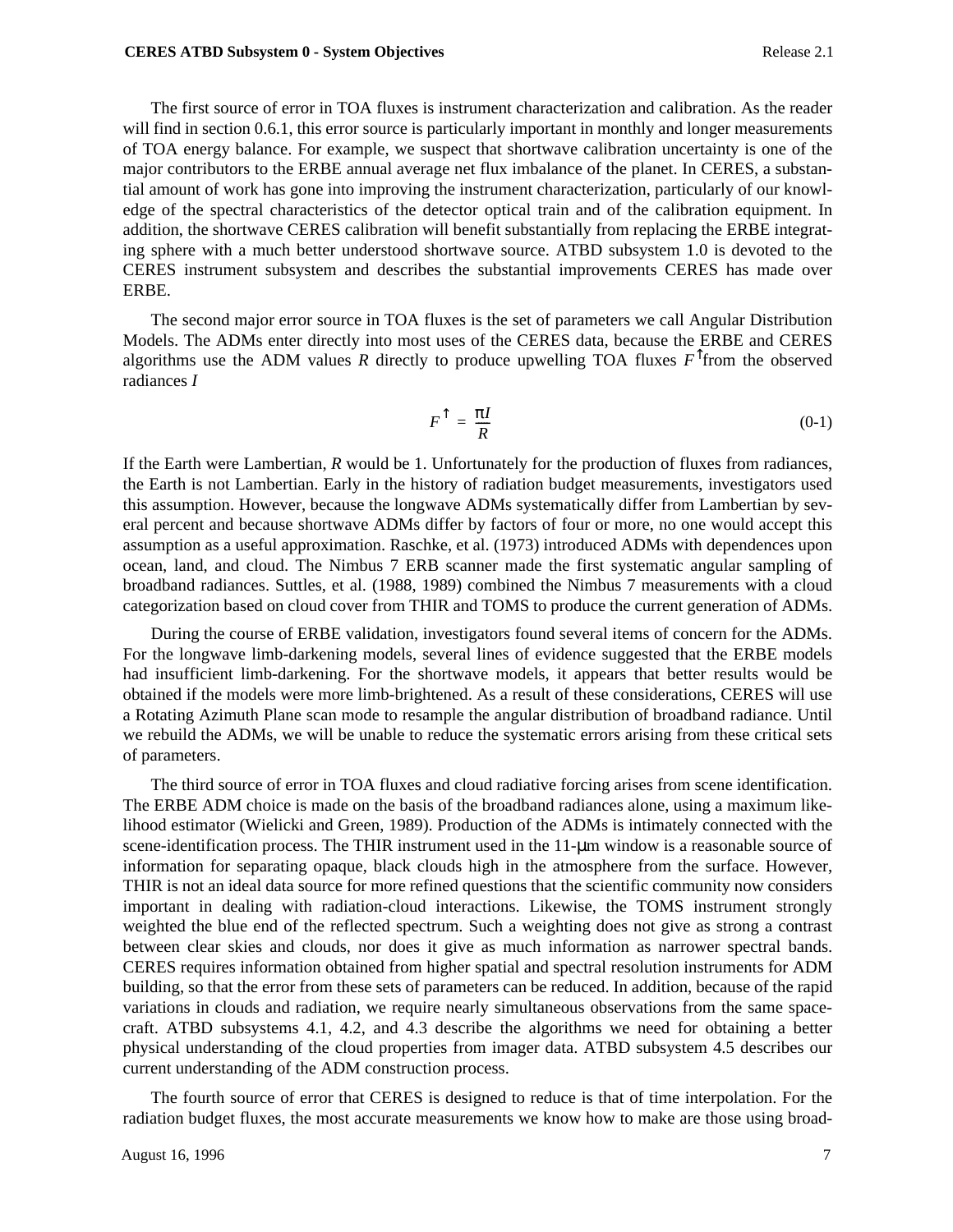band scanning radiometers with empirical ADMs. Thus, we require as many of these measurements as we can make. The combination of precessing orbits, such as the equatorial sampling we obtain from the TRMM satellite, with Sun-synchronous polar orbits, such as those we obtain from the EOS-AM1 and EOS-PM spacecraft, provide sufficient sampling to reduce the time interpolation for TOA fluxes to acceptable limits. To reduce the reliance upon mathematical interpolation, we plan for CERES to incorporate geostationary radiances, like those used by the International Satellite Cloud Climatology Project (ISCCP). Such data allow us to reduce the errors in the radiation budget measurements and provide help in reducing our dependence upon mathematical assumptions about time variability. Subsystem ATBD subsystem 7.0 provides a description of the way in which the geostationary radiances will be used.

## *0.2.2. Cloud Properties*

Although ERBE made the first measurements of cloud radiative forcing, that experiment was not designed to measure cloud properties. The most reliable current measurements of these parameters come from ISCCP (Rossow, et al. 1991). This ambitious project is currently analyzing data from all of the geostationary imagers (except for India's) and using AVHRR data to fill in the polar regions and the Indian gap. The ISCCP algorithms use visible channels (near 0.68 µm) and window channels (near 11 µm) from these satellites together with meteorological temperature and humidity fields as input. The ISCCP algorithms infer such cloud properties as regional cloud amount, cloud top altitude and pressure, cloud optical depth, and cloud emissivity. ISCCP also provides a classification of their retrieved clouds, which we show in figure 0-1. As this figure shows, the classification uses cloud top pressure for segregating the cloud types vertically and log of visible optical depth for segregating the cloud types according to reflectivity.



Figure 0-1. ISCCP cloud classification in optical depth, τ*vis*, and cloud top pressure, *Pc* (after figure 2.2 in Rossow, et al. 1991). High clouds are those above 440 hPa; middle clouds are those between 680 hPa and 440 hPa; low clouds are those between the surface (1000 hPa) and 680 hPa. The names are traditional.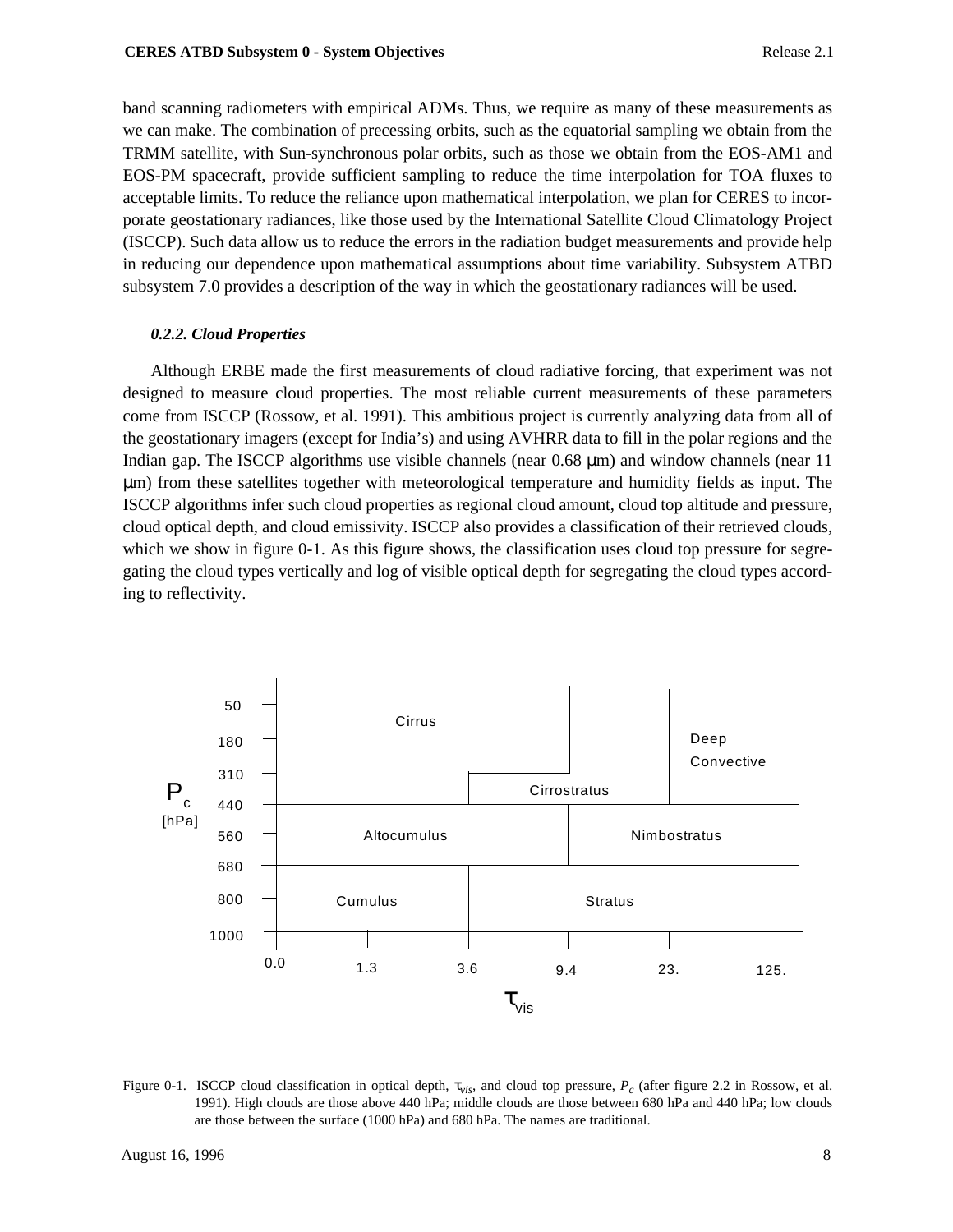Table 0-1. ISCCP Cloud Property Retrieval Advances

- 1. First long-term (>10 year) cloud climatology
- 2. First global τ*vis* retrievals
- 3. First global attempt to correct for nonblack cloud  $\varepsilon$  using  $\tau_{vis}$  (although HIRS can account for  $\varepsilon \neq 1$ , no previous imager has taken this into account)
- 4. First global attempt at cloud type classification based on  $\tau_{vis}$  and  $p_c$
- 5. First global cloud climatology to input  $T(z)$  and  $q(z)$
- 6. First global cloud climatology to use a single consistent radiative model to convert narrowband radiances to cloud properties
- 7. First global cloud climatology to use the concept of a moving time window to separate clouds from background by using cloud variability
- 8. First good global cloud diurnal sampling with geostationary samples every 3 hours
- 9. First attempt to time average cloud properties in a way that attempted to conserve radiative fluxes by using ln τ*vis* weighting

Table 0-1 shows nine areas in which ISCCP made significant advances in cloud property retrievals within the context of a global climatology based on operational satellite measurements. In many cases, the ISCCP algorithms had been tried on a case study basis by other investigators. Due to the difficulties relating to accurate radiometric calibration of spectral radiometers on operational satellites, ISCCP has had to spend significant resources on developing methods of vicarious calibration, calibration stability monitoring, and "drift correction." Radiative transfer modeling also plays a much more significant role in the ISCCP algorithms than it does in the ERBE measurements for a number of reasons. Particularly important is the fact that there are no empirical ADMs available for the narrowband radiance measurements that form the core of the ISCCP input data. All of the difficulties associated with accurately modeling radiative transfer in the Earth's atmosphere appear in the ISCCP algorithms.

To better understand the details of *in situ* cloud properties and their relationship to satellite derived cloud properties, many of the CERES Science Team members have participated in the First ISCCP Regional Experiment (FIRE). FIRE has conducted a series of field campaigns that made surface and aircraft platform measurements of cloud microphysical parameters, liquid water and ice content, lidar and radar cloud height/thickness, as well as surface and atmospheric broadband radiative fluxes. The results of these campaigns have emphasized the importance of a number of ISCCP assumptions and have pushed the community to begin to find ways of improving the cloud property retrievals.

Table 0-2 shows 17 of the most important ISCCP assumptions. In the second column of this table we show which cloud properties are most likely to be affected by the assumptions. The ISCCP experience and assumptions represent the current basis for cloud climatological work with satellites. Much of the work we do in the CERES cloud retrieval algorithms will be devoted to trying to remove these assumptions. The ATBD volumes associated with subsystem 4, i.e., volumes 4.0, and 4.1 through 4.3 are devoted particularly to the details of how CERES will remove as many of these assumptions as possible. One of the most important impacts of the ISCCP experience is the need to account for the extended spatial scales over which cloud properties are correlated. By using continuity of layering in space, we should be able to distinguish overlapping cloud layers. The cost of removing the limitation of having only a single cloud layer in a pixel is that we have to group many imager pixels together at once to retrieve cloud properties. In CERES, we will account for continuity of cloud layer altitude in time when we interpolate between observations. By doing so, we can substantially improve the physical basis for understanding how clouds interact with the physical climate system.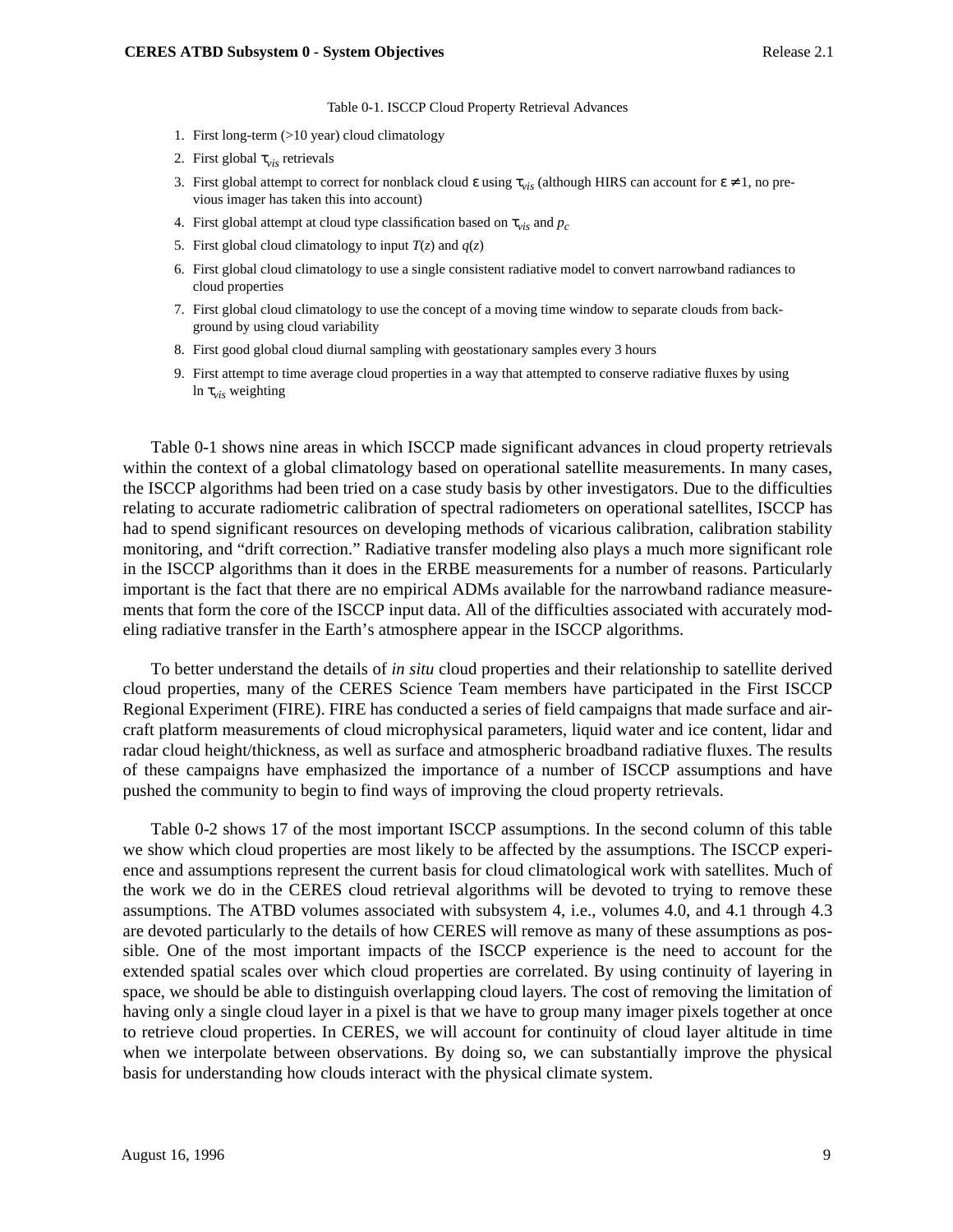#### Table 0-2. ISCCP Cloud Property Assumptions

|     | 1. $(C_{pixel})$                      | All 4–8 km pixels (AVHRR, Geostationary Satellites) are either totally clear or totally cloud<br>filled, i.e., $C_{pixel} = (0 1)$ .                                                                                                                                                                      |
|-----|---------------------------------------|-----------------------------------------------------------------------------------------------------------------------------------------------------------------------------------------------------------------------------------------------------------------------------------------------------------|
| 2.  |                                       | All clouds are plane-parallel.                                                                                                                                                                                                                                                                            |
|     | 3. $(T_c P_c)$                        | Cloud layers have a single temperature.                                                                                                                                                                                                                                                                   |
|     | 4. $(T_c)$                            | All clouds are colder than the surface by 3 K for oceans, 3.5 K for coasts, 6 K for land, and 8 K<br>for polar snow and ice, or mountains;<br><b>OR</b>                                                                                                                                                   |
|     |                                       | they are brighter in radiance (specified as a percent of overhead-Sun Lambertian reflectance)<br>by 3% for oceans, and coasts, 6% for land, polar snow and ice, or mountains.<br>If the brightness temperature or visible radiance exceeds the specified threshold, the pixel is<br>assumed cloud-filled. |
| 5.  |                                       | All surface and cloud properties are constant over the 25 km region represented by each sam-<br>pled imager pixel.                                                                                                                                                                                        |
|     | 6. $(\tau_{vis})$                     | All land and sea ice surfaces are Lambertian in shortwave; ocean surfaces follow the Minnis<br>and Harrison GOES ADM.                                                                                                                                                                                     |
|     | 7. $(\varepsilon_{win})$              | All surfaces are black in the longwave.                                                                                                                                                                                                                                                                   |
| 8.  |                                       | Radiance is too variable for solar zenith angles $> 70^{\circ}$ to retrieve reliably.                                                                                                                                                                                                                     |
|     | 9. $(r_e)$                            | All clouds are composed of $10 \mu m$ effective radius spherical water droplets and come from a<br>Gamma distribution with $v = 0.1$ .                                                                                                                                                                    |
|     | 10. $(\tau_{vis}, \varepsilon_{win})$ | The 10 µm sphere model gives a relationship $\tau_{vis}^{ext} = 2.704 \times \tau_{LW}^{abs}$ .                                                                                                                                                                                                           |
| 11. |                                       | Visible channel radiance radiative transfer includes Rayleigh scattering and $O_3$ absorption.                                                                                                                                                                                                            |
| 12. |                                       | In the visible, clouds are conservative scatterers, with no water or gas absorption.                                                                                                                                                                                                                      |
|     | 13. $(\tau_{vis})$                    | Aerosols are not explicitly included in visible radiative transfer; they add to the surface<br>reflectance.                                                                                                                                                                                               |
| 14. |                                       | Window channel radiance radiative transfer includes only water vapor lines and continuum.                                                                                                                                                                                                                 |
|     | 15. $(\varepsilon_{win})$             | Cloud retrievals do not use near IR information at night to correct for $\varepsilon_{win} < 1$ .                                                                                                                                                                                                         |
| 16. |                                       | IR radiative transfer calculations use $T(z)$ and $q(z)$ .                                                                                                                                                                                                                                                |
| 17. |                                       | Clouds do not scatter in the IR.                                                                                                                                                                                                                                                                          |

#### *0.2.3. Surface Radiation Budget*

The surface radiation budget has long been recognized as a fundamental component of our understanding of the way in which the climate system operates. This subject has often been included in studies of micrometeorology (Geiger, 1965; Munn, 1966), as well as in standard works in physical climatology (Budyko, 1982; Budyko, 1974; Sellers, 1965). Because of this importance, there has been a history of establishing ground stations to monitor the radiation budget. However, such programs are not easy to carry over long periods of time. Calibration of field instruments is difficult because of the operating environment, as well as because of the nature of the instruments themselves. In addition, vast portions of the Earth's surface have no fixed facilities. As a result, surface radiation budget climatologies suffer from both measurement difficulties and from spatial and temporal sampling difficulties.

The situation has begun to change in recent years. The World Climate Research Program (WCRP) has established a Global Energy and Water Cycle Experiment (GEWEX) (Chahine, 1992). Under this umbrella, there is a network of surface stations with high quality instruments and well established calibrations called the Baseline Surface Radiation Network (BSRN). The data from this network are being archived at the Swiss Federal Institute as a Global Energy Balance Archive (GEBA) (Ohmura and Gilgen, 1993). In addition, the GEWEX program has established a program to retrieve the surface radiation budget from satellite data. The results from this program are being archived at the EOSDIS Distributed Active Archive Center (DAAC) at NASA's Langley Research Center (Whitlock, et al. 1995).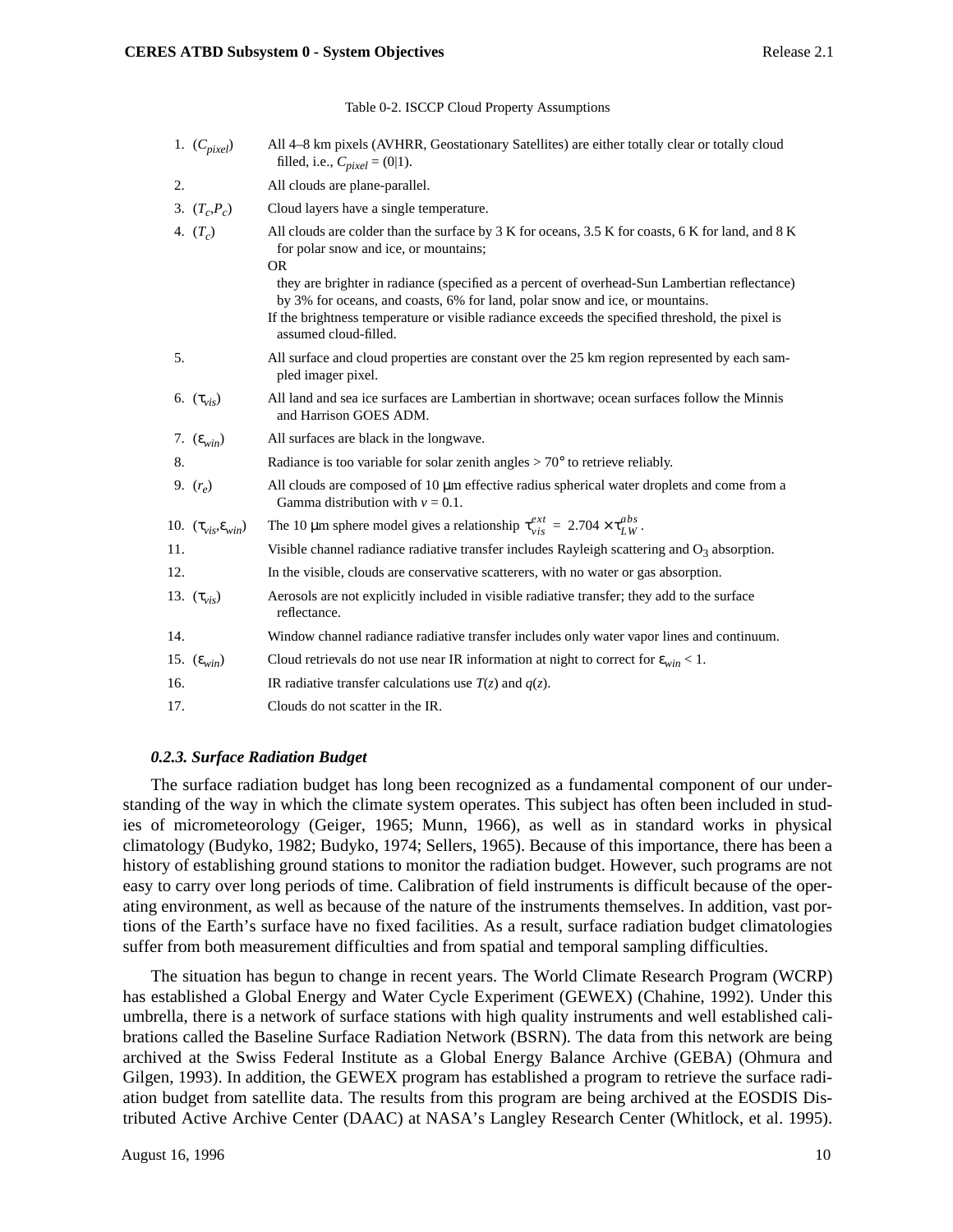The algorithms used in this latter effort start with ISCCP data and work with carefully tuned regressions to derive longwave radiative fluxes at the Earth's surface (Darnell, et al. 1992).

There are also new developments in algorithms to derive the surface budget. Cess, et al. (1991) have investigated an algorithm that ties measurements of shortwave flux at the Earth's surface directly to measurements of net shortwave flux at the top of the atmosphere. They have also obtained a moderate number of ERBE measurements that are coincident with measurements of net flux at the Earth's surface. Li and Leighton (1993) have gone on to extend the direct tie between broadband net shortwave flux at the top of the atmosphere and at the surface to a broader range of conditions. They have used this extension to build a climatology of net shortwave flux at the surface over the five years of ERBE scanner data. Likewise, there have been suggestions by Inamdar and Ramanathan (1994) (see subsystem 4.6.2), as well as Stephens, et al. (1994) that similar algorithms can be constructed for longwave surface fluxes.

As with the TOA radiation budget and cloud properties, CERES algorithms for surface radiation budget are the recipient of a considerable body of knowledge and experience in the community. ATBD subsystem 5.0, particularly sections 5.2 and 5.3, provides more detailed discussions of the algorithms, as do portions of ATBD subsystems 4.7 and 2.0. There are two main streams of surface radiation budget in the CERES data processing system. In the "surface budget" portion, we expect to record the results of algorithms that depend most heavily upon the broadband CERES measurements, using the Li-Leighton and Inamdar-Ramanathan algorithms. In the "atmosphere" portion of the stream, we will include more sophisticated radiative transfer calculations. The simpler algorithms produce net flux or limited versions of the flux components at the surface. The radiative transfer algorithms produce all of the flux components, but do require more input information regarding the atmosphere and the surface.

# *0.2.4. Radiative Components of the Atmospheric Energy Budget*

# *This section contains a substantial contribution of A. J. Miller of NOAA's National Centers for Environmental Prediction, whose contribution is gratefully acknowledged.*

The fourth and final component of scientific background that bears on the CERES data processing is the energy budget of the Earth's atmosphere. This subject was a classic study of post-World War II meteorology. Figure 0-2 shows an estimate of three components of the atmospheric energy budget taken from figure 2.2 of Palmén and Newton's (1969) widely known book on atmospheric circulation. This figure shows the radiative energy loss, the latent heat source, and the resulting atmospheric kinetic energy that must be expended to hold the atmosphere in energy balance over the latitude belt from 32<sup>o</sup>N latitude to the North Pole. The values in this figure are stated as energy flux differences [in W-m<sup>-2</sup>] between the top and bottom of atmospheric layers with pressure differences of hPa. We can see that radiation serves as an energy loss at all altitudes, and declines less rapidly with altitude than does the latent heat source. This early work was brought to a classic summary in the work of Lorenz (1967) which emphasized the role of such energy flows in generating and dissipating kinetic energy of the general circulation.

Studies of the energetics of atmospheric circulation have often been used as diagnostics of atmospheric circulation models (Peixoto and Oort, 1992). The concept of atmospheric potential energy was first put forth by Lorenz (1955). Physically, he explained that the atmosphere, by virtue of its temperature structure, contains potential energy that can never be transferred into kinetic energy. It is only when this basic state is perturbed that the deviations can be transformed into the wind fields. As an example, the general heating in the tropics and cooling in high latitudes perturbs the basic state of zonal potential energy, creating zonal available potential energy which is then converted into zonal kinetic energy.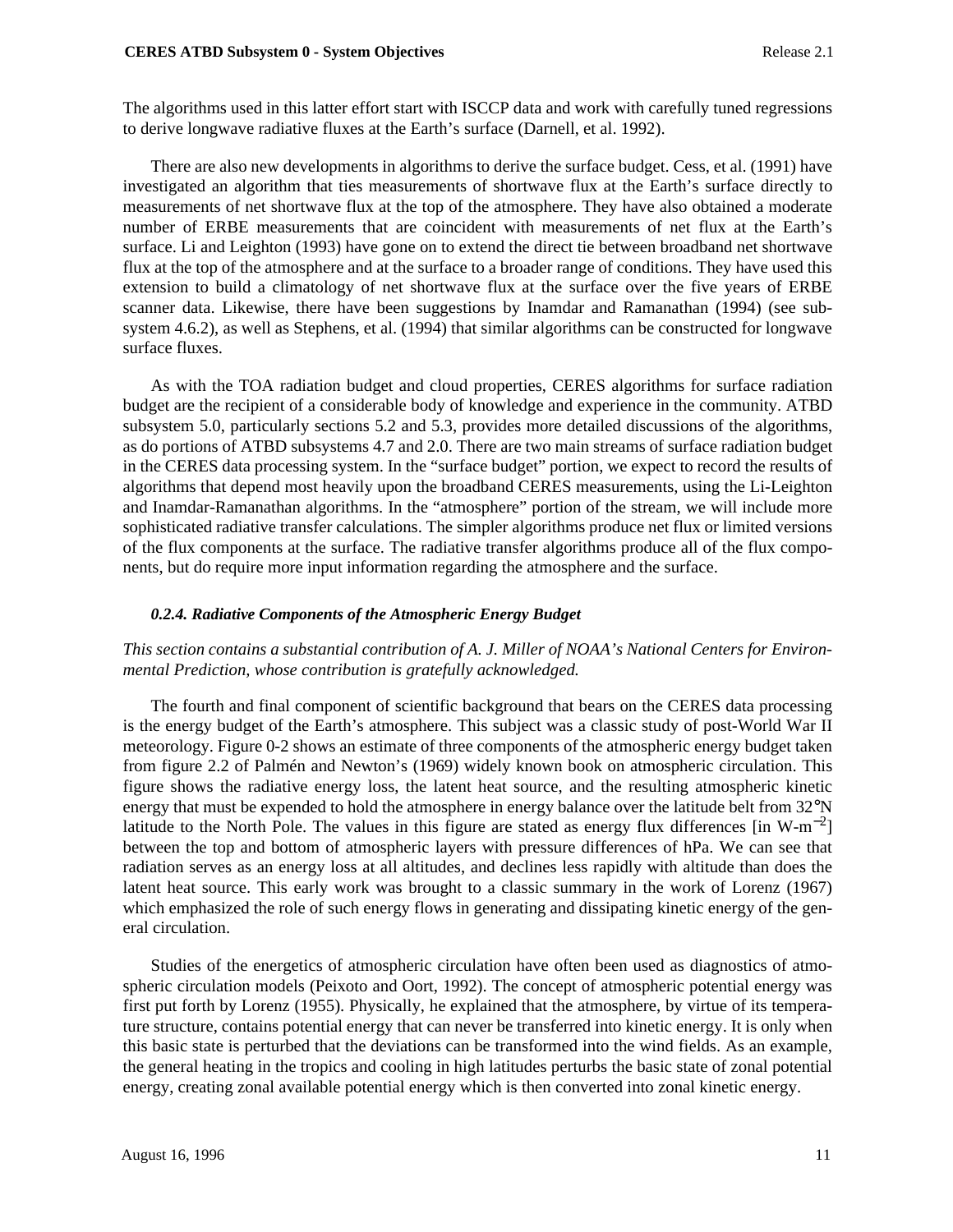

Figure 0-2. Classic picture of the atmospheric energy balance in winter from 32°N to the North Pole following Figure 2.11 of Palmén and Newton (1969). The atmosphere is divided into 100 hPa layers, with the surface at 1000 hPa. Radiation removes energy from all layers of the atmosphere, as shown by the negative values of flux difference. The total energy removed from the atmosphere by this sink of energy is about 110 W-m−<sup>2</sup> that emerges as longwave flux from the top of the atmosphere comes directly by transmission from the surface. The filled rectangles indicate the contribution latent heat was believed to make to each layer's energy balance. The remaining energy needed to make up the deficit between the radiative loss and the latent heat gain must come from atmospheric circulation energy, which is shown by the unfilled rectangles on the right side of the vertical axis.

Mathematically, the relationship of zonal and eddy available potential energy  $A_Z$  and  $A_E$  respectively to the generation terms is written in the following form

$$
\frac{dA_Z}{dt} \approx \overline{[Q]''[T]''}
$$
\n(0-2)

and

$$
\frac{dA_E}{dt} \approx \overline{[Q^*T^*]} \tag{0-3}
$$

Here, *Q* is the local heating rate and *T* is the atmospheric temperature. The square brackets represent zonal averages of the assigned quantities, the asterisks represent the deviations from the zonal average, and the double primes represent the deviations from the overall average. Thus, we see that available potential energy is generated when a positive correlation exists between the heating and the temperature. Physically, of course, this makes sense, if warm air is being heated it is being driven away from the mean state and vice-versa.

From the perspective of the influence of clouds on the generation of available potential energy, one can consider the effect of clouds to be a perturbation on the clear-sky heating. In such a case, the radiation part of the local heating rate in the above equation  $Q_r$  can be written as:

$$
Q_r = Q_c + Q_w \tag{0-4}
$$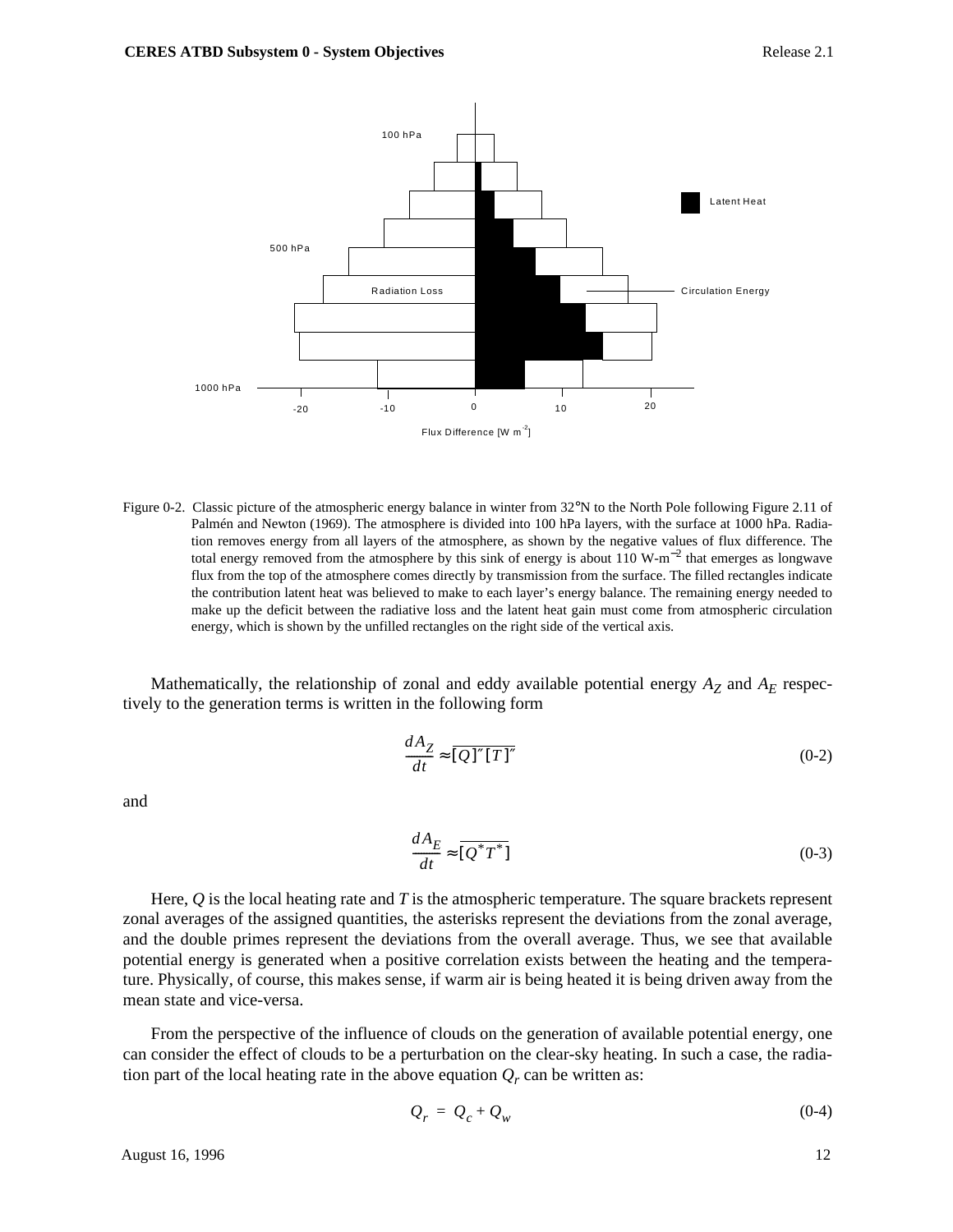where  $Q_c$  is the clear-sky heating and  $Q_w$  is the perturbation from clouds, which is a function of the cloud properties (Stuhlmann and Smith, 1988a or 1988b). Overall, clouds redistribute the vertical heating profile, with the longwave greenhouse effect competing with the shortwave albedo effect. Thus, clouds can have strong localized impacts on the generation of available potential energy.

 $Q_w$  is a complex function of location, cloud type, and optical thickness. As an example, Stuhlmann and Smith (1988a or 1988b) present the following scenario to demonstrate how  $Q_w$  impacts the available potential energy during an El Niño episode. During the cold episode, the longwave greenhouse effect of the stratus is dominated by the albedo effect off the west coast of South America, and  $Q_w$  is negative. This results in a reduction of the generation of *AZ* and the Hadley Cell. In the warm episode, the stratus off the west coast of South America transforms to thick cumulus and increases  $Q_w$  and  $A_Z$ . At the same time, the warm sea surface temperature on the subsiding branch of the Walker circulation is still higher than that over the Eastern Pacific and out of phase with the strong convective heating over the Eastern Pacific. The generation of  $A<sub>E</sub>$  is weakened and is a stabilizing feedback in reducing the Walker circulation.

There have been many studies of the effects of changes in cloud properties upon atmospheric circulation. Section 5.2.2 of ATBD subsystem 5.0 discusses several such studies. However, there appear to have been relatively few quantitative studies of the influence of clouds on atmospheric energetics. The papers by Stuhlmann and Smith (1988a and 1988b) appear to be two most directly related to this study. In dealing with the question of atmospheric energetics, it is important to distinguish between Cloud Radiative Forcing and energetics of the circulation (Barkstrom, 1992). CRF refers to the relationship between clear and cloudy sky fluxes averaged over the entire Earth and used in understanding the potential for changing the Earth's surface temperature. The relationship between cloud changes and atmospheric energetics relates to the way in which clouds change the atmospheric heating and cooling that drive the circulation. As Stuhlmann and Smith note, "It is the vertical and horizontal distribution of the total diabatic heating which determines the energy conversion and the dynamic structure of the atmosphere. To understand how a change in cloudiness will affect the general circulation and therefore [. . . changes in the general circulation], it is necessary to estimate the structure of the cloudgenerated diabatic heating field. The field then can be related to the concept of available potential energy. . . which is generated by the distribution of the diabatic heating field and is then converted to kinetic energy. The cloud-generated available potential energy is a measure of the intensity of the general circulation due to cloudiness, and a change in cloudiness can be related to a change in that intensity."

Stuhlman and Smith's study was theoretical in nature and used the zonal structure of the temperature and diabatic heating fields. However, we know that there are important variations in cloud and heating fields with both longitude and latitude. The usual studies of atmospheric energetics depend upon radiative calculations that use many of the same assumptions we have already listed for ISCCP. Because of the sensitivity of the atmospheric circulation to the assumptions in these calculations, it is of fundamental importance to provide empirical guidance regarding the true state of the atmosphere. It is particularly important to recognize that the layering of cloud properties and the variability of cloud optical properties are not well represented in current operational or climate models of the atmospheric circulation. Thus, the new information CERES will provide about the spatial and temporal structure of the cloud fields and the corresponding radiative heating is important. In this regard, the most important field to understand correctly is probably the field of longwave radiative flux. The vertical variations in this field are currently thought to be dominated by the discontinuity in net flux at the tops of cloud layers (particularly for optically thick clouds). CERES data should identify these cloud tops well, and will provide a very useful start to improvements in understanding atmospheric energetics.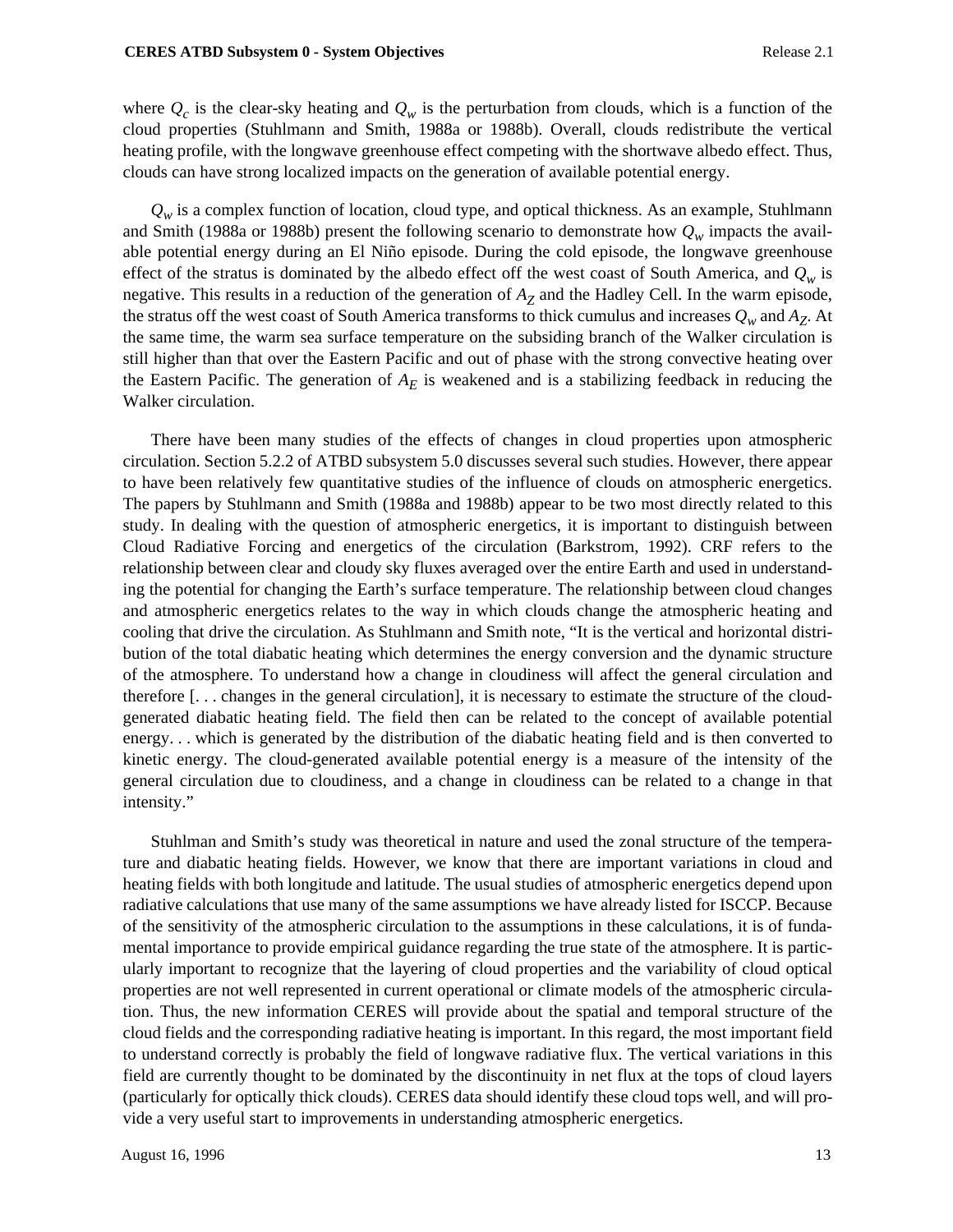# **0.3. CERES Objectives**

As we have seen, there is a fundamental need to ensure that radiation budget measurements and cloud properties are measured simultaneously and that they remain consistent at all the scales of time and space at which we produce the data. ERBE, ISCCP, and the SRB Project as well as numerous other attempts to produce climatologies of clouds and their radiative impact have so far not been able to reach a single consistent picture of clouds and their impact on radiation. ERBE produced a highly reliable, consistent, and accurate measure of the radiation fields. It also used empirical observations of the Angular Distribution Models, circumventing difficulties associated with relying on theoretical angular distributions. However, ERBE was forced to rely on a scene identification algorithm that used instruments with insufficient spectral and spatial resolution to provide reliable cloud properties. The ISCCP measurements are better designed for cloud retrievals. However, they do not include highly accurate radiation measurements. The SRB Project relies on instruments that do not have absolute calibration and do not have measurements of the ADMs that would directly relate the measured radiances to fluxes. In short, the current radiation and cloud projects fall short of producing the consistent ties between radiation and clouds that the community needs in order to advance the understanding of how to properly include these parameters in the models we use to estimate how the climate will respond to various forcings.

To remedy these shortcomings, the investigation of Clouds and the Earth's Radiant Energy System (CERES) has three major objectives:

- 1. To provide a continuation of the ERBE record of radiative fluxes at the Top of the Atmosphere and of TOA cloud radiative forcing
- 2. To produce the lowest error climatology of consistent cloud properties and radiation fields (TOA, surface, and within the atmosphere) that we can based on a practical fusion of available observations
- 3. To improve our knowledge of the Earth's surface radiation budget by providing an additional long term climatology of surface radiation fluxes based on better calibrated satellite observations and better algorithms than those currently in use

Let us briefly discuss the meaning and implication of each of these objectives.

First, CERES will continue the ERBE measurement record. This objective is important because it will allow the scientific community to look for changes in three fundamental fields: the field of total-sky fluxes, the field of clear-sky fluxes, and the fields of cloud radiative forcing. From the total-sky flux, we can examine the constraint on total energy flux transport in the Earth-atmosphere system. With the clear-sky field, we can look for possible changes from ERBE in the radiative impact of changes in surface properties and in aerosol radiative forcing. With the cloud radiative forcing, we can look for possible changes associated with cloud feedback, as well as the overall stability of the CRF established by ERBE. Such a continuation places considerable emphasis on monthly and regionally averaged data products. It also requires that we maximize the homogeneity of the CERES ERBE-like products in terms of calibration, time-sampling, and algorithms.

Second, CERES will produce data products that maximize the consistency between the cloud properties and the radiation fluxes throughout the atmosphere. Such data products will do much to improve GCM parameterizations of clouds and radiation. They will provide many instances of particular kinds of clouds that have consistent measurements of radiative fluxes. These data will also provide the ability to study the evolution of cloud properties and radiative perturbations, where the clouds and radiation act together on such systems. The long-term climatology of such systems will help diagnose the forcing and response behavior of the climate system. Finally, these products will contribute to a more accurate energy balance diagnosis of the atmospheric circulation, wherein we may hope to improve our understanding of the relative roles of radiation and latent heat.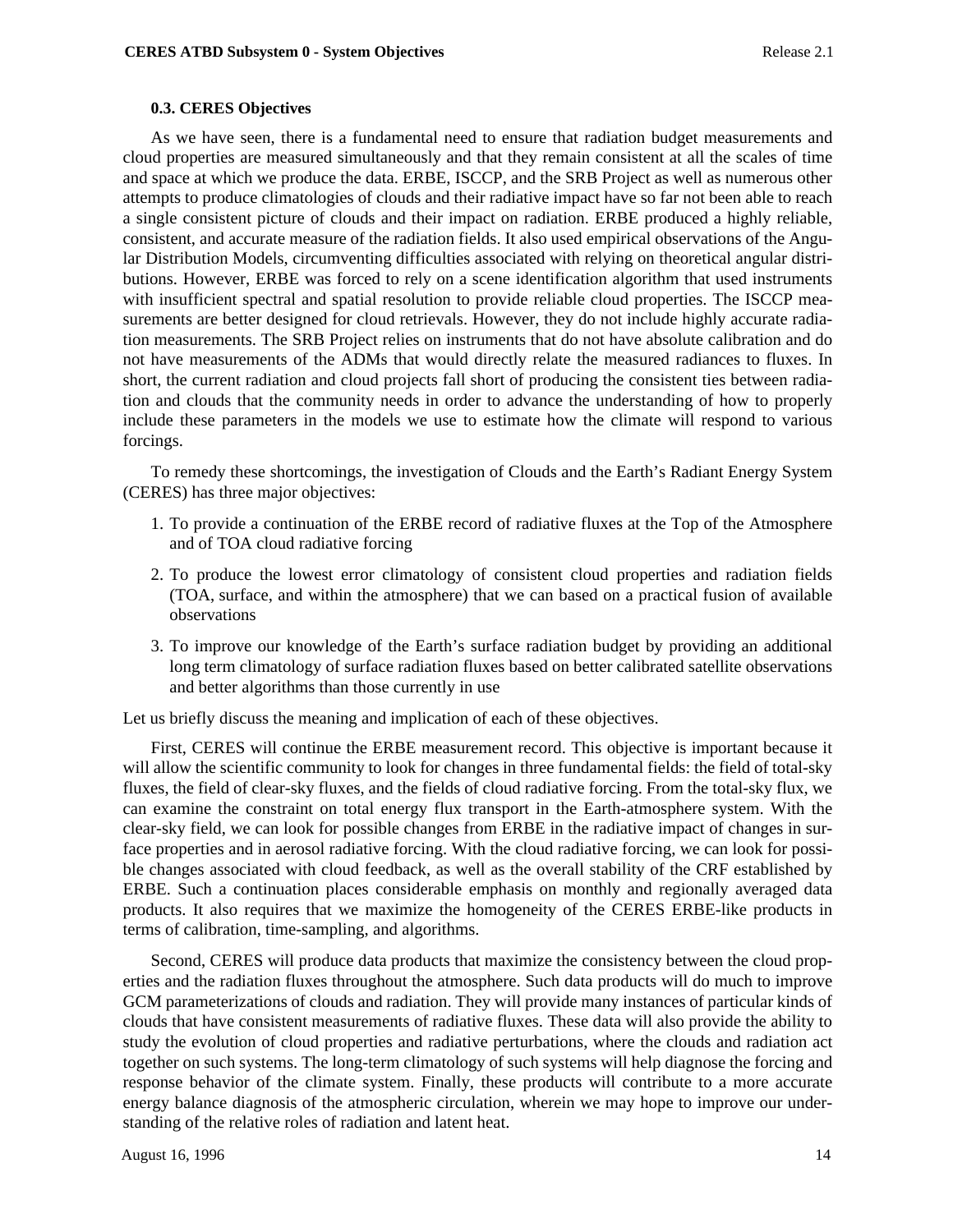For this second major portion of the CERES investigation objectives, there are four major sources of input data:

- 1. CERES instrument data which will provide the fundamental radiometric calibration and the empirical Angular Distribution Models we use to deduce flux from radiance
- 2. VIRS and MODIS cloud imager data that we use to determine cloud properties
- 3. NOAA meteorological analysis fields of temperature and humidity that provide an underlying background of information, although we expect to bring these fields into agreement with the radiative observations
- 4. Geostationary radiances, which will provide fundamental data on time variations in the field after suitable calibration with the CERES instruments and being interpreted with the help of the CERES ADMs

We expect to enforce consistency between the clouds and radiation at several points in the processing of the data: at the instantaneous CERES footprints, where we insist on consistency between the cloud properties and the CERES fluxes; at the hourly regional average, where we insist on the same kind of consistency, but over a more extended spatial scale; and in time interpolation and temporal averaging, where we want to ensure that the cloud properties and radiative fluxes are sensitive to the time variations disclosed by the geostationary observations. Later in this ATBD, we will discuss the specifics of the kinds of data we will produce in this part of the CERES processing system.

 Third, CERES will improve the record of surface radiation budget using the CERES instrument radiometry and improved algorithms based on the use of the TOA fluxes from the CERES instruments. Such improvements are very important for improving our understanding of the energy and latent heat budgets at the Earth's surface.

### **0.4. CERES Processing System Architecture—Overview**

A system to implement the CERES objectives represents a major step forward, yet does not involve fundamentally new principles. Rather, such a system requires close integration of the parts and careful attention to the logistics of data processing. In the next few sections of this ATBD, we want to describe our current understanding of the architecture of a system that will produce data products meeting the objectives. We may think of this system as having three major functions:

- 1. Producing ERBE-like products
- 2. Producing atmosphere products
- 3. Producing products for surface radiation budget and cloud feedback studies

Shortly, we will describe the working decomposition of CERES data processing into 12 subsystems. We usually represent this decomposition in the form of a Data Flow Diagram, which shows the relationship between the data products and the subsystems that produce them.

August 16, 1996 15 Individuals with particular interests can find which of the ATBD subsystem volumes contains the material they want to see. However, because there are common threads to various aspects of the processing that are not integrated within the individual ATBD subsystems, this document provides a summary description of the way in which the system works as a system. For example, the data products are systematically arranged according to time and space intervals to make working with the data easier when we get into operations. By describing these features of the products in this volume, we hope to provide better comprehension of what the CERES processing system does. Similarly, we provide a more detailed description of the ERBE-like algorithms which lays out the fundamental structure of inversion and scene identification we have used in the past. Then, we go on to describe how this set of concerns is modified and extended in the more complex CERES cloud identification context. In the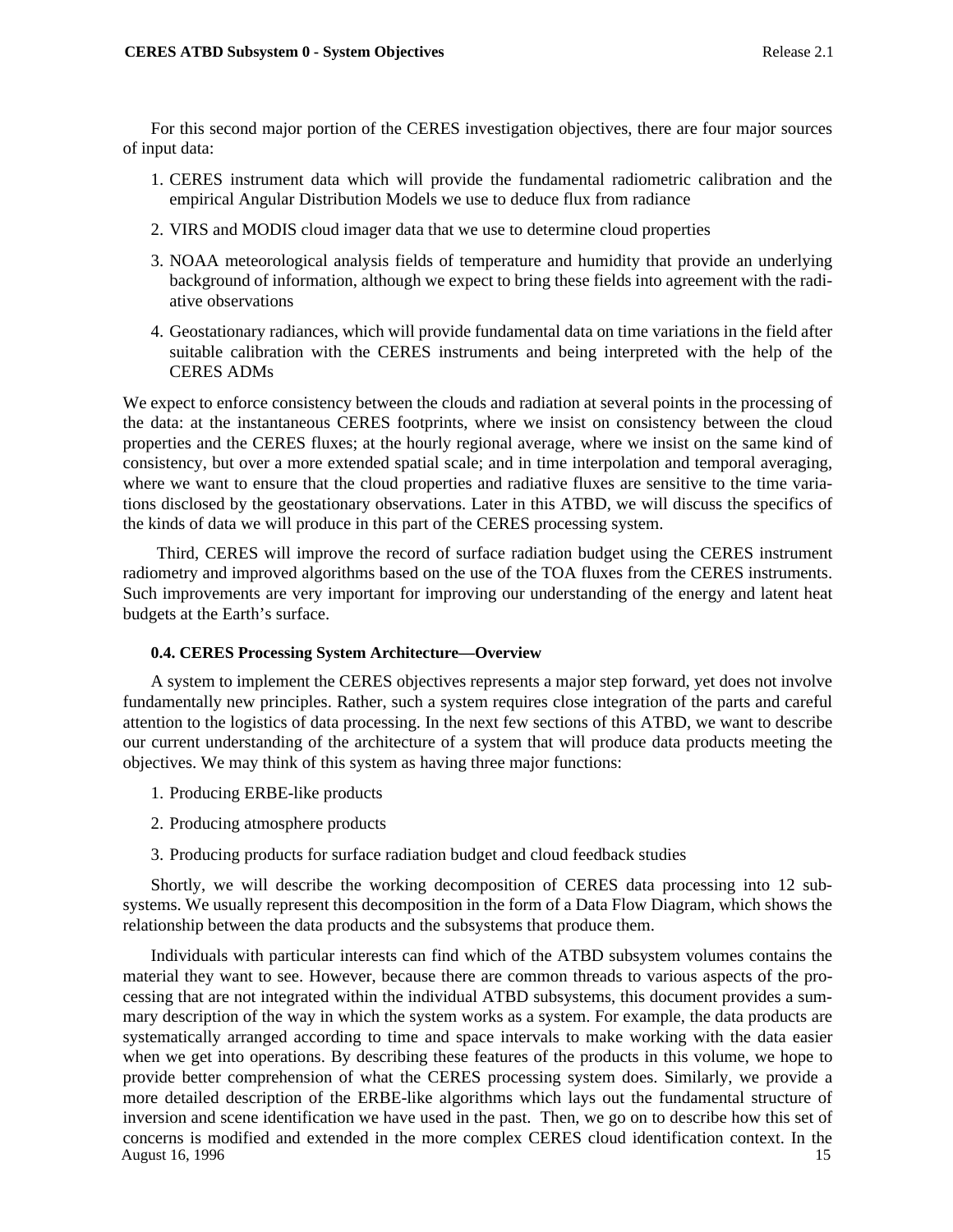same way, we describe the ERBE-like time averaging algorithms to lay the groundwork for the extension into the CERES context, where we need to preserve consistency between the TOA radiation fluxes and the cloud properties. In addition to the scientific concerns that we have to deal with in fitting disparate algorithms together, we also describe some of the operational considerations that have shaped both the data products and the functional decomposition. In the last major sections of this ATBD, we provide a more explicit description of the implementation issues, including a summary of data product sizing, quality control products, and data processing operations.



Figure 0-3. Overall context of CERES data processing. The four major kinds of input data appear on the left; the three major kinds of output products appear on the right.

# *0.4.1. Processing System Context*

Figure 0-3 shows the overall context of the CERES data processing system. This system accepts four major kinds of input data:

- 1. CERES instrument data, including radiometric, housekeeping, ephemeris, and attitude data
- 2. VIRS and MODIS cloud imager data, calibrated and Earth located
- 3. Data Assimilation Office (DAO) analyzed fields of temperature and humidity, providing vertical profiles of these fields over the entire Earth at least once every 12 hours
- 4. Geostationary narrowband radiances in visible and window channels every three hours

The CERES processing system carefully calibrates, Earth locates, and interprets these data to yield the desired output products (Wielicki, 1990).

We can categorize each of the output products as falling into one of three categories:

1. ERBE-like products, which are primarily shortwave and longwave radiative fluxes at the top of the Earth's atmosphere. These products supply continuity with the historic ERBE record of TOA fluxes and cloud radiative forcing.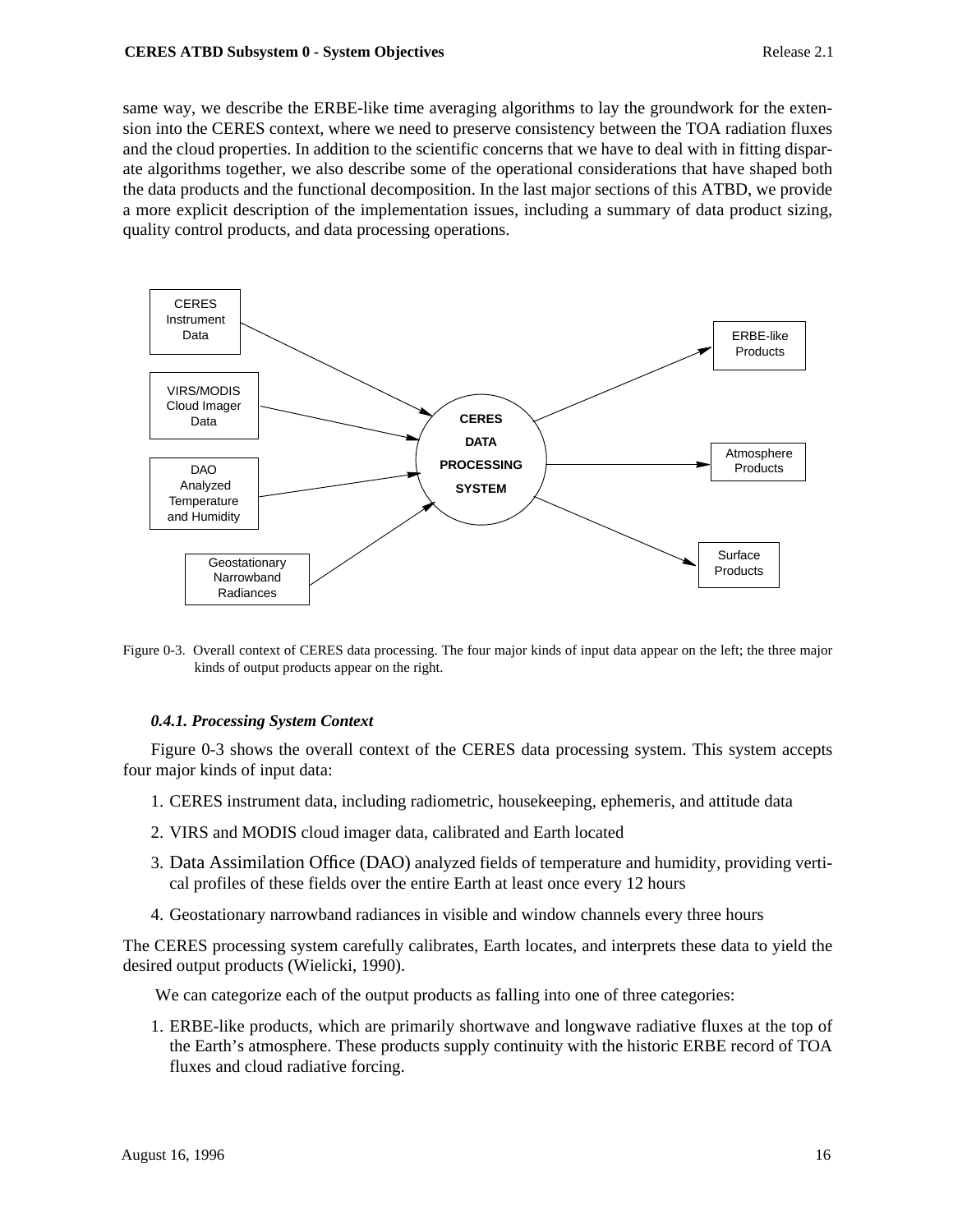- 2. Atmosphere products, which include instantaneous, synoptic, and monthly averaged radiative fluxes and consistent cloud properties on spatial scales that range from CERES footprints to global averages. These products supply the most detailed information we can produce on the interaction between radiation and clouds. With the instantaneous CERES footprint data, we provide the simplest connection between radiation and clouds. With regional data, we provide modelers with the ability to check parameterizations against particular kinds of cloud situations. With monthly average products, we provide data for diagnosing the radiative contribution to the atmospheric energy balance.
- 3. Surface products, which contain shortwave and longwave radiative fluxes at the Earth's surface, together with vertically averaged cloud properties. These less voluminous products supply data with homogeneous sampling and data reduction, from which investigators can build reliable climatologies of the Earth's surface radiation budget.

With this context, we will describe the functional decomposition of the system. As a basic design philosophy (Barkstrom, 1989), we decomposed the scientific functions into more manageable subsystems with clearly defined data product interfaces. Each subsystem then deals with data having relatively homogeneous space and time scales. A subsystem also makes a smaller set of transformations than does the overall system. Thus, by providing a careful functional decomposition, we make the system design work easier. By assigning data products to be the interfaces between the functions and by defining these interfaces in full detail as early as possible, we markedly increase the probability of having a stable and robust design.

# *0.4.2. CERES Data Product Summary*

Table 0-3 summarizes the properties of the CERES data products as individual logical files. The product identifier is provided in more detail in the description of the major portions of the processing subsystems described below. We can see that there are a relatively small number of spatial organizations: 24-hour satellite swaths, 1-hour satellite swaths, geographic regions, and global data sets. One of the most important distinctions we will discuss in more detail here and in the other ATBD subsystem descriptions lies in the differences between the spatial scale of imager pixels (about 1 km), CERES footprints (about 25 km), ERBE-like geographic regions (about 250 km), and CERES geographic regions (about 110 km). In most of the single hour data products, we have data organized within CERES footprints along the satellite swath. The data product *FSW* is an anomaly in that it is organized by Earthfixed geographic regions (about 1° in latitude and longitude) that were visible in a single hour's satellite swath. These data products also have a temporal organization that is broken into a small number of categories: 1-hour data products, 24-hour data products, 3-hour synoptic products, and 1-month products. As we examine the data flow diagram, we will see that small spatial scales tend to occur with data products that cover small intervals of time. For example, monthly products cover the globe at a fairly coarse spatial scale. The data product file (or granule) size is not a clear function of the space or time organization, and varies widely.

### *0.4.3. Processing System Decomposition*

There are several reasons why we need to provide a more detailed breakdown of the CERES functions. Certainly, there is a need to segregate activities and data structures to a greater degree than what we have available in the context diagram. A more important rationale is that we want to match the space and time scale of the algorithms to the data on which they operate. Some functions apply only to the highest resolution instantaneous data; others are only appropriately applied when we are trying to understand the larger space and time characteristics of the cloud and radiation fields.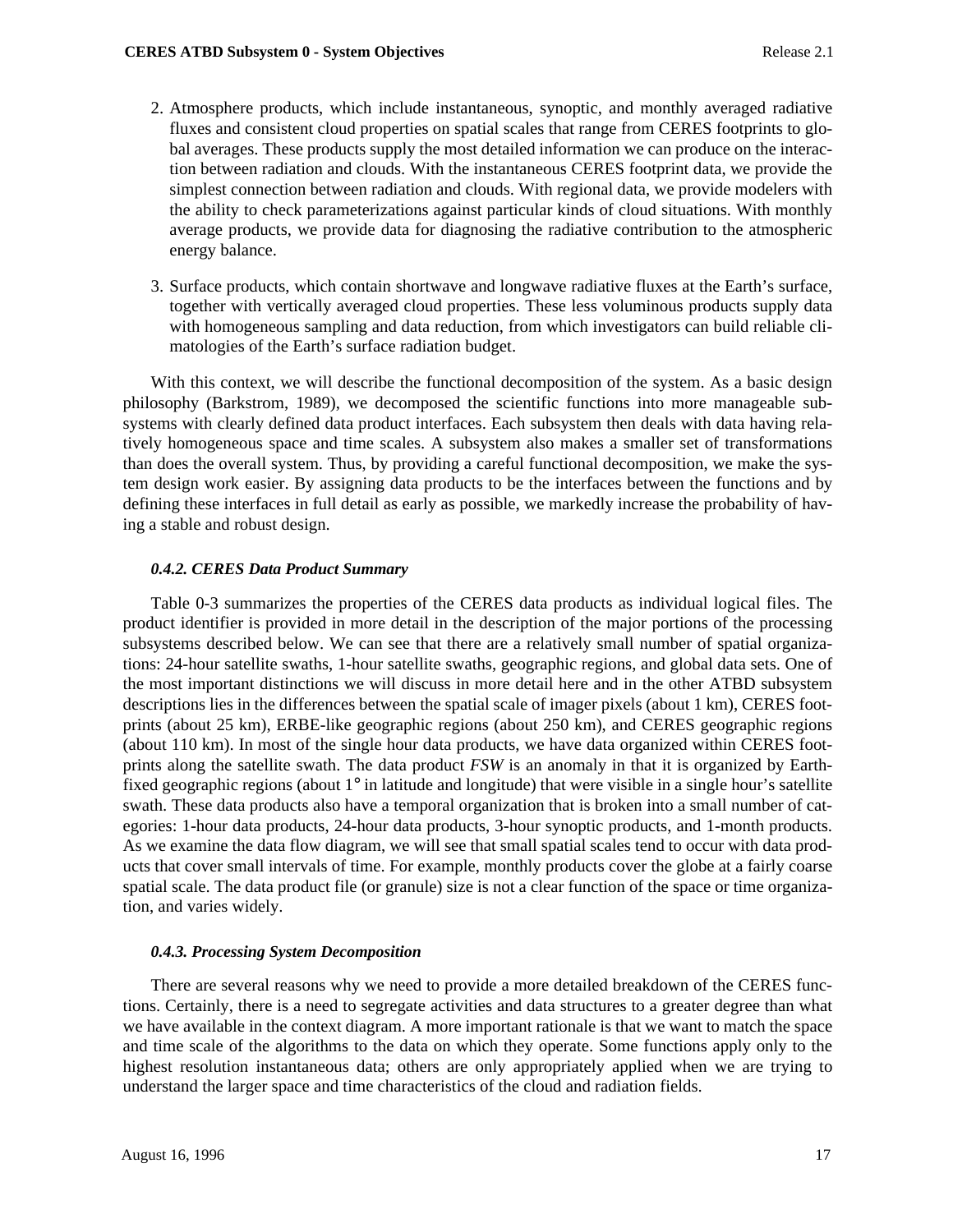| Product                                          | Spatial Organization | Time Coverage | Product Size, MB         |  |  |  |  |  |
|--------------------------------------------------|----------------------|---------------|--------------------------|--|--|--|--|--|
| <b>CERES</b> Instrument Subsystem Products       |                      |               |                          |  |  |  |  |  |
| <b>INSTR: CERES</b><br><b>Instrument Packets</b> | N/A                  | 24 Hours      | 92                       |  |  |  |  |  |
| <b>BDS</b>                                       | Satellite Swath      | 24 Hours      | 627                      |  |  |  |  |  |
| IES                                              | Satellite Swath      | 1 Hour        | 34                       |  |  |  |  |  |
| <b>ERBE-like Products</b>                        |                      |               |                          |  |  |  |  |  |
| EDDB/EID-6                                       | Regional             | 1 Day         | 6                        |  |  |  |  |  |
| $ES-8$                                           | Satellite Swath      | 1 Day         | 322                      |  |  |  |  |  |
| $ES-9$                                           | Regional             | 1 Month       | 66                       |  |  |  |  |  |
| $ES-4$                                           | Regional             | 1 Month       | 11                       |  |  |  |  |  |
| $ES-4G$                                          | Global               | 1 Month       | 18                       |  |  |  |  |  |
| <b>Atmosphere Products</b>                       |                      |               |                          |  |  |  |  |  |
| <b>TRMM CID</b>                                  | Satellite Swath      | 1 Hour        | 59                       |  |  |  |  |  |
| <b>MODIS ID</b>                                  | Satellite Swath      | $2.5$ Min     | 168                      |  |  |  |  |  |
| MOA                                              | Global               | 1 Hour        | 12                       |  |  |  |  |  |
| <b>SURFMAP</b>                                   | Global               | 1 Week        | 79                       |  |  |  |  |  |
| <b>CRH</b>                                       | Global               | 7 Days        | 112                      |  |  |  |  |  |
| <b>SSF</b>                                       | Satellite Swath      | 1 Hour        | 235                      |  |  |  |  |  |
| <b>CRS</b>                                       | Satellite Swath      | 1 Hour        | 350                      |  |  |  |  |  |
| <b>FSW</b>                                       | Satellite Regional   | 1 Hour        | 43                       |  |  |  |  |  |
| <b>GEO</b>                                       | Global               | 15 Days       | 340                      |  |  |  |  |  |
| <b>GGEO</b>                                      | Global               | 1 Month       | 1                        |  |  |  |  |  |
| <b>SYN</b>                                       | Global               | 3 Hours       | 70                       |  |  |  |  |  |
| AVG                                              | Global               | 1 Month       | 665                      |  |  |  |  |  |
| ZAVG                                             | Global               | 1 Month       | $\overline{\mathcal{A}}$ |  |  |  |  |  |
| <b>Surface Radiation Products</b>                |                      |               |                          |  |  |  |  |  |
| <b>SFC</b>                                       | Satellite Swath      | 1 Hour        | 22                       |  |  |  |  |  |
| <b>SRBAVG</b>                                    | Global               | 1 Month       | 1184                     |  |  |  |  |  |
| Atmospheric Property Inputs                      |                      |               |                          |  |  |  |  |  |
| <b>MWH</b>                                       | Global               | 1 Day         | 5                        |  |  |  |  |  |
| <b>APD</b>                                       | Global               | 1 Day         | 2                        |  |  |  |  |  |
| GAP                                              | Global               | 6 Hours       | 12                       |  |  |  |  |  |
| <b>OPD</b>                                       | Global               | 1 Day         | $\overline{c}$           |  |  |  |  |  |

Table 0-3. Properties of Major CERES Data Products

 *0.4.3.1. CERES Time Intervals.* One of the continuing themes that we find operating across the entire CERES processing system is the need to describe the time variability of the fields with three major spans of attention. At the shortest time, we have the sampling time of individual measurements. This time scale is about 10 msec for the CERES scanner sampling and two orders of magnitude smaller for the imager data. For these kind of sampling times, what matters to us is not the time difference from one sample to the next, but the spatial separation between the measurements. We refer to such short time intervals as "instantaneous."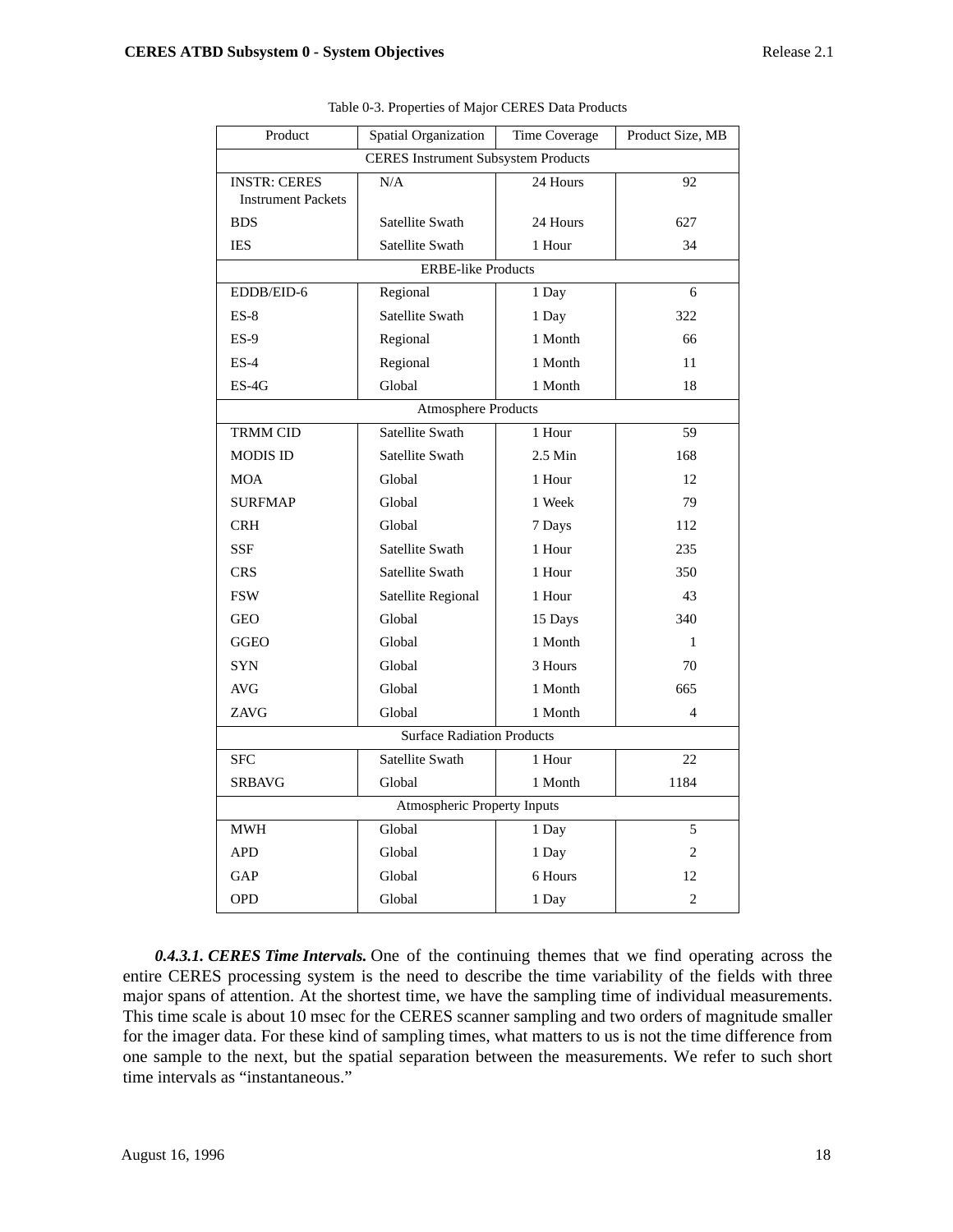At the next level of time discrimination, we have time divided into 1-hour intervals. There are several reasons for considering data at this time resolution. First, it is a reasonable portion of a day for contributing to a daily average. Second, it is a small enough time that the large scale features of the cloud and radiation fields do not change too much over the interval. Thus, we are able to correct for the motion of the Sun while still bringing the observations to a common time half-way through the hour. Third, an hour interval allows us to create "image-like" data structures in which the CERES footprints are arrayed over the Earth without having to worry about overlapping data from one orbit to the next. Finally, an hour interval provides a direct tie to the averaging interval we used in ERBE, enhancing the comparability of the new data set with the old.

The CERES data products introduce a new interval of time that was not present in the ERBE data: a uniform synoptic time spacing of 3 hours. This new time interval allows us to make the time averaging algorithms more regular. It also provides us with a chance to inform the time interpolation algorithms of the time variations found in the geostationary radiances. Thus, the CERES time interpolation will take advantage of new data about time variations, rather than relying wholly upon simple mathematical interpolation formulas or upon complex integrations of the equations of motion. Both of these interpolations have adherents in the community. In ERBE, we used simple mathematical interpolations with some corrections for systematic temporal behavior. Other members of the community prefer the confidence that comes from applying formulations derived from mass and energy continuity. For CERES, we prefer to rely on observations, avoiding overly simple mathematics or upon derivations that rely on physics that may not describe the formation, evolution, and dissipation of cloud systems.

The CERES processing system also recognizes the importance of a 24-hour diurnal interval, particularly for dealing with the variation in incident sunlight. Systematic diurnal cycles are also possible for the longwave field, particularly in the ERBE-like processing portion of the CERES system. There, the time interpolation and averaging algorithms allow the time variation to adjust to a time variation similar to one inferred from geostationary observations.

Finally, all three "branches" of the CERES processing system produce monthly averages. Such level 3 products are important to the atmospheric community for several reasons. First, they provide a sufficiently long time period that the radiative influence on the atmosphere can be fully included in summaries of the data. Second, they provide a useful climatology, being substantially reduced in data volume from the original data sources. Indeed, a substantial portion of the work done with the ERBE data so far has been done with monthly averages.

*0.4.3.2. CERES Spatial Sampling.* The CERES processing system also contains several discrete spatial scales. One of the most important considerations in the decomposition of the total processing system has been to identify the point at which we move from one spatial scale to another.

At the shortest spatial interval, we have the resolution of the cloud imager pixels. MODIS has a finer resolution, 0.25 km in the shortwave part of the spectrum, than does VIRS with about 2 km. Although clouds do have significant structure at scales down to perhaps 0.1km (Wielicki and Parker, 1992), we believe that the VIRS/MODIS spatial resolution is sufficient to account for most of the features that influence the radiation fields.

 The next larger spatial scale that interests us is the CERES footprint size. This spatial scale varies with the viewing zenith of the scanner footprint. At nadir, the half-power point of the footprint on the EOS-AM1 spacecraft will be about 20 km. As the footprint approaches the limb, that size increases to about 125 kilometers before it becomes impractical to invert the data. As we will see later, the connection between the CERES radiances and the imager data is mediated by the CERES Point Spread Function (PSF). This function gives us the angular sensitivity of the CERES measurement to a radiating object in the field of view. The PSF is not rectangular or circular; rather it is roughly Gaussian, showing the effect of the time delay and smoothing of heat transfer in the detector and electronic filtering of the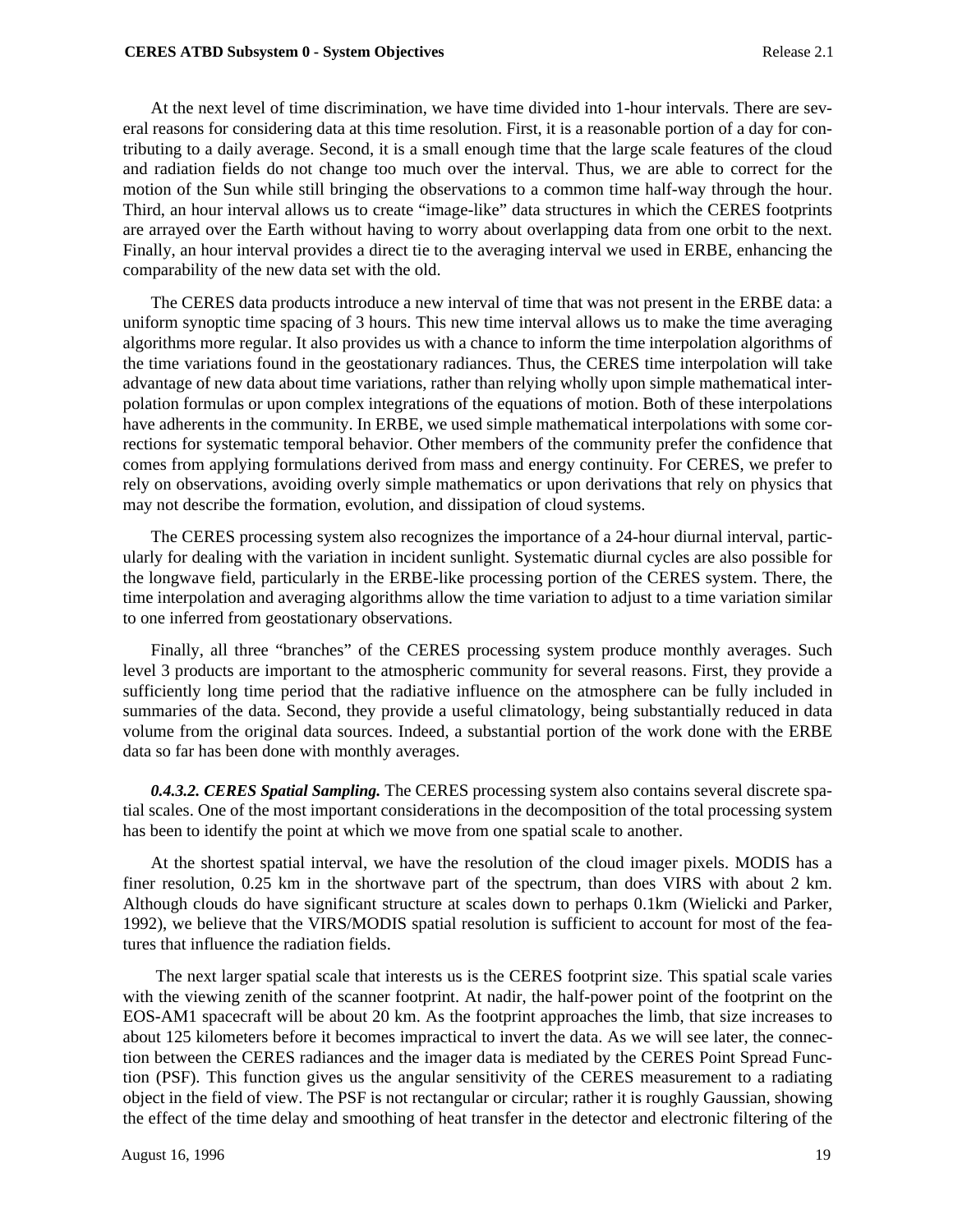analog signals in the detector signal processing. ATBD subsystem 4.4 section 4.4.2.1 contains a description and derivation of the PSF. In ATBD subsystem 4.4, we are very careful in our description of how to maintain consistency between the CERES data and the cloud properties at all spatial scales as large as or larger than the CERES footprints.

To make the data useful for large-scale climate purposes, we cannot stop at the CERES footprint spatial scale. The next largest scale of interest to us is a 1° (or 110 km) region of latitude and longitude. For the ERBE-like processing, we will retain a region size about a factor of two larger. However, the philosophy of spatial averaging remains the same. We make a clear transition at the *FSW* product from data organized with respect to the satellite scan sampling pattern to data organized with respect to the Earth. In the ERBE-like part of the processing, this transition occurs in the inversion subsystem (process 2 of the main Data Flow Diagram), where the input data are organized by scan lines and the output in the ERBE-like Daily Database (EDDB) is organized by Earth-fixed regions with a spatial scale of 2.5° in latitude and longitude. The regional spatial organization is the fundamental one for the monthly averaging portion of the system. The largest scales that we use in the CERES data processing are those in the summary monthly averages that go from regions to zonal and global averages.

 *0.4.3.3. The CERES Processing System Data Flow Diagram.* Figure 0-4, is the top level data flow diagram for the CERES processing system. It shows the major processes as labeled circles and the basic data products as either rectangles or pairs of horizontal lines. In this figure, we show all of the processes that must operate to produce monthly averaged data products and processes whose data files must be updated within a month to derive these products.

For example, to produce a monthly average ERBE-like product, ES4, we need CERES instrument data that go through processes 1, 2, and 3. To produce a monthly average radiation and cloud product, we have to receive CERES instrument data, imager data, DAO or NCEP temperatures and humidities, and geostationary data. As part of the cloud property determination, we have to update the clear-sky radiance history once a week.

In this figure, we do not show processes that occur on a sporadic basis, such as updating calibration coefficients or producing ADMs. Although each CERES instrument will have a calibration sequence about once every two weeks, the ERBE experience strongly suggests that we plan not to make routine updates to the instrument gains or offsets. In the case of the ADMs, we will only update these coefficients once, after several years of observations. Such an update is NOT a part of the routine monthly processing, which is what we show in this figure.

We also do not show the subsidiary files, such as calibration coefficients, ADMs, DMs, spectral correction coefficients, etc. In many cases, we need to coordinate the configuration management of these files. However, they are updated only occasionally. The section of this ATBD dealing with implementation issues suggests our philosophy of handling configurati.on management of these files.

# **0.5. CERES Processing System Architecture Detailed Systems Engineering**

In this section of the CERES System ATBD, we describe the processing system products and processes in a moderate level of detail. Here, we want to provide a systems engineering overview of these products and processes. In other words, we want to ensure that we have arranged the subsystems so that they will accept the input data and cre ate the proper data products. When we move to semiautomated production, we do not want to miss the major portions of the processes that we need. We also want to be sure that we have not designed inconsistent interfaces.

In doing this detailed examination, we also have a chance to identify and follow some common threads through the system. The detailed ATBD descriptions are not easy to follow. The authors deal with a specialized area of endeavor—instrument calibration or cloud property determination or time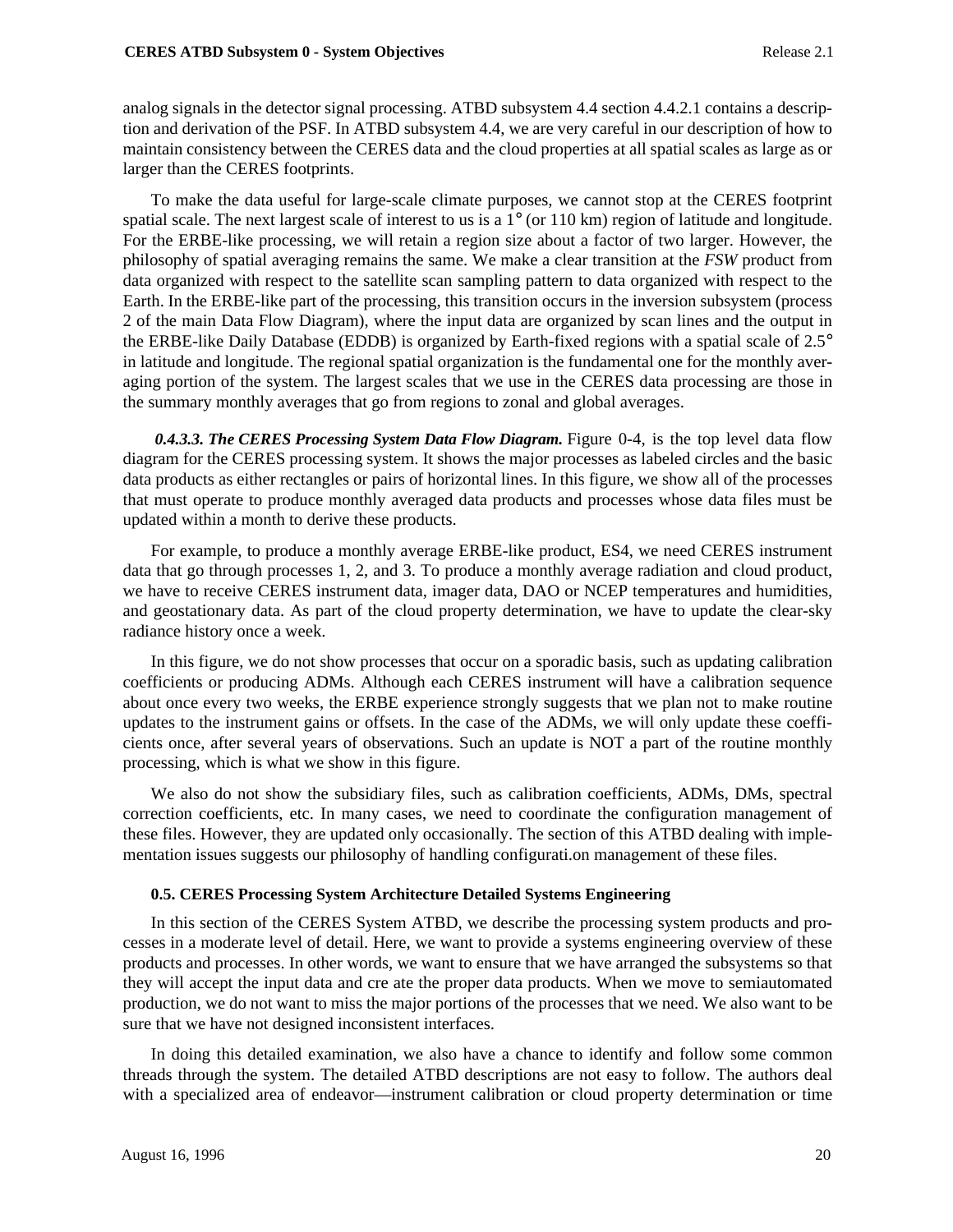

Figure 0-4. CERES top level data flow diagram.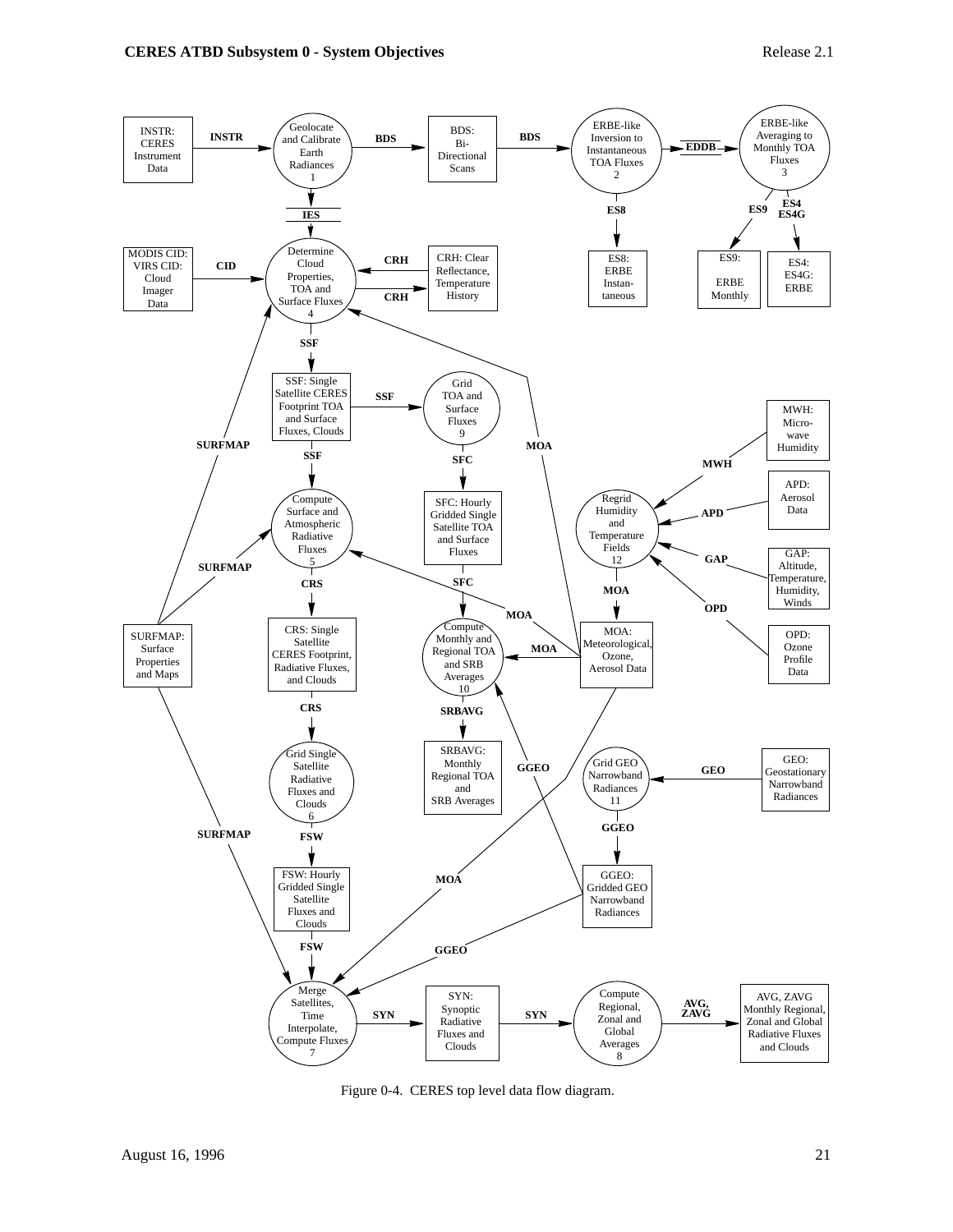averaging. Here, we use figures to show the sequence of processes, since they make it easier to envision the structure of the data products. Visualization also decreases the probability of errors in designing these data products.

We start with the instrument subsystem, at the extreme upper left of the data flow diagram (figure 0-5). For this subsystem, we describe the major input data sources and then the major output data products. After this is done, we discuss the core features of the algorithms in this area. This structure of discussion is common to all of the subsystems:

- CERES Instrument Subsystem
- ERBE-like Subsystems
- Atmosphere Subsystems
- Surface Radiation Subsystems

A much fuller description of the algorithms and data products is in the appropriate sections of the ATBDs.

# *0.5.1. CERES Instrument Subsystem*

The CERES instrument subsystem is the precursor to all parts of the CERES processing system. The input data are organized in packets which we process in time order. We require this time ordering because we must remove instrument drift by interpolating between observations of space. Once we have produced filtered radiances, we reorder the spatial organization of the footprints.

*0.5.1.1. Major Inputs.* The INSTR (CERES Instrument Packets) product is a 24-hour collection of data packets from a single CERES instrument. The first packet in this product is the first packet whose beginning time started after 0*HR*U.T. of a given day. The last packet is the last packet for the instrument that started before 24*HR* of that day. These packets are ordered in increasing time sequence during the day. The packets may contain housekeeping data, radiometric data, scan position data (such as the elevation or azimuth of the scanning mechanism), or other kinds of status information.



Figure 0-5. Major data products and processes for CERES instrument subsystem.

The CERES Ephemeris and Attitude Data are accessed by using the EOSDIS Toolkit. The ephemeris gives the spacecraft position as *X*, *Y*, and *Z* and with appropriate orbital elements at fixed time inter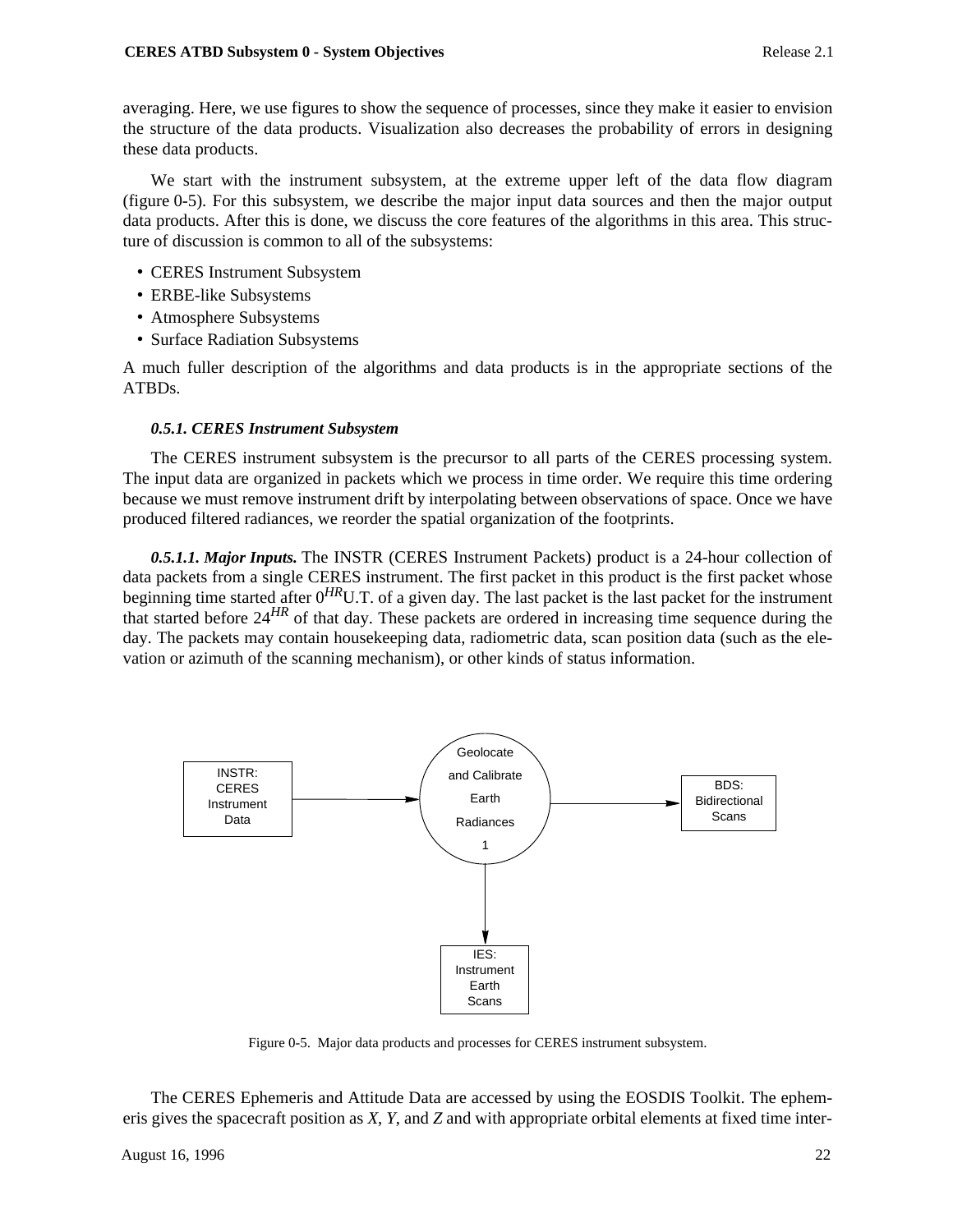vals during the day. The attitude data give the spacecraft roll, pitch, and yaw, as well as the time derivatives of these three quantities, at the same time intervals.

*0.5.1.2. Major Outputs.* The BDS (Bidirectional Scans) product is a 24-hour collection of raw and converted CERES data from a single CERES instrument. This product is intended as a restart data source, so BDS contains all of the data in INSTR. In addition, the BDS product carries filtered radiances and their locations in colatitude and longitude. The data are ordered into second scans that allow us to easily find the space observations that give the zero radiance reference for the radiometric data.

The IES (Instrument Earth Scan) product is a set of CERES footprint values whose organization is spatially ordered. Because the CERES data have a much lower resolution than the cloud imager data, it is useful to preorder the CERES footprints before attempting to merge that data with the imager information. Even when the CERES scanner operates in a cross-track mode, the CERES scan lines are not necessarily orthogonal to the suborbital track. In the rotating azimuth plane scan (RAPS) mode, temporally ordered data are not spatially contiguous; spatially contiguous data are not temporally close together. We sort the CERES pixels according to their distance along the orbit. Then, we take all of the pixels whose field-of-view axis has an equivalent longitude (along the orbit) that falls within the equivalent longitude covered by the cloud imager data for one hour of Universal Time. A rough way of characterizing the spatial ordering of the IES pixels is that they fall within a standard one hour time interval with respect to the cloud imager data.

*0.5.1.3. Processing Description.* The radiometric part of the incoming data stream consists of 12-bit digital "counts,"  $m_s$ , that contain a digitization of the analog signals output from the detectors. The CERES instrument subsystem must convert these counts to more useful information. The subscript *s* refers to the particular sample number in the scan pattern. If we take the full second scan cycle, then there are 660 such samples in a cycle.

It is important to note that the instrument subsystem produces filtered radiances  $\tilde{I}$ . By this term, we mean that the output from the CERES instrument subsystem contains a wavelength integrated product of spectral radiance,  $I_{\lambda}$ , and the spectral sensitivity of the channel,  $S_{\lambda}$ :

$$
\tilde{I} = \int_0^\infty d\lambda S_\lambda I_\lambda \tag{0-5}
$$

With ERBE, we prefer to retain the flexibility of improving the measurement accuracy by a separate "unfiltering" process that includes an identification of the scene being measured. We provide a simple description of this unfiltering in the ERBE-like inversion portion of this volume. The ERBE-like inversion ATBD subsystem 2.0 contains details and other references for this process.

To determine the drift of the CERES sensors, these instruments observe space at least once every 6.6 seconds. Most of the time, they observe space twice as often. The scan pattern also holds the scanning part of the instrument at the space observation position for about 20 samples, in order to reduce the random component of the system noise by averaging. Figure 0-6 illustrates a hypothetical scan with four space clamps and an internal calibration observation.

Between space observations, we estimate the instrument drift by linear interpolation:

$$
m_{space}(t) = \frac{i_{after} - t}{i_{after} - i_{before}} \overline{m}_{before} + \frac{t - i_{before}}{i_{after} - i_{before}} \overline{m}_{after}
$$
(0-6)

In this expression,  $m_{space}(t)$  is the interpolated estimate of what we would have had with no detectable radiance. The times defined by the overbar are the average time of the space sample averages. The samples defined by the overbar are the average space sample counts.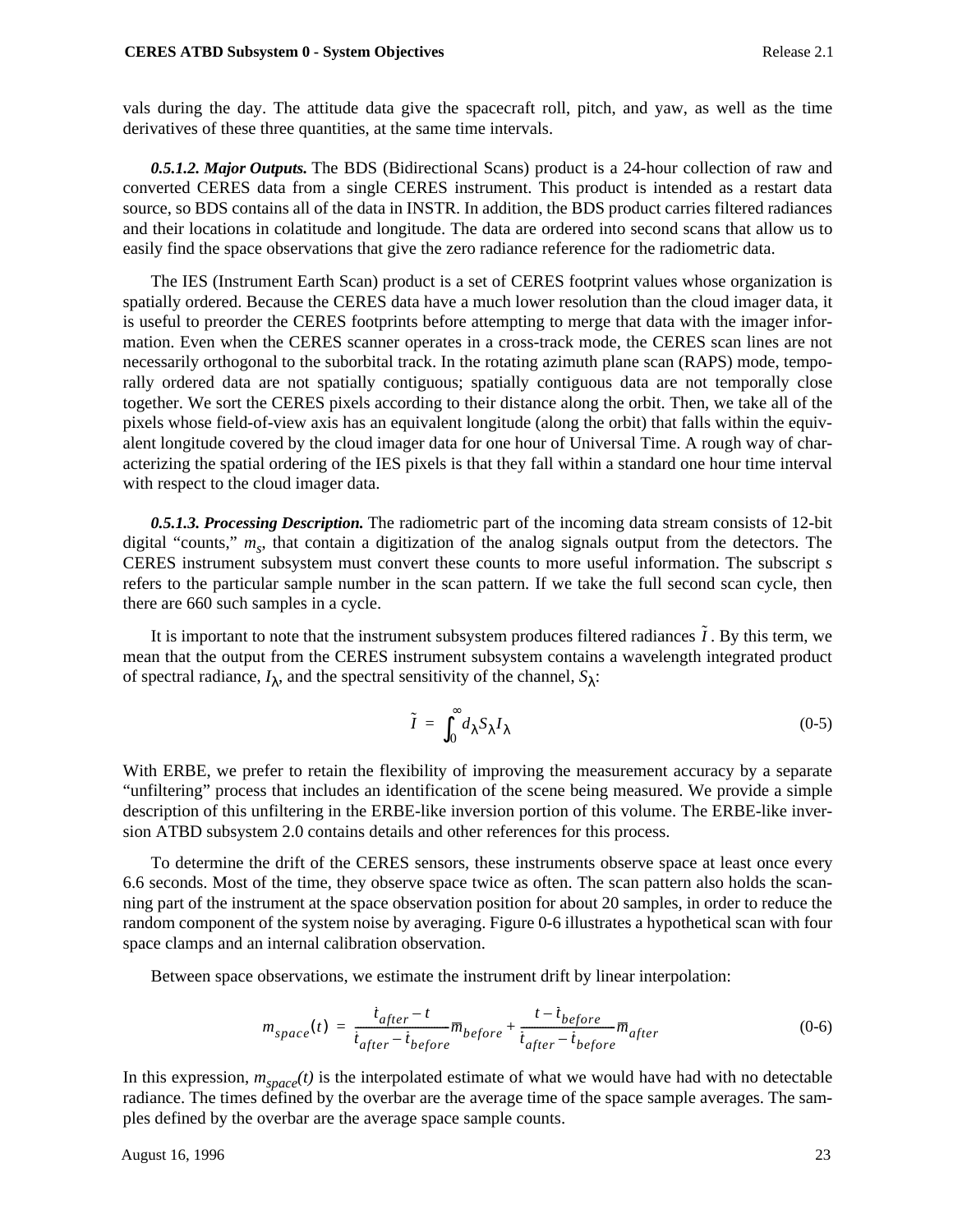

Figure 0-6. Hypothetical CERES instrument data from one bidirectional scan. The scanner in this hypothetical scan observes space four times in a 6.6 sec scan. Between the two middle space observations, the scanner observes the internal calibration source up inside the instrument. The dotted line shows the required interpolation between space clamps.

The working equation for producing calibrated, filtered radiances from the raw telemetry data is

$$
\tilde{I}_s = \frac{A_v}{V_{bias}} (m(t_s) - m_{space}(t_s) - O_s)
$$
\n(0-7)

In this equation,  $A_v$  is the calibration coefficient of the particular channel,  $V_{bias}$  is the bias voltage applied across the active detector flake, and  $O_s$  is a sample dependent offset. Although we hope to minimize offsets in the flight instruments, it appears wisest now to leave in this term. Each spectral channel uses this equation, with separate values of  $A_v$  and of the offsets  $O_s$ .

Geolocation of the filtered radiances is done similarly for either ERBE-like processing or CERES processing. In each case, we start by finding where the center of the footprint optical axis was at the time of the sample. Because of the time delay introduced by the thermal characteristics of the detector and the electronic filtering, the location of the Point Spread Function's center is not identical with the elevation and azimuth we receive from the telemetry. Once we know where the optical axis was pointing with respect to the instrument, we need to relate the instrument coordinates to spacecraft coordinates using alignment coefficients determined during the instrument integration onto the spacecraft. Then, we find the spacecraft location and attitude at the time of measurement. With this information, we can finally obtain the colatitude and longitude where the field of view intersects the appropriate description of the Earth.

CERES needs two models of the Earth's geoid. The first model applies to ERBE-like data products, where we focused on the top of the atmosphere. To preserve continuity, we chose a simple, oblate spheroid, and place the top of the atmosphere 30 km above this geoid. This model is likely to be unique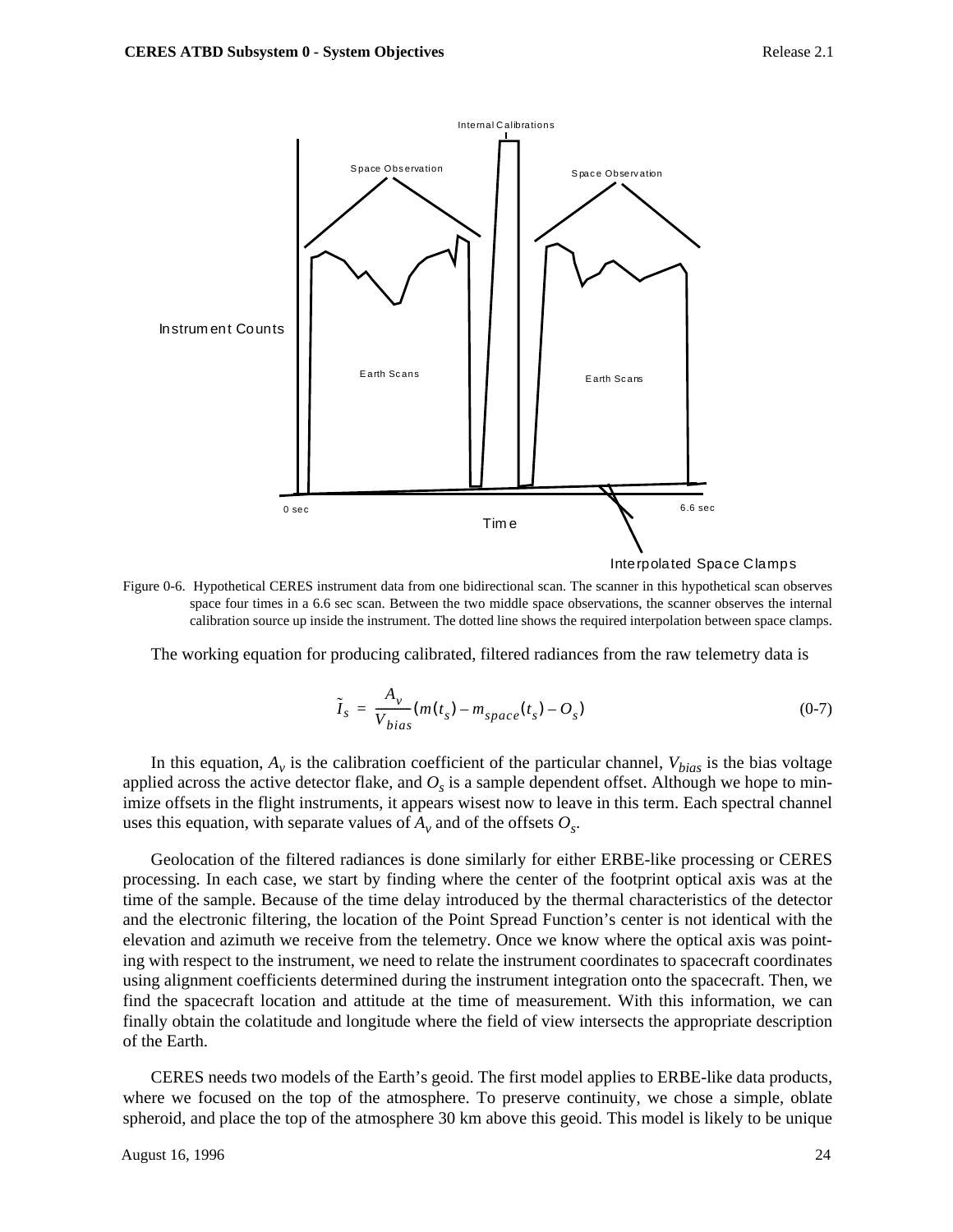to the CERES historical ties to ERBE, and is perhaps not applicable to the broader EOS community's needs.

The second model of the Earth is needed to maximize the consistency with the MODIS data products. What we want is an Earth location for which CERES and MODIS produce data coming from the same position in space. We would observe that to some extent the model we choose for Earth location is arbitrary: what we observe is radiance emerging from an arbitrarily chosen surface. However, we do recognize that collocation of CERES and MODIS will be easier if both use the same Earth model.

## *0.5.2. ERBE-Like Processing*

 The ERBE-like processing constitutes the first of the major scientific processing branches of the CERES processing system. It is the branch in which we provide ties between the CERES measurements and the historic data from ERBE. As we show in figure 0-7, the ERBE-like processing branch includes two major processes: ERBE-like inversion and ERBE-like time averaging.

 *0.5.2.1. Major inputs.* The input data for this subsystem are created by the CERES instrument subsystem and reside in the BDS data product.

*0.5.2.2. Major outputs.* The EDDB (ERBE Daily Data Base) is a collection of data from a month of operation by CERES instruments on all of the satellites in orbit within that month. The data elements contained in EDDB are  $2.5^{\circ} \times 2.5^{\circ}$  regional averages of longwave and shortwave fluxes categorized by scene identification. This data storage product also contains statistics from the CERES pixels that go into making up the regional average. At the start of a given month, EDDB will be empty. At the end of the first day of observations input in a month, EDDB will contain the observations from a single CERES scanner. By the end of the month, it will contain all of the cross-track scanner observations that have been analyzed with the ERBE algorithms. The data in the EDDB product is organized by geographic region, starting at the North Pole and winding around the Earth in a spiral pattern to the South Pole. For each geographic region, the observations are organized by hour within the month.



Figure 0-7. Major data products and processes for the ERBE-like processing subsystems.

The ES8 (ERBE-like Science Product 8) product is a 24-hour collection of Earth observations from a single CERES scanner operated in cross-track mode. The ES8 product contains individual pixels of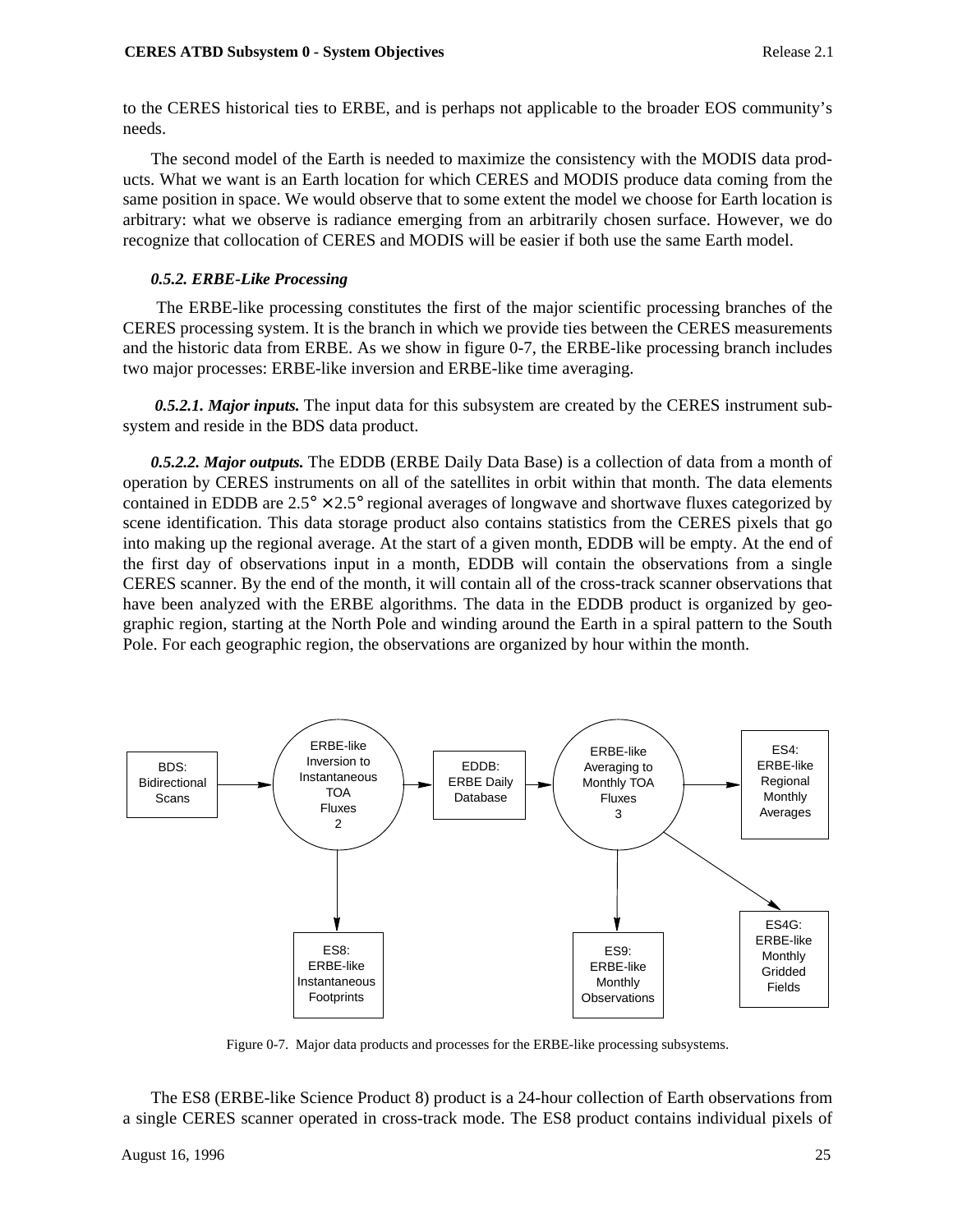filtered radiance, unfiltered longwave and shortwave radiance, colatitude and longitude, ERBE scene identification, and longwave and shortwave flux. This product is based on the same universal time basis as the CERES Instrument Packets data product.

The ES9 (ERBE-like Science Product 9) product contains the final data record of the individual, regional averages for a month. The ES9 product for archival will contain all of the satellite observations that were made in that month. However, it is possible that versions of this product will be made that include only a single scanner. The data in this product contain observations from the first hour of the first day of the month to the last hour of the last day of the month. The data in this product are organized like the EDDB internal product: by region, and within a region by hour within the month. We show a sample of this organization in the subsection on monthly ERBE-like processing below.

The ES4 (ERBE-like Science Product 4) product is a summary of the monthly averages of fluxes organized by region. The data in this product are time averages for a single month. This archival product contains as much of the Earth as is seen from the full satellite coverage for that month. Versions of this product may be available for less than the full coverage. This product basically records the data for the regions in the EDDB, together with the monthly averages that can be produced from that data in a single product.

The ES4G (ERBE-like Science Product 4, Gridded) product is a rearranged version of the ES4 product. Whereas the ES4 product is one that contains a variety of fields for each region, the ES4G product is organized into a group of fields, such as shortwave flux, longwave flux, clear-sky longwave flux, etc. Each field covers as much of the globe as is available to the entire suite of satellites available during the month.

 *0.5.2.3. Processing Description.* We start this branch with Bidirectional Scan Data (BDS) from one of the CERES instruments that operates in cross-track mode. This data product contains CERES filtered radiances organized into 6.6 second scans with about 200 footprints in each scan. The ERBE-like inversion process produces unfiltered longwave and shortwave radiances and Top of Atmosphere (TOA) fluxes for these two spectral divisions, categorized by ERBE scene types. In their archival form, these data are preserved in the ES8 data product. The individual footprint measurements are then averaged into Earth-fixed geographic regions and placed into the ERBE Daily Database (EDDB).

From this database, the ERBE-like Averaging subsystem extracts the regional observations for the month and produces a monthly average. The observations and monthly averages are available in the ES9 data product, while a summary of just the monthly averages appears in the ES4 and ES4G products. The latter two products contain the same data, but are organized differently. S4 is organized by region, where each geographic region contains the fields of reflected solar flux, emitted terrestrial flux, and statistics related to scene identification. The ES4G is organized by field, where each field can be visualized as an image of the entire Earth on an equal-area grid.

In understanding the algorithms for this branch, we also encounter several concepts that carry directly into the more advanced CERES processing:

- a. Inversion from Radiance to Flux
- b. Angular Distribution Models (ADMs)
- c. Directional Models (DMs)
- d. Scene Identification Index
- e. Spectral Unfiltering
- f. Regional Averages
- g. Time Interpolation Models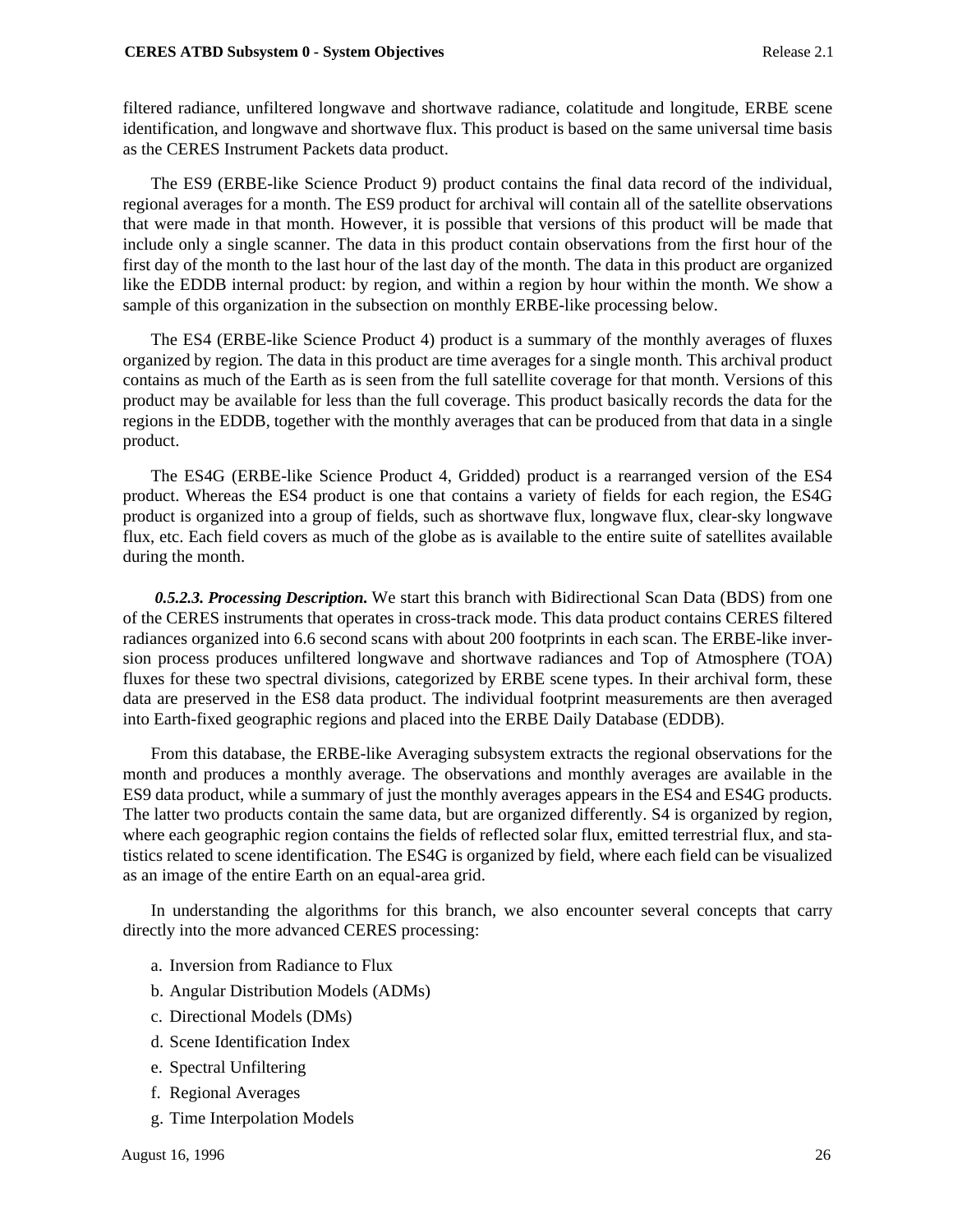The first five of these concepts appear in the ERBE-like inversion subsystem. The Directional Models are very closely tied to the models for time interpolation that we need for the third major subsystem of CERES processing.

The first three of these concepts: *Inversion from Radiance to Flux, Angular Distribution Models,* and *Directional Models* are tied intimately together. We relate (monochromatic or broad-band) flux to radiance with the integral relationship

$$
F^{\uparrow} = \int_0^{2\pi} d\phi \int_0^{\pi/2} d\theta \sin\theta \cos\theta I(\theta, \phi) \tag{0-8}
$$

Here,  $F^{\uparrow}$  represents the upwelling flux, while  $I(\theta, \phi)$  represents the radiance emerging from the top of the atmosphere at a viewing zenith, θ, and viewing azimuth, φ. This relationship is a definition, found in any standard textbook on atmospheric radiation.

 For practical purposes, we turn the relationship around and relate radiance to flux with an ADM, *R*, where

$$
R(\theta, \phi) \equiv \frac{\pi I(\theta, \phi)}{F^{\uparrow}}
$$
 (0-9)

If the radiance were isotropic, so that *I* were independent of  $\theta$  and  $\phi$ , then we would find that *R* was 1. This fact gives us the normalization factor  $\pi$ . However, this Lambertian approximation is not sufficiently accurate for use in inverting data. ADMs are not generally discussed in textbooks on atmospheric radiation, although they are critical components to satisfactory data reduction in any project attempting to measure the Earth's radiation budget. In principle, the ADMs contain variations due to both vertical and horizontal structure in the atmosphere or surface optical properties. However, we can only measure average models based on statistically sampling the angular variations of the radiation field.

Directional models apply to the shortwave part of the spectrum. These models describe the variation of albedo with solar position. Specifically, we normalize the albedo variation by forming the ratio

$$
\delta(\mu_0) \equiv \frac{a(\mu_0)}{a(1)}\tag{0-10}
$$

The *Directional Model* for the particular scene is  $\delta(\mu_0)$ . The albedo is  $a(\mu_0)$ , which is related to the reflected solar flux as

$$
a(\mu_0) \equiv \frac{F^{\uparrow}}{E_0 \mu_0} \tag{0-11}
$$

Throughout these expressions,  $\mu_0$  is the cosine of the solar zenith angle, and  $a(1)$  is the albedo for overhead Sun. The solar irradiance at the top of the atmosphere is  $E_0$ , and it is the "solar constant" (typically measured at about 1365 W-m<sup>-2</sup>) adjusted by the inverse square of the Earth-Sun distance at the time of reflection.

 The ADMs and DMs are both empirical data structures—*they are based on observations rather than theory*. To develop them, we observe similar parts of the Earth under a variety of solar illumination and meteorological conditions. The observations must include a wide sampling of the angles in the outgoing hemisphere of radiation above the set of ADM targets. The samples have typically been collected in angular bins. The average radiances then provide the fundamental data that are normalized to produce a "statistical average" flux. By dividing the average radiances by the average flux, we derive the ADM directly from the observations. By also using the fact that we have to collect reflected sunlight over a variety of solar zenith angles, we can directly obtain the directional models as part of this process.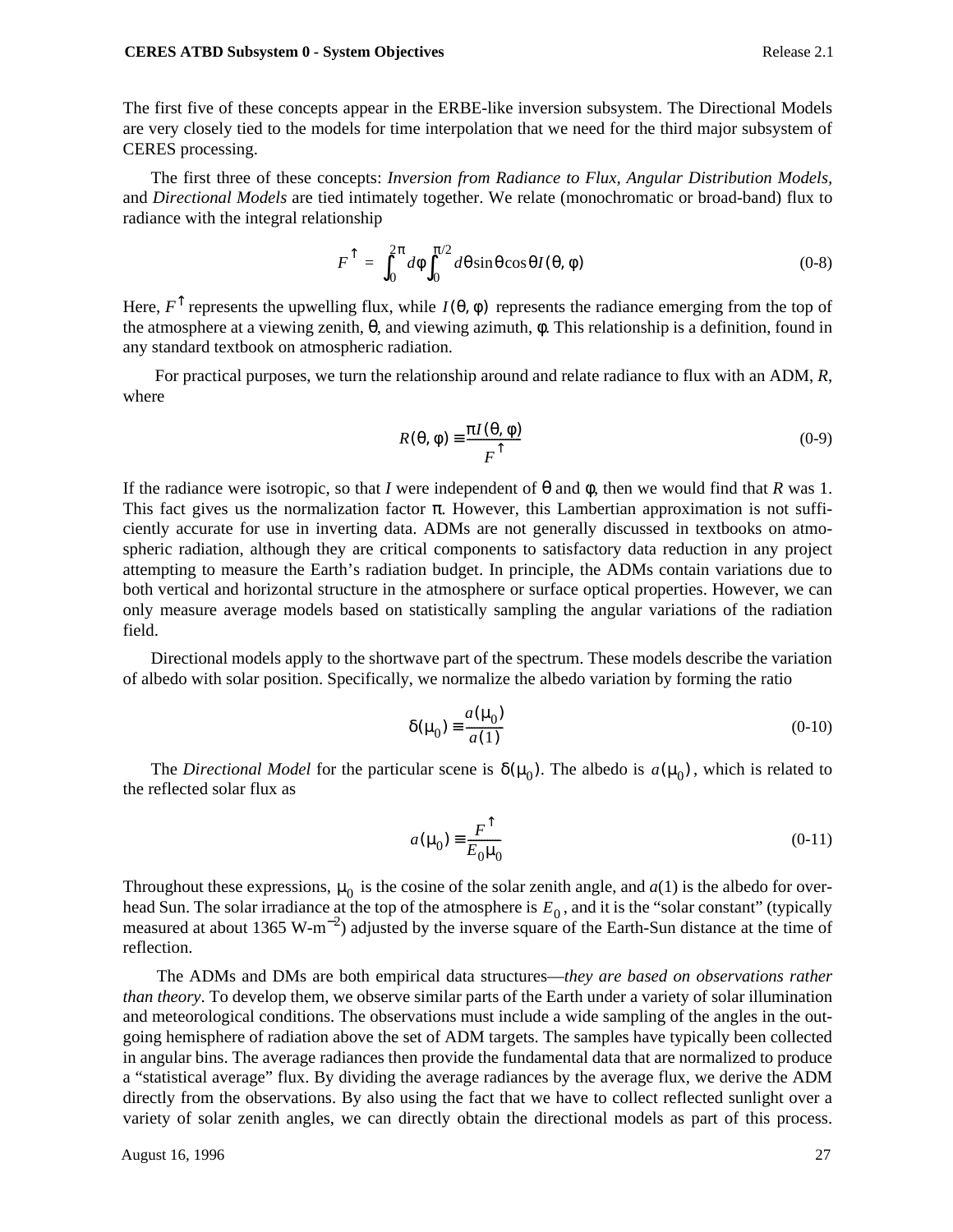#### **CERES ATBD Subsystem 0 - System Objectives** Release 2.1

Volume 4.5 of these ATBDs provides a more detailed discussion of the ADM and DM development for CERES, as well as discussing some new ways of developing these models.

The ADMs and DMs are not divorced from the question of what kind of scenes the scanners are observing. For ERBE, we broke the Earth into a five underlying geographic types: ocean, vegetated land, desert, snow, and coast. Over each type we typically had four categories of cloudiness: clear, partly cloudy, mostly cloudy, and overcast. These verbally descriptive categories were based on observations with the Nimbus 7 THIR and TOMS instruments, as well as the hemispherical angular sampling of the Nimbus 7 ERB broadband radiometers. We may categorize scenes with whatever information we choose. However, to keep storage within bounds, we must limit the number of categories. The scene identification algorithm provides an index to the ADM and DM database that lets us invert radiance to flux.

Spectral unfiltering is another important concept that we carry forward from ERBE. By separating the instrument interpretation into a step including the spectral throughput of the instrument and another step where we remove that response using scene information, we gain in at least two important ways. First, we can use a count conversion algorithm that treats the absorbed radiation independently of the spectral content of the incident radiation. The quantity  $A<sub>v</sub>$  is truly independent of spectral content and corresponds to "absorbed radiant power per count." Second, by using information about the scene in correcting for the instrument spectral coloration, we gain accuracy and flexibility.

Regional averaging is the sixth concept we carry forward from ERBE. While level 2 products are of some interest, they are still organized in terms of individual footprints. However, it is much easier to deal with Earth-fixed data, particularly if we want to look at time series of the energy budget over particular parts of the Earth. Thus, at an intermediate stage in the processing, we want to average footprints together. With most other research groups, we prefer to align our regions with parallels of colatitude and meridians of longitude.

Finally, we want to produce monthly averaged fields of radiation. Since the observations occur on a discrete basis, we need some form of time interpolation to produce a monthly average. For ERBE-line averaging, we use a simple linear interpolation in the longwave part of the problem. The shortwave time interpolation is more complex and involves the scene identification and directional models.

*0.5.2.3.1. ERBE-like Inversion.* The fundamental purpose of ERBE-like inversion is to produce longwave and shortwave flux from longwave and shortwave radiance using ADMs:

$$
F^{\uparrow} = \frac{\pi I}{R} \tag{0-12}
$$

Before we can get to this point, however, we need to get the longwave and shortwave radiances from the three channels of filtered radiance. We also need to select the appropriate ADM, *R* for each spectral band. There are five major steps in this process:

- 1. Perform a rough scene identification
- 2. Perform spectral unfiltering
- 3. Choose the final scene ID
- 4. Perform final spectral unfiltering
- 5. Invert radiances to fluxes

In addition, the ERBE-like inversion subsystem also performs a regional averaging before placing the regional averages in the ERBE Daily Database.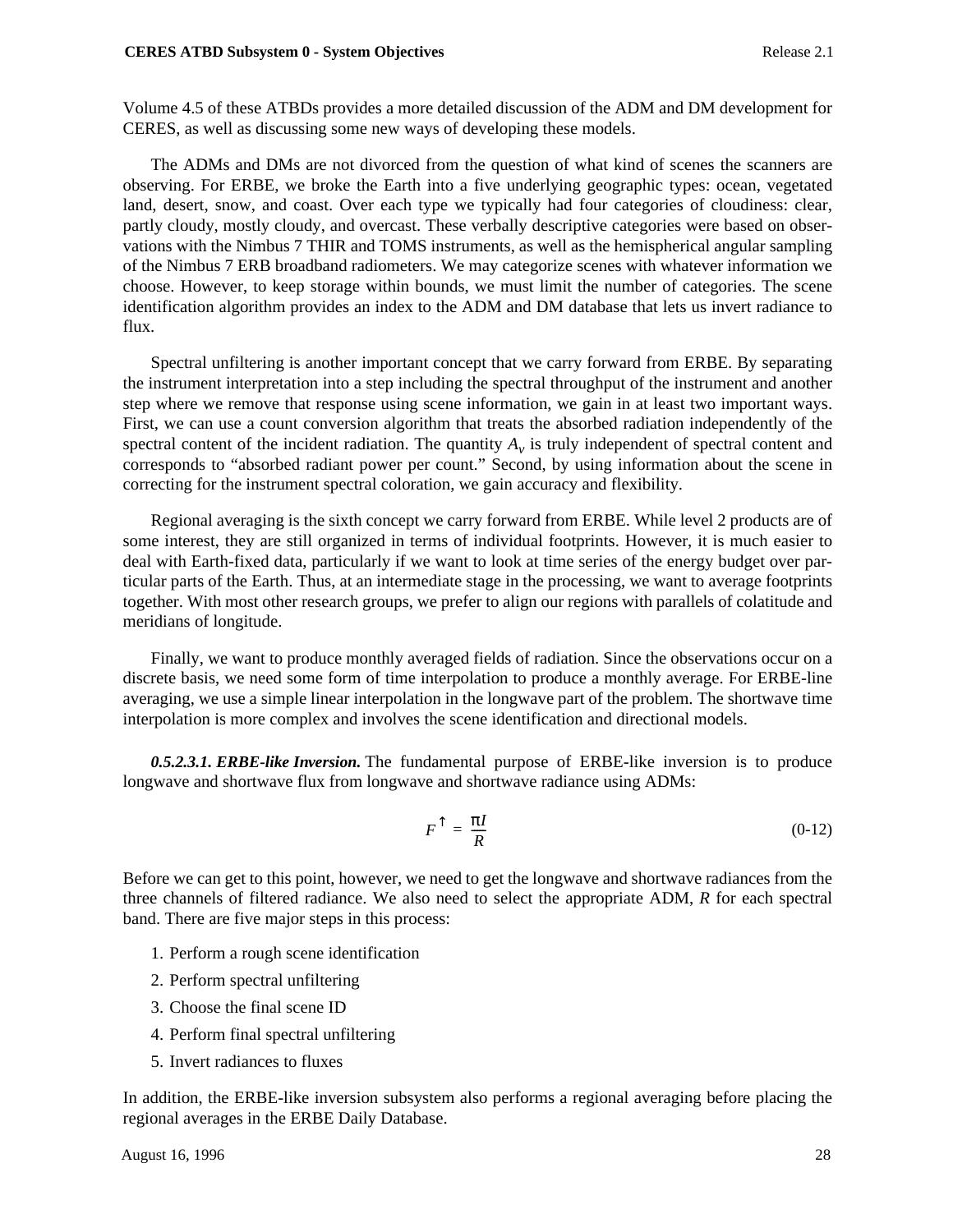#### *Rough scene ID*

Based on the fact that cloudy areas tend to be more reflective than clear areas and that the longwave radiances of cloudy areas are lower (colder) than clear ones, we can perform a rough scene identification based on the total and shortwave channels before we make a definitive scene identification.

#### *Spectral unfiltering*

With the rough scene identification, we can choose appropriate coefficients that will give us the best fit to a range of estimates for the best fit to spectrally correct the three-channels to longwave and shortwave radiances. In a simple approach, we might be tempted to approximate

$$
V_{SW} = \frac{1}{\overline{S}_{SW}} \widetilde{I}_{SW} \quad \text{and} \quad I_{LW} = \frac{1}{\overline{S}_{TOT}} \widetilde{I}_{TOT} - I_{SW}
$$
 (0-13)

However, if we contemplate this type of relationship for long, we are likely to conclude that there is some difficulty in choosing the appropriate average spectral throughput factors (represented by the symbols of the type  $\bar{S}_{SW}$  as the spectral throughput of the shortwave channel). Thus, in practice, we use

$$
\begin{pmatrix} I_{LW} \\ I_{SW} \end{pmatrix} = \begin{pmatrix} C_{LT}C_{LW}C_{LS} \\ C_{ST}C_{SW}C_{SS} \end{pmatrix} \cdot \begin{pmatrix} \tilde{I}_{Tot} \\ \tilde{I}_{Win} \\ \tilde{I}_{SW} \end{pmatrix}
$$
(0-14)

The matrix elements, *Cij*, are based on radiative transfer models, knowledge of discrete values of the instrument channel spectral sensitivity,  $S_{\lambda}$ , and on an estimated population of Earth scenes.

#### *Final scene ID*

The final ERBE scene identification uses a maximum likelihood estimator based on the observed radiance statistics from the Nimbus 7 data. Figure 0-8 shows a schematic representation of such statistics. There is data for one such diagram for each bin in viewing zenith, azimuth, and geographic type. In each bin, there are average values for shortwave and longwave radiance, as well as appropriate standard deviations. An observed radiance will appear as a single point in this diagram. The algorithm computes the radiance distance from each of the means, thereby obtaining a measure of the likelihood of the observation belonging to the scene type. It then chooses the most likely.

#### *Inversion*

With the scene ID index available, the inversion algorithm simply chooses the appropriate longwave and shortwave models from a table. In vectorial form,

$$
\begin{pmatrix} F_{LW}^{\uparrow} \\ F_{SW}^{\uparrow} \end{pmatrix} = \pi \begin{pmatrix} R_{LW}^{-1} & 0 \\ 0 & R_{SW}^{-1} \end{pmatrix} \cdot \begin{pmatrix} I_{LW} \\ I_{SW} \end{pmatrix}
$$
 (0-15)

At this point, we have completed the basic inversion steps and can produce the ES8 data product. This product contains the following fundamental data for each footprint:

- Geometry, view zenith, view azimuth, solar zenith
- Filtered radiances,  $\tilde{I}_{TOT}$ ,  $\tilde{I}_{Win}$ , and  $\tilde{I}_{SW}$
- Unfiltered radiances,  $I_{LW}$ , and  $I_{SW}$
- Scene ID index, clear, partly cloudy, mostly cloudy, or overcast
- Broadband fluxes,  $F_{LW}^{\uparrow}$ , and  $F_{SW}^{\uparrow}$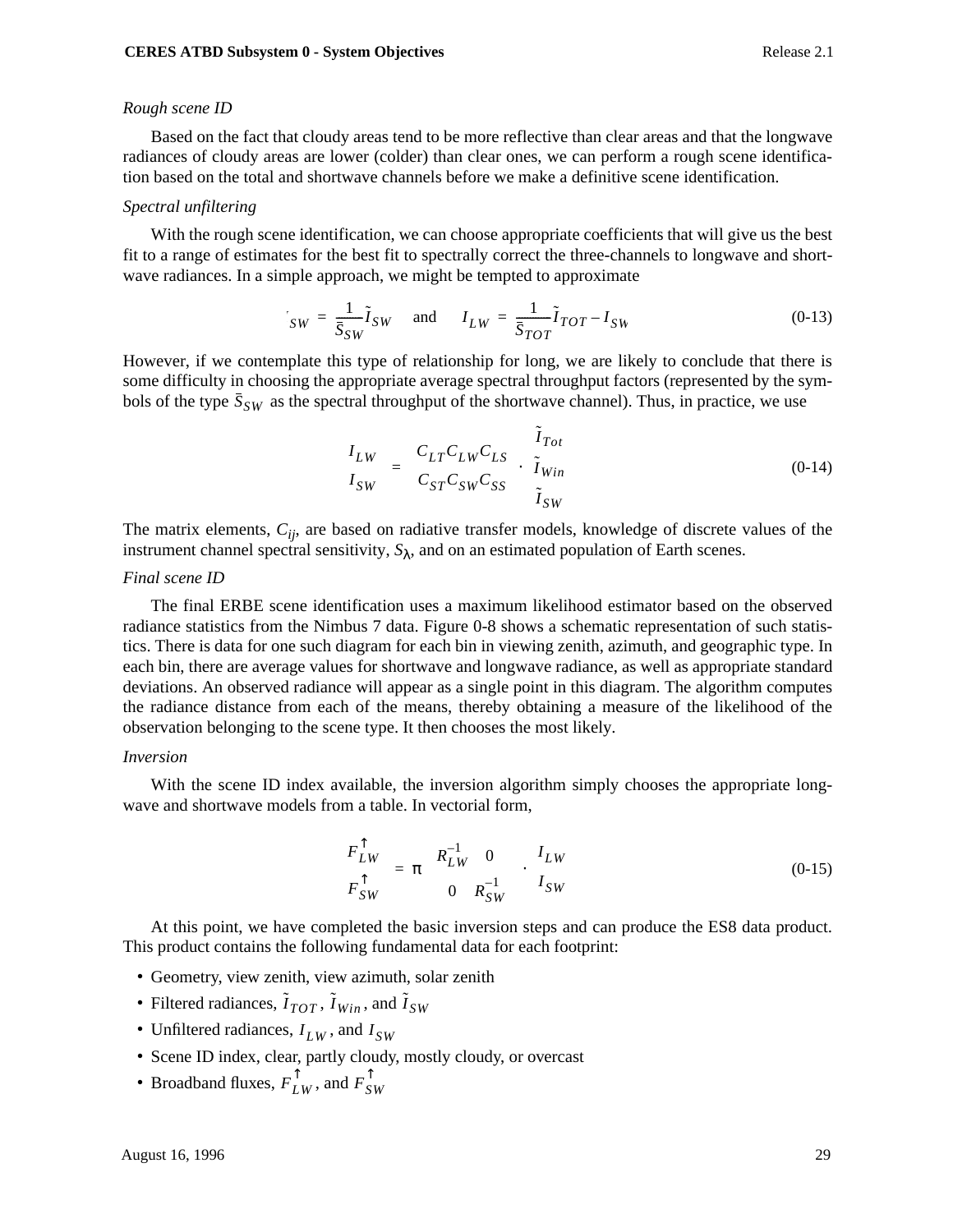

Figure 0-8. Schematic ERBE-like scene ID diagram. The radiances used in the ERBE ADM construction for a given viewing geometry have a range of values for a given scene ID type. We show the mean longwave and shortwave radiance for each scene type as the crosses and the standard deviation of the distribution about the mean as the ellipses. In making the scene identification, we locate a radiance with the appropriate viewing geometry in this diagram and then judge which scene type is most likely.

### *Regional averaging*

The final step in the ERBE-like inversion processing is to average fluxes within geographic regions that occur within a particular hour of the day. For ERBE, this process included all footprints whose PSF fell within the given region.

*0.5.2.3.2. ERBE-like Averaging.* ERBE approaches time averaging from the standpoint of allowing each region to have its own time series. Thus, once all of the observations for a month are in the ERBE Daily Database, we proceed through the regions. The advantage is that the database allows us to take data that come in ordered only by time and convert the algorithm that operates first on space and then on time.

Within the time sequence for a given region, the ERBE-like algorithm uses a basic strategy of piecewise linear interpolation. However, the algorithm modifies its behavior over land and deserts when it is dealing with longwave fluxes and uses a more complex variant for all of the shortwave time interpolation.

It will help us to set the time interpolation algorithm in context if we consider figure 0-9. In this figure, we show how we break up time within a month. Each day has 24 hours; each month has the appropriate number of days. When we have an observation within a given day-hour box, we indicate that in the figure with an 'X'. With this structure, we can compute a monthly average in several ways (see Brooks, et al. 1986).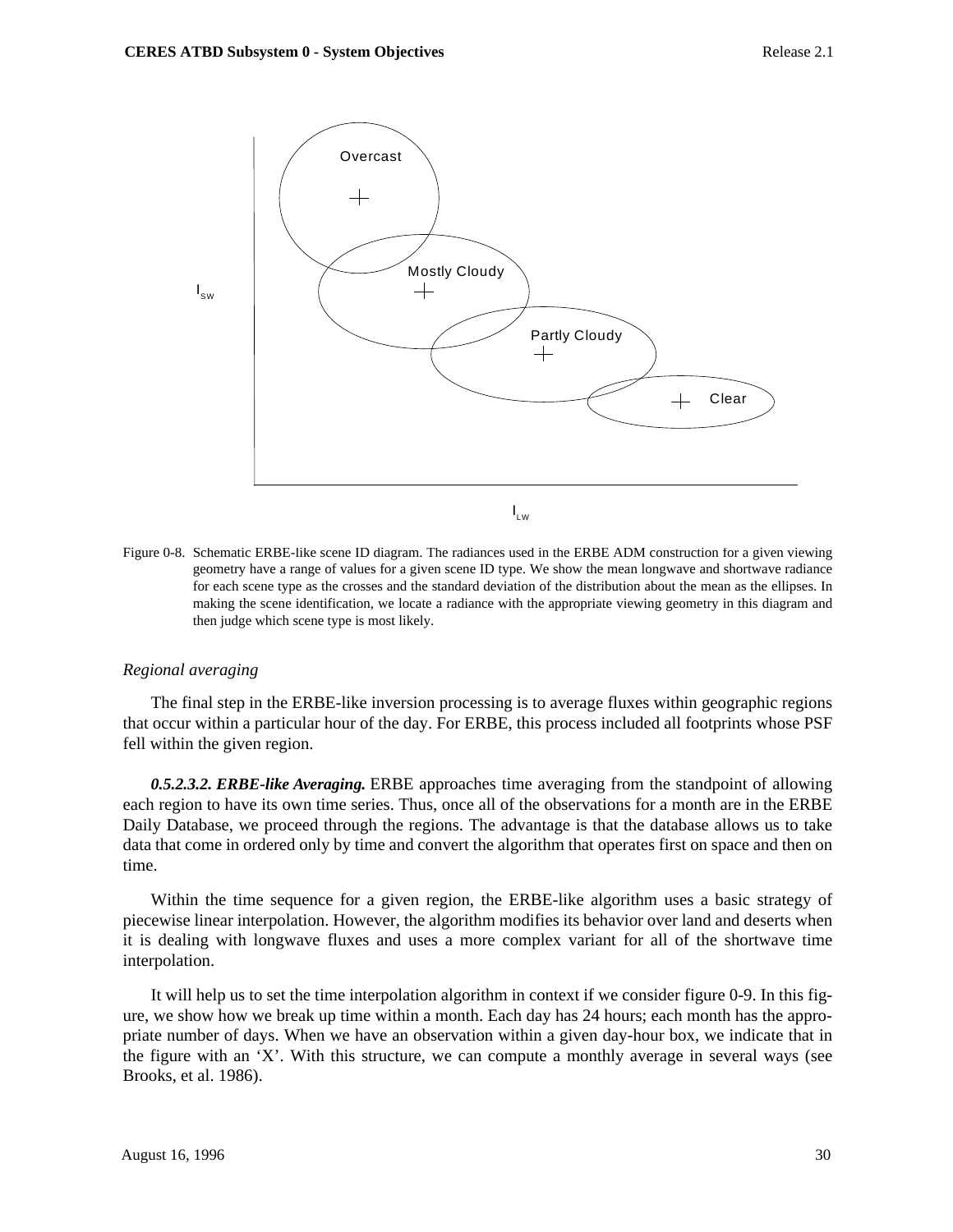

#### Hour in Day

Figure 0-9. Time samples that enter the ERBE-like monthly average processing and its data structure. A month is divided into days of 24 hours. Each hour and day receives an hour-day bin. If there is an observation by one of the satellites, we indicate a contribution to the monthly average by an 'X' in this figure. If we add observed values vertically, keeping the hour fixed, we have 'hourly averages'; if we add horizontally to get the numbers in the right column, we have 'daily averages.' The monthly averages placed in the ES4 and ES4G products come from the lower right entries in this data structure.

The most commonly used monthly average is one that we find by stretching out the days end-toend. Now, where we have observations at time  $t_{i-1}$  and  $t_i$ , we interpolate between as

$$
F^{\uparrow}(t) = \frac{t_i - t}{t_i - t_{i-1}} F^{\uparrow}(t_{i-1}) + \frac{t - t_{i-1}}{t_i - t_{i-1}} F^{\uparrow}(t_i)
$$
\n(0-16)

The average of this interpolation is then

$$
F^{\uparrow} = \frac{1}{\Delta t} \int_{\Delta t} dt \ F^{\uparrow}(t) = \sum_{\substack{Observations \\ in \; Month}} \frac{1}{2} \frac{t_{i+1} - t_{i-1}}{\Delta t} F^{\uparrow}(t_i)
$$
 (0-17)

#### *Longwave modifications for desert and land*

The longwave flux responds to the surface temperature and atmospheric temperature profiles quite directly. As a result, over deserts and over vegetated land, we want to account for this effect to minimize potential biases that may not be properly taken into account by the piecewise linear averaging algorithm. Rather than introduce a complex algorithm, we simply fit a half-sine curve to the data.

#### *Shortwave modifications to use directional models*

Shortwave time averaging is more complex. For each scene ID type, we expect the reflected flux to follow the diurnal model:

$$
F_{ID}^{\uparrow}(t) = E_0 \mu_0(t) a_{obs} \ (\mu_0 = 1) \delta_{ID}(\mu_0(t)) \tag{0-18}
$$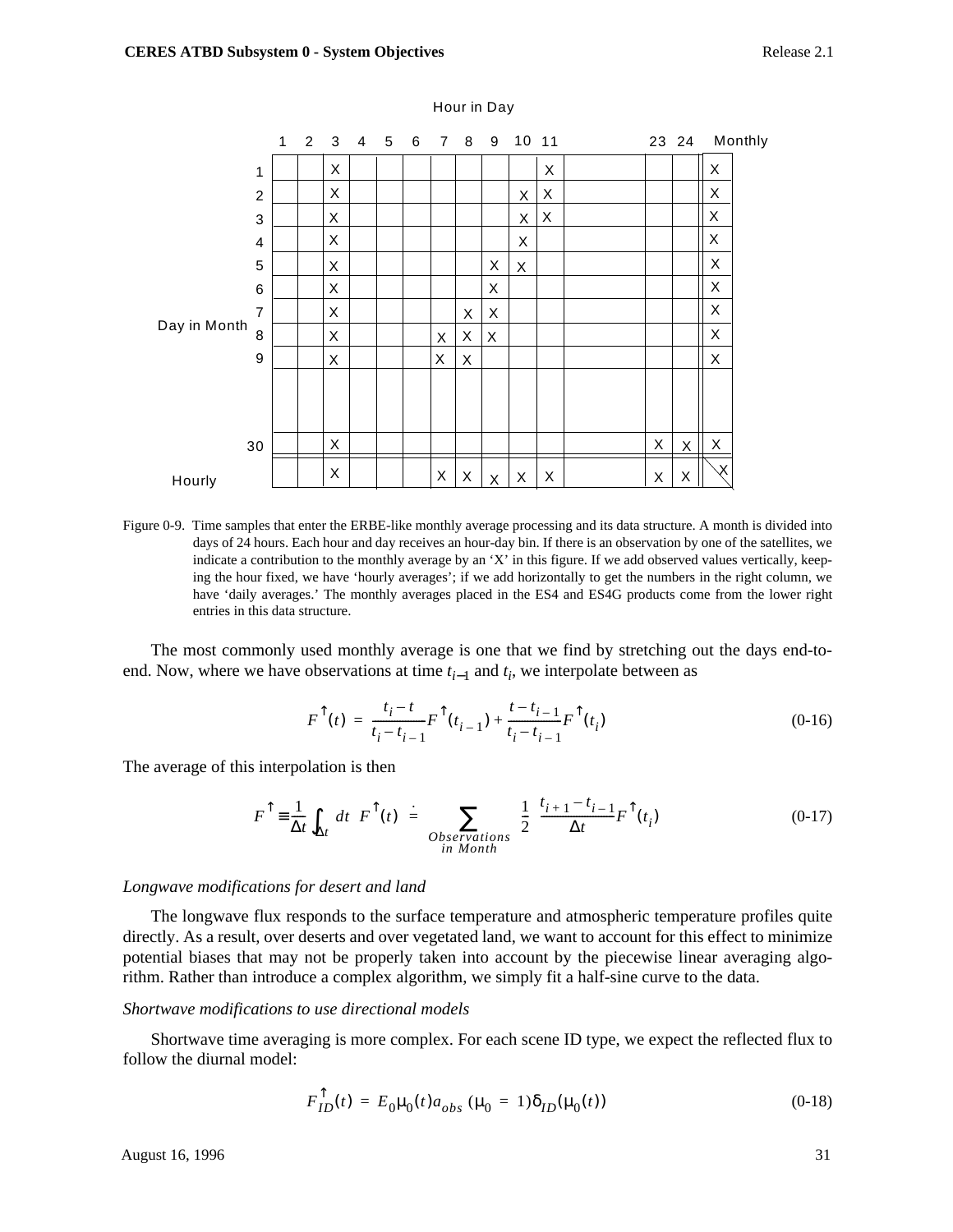as long as  $\mu_0 > 0$ , i.e., daylight.

In practice, we have to deal with multiple scene types in a given region. We can represent the observations with the fraction of the footprints that were observed at a given time. In vectorial form, we can write

$$
\mathbf{f}(t) = \begin{pmatrix} f_{CLR}(t) \\ f_{PC}(t) \\ f_{MC}(t) \\ f_{OVC}(t) \end{pmatrix}
$$
 (0-19)

Then, we can linearly interpolate in scene fraction:

$$
\mathbf{f}(t) = \frac{t_i - t}{t_i - t_{i-1}} \mathbf{f}(t_{i-1}) + \frac{t - t_{i-1}}{t_i - t_{i-1}} \mathbf{f}(t_i)
$$
(0-20)

The same approach applies to the variation of overhead sun albedo:

$$
\mathbf{a}_{0}(t) = \frac{t_{i} - t}{t_{i} - t_{i-1}} \mathbf{a}_{0}(t_{i-1}) + \frac{t - t_{i-1}}{t_{i} - t_{i-1}} \mathbf{a}_{0}(t_{i})
$$
(0-21)

where

$$
\mathbf{a}_{0}(t_{i}) \equiv \begin{pmatrix} a_{CLR}(\mu_{0} = 1, t_{i}) \\ a_{PC}(\mu_{0} = 1, t_{i}) \\ a_{MC}(\mu_{0} = 1, t_{i}) \\ a_{OVC}(\mu_{0} = 1, t_{i}) \end{pmatrix}
$$
(0-22)

If we now use the diagonal matrix with the directional models:

$$
\Delta(t) = \begin{pmatrix}\n\delta_{CLR}(\mu_0(t))\mu_0(t) & 0 & 0 & 0 \\
0 & \delta_{PC}(\mu_0(t))\mu_0(t) & 0 & 0 \\
0 & 0 & \delta_{MC}(\mu_0(t))\mu_0(t) & 0 \\
0 & 0 & 0 & \delta_{CLR}(\mu_0(t))\mu_0(t)\n\end{pmatrix}
$$
\n(0-23)

we can now write

$$
F^{\uparrow}(t) = \mathbf{a}_0^T(t) \cdot \Delta(t) \cdot \mathbf{f}(t)
$$
\n(0-24)

There are some additional fine points of time interpolation near the beginning and end of a day that we may want to take into account elsewhere.

As before, we time integrate this interpolation form over the month to arrive at the proper monthly average. It should be clear at this point that the monthly average process for the shortwave TOA fluxes is not simply a sum of the observed values.

## *0.5.3. Atmosphere Processing*

The atmosphere processing constitutes the second of the major scientific branches of the CERES processing system. It is the branch where we obtain measurements of cloud properties that are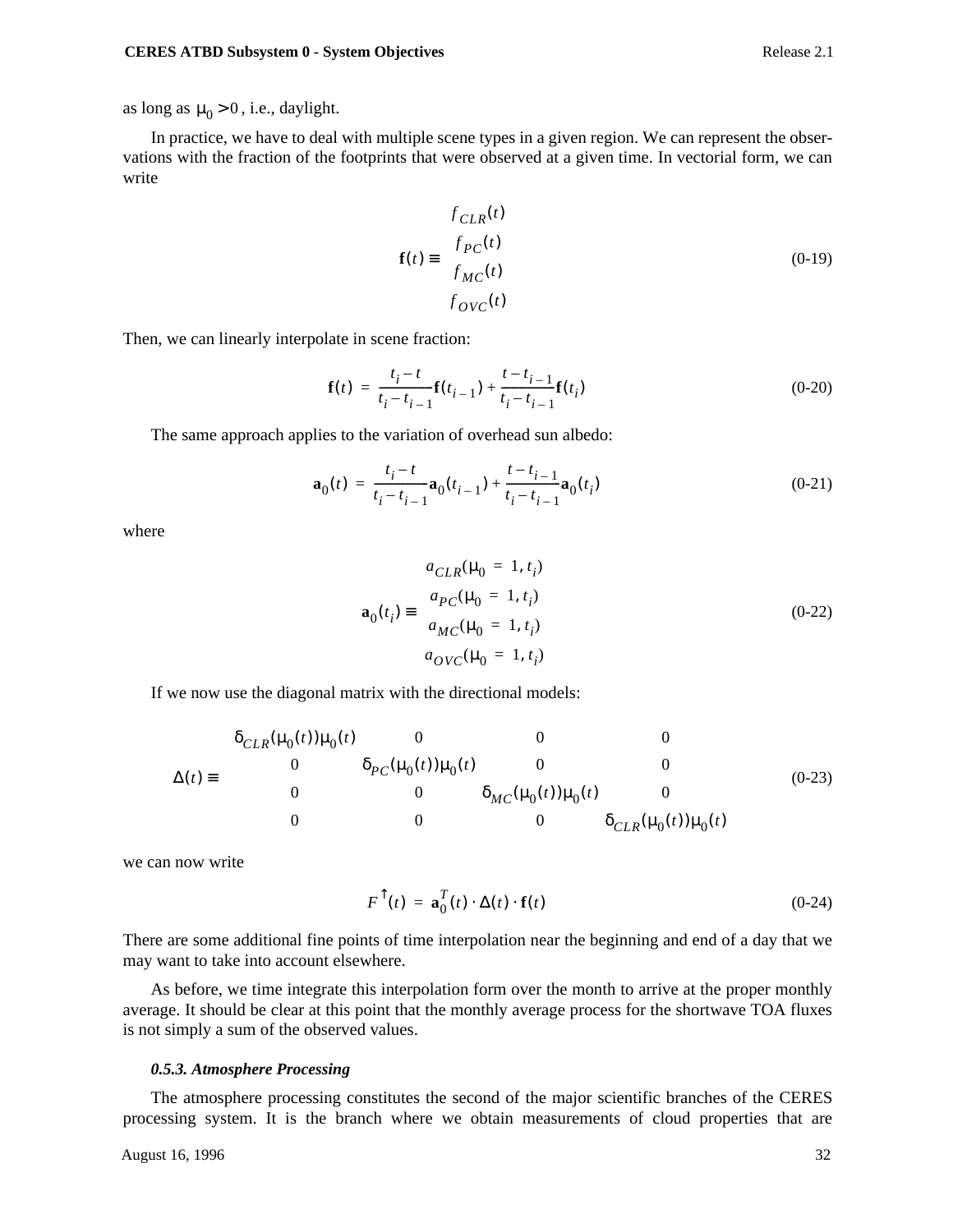

Figure 0-10. Major data products and processes for the atmosphere processing subsystems.

consistent with the CERES broadband fluxes. This branch also has the largest number of processes. As we show in figure 0-10, the atmosphere processing branch includes five major processes:

- 1. Determine cloud properties
- 2. Compute radiation fields within the atmosphere
- 3. Grid the footprint data to regional averages
- 4. Interpolate in time to compute synoptic radiation and cloud fields
- 5. Average over time to get monthly zonal and global averages

*0.5.3.1. Major Inputs.* The following products are the major inputs to the atmosphere processing:

The *TRMM CID* product is an hourly satellite swath of VIRS pixels. We expect this product to be a set of VIRS scan lines, where each scan line is made of a fixed number of multispectral pixels.

 The *MODIS CID* product is an hourly satellite swath of MODIS pixels. We expect this product to be a set of scan lines. These scan lines are spectral subsamples of the MODIS pixels.

The *GGEO* (Grid GEOstationary) product is the synoptic window and visible channel radiances of the geostationary satellites, like that used by the International Satellite Cloud Climatology Project (ISCCP). This product covers as much of the Earth as is available through the two channels of geostationary (and sometimes AVHRR) data; in short, it is intended to be global in scope. The spatial resolution is about 8 kilometers. This form of geostationary data has one map each hour.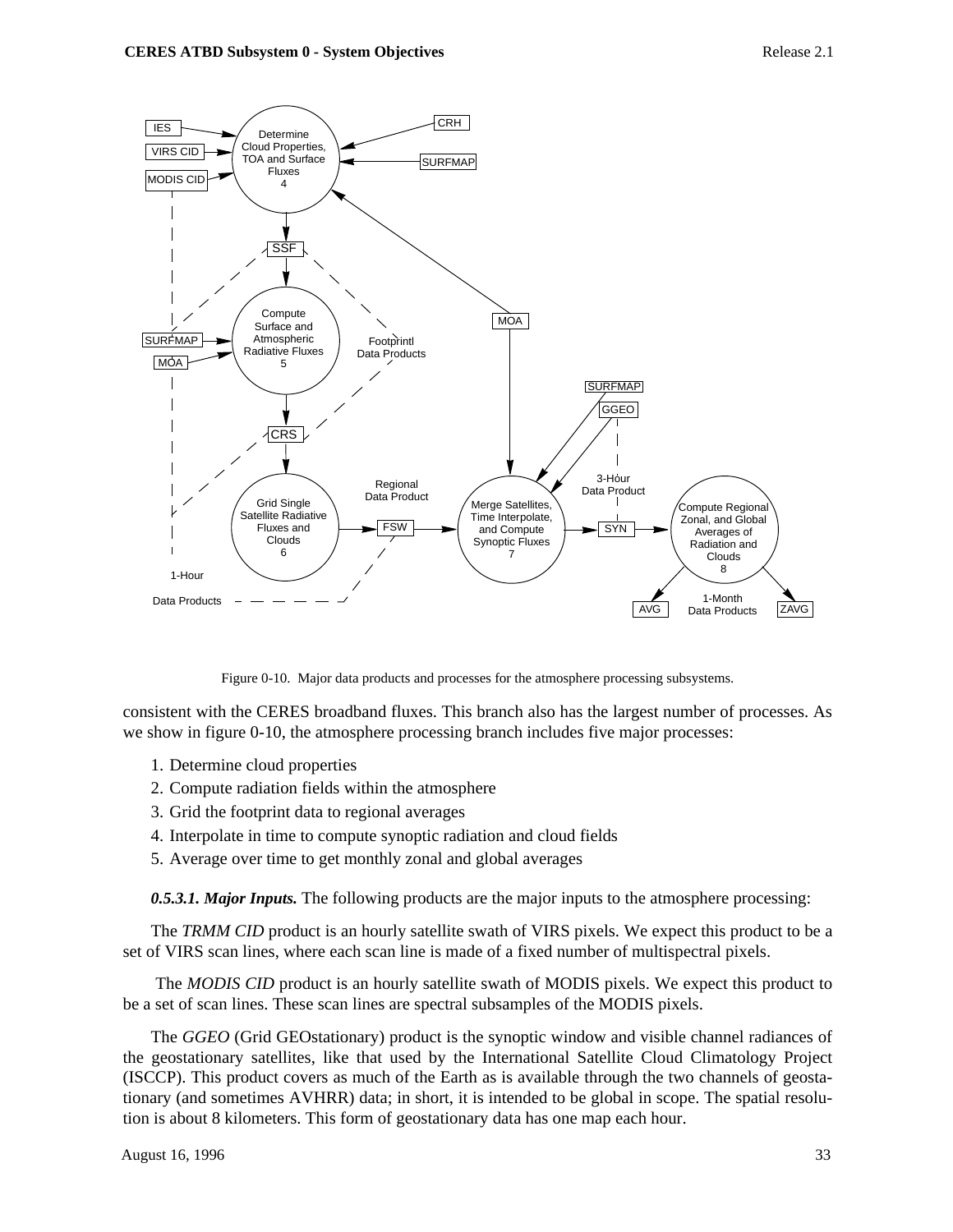#### **CERES ATBD Subsystem 0 - System Objectives** Release 2.1

The following products are required to make up the standard atmospheric profile (MOA; Meteorology, Ozone, and Aerosol) data product that is used in several of the subsystems:

The *MWH* (MicroWave Humidity) product is a satellite derived product, covering a single day. The instrument from which this data derives is a microwave radiometer. Each measurement comes as a pixel, which is composited into a global data set.

The *APD* (Aerosol Profile Data) product may come from NOAA, satellite measurements (particularly MODIS, MISR, or AVHRR), or from a clim atology. This data provides an aerosol loading and some vertical profile information for a time scale that covers a week, although Saharan dust outbreaks and other short time scale phenomena need to be included in this data product.

The *GAP* (Global Atmospheric Profiles) product is the basic set of analyzed temperature and humidity fields produced by the Data Assimilation Office (DAO) or the National Centers for Environmental Prediction (NCEP) as operational products. The DAO or NCEP products currently include geopotential, temperature, humidity, and winds at 28 standard pressure levels once every six hours. The spatial resolution is currently on a 144 by 91 grid over the globe. Because of its operational nature, this product will be routinely available during the CERES data processing.

The *OPD* (Ozone Profile Data) may be either an operational satellite derived product or an ozone climatology. Because the ozone concentration changes relatively slowly, we expect this data product to be updated once a month, to cover the globe at about 2.5° to 5° spatial resolution, and to have moderate vertical resolution.

*0.5.3.2. Major Outputs.* The *MOA* (Meteorology, Ozone,and Aerosol) atmospheric structures product contains the standardized input to the rest of the CERES processing. MOA will have a spatial resolution of 1° in latitude and longitude. This product's time resolution will be one product every hour. The vertical resolution will include 38 standard pressure levels.

The *CRH* (Clear-sky Reflectance and temperature History) product is a collection of cloud imager radiance values that can be used to set thresholds for cloud detection. This product will be updated about every seven days and to have a spatial scale of collection of about 18 km in latitude and longitude, as described in ATBD subsystem 4.1.

The *SSF* (Single Satellite Flux) product contains a single hour of single satellite measurements of TOA fluxes and cloud properties for single CERES pixels. The spatial organization is set of footprints CERES measurement resolution data. This product does not contain the radiation field within the atmosphere for each CERES pixel.

The *CRS* (Cloud and Radiation Swath) product contains the instantaneous CERES pixel values of TOA fluxes, cloud properties, and radiation fluxes within the atmosphere and at the Earth's surface. The CRS product includes one hour of Universal Time and all of the data from one CERES instrument over the spatial swath beneath the instrument.

The *FSW* (Flux and clouds regional SWath) product contains regional averages and other statistics for a single hour of Universal Time from a single CERES instrument swath. The data are like the CRS product, in that the FSW regional values include TOA fluxes, cloud properties, and radiation fluxes within the atmosphere and at the Earth's surface. The FSW product covers one hour of Universal Time and all of the regions included in the spatial swath seen by the CERES instrument from any one of the satellites carrying that instrument. The *SYN* (Synoptic) product is a synoptic, three-hour view of consistent cloud and radiation properties with a spatial resolution of 1° in latitude and longitude.

The *AVG* (Average) product is a complete, global monthly average at 1° resolution in latitude and longitude. This data product includes TOA shortwave and LW flux, cloud properties, and radiation within the atmosphere.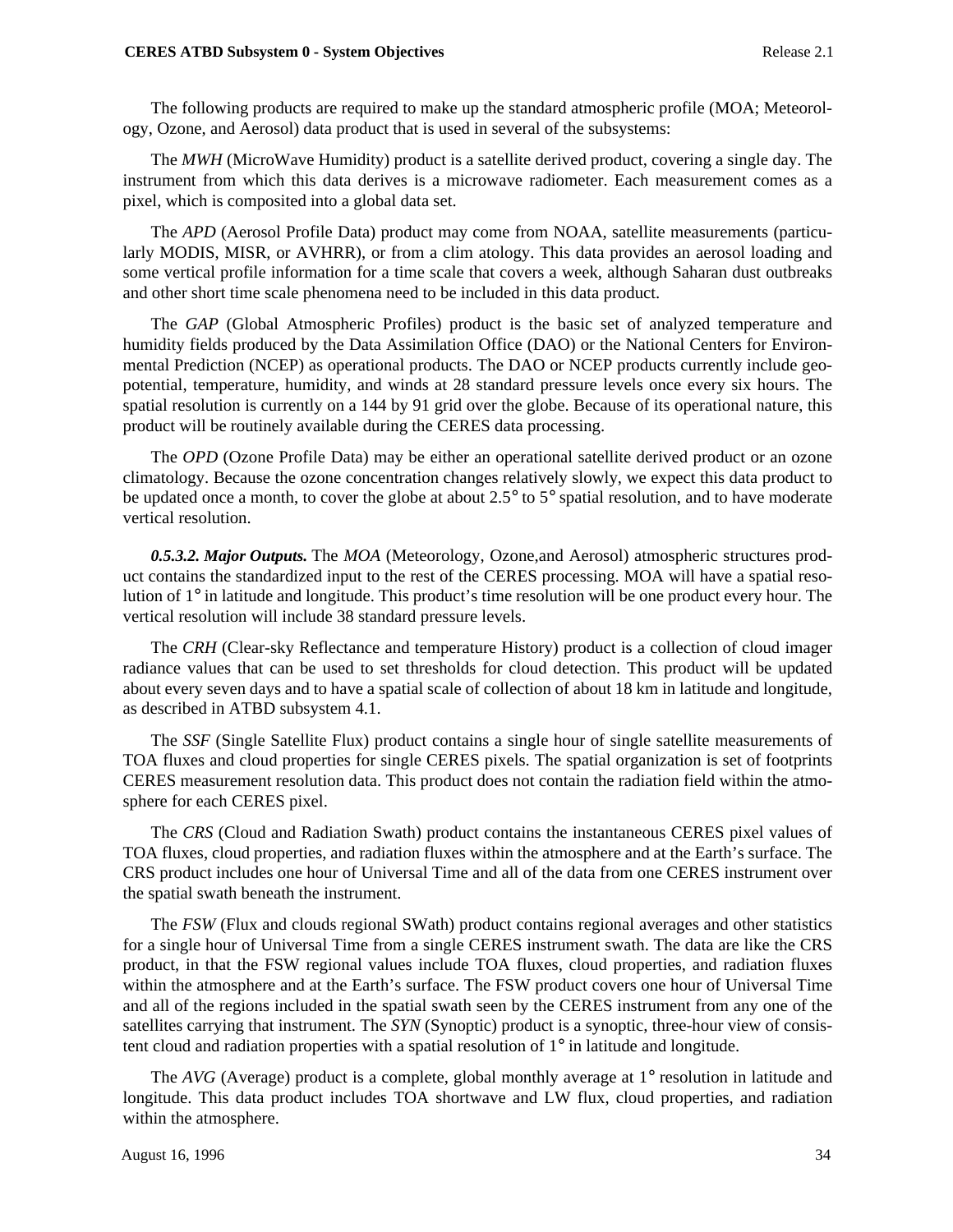The *ZAVG* (Zonal Average) product provides zonal averages (i.e., averages over longitude) of the cloud and radiation data in AVG. This product is at  $1^\circ$  resolution in latitude, and is likely to include various statistical distinctions, such as clear-sky fluxes, land, ocean, etc.

*0.5.3.3. Processing Description.* We start this branch with the combination of CERES data, in the form of the IES product, and of cloud imager data, either VIRS data or MODIS data. Both the CERES data and the imager data have the same single hour time interval. When we record the results in the SSF data product, we have a single hour swath of data organized within CERES footprints. The next step in the processing is to compute the radiation fields within the atmosphere for each footprint. The CRS data product is the last of the data organized at this spatial resolution.

 Thereafter, we go to regions fixed with respect to the Earth. The gridding process carefully accounts for the fact that often some part of the CERES footprint falls outside of the region, but is still influenced by that region's radiance. The FSW data product is thus organized on the basis of a single hour of observations with a 1° colatitude and longitude resolution. This spatial organization gives us regions about 110km in size at the Equator.

The next major step in processing merges the single satellite FSW products into one-hour regional observations, time interpolates between the observations, and then supplements the CERES observation times with geostationary data. Once this set of observations has filled as many regions as possible, we recompute the atmospheric radiative fluxes to produce the SYN data product. This product represents our best estimate of the radiation and cloud fields that we can obtain from the complement of instruments carried on satellites with EOS instruments. The production of a synoptic data product is a critical component of time averaging for three reasons: synoptic views form an essential step in understanding the atmosphere's meteorology with particular emphasis on the life cycle of cloud systems; synoptic views are a major step in validating the CERES data processing, particularly of time interpolation; and the synoptic data product provides a more regular data structure than other alternatives and thereby eases the work of designing algorithms and operating the data processing system.

The final processing subsystem in this branch of the CERES processing is the time averaging step that ingests a number of SYN products and combines them to produce the AVG and ZAVG data products. In a sense, these last two products parallel the ES9 and ES4 data products of the ERBE-like branch of processing.

In understanding the algorithms for this branch of processing, we need to record four fundamental kinds of cloud properties:

- a. Cloud physical and optical properties
- b. Cloud height categories
- c. Cloud overlap conditions
- d. CERES scene ID index

Although the last of these items is an extension of the ERBE Scene ID index, the previous three kinds of cloud information are new and perhaps unique to the CERES processing. As we will see, we can follow these properties from their determination in the highest resolution imager data through their summary in properties of clouds within a CERES footprint. Finally, we will see them contribute to average properties of clouds on a regional basis, both instantaneously in FSW and in the SYN and monthly averages.

The *cloud physical and optical properties* are fundamental pieces of information we obtain from the high spatial and spectral resolution imager data. We can break these properties into several categories. First, there is vertical position information:  $p_c$ , cloud top pressure;  $p_e$ , effective cloud pressure (which becomes different from  $p_c$  where the emissivity deviates from 1); cloud effective temperature,  $T_e$ ; effective cloud altitude,  $Z_e$ ; and  $p_b$ , cloud base pressure. Second, there is horizontal coverage information: *C*, cloud fraction, usually thought of as the fraction of an underlying area covered by the projection of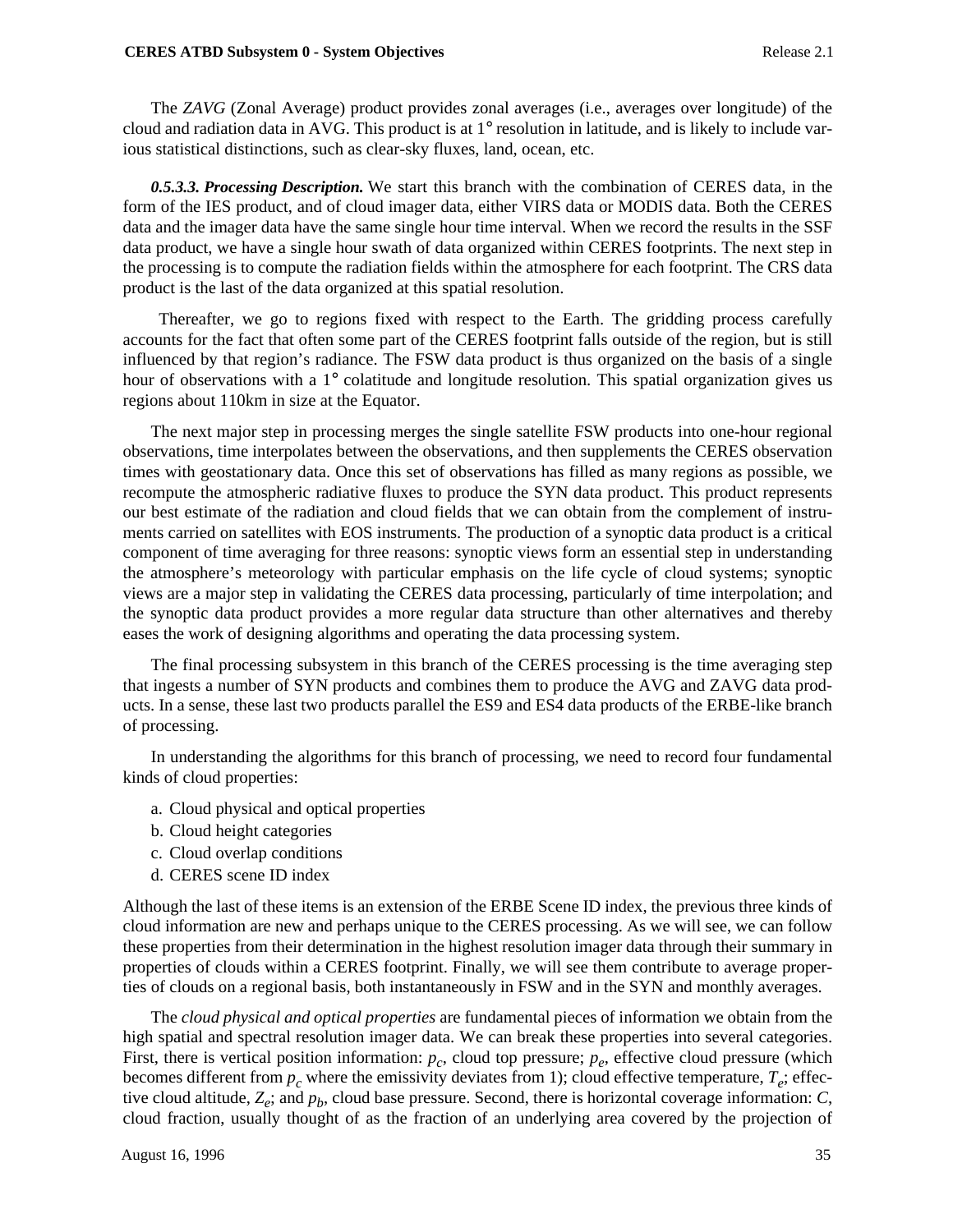cloud elements in a layer having a markedly larger optical depth than the clear atmosphere. Third, there is information on the optical properties, particularly  $\tau_{vis}$ , the visible optical depth, and  $\varepsilon_{win}$ , the window emissivity. Fourth, there is information on the form and content of condensed water in the cloud. These variables include  $W_{liq}$ , the liquid water path [kg m<sup>-2</sup>], and  $W_{ice}$ , the ice water path [kg m<sup>-2</sup>]. Fifth, there is *re*, the average particle radius of condensed water. Sixth, and finally, we carry <*v/h*>, the aspect ratio of the clouds, i.e., the ratio of the vertical extent to horizontal size.

$$
p_c
$$
 | cloud top pressure  
\n $p_e$  | effective cloup pressure  
\n $T_e$  | cloud effective temperature  
\n $Z_e$  | effective cloud altitude  
\n $p_b$  | cloud base pressure  
\n $C$  | cloud fraction  
\n $\tau_{vis}$  | visible optical depth  
\n $\epsilon_{win}$  | window emissivity  
\n $W_{liq}$  | liquid water path  
\n $W_{ice}$  | ice water path  
\n $r_e$  | water particle effective radius  
\n $D_e$  | ice particle effective diameter  
\n $\langle v/h \rangle$  aspect ratio of the clouds

We can represent these properties in the form of a cloud property vector (**CP**) as shown in equation (0-25). When we first encounter this vector, we are dealing with the cloud properties retrieved from the high resolution imager pixels. Later, when we make the cloud properties consistent with the CERES fluxes, we need to consider averages of these properties over the CERES point spread function. Finally, when we grid radiation fields and cloud properties, we need additional averaging of this vector. To the regional average, we also add a histogram of visible optical depth during the day or of window emissivity at night. This histogram provides us with a useful summary when we start dealing with averages of cloud properties over a CERES footprint or a geographic region.

The *cloud height category* is the second important concept that ties together the atmospheric processing branch. Briefly, for each layer we see, we use the effective pressure  $p_e$  to categorize the cloud heights:

 $\mathbf{I}$ 

|                                                                                                        | if $p_e \leq 300$ hPa          |          |
|--------------------------------------------------------------------------------------------------------|--------------------------------|----------|
| $CHC = \begin{cases} H(\text{High}) \\ UM(\text{Upper Middle}) \\ LM(\text{Lower Middle}) \end{cases}$ | if 300 hPa < $p_e \le 500$ hPa | $(0-26)$ |
|                                                                                                        | if 500 hPa < $p_e \le 700$ hPa |          |
| $\mid$ $L(\text{Low})$                                                                                 | if $(p_e > 700 \text{ hPa})$   |          |
|                                                                                                        |                                |          |

*CHC* provides us with a single index. We increase the reliability of our layering estimates by using the statistical properties of pixels in conjunction with the common observation that clouds occur in layers. Indeed, under most circumstances, the cloud effective pressure is likely to be one of the variables that has the largest horizontal correlation length of any of the cloud property variables.

We use the expectation of long horizontal correlations of cloud height in several different ways. When we start determining cloud properties with the imager data, we use average altitudes of cloud lay-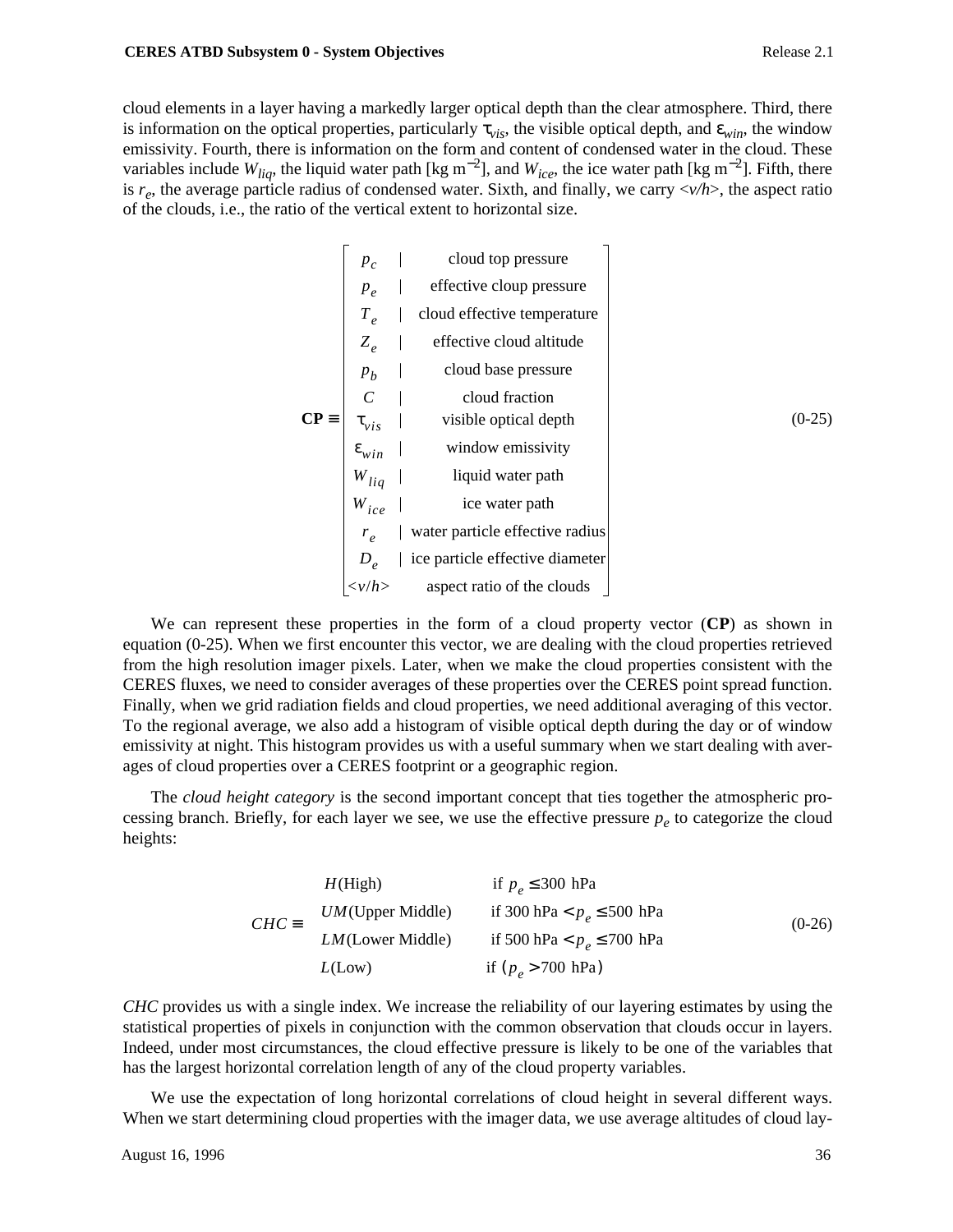ers to segregate imager pixel properties into two layers. These average properties are a major help when we encounter overlapping layers in a single pixel. Later in the aggregation of pixel properties into CERES footprint averages, we use layering to reduce the variations in cloud categories within a footprint. The same variance reduction also holds when we work with regional averages. In time averaging, we separately interpolate the regional cloud properties (at least for Release 1 of the software) on grounds that clouds in each of the *CHC* categories are likely to be influenced by different physical conditions in the atmosphere. In other words, quite different cloud systems can advect over one another without physically interacting.

The *cloud overlap condition* is the third major concept for the CERES atmospheric processing. Because CERES builds data products involving the vertical profile of atmospheric radiation, we need to keep track of the simultaneous vertical overlap of cloud layers. At present, this information usually is not saved following GCM runs. However, because of the way in which radiant energy flows, the interposition of cloud layers that insulate layers above the cloud from layers below can cause large changes in the energy balance and heating or cooling rates of the atmosphere.

In many cases, more than two layers can overlap. However, it is very difficult for satellite retrieval algorithms to discern such cases. Accordingly, we choose to bundle all conditions of cloud overlap into the following eleven conditions:

|                | CLR                                                                  | if there are no clouds           |          |
|----------------|----------------------------------------------------------------------|----------------------------------|----------|
|                | H(High)                                                              | if there is only an H category   |          |
|                | $UM$ (Upper Middle)                                                  | if there is only a UM            |          |
|                | $LM$ (Lower Middle)                                                  | if there is only a LM            |          |
|                | L(Low)                                                               | if there is only an L category   |          |
| $OVI.P \equiv$ | $H/UM$ (High over Upper Middle)                                      | if there are both H and UM       | $(0-27)$ |
|                | $H/LM$ (High over Lower Middle)                                      | if there are both H and LM       |          |
|                | $H/L$ (High over Low)                                                | if there both H and L categories |          |
|                | $UM/LM$ (Upper Middle over Lower Middle) if there are both UM and LM |                                  |          |
|                | $UM/L$ (Upper Middle over Low)                                       | if there are both UM and L       |          |
|                | $LM/L$ (Lower Middle over Low)                                       | if there both LM and L           |          |
|                |                                                                      |                                  |          |

We can apply these labels for overlap conditions to imager pixels, to CERES footprints, and to regional averages. In the latter cases, we need to account for the statistics of the occurring conditions.

 The *CERES Scene ID index* is the fourth major concept for the atmospheric processing for CERES. As we have seen, this concept was a critical component of the ERBE processing. During the first release of the CERES software, we will continue to use the old ERBE ADMs. In this case, the choice of ADM hinges primarily upon the fractional cloud cover, which is part of the information carried by the cloud property vector. Thus, we have a data structure with which we can improve our inversion process, even if we do not change our cloud retrieval algorithms. A critical use of the CERES rotating azimuth plane scan mode is to produce improved ADMs to reduce the large ERBE angular sampling errors. These new models will include the variation with cloud visible optical depth, infrared emittance, cloud particle phase, and cloud height.

 *0.5.3.3.1. Cloud Property Determination.* EOS offers a critical opportunity to improve the consistency between measurements of radiation and of cloud properties. Initially, we will continue to use the ERBE ADMs. However, when we have collected several years of data, we will produce a new set of ADMs that will markedly reduce the systematic errors in the ERBE data.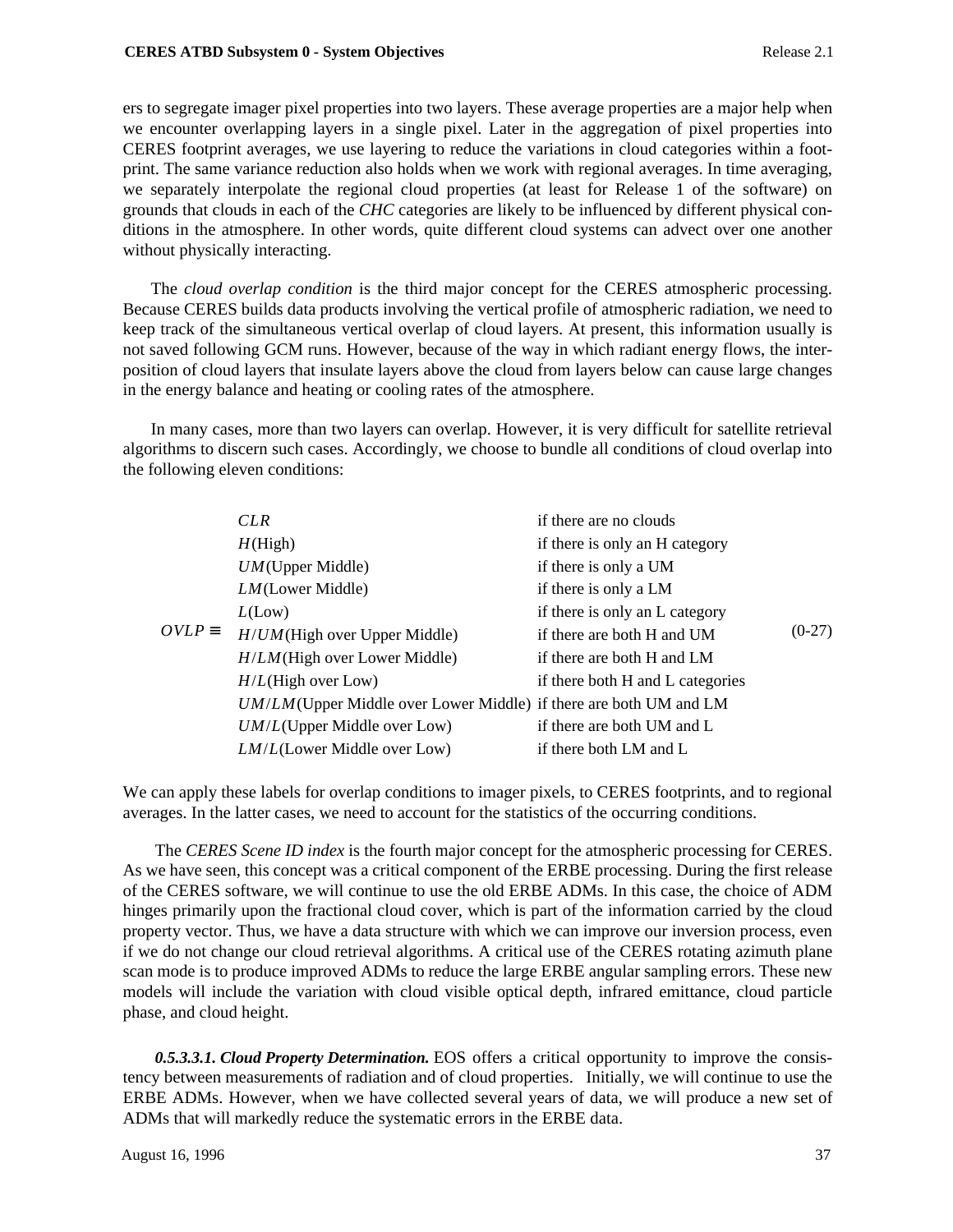### *Cloud property input geometry*

To understand the manner in which we propose to deal with cloud property determination, it will help to work our way through a sequence of figures that can show how the imager data and the CERES footprint data must play together to produce consistent measurements of radiation and clouds.



Figure 0-11. General geometry of cloud imager data swath and the image data strip CERES will work with. Here we show a small portion of a single hour of imager data. To keep this image in perspective, the swath of data from MODIS is about 2000 km across. The image data chunk that the CERES algorithms will use is about 500 km wide in the along-track direction.

We can start with the swath of data taken by the imager. Figure 0-11 provides a schematic perspective view of this swath. We can see the orbital path of the satellite and the ground track under it. The data taken by the imager are designed to align perpendicular to the ground track, with all of the pixels in a given scan being in a single line. The fan-shaped sampling in this figure represents light rays from some of the points on the Earth's surface. For the initial part of CERES processing for cloud property determination, we expect to read in a strip of the swath that is the full width, but only about 500 km long. We refer to this as the image data strip in figure 0-11.

#### *Imager clear-sky determination and cloud detection*

Figure 0-12 shows the first part of building up the cloud properties over the Earth. We start by taking the imager data strip and overlying the geographic type that we obtain from the SURFMAP input product. This product is expected to have ten arc minute, or 18 km spatial resolution. The geographic type will include distinctions between oceans, various land ecosystem types, various desert types, and some indication of the snow or ice conditions. The geotypes are not intended as scientific categorizations for purposes of ecosystem or ocean color or cryosphere research; rather, these types need to provide a sufficient characterization of the surface that we can choose appropriate spectral and angular models of the reflection and emission from the surface.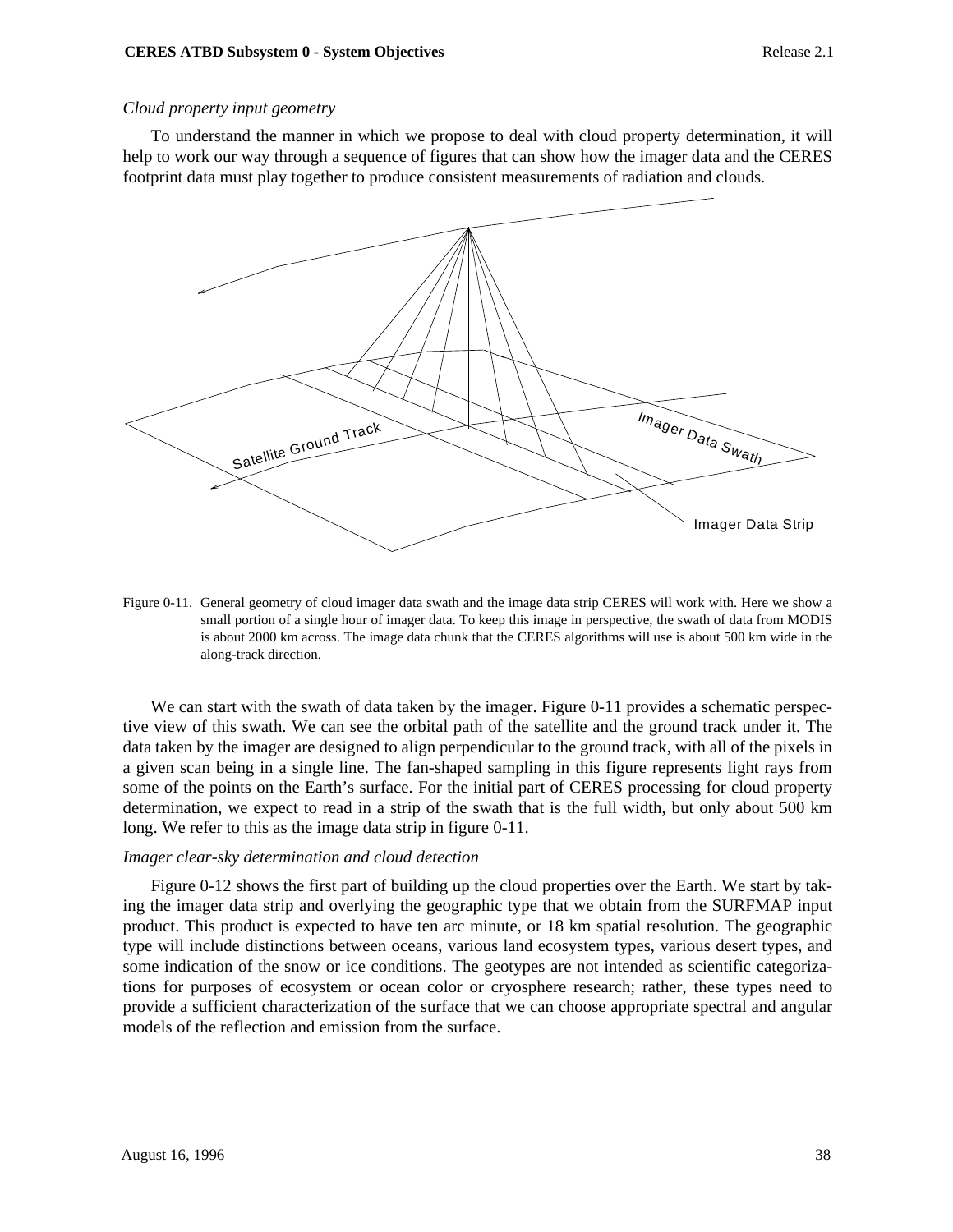

Figure 0-12. Portion of the imager data strip overlaid with the geotype mask. The imager data strip contains the radiances from selected bands of the imager. Here we show the geotype mask, which provides a categorization of the Earth's surface into such subdivisions as ocean or land for purposes of selecting appropriate surface reflectance models. The geotype mask is somewhat coarser than the pixels, with a resolution of 10 arc minutes, or about 18 km.



Figure 0-13. Portion of the imager data strip and geotype mask overlaid with the cloud-no cloud mask. Here, we overlay a mask indicating whether the pixels in the imager data strip are clear or cloudy. This mask is developed from CERES algorithms that extend the ISCCP time history approach.

The next data structure to interact with the Imager Data Strip is the Cloud-No Cloud Mask. ATBD subsystem 4.1 contains a description of the algorithms CERES uses to produce this mask. To a substantial degree, we use an extension of the ISCCP time history approach with several key improvements. First, of course, we expect the MODIS and VIRS data to be better located and calibrated than such imager data have been in the past. Second, we will use a number of more sophisticated algorithms than have been used in the past, including spatial coherence information, multispectral clear and cloudy tests, texture measures, and artificial intelligence classification for complex backgrounds such as snow and mountains. Figure 0-13 shows how the Cloud-No Cloud mask overlays a portion of the Imager Data Strip and the Geotype Mask. With the combination of the Geotype Mask and the Cloud-No Cloud Mask, we can identify whether pixels are clear ocean or cloudy land.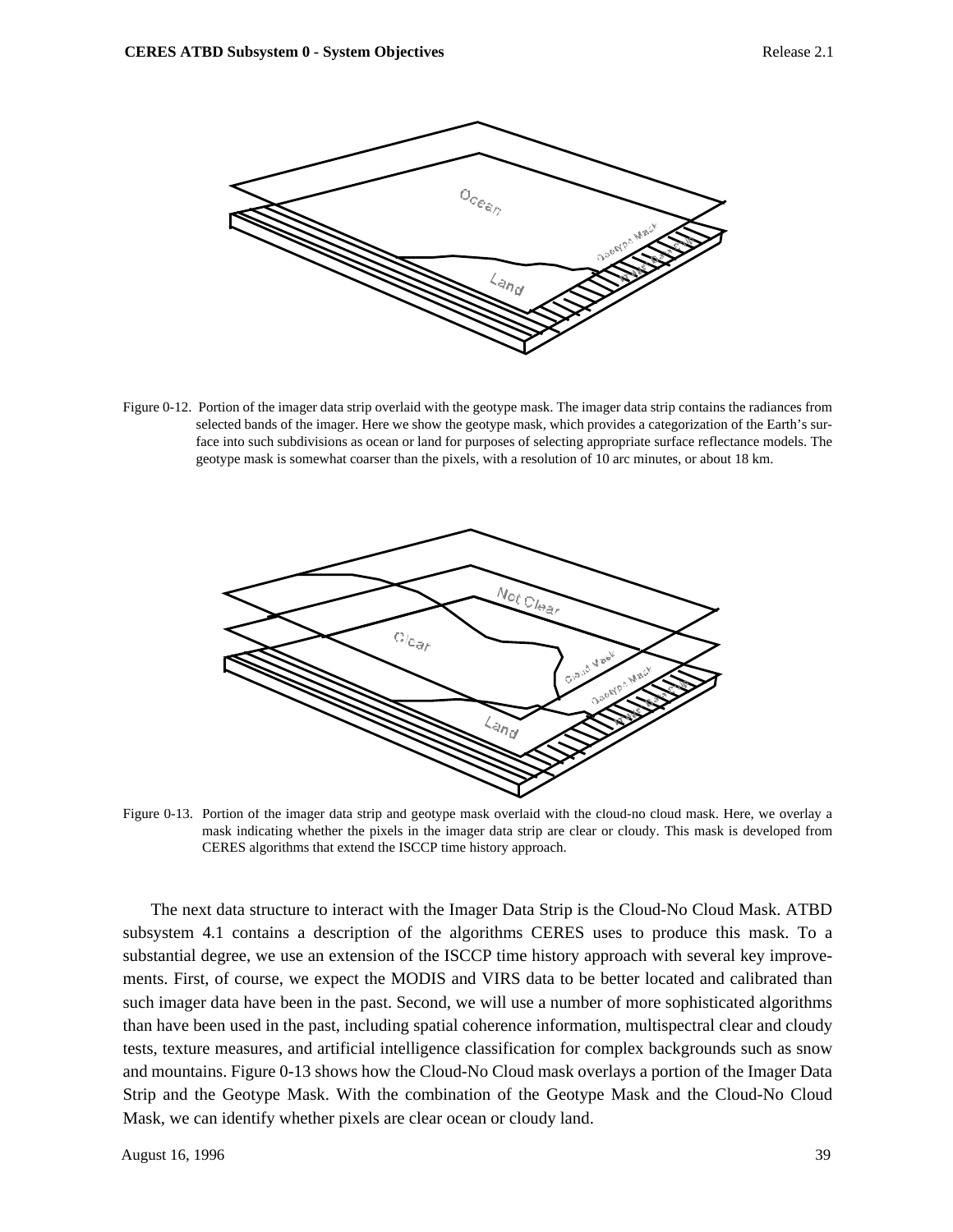



Figure 0-14. Sample atmospheric columns with identified cloud layers as they relate to the imager data strip and the geotype and cloud-no cloud masks. The columns illustrate the schematic structure of cloud layers within an atmospheric column. The regular horizontal markings on the columns indicate where the breaks between height categories occur. The column lowest on the right has a cloud layer only in the lowest height category, as the cloud overlap condition mask over the pixel where this column is located. Likewise, the atmospheric column highest on the right has a cloud layer only in the upper height category.

Following overlaying both the geotype and cloud-no cloud masks, we determine the height of cloud layers in each pixel, using techniques described in the ATBD subsystem 4.2. This process gives us imager pixel columns that have clouds whose altitudes fit into our atmospheric height categories as illustrated in figure 0-14. ISCCP embedded this step within the cloud property determination steps that CERES will take after this height identification is completed. Here, we will apply  $15-\mu m$  vertical sounding techniques, spatial coherence, and comparisons of multispectral histograms with theoretical calculations. Where the data suggest that there are several layers, the CERES algorithms will assign the height of the nearest well-defined cloud layer to the pixels. Because the downwelling LW flux at the Earth's surface is sensitive to low level clouds and cloud overlap conditions, identifying multilevel systems is critical to advancing our understanding. Thus, we will examine how best to include this step in the Release 1 algorithms.

With the cloud altitude determined, even in multi-layer situations, we can readily develop the cloud overlap condition mask. Figure 0-15 illustrates this step. By coregistering the two data structures that we have overlaid on the imager data strip, we have a data structure that represents a major part of the preprocessing steps for this set of algorithms. Typical atmospheric columns with the identified cloud layers for selected imager pixels are shown in figure 0-16.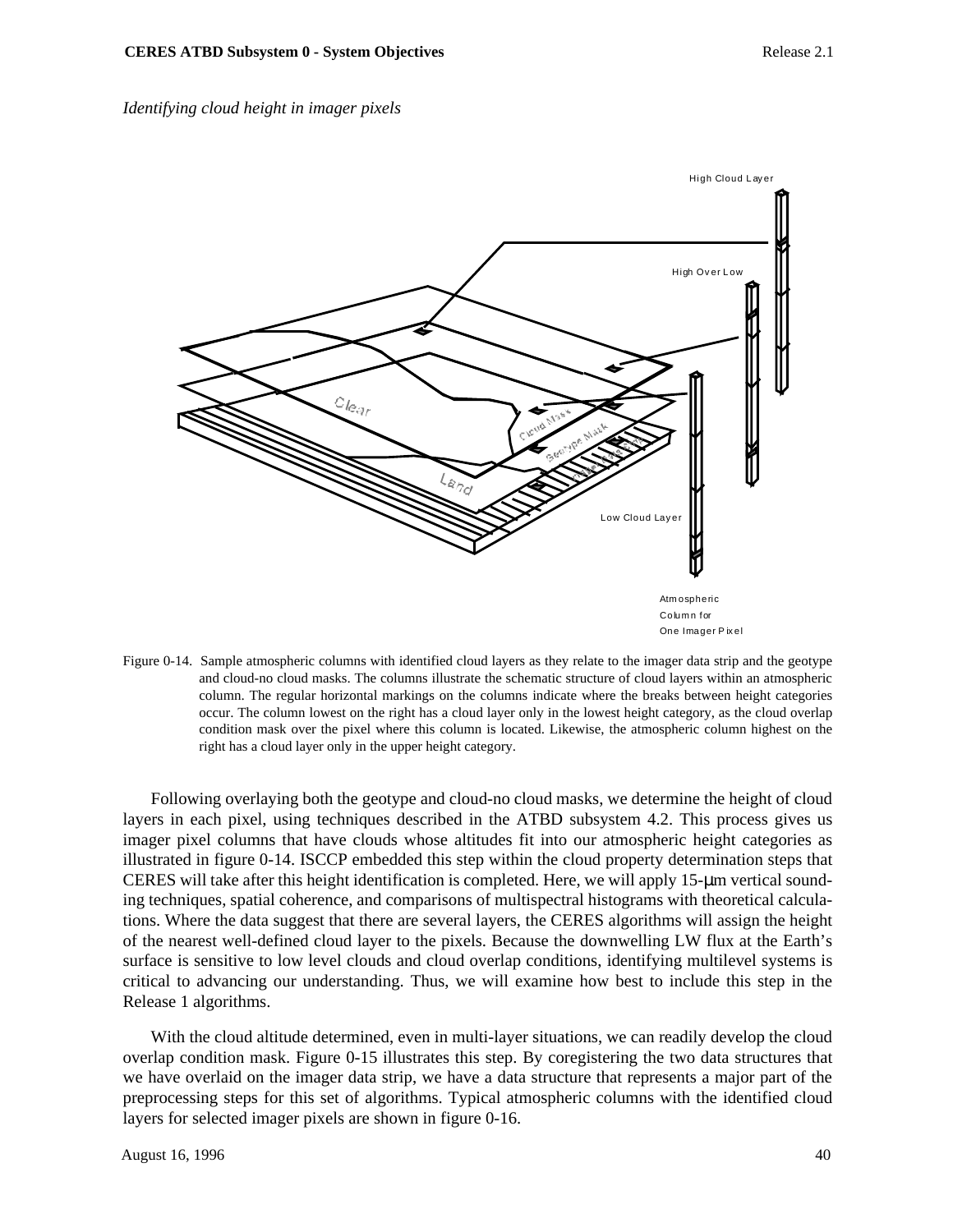

Figure 0-15. Portion of the imager data strip overlaid with cloud overlap condition mask. Following identification of cloud layers within the imager data strip, we expect to be able to separate pixels with only one layer from pixels with more than one cloud layer. The cloud overlap condition mask provides a single index for each imager pixel, identifying which of the 11 possible cloud overlap conditions occur in that pixel.



Figure 0-16. Sample atmospheric columns with identified cloud layers as they relate to the imager data strip and the overlying masks. The columns illustrate the schematic structure of cloud layers within an atmospheric column. The column lowest on the right has a cloud layer only in the lowest height category, as the cloud overlap condition mask over the pixel where this column is located. Likewise, the atmospheric column highest on the right has a cloud layer only in the upper height category. The regular horizontal markings on the columns indicate where the breaks between height categories occur.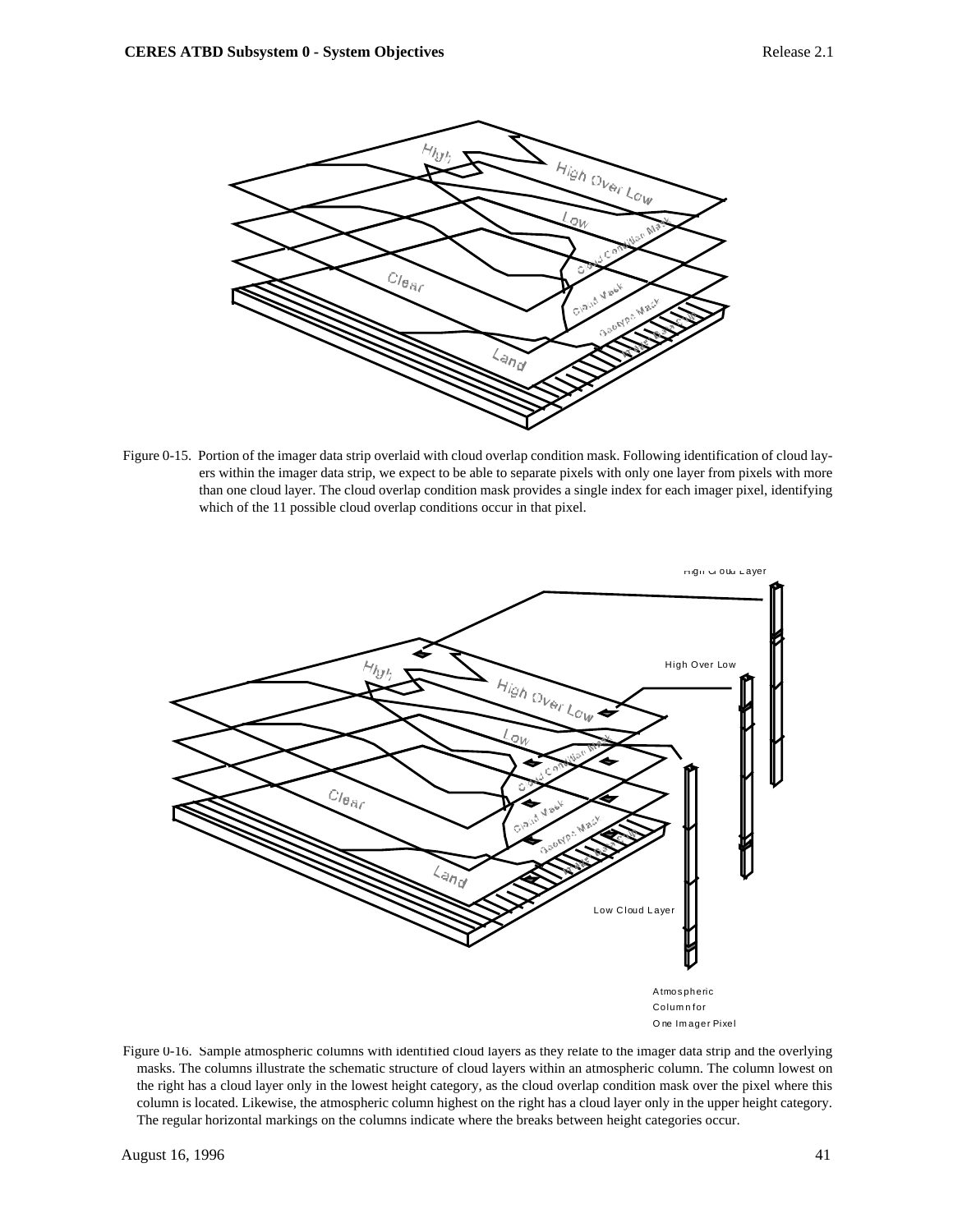#### *Determining cloud optical properties*

With the cloud layers defined, we combine the full spectral information with theoretical calculations to obtain the cloud properties for each pixel. In most cases, we will use independent pixels with plane-parallel clouds as the basis for the theoretical calculations. An important input to these retrieval algorithms is a database of radiances from these calculations. While we used such a database on ERBE for spectral corrections to unfiltered radiances, here our use of theory is much more central to the appropriate retrieval of the cloud properties. CERES should be able to provide a much more sophisticated analysis than ISCCP has provided. ISCCP had to use a strong assumption relating visible optical depth to the microphysics of 10-µm water spheres. Also, during the day, ISCCP corrected the emitting temperature for an emittance less than 1. CERES will determine the cloud particle size and phase using spectral channels at several wavelengths during the day and at night. Subsystem 4.3 of the ATBDs provides more detail on this step in the processing.



Figure 0-17. Arrangement of atmospheric columns in an imager data strip with respect to CERES footprints over the same strip. The atmospheric columns over the imager data strip are available as we enter the final stages of the cloud determination algorithms. Cloud layers in some of the columns appear as dark markings whose altitude varies from column to column. We also show a schematic representation of the relationship between these columns and the CERES footprints that contain them.

#### *Placing clouds within the CERES footprint*

When we have completed the cloud property determination we have just described, we can think of the geography in the Imager Data Strip as having an array of atmospheric columns over each pixel. Because the imagers use detectors etched into a block of semiconductor material, their pixels align themselves together, so that the atmospheric columns in the strip can be represented as a "block" of material, much like the lower structure in figure 0-17. In this figure, we can see markers delimiting the standard divisions between the cloud height categories. We can also see the cloud layers in some of the columns. Near the back, we have two layer columns; near the middle front, we can see the lower layer extending out below the high layer.

 As the next step in processing, we need to summarize the cloud properties within a CERES footprint. To assist us in visualizing the relationship between the imager columns and the CERES footprints,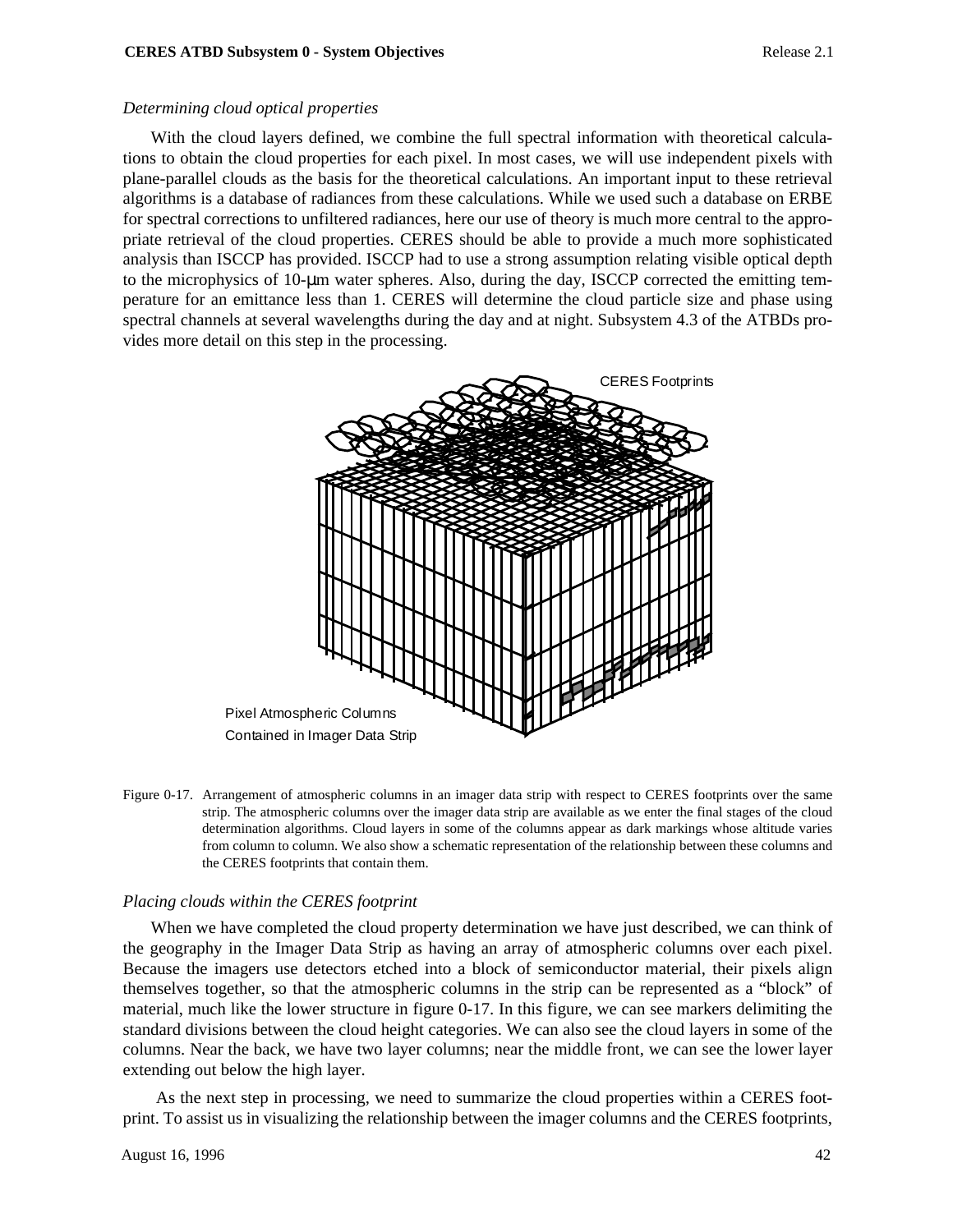

Figure 0-18. Relationship between CERES point spread function and pixel atmospheric columns.

figure 0-17 also shows a number of CERES footprints over the atmospheric columns. The elliptical outlines here are intended to represent the 95% level on the point spread function (PSF). These outlines are not to scale: each CERES footprint includes several hundred of the imager pixels. As we can see in the figure, the CERES footprints do overlap each other. To ensure maximum consistency between the cloud properties and the radiation fluxes, we have to carefully account for the quantitative structure of the PSF (see figure 0-18).

The PSF raises two important issues for consistency between the CERES radiative fluxes and the cloud properties: how to properly weight the contribution of various cloud properties to the CERES footprint and how to produce a proper average of values within a particular overlap condition. The answer to the first question is to weight the properties by the PSF contribution:

$$
\langle f \rangle \equiv \int d\Omega P(\Omega) f(\Omega) \tag{0-28}
$$

In this expression, *f* is a quantity we want to average,  $\Omega$  refers to a solid angle with respect to the optical axis, and *P* is the PSF. The PSF has units of inverse solid angle, so that if ∆*A* represents the area of an imager pixel located at a distance *r* from the CERES scanner, oriented with a viewing angle, θ, then the practical implementation of the previous equation is

$$
\langle f \rangle = \sum_{\Delta A \ in \ FOV} \frac{\Delta A \cos \theta}{r^2} P f \tag{0-29}
$$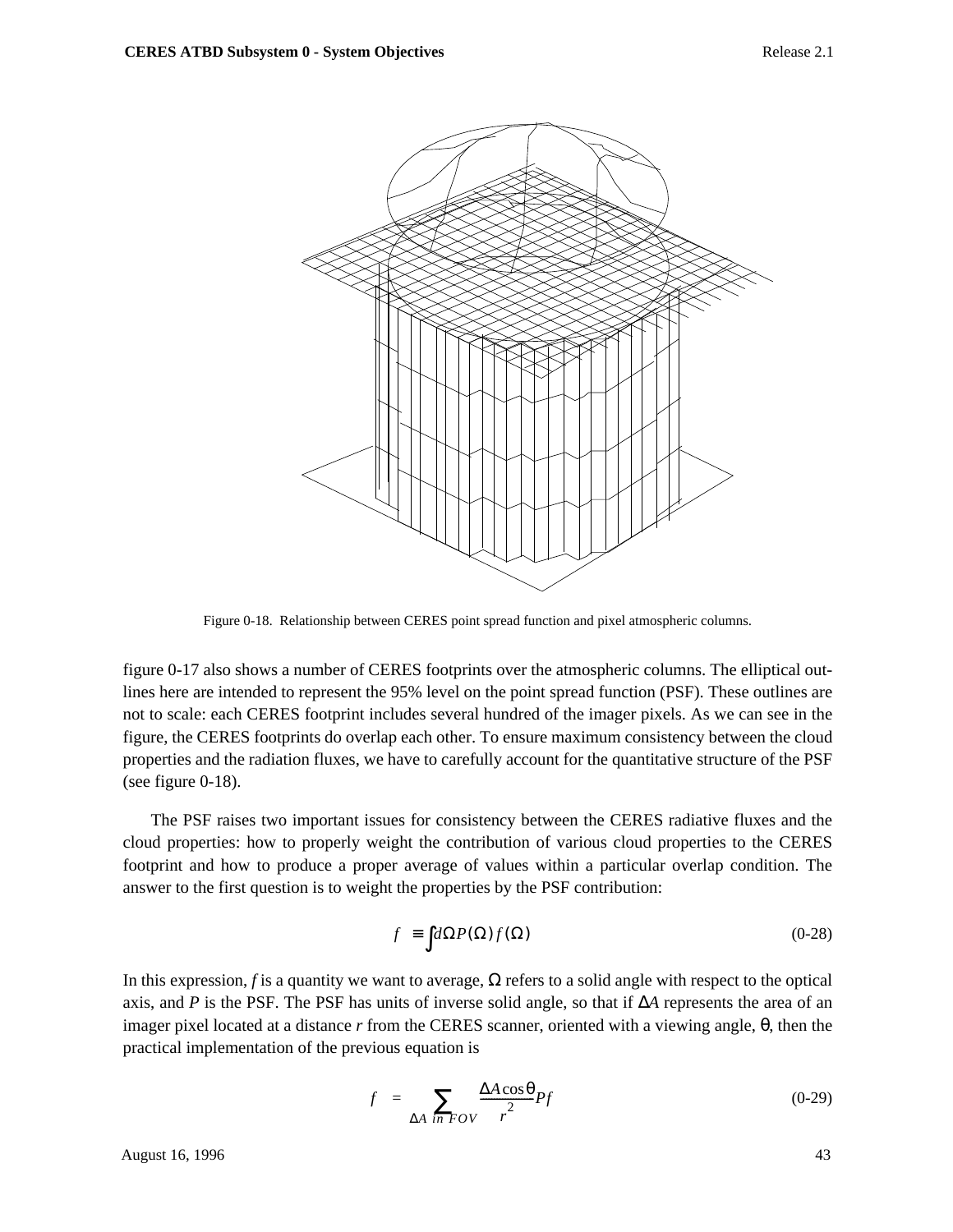Because the contribution of a particular overlap condition may not be uniform, we need to allow each cloud layer to contribute properties to the layer average according to the relative contribution of the layer to the overall sum. Thus, we take

$$
W(i|OVLP = Choice) \equiv \begin{cases} \frac{\Delta A \cos \theta}{r^2} P & \text{if } OVLP_i = Choice \\ 0 & \text{otherwise} \end{cases}
$$
 (0-30)

*i* refers to the *i*th pixel in the footprint. Then, for a particular cloud property, *f*, the appropriate average for this choice of overlap is

$$
\langle f|OVLP = Choice \rangle = \frac{\sum i\epsilon OVLP_i = Choice W(i|OVLP = Choice)f_i}{\sum i\epsilon OVLP_i = Choice W(i|OVLP = Choice)}
$$
(0-31)

This approach to averaging cloud properties to preserve consistency between the CERES radiative fluxes and the imager cloud properties is carefully laid out in ATBD subsystem 4.5.

### *Inverting the CERES data to TOA fluxes*

We now have average cloud properties, overlap condition, and cloud height categories assigned to the CERES footprints. With this information, we choose an appropriate ADM for inversion. In addition to the inversion, ATBD subsystem 4.6 does the spectral correction and inversion from broadband radiances to TOA fluxes. There is no difference between the equations we use here and the equations we used for ERBE-like processing for either the spectral correction or the inversion. The major difference in detail lies in the choice of ADM. For the prelaunch and immediate post-TRMM launch releases of the CERES software, we will use the ERBE ADMs. Thus, the only choice we have in cloud parameters lies with the footprint averaged cloud fraction, *C*. However, when we have collected sufficient samples with the new cloud property identifications from the cloud imagers, we will make a new choice of ADM. ATBD subsystem 4.5 discusses new ways to determine ADMs and DMs.

### *Empirical surface flux algorithms*

With the TOA fluxes available, we finally turn to the computation of the surface radiation budget with simple parameterizations. We will tie these parameterizations as closely to measurements of surface radiation budget as we can. ATBD subsystem 4.6 and the subsections 4.6.1– 4.6.3 provide details of these algorithms for shortwave and longwave fluxes.

As in many other cases, there are advantages and disadvantages to this empirical formulation. On the one hand, there are three major points in favor of these ties:

- 1. The parameterizations are based on theoretical relationships but have coefficients that are tied directly to measurements of surface radiation budget
- 2. The careful calibration and characterization of the CERES instruments and the empirical source of the ADMs minimizes the chances of inadvertent biases appearing in the measurements because of incorrect theory
- 3. These relationships are computationally inexpensive

On the other hand, there are two major points against using these relationships:

- 1. Surface measurements are extremely sparse and may not be available at all when we need new measurements to derive coefficients
- 2. Not all radiative flux components at the surface may be available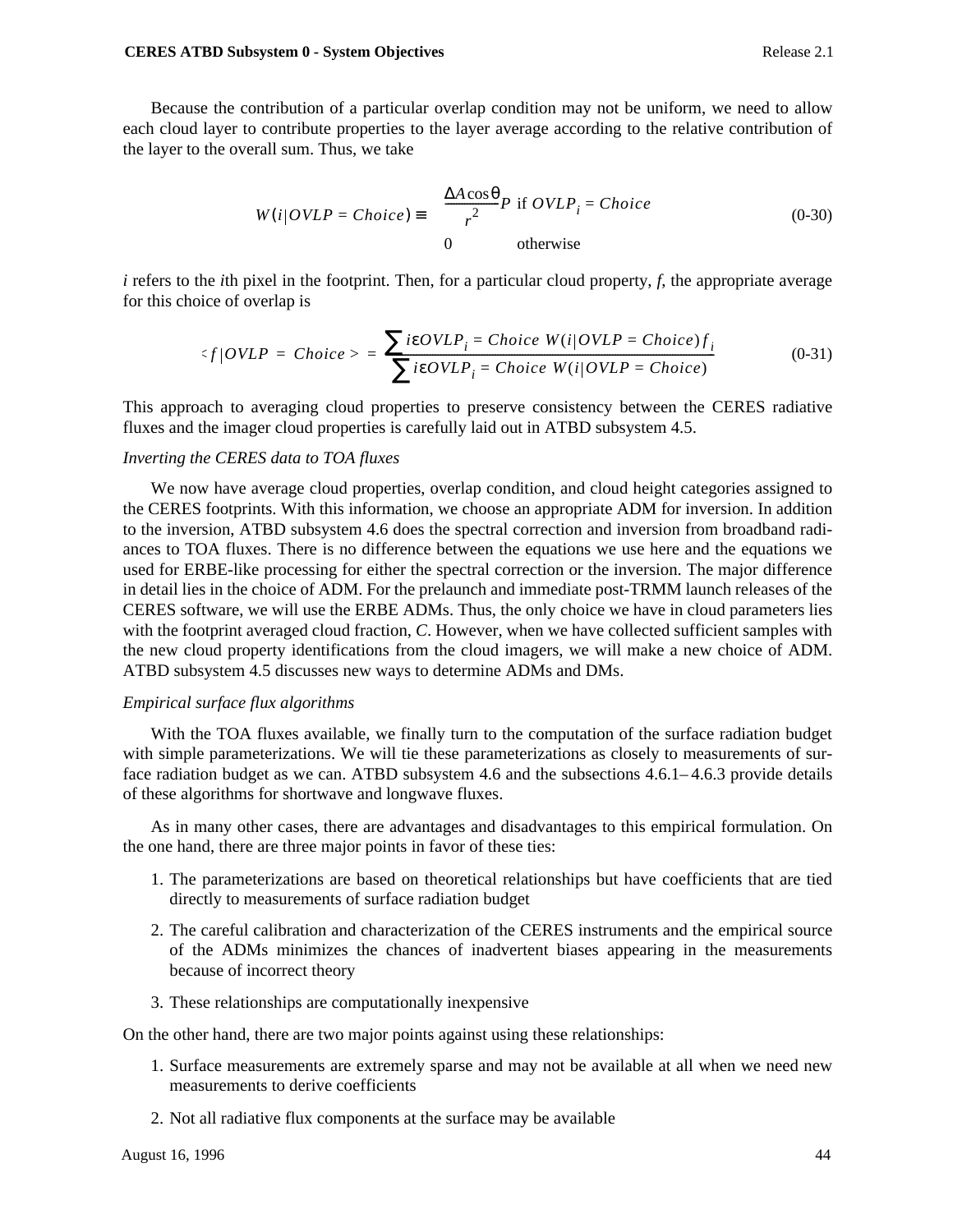*0.5.3.3.2. Surface and Atmospheric Radiation Budget Determination.* At this point in the processing system, we have the SSF data product that contains cloud properties and their statistics, as well as TOA fluxes for each CERES footprint. The next major process in the atmospheric branch of CERES processing determines the radiative fluxes through the atmosphere and at the Earth's surface for each of these footprints. Because the radiative transfer calculations also produce TOA fluxes with the retrieved atmospheric structure, this portion of the CERES processing will directly compute discrepancies between the directly derived CERES TOA flux and those that the transfer calculations derive. The algorithms in this portion of the system will then adjust the parameters that appear most likely to produce the discrepancy using a Lagrange multiplier technique. At the end of this process, the routine will recompute the internal and surface fields to produce the radiation fields within each of the CERES footprints and will write the results to the CRS data product. These algorithms are discussed in more detail in ATBD subsystem 5.0. At the end of this subsystem's processing, we will have an hour swath of CERES footprints with the full radiation fields and cloud properties, as consistently produced as possible. The product that contains this information is the CRS data product.

 *0.5.3.3.3. Gridding.* The next subsystem in the CERES processing fixes the data with respect to the Earth and regularizes it in space and time. We start with the CERES footprints and suitably weight each one according to its contribution to a regional average. The regions are equal-angle, with a size of 1° latitude x 1° longitude. For ERBE, we used a simple regional average scheme, in which a footprint contributes to the regional average if the center of its field-of-view was within the region. That approach has the disadvantage that it is moderately sensitive to spatial aliasing errors. Accordingly, for CERES, we will slightly modify the averaging weights of footprints falling in Earth-fixed geographic regions to produce consistent regional averages for both the radiative fluxes and the cloud properties. ATBD subsystem 6.0 discusses these algorithms in more detail. At the end of this process, we have regional averages of the radiation fields and of the cloud properties, as well as their statistics.

The FSW product that this subsystem produces contains only the regions observed within a given hour by a given satellite. It is true that we could combine several satellites together in producing regional averages, using the larger number of CERES footprints to improve the statistical sampling. However, there are likely to be many cases (particularly early in the processing) in which we will want to be able to examine how different satellites will contribute to the regional averages. For example, if we have concerns over the calibration of one scanner with respect to another, we may use the statistics of the differences in radiation from the two satellites as one objective measure of the discrepancy. Likewise, we will want to carefully examine the cloud properties of clouds retrieved from VIRS with those from MODIS, as well as those from the MODIS on the EOS-AM missions and on the MODIS-PM missions. By having separate granules for each satellite, we ease the operational burden on the CERES processing by allowing us to vary the parameters of each satellite's data reduction separately without forcing reprocessing of both to produce a new version of FSW.

Figure 0-19 illustrates the geometry of spatial sampling within a given hour, using data from ERBE. As with CERES, ERBE had a sun-synchronous satellite that covered the poles. We can see this satellite's swath in figure 0-19 as the fairly vertical track on the extreme right edge of the figure. ERBS provides an inclined orbit track, slightly to the left of the NOAA-9 track. One of the advantages of building FSW is illustrated in this figure in the region where the two swaths cross each other. When we want to merge the data from two or more satellites together, we already have the data fixed to the Earth and can spend much less time and computer resource sorting through the data. The gridding process also substantially reduces the volume of data we need to archive at this level of processing.

*0.5.3.3.4. Time Interpolation to the Synoptic Product.* Once we have the FSW data product, we can readily combine the data from several satellites in a single hour of the month. For TRMM, the swath of data within an hour will cover about eight percent of the Earth's area. When we combine the TRMM and the EOS-AM swaths of regions, we now observe about fifteen percent of the Earth's area in a given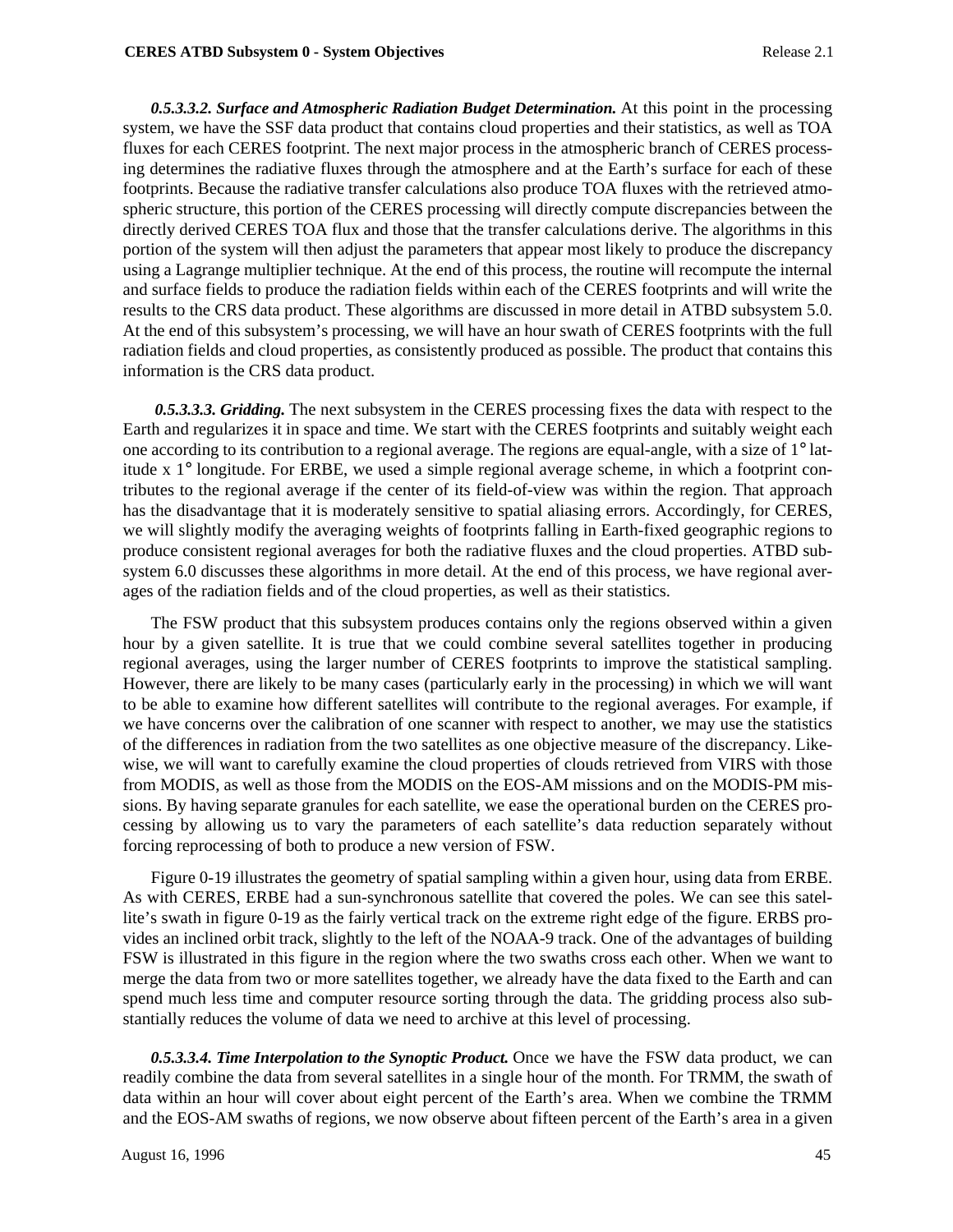

Figure 0-19. Longwave flux swaths from a single hour of ERBS and NOAA-9 data on July 2, 1985. High longwave fluxes appear as darker regions, while low longwave flux values appear as whiter regions. NOAA-9 provides the more vertical track on the extreme right of this figure, whereas the ERBS inclined orbit appears slightly to the left. The map projection is equal area.



Figure 0-20. Longwave flux swaths from a single hour of ERBS and NOAA-9 data on July 2, 1985. Longwave flux and map projection are as in the previous figure.

hour. Where these two swaths overlap, we need to combine the data together. Again, figure 0-20 shows overlapping satellite swaths on the same day. Because of precession, the two orbits now cover a different portion of the Earth, although their relative geometry on a given day is nearly fixed.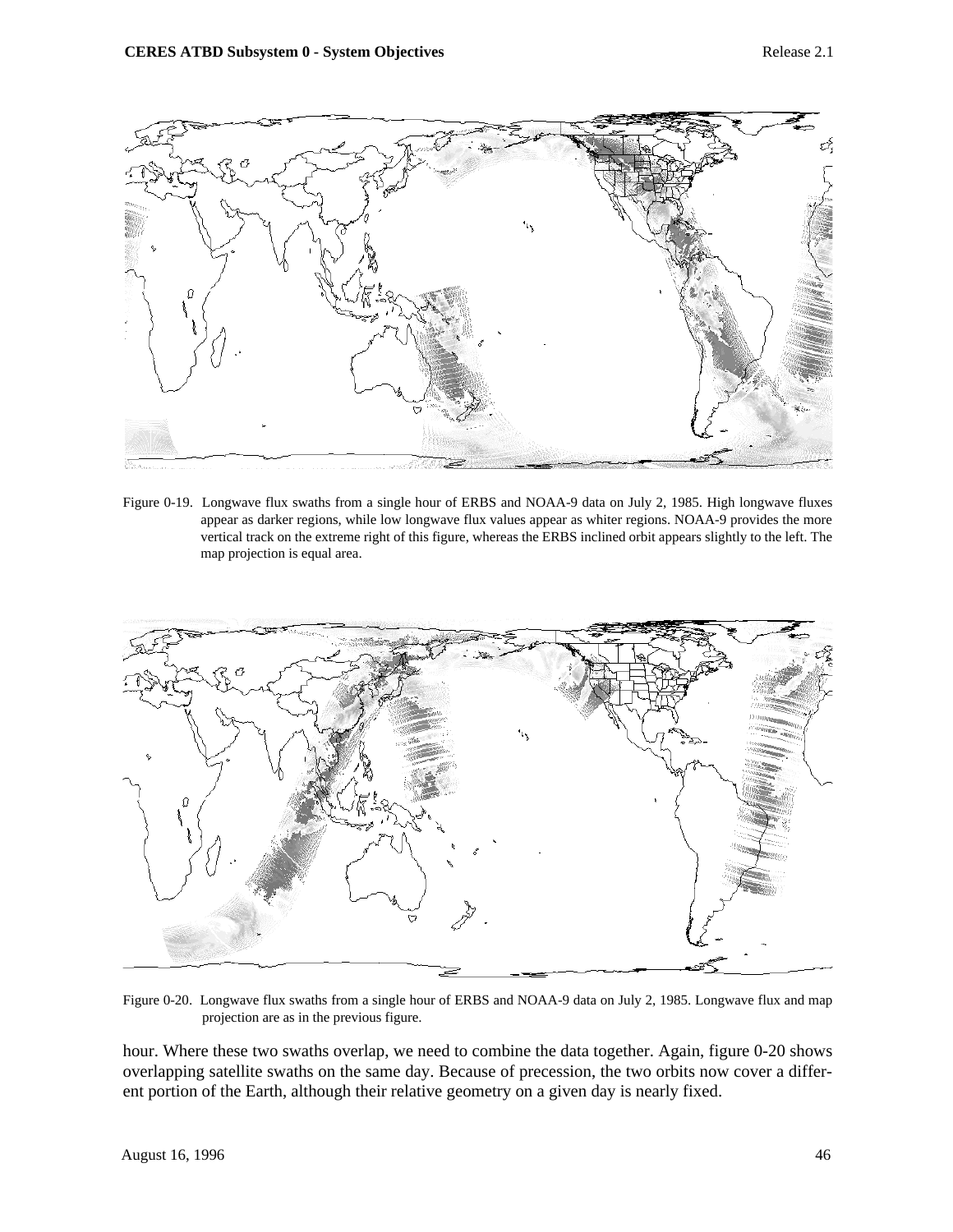#### **CERES ATBD Subsystem 0 - System Objectives** Release 2.1

Next, because radiation interacts with the atmosphere and the Earth's surface in ways that require time scales of a week or longer to be fully felt, we generally require averages of the clouds and radiation over periods of about a month. To regularize the process of time interpolation, it will be much easier to work with even time intervals. Thus, bringing the radiation and cloud data together in a synoptic product eases the work of time averaging. Indeed, it makes visible the time interpolation. In addition, the synoptic view of the Earth makes it much easier to understand the spatial structure of such extended fields as those of cloud systems. The features that appear in these images are much more easily recognized than they are in asynoptic presentations of the data. The synoptic presentation also makes it easier to understand these features as physical phenomena than if we leave them with only a heavily smeared, time-averaged representation.



Figure 0-21. Longwave flux synoptic image for July 2, 1985. Light areas are cold cloud-top regions; dark areas are hot, clearsky regions. This image was built with simple linear interpolation between observations, very similar to the approach adopted for most of the ERBE time averaging algorithms.

 Figure 0-21 shows a longwave synoptic image obtained from data shown in the previous two figures, as well as other ERBE data spread over 24 hours on each side of the time shown here. Owing to the long spatial scale of cloud system correlations, as well as the fact that cloud systems do not appear to move extremely rapidly, this image shows the recognizable features, such as storms and fronts, that we just discussed.

Based on the ERBE approach, we can use a simple form of interpolation to go from one observation of a region to the next. Such a strategy will allow us to "fill in" the map in the areas where we are missing data. Interpolation of cloud properties is also straightforward, as suggested in ATBD subsystem 7.0. To base our knowledge of time variations on observations, we then need to bring in the geostationary satellites. The algorithm suggested in display 0-1 shows how we expect to bring this new information to bear on the time variability problem. When this algorithm requires geostationary data, the first three steps pick up on the information already produced by the regional averaging process that gives us the FSW data product. In step 4 of this algorithm, we use the interpolated scene ID vector to give a single ADM for a region observed by the geostationary. By using regressions that relate the narrowband, geostationary radiance to the CERES broadband radiances, we can tie the calibration of the operational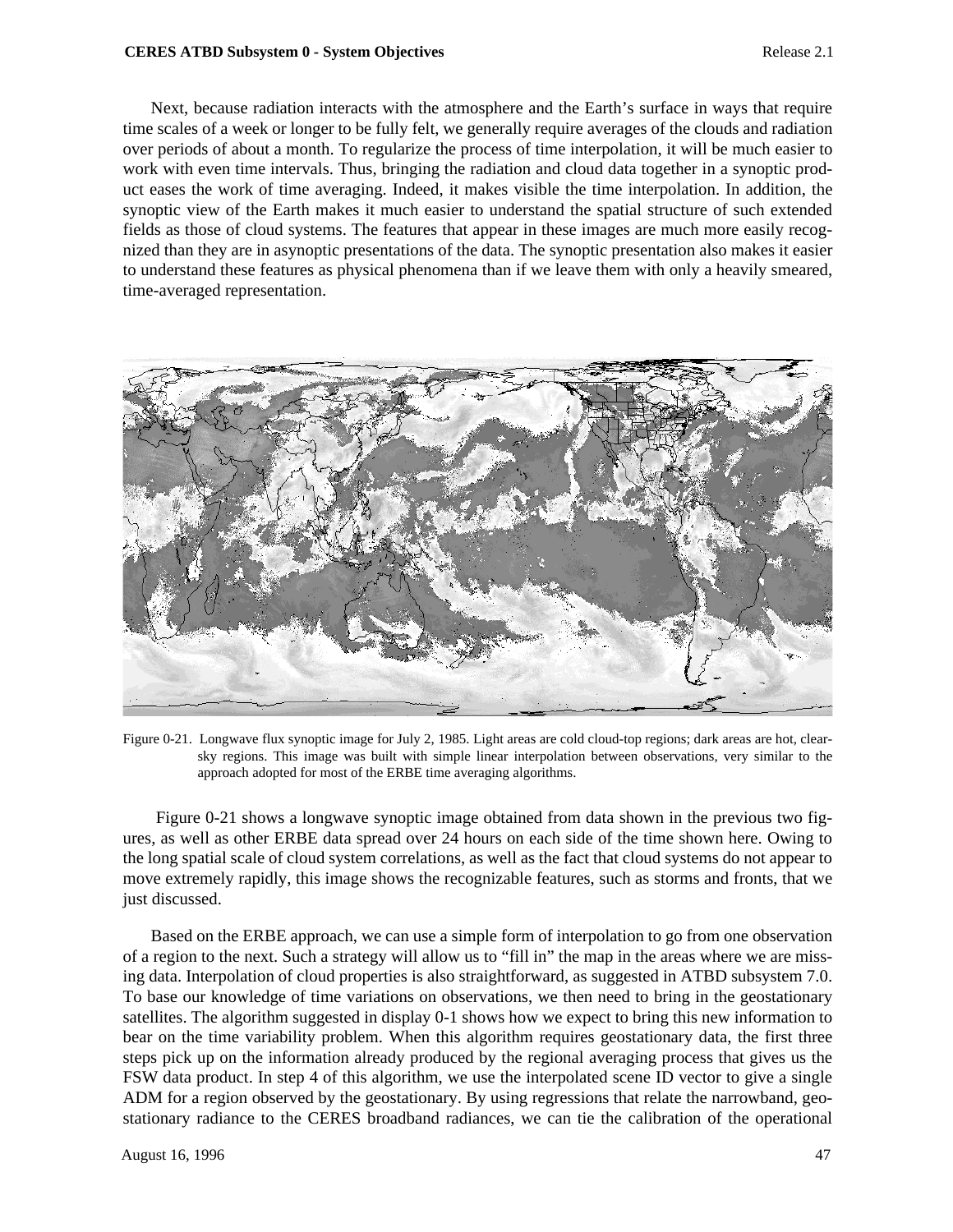instrument to the accurate calibration of the CERES radiometers and also produce a surrogate, broadband flux. *We already have observational evidence (Minnis, et al. 1991) that such regressions are highly variable from one region of the Earth to another, and are quite variable with time, since they must account for both the calibration instability of the geostationary instruments and for atmospheric variability*. To then ensure consistency between the geostationary time-filling and the cloud properties, we adjust the cloud properties to agree with the geostationary interpretations of the time variations. Finally, we compute the fluxes within the atmosphere using the adjusted cloud properties. At the end of this process, we have the SYN product that contains both radiation and clouds on a regional basis every three hours.

*0.5.3.3.5. Monthly Atmospheric Averaging.* With the SYN product, we have a relatively straightforward start to time averaging. As suggested in ATBD subsystem 8.0, we operate with the time series for each region independently of the time series for other regions. We still need to ensure that the systematic time variations in thermal structure and in directional dependencies of the scenes that we observe are properly and consistently taken into account.

## *0.5.4. Surface Processing*

The surface processing (figure 0-22) constitutes the third (and final) major branch of the CERES processing system that we will discuss here. What we hope to achieve with this branch is to improve the surface radiation budget data with information derived directly from the CERES TOA fluxes and to provide a much smaller set of data for climate investigations. In order to compress the data volume, we vertically average the cloud properties and weight them according to the contribution they make to various fluxes, such as longwave flux at the Earth's surface or shortwave net cloud forcing. To keep the data as consistent as possible with the atmospheric branch of CERES processing, we also introduce the geostationary radiances into the time averaging of the surface branch.

> **for** *regions* on the Earth **loop if** CERES has an observation in the region at this hour **then** *Synoptic Fieldsregion* := CERES *Fieldsregion*; **else** Linearly Interpolate *Cloud Layer Properties<sub>region</sub>*; Linearly Interpolate *Cloud Overlap Fraction Vector<sub>region</sub>*; Linearly Interpolate *Scene ID Vector<sub>region</sub>*; Choose ADM with Interpolated *Scene Vector*; Use broadband to narrowband regional, short-term regressions to estimate  $I_{GEO}$ ; Get *FGEO* from π*IGEO*/*Rinterpolated scene vector*; Adjust *Layer* and *Overlap Vectors* to Agree with  $F_{GEO}$ ; **end if**; **end loop**;

Display 0-1. Algorithm for time interpolation of TOA fluxes and clouds using geostationary data.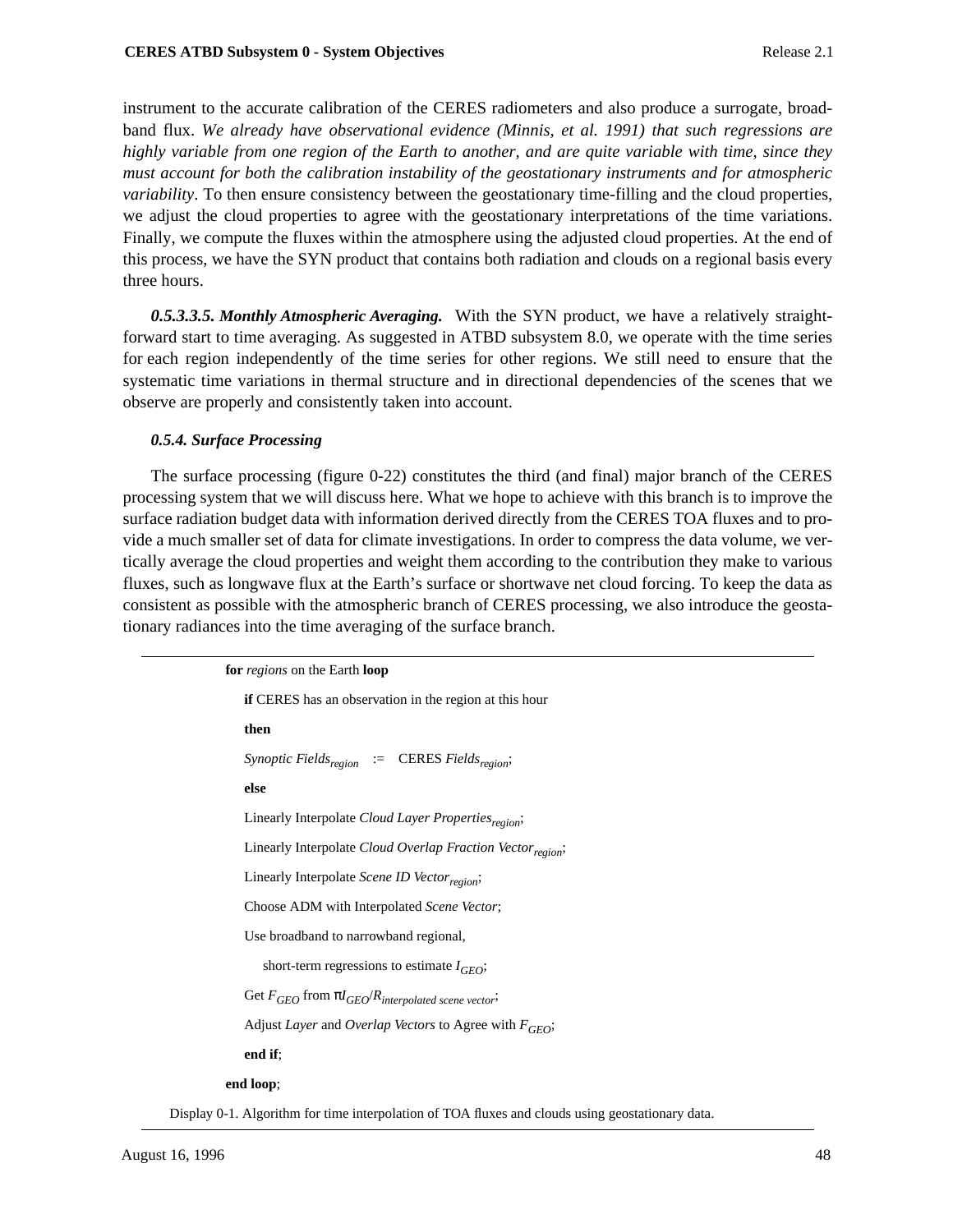*0.5.4.1. Major Inputs.* The surface processing branch starts with the SSF data already produced from the cloud determination process, subsystem 4.

*0.5.4.2. Major Outputs.* The *SFC* (Surface Flux) product contains a single hour of single satellite measurements of clouds and TOA radiation fluxes, together with surface radiation budget fluxes of net shortwave and longwave radiation. The surface net fluxes are derived from the TOA fluxes by regression methods similar to those of Li and Leighton for the shortwave flux and from the work of Inamdar and Ramanathan for the longwave part of the spectrum. The data in this product are organized into the CERES footprint, spatially ordered data that we mentioned for the IES data product.

The *SRBAVG* (Surface Radiation Budget Average) product contains the monthly average of the net surface flux data at a spatial resolution of  $1^\circ$  in latitude and longitude. We expect routine production to have all of the satellites with CERES instruments included in this average. Some nonstandard production runs may not include all of the satellites or all of the instruments.

 *0.5.4.3. Processing Description.* The process here is considerably simpler than it is in the atmospheric branch. We start with the SSF data product and immediately average the data to horizontal regions, as well as compressing the vertical structure of the cloud properties to column averages. Such compression should aid GCM investigators who want simpler cloud property indicators. With the regional averages, this branch then activates the time averaging process. At the end, the system produces regional averages of TOA fluxes and surface radiation budget information using relatively simple algorithms.

This branch includes two relatively simple new concepts that influence the processing:

- a. Simplified algorithms to directly relate the TOA fluxes to surface fluxes
- b. Column averaged cloud properties

There are two types of *simplified algorithm for deducing surface fluxes from TOA fluxes:* shortwave net flux algorithms, such as the algorithm suggested by Li and Leighton (1993), and longwave net flux algorithms, such as that suggested by Inamdar and Ramanathan (1994) in subsystem 4.6.2. For the first of these algorithms, we use the principle that the net flux of solar energy is absorbed by water vapor or by clouds in the same part of the spectrum. Therefore, the energy removed acts as a nearly constant offset (slightly dependent on the column amount of water vapor) and linearly proportional to the net flux at the top of the atmosphere. In the case of the longwave flux, the algorithm proceeds by using the surface temperature to derive a net upward flux from the surface and then computing the downward flux from a combination of window channel observations and some additional information from atmospheric water vapor column amount. Both of these algorithms are described in more detail in subsystem 10 of these ATBDs.

In order to provide a more useful data set to the modeling community, we also carry *column averaged cloud properties*. For purposes of simply summarizing the effect of clouds on the longwave TOA flux, we observe that simple parameterizations often approximate the effect of clouds as being proportional to  $T_{sfc} - T_{cld}$ . More carefully, we expect to construct such weightings as  $C\epsilon(T_{sfc} - T_{cld})$ . In the products emerging from the surface branch of the CERES processing, we use five of these weightings to summarize the properties of the cloud fields.

*0.5.4.3.1. Horizontal Gridding and Vertical Averaging.* The first subsystem in this branch of the CERES processing goes from the footprint values in SSF to the regional averages that are familiar to us from the atmospheric branch processing in subsystem 6 (cf. the ATBD subsystem 6.0 for details). The major change in the output lies in the vertically averaged cloud properties that we need to carry to reduce the data volume. Because different groups have different needs, there are different column averaged cloud properties that we carry into the SFC output product.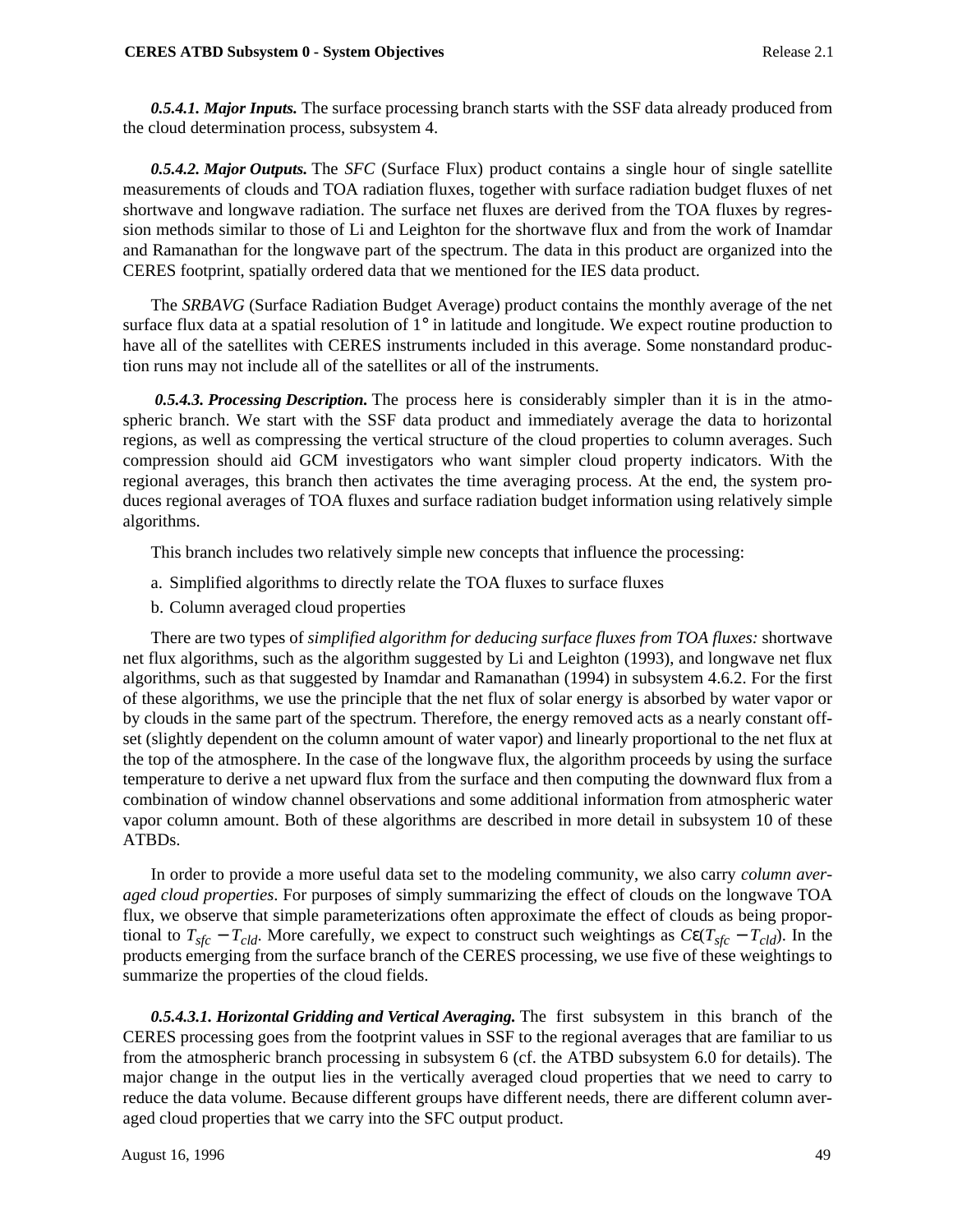

Figure 0-22. Major data products and processes for the surface processing subsystems.

*0.5.4.3.2. Monthly Surface Averaging*. As with the horizontal gridding, the monthly averaging of the surface branch of CERES processing repeats much of what we did in the atmospheric branch. ATBD subsystem 10 describes the variations on the algorithms.

#### **0.6. System Uncertainty Estimation**

The estimation of uncertainties for the various data produced by any of the EOS instruments is a large and difficult problem. Although the desire for clearly and precisely stated estimates of uncertainty is a fundamental motivation for much of what we do, the practical development and application of such estimates is an area in which considerable research is required.

We can cite the ERBE experience as an example. Often, the community thinks of the radiation budget as being made of three numbers: a solar irradiance (about 341 W-m<sup>-2</sup>), a reflected flux (about 30% of the solar irradiance), and an emitted flux (about 235 W-m<sup>−</sup>2). Surely, the measurement providers should be able to provide a simple estimate of the uncertainty in those numbers. Why can't we just take the calibration uncertainty and carry that through to the final numbers?

The answer to that question requires a more detailed understanding of how the ERBE system actually produces the numbers. If we take the CERES ERBE-like processing as an illustration of what is involved, we find that there are at least three major steps in the processing:

1. Instrument calibration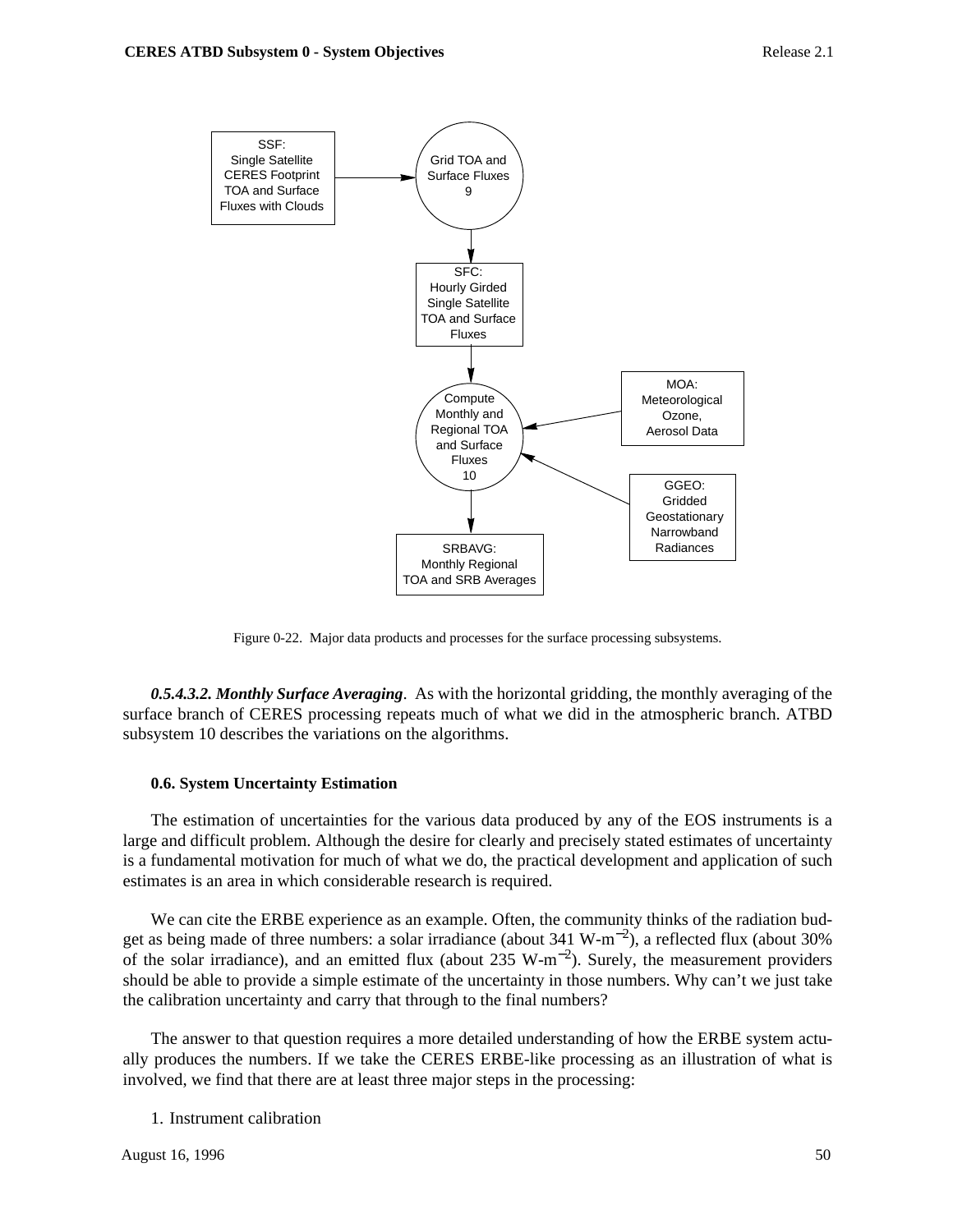- 2. Inversion, where we need the scene identification, spectral characterization of the instrument and of the Earth scene, and the relationship between the measured radiance and the flux leaving the top of the atmosphere
- 3. Averaging, where we need to account for the satellite sampling of the time variability of the TOA flux and systematic variations with time of day (LW) and with solar position (SW)

For each of these processes, there are many constants and some fairly complex algorithms. One measure of complexity is simply the number of constants the processing system needs to maintain. The number of constants for each part of the ERBE processing is roughly as follows:

- 1. About 300 offsets and 3 gains for each satellite
- 2. About 10000 ADM values, with an additional 10000 standard deviations, and 6000 spectral correction matrix elements
- 3. About 200 directional model values

For each system, there are complexities to calculating uncertainties.

 For example, the scanning radiometers are instruments with gains and offsets. The standard error calculations that are often quoted in radiometry come from experience with instruments trying to observe single valued sources in a calibration chamber. In contrast, the Earth-viewing radiometers we use for radiation budget work use calibration to determine a gain through a linear regression. Although the equations for deriving uncertainties with regressions are well known, and involve calculating fidelity intervals (which seems a better nomenclature than inverse confidence intervals), this more rigorous approach is not commonly used in quoting uncertainties. If we are forced to think of the calibration as a "sum of squares," the individual measurement levels in the calibration should act as independent contributors to the gain and thereby reduce the amount of uncertainty. However, the uncertainty now varies with the radiance being measured, so that an appropriate numerical value for uncertainty must carefully state the population of Earth radiances being measured.

The other processes that enter the radiation budget measurements involve even more complex considerations. For example, the ADMs that enter directly into the calculation of TOA flux are subject to angular variations about the mean models we use in the data reduction. With the current sampling, we cannot distinguish between true variations in the ADMs (a source of perceived "scintillation") and high spatial frequency variations in the TOA flux (a source of true "scintillation" in the field). Indeed, the two kinds of variation are correlated, and thus require careful mathematical and numerical treatment. It is also true that the scene identification and the variations in ADMs are correlated. This fact means that rigorous treatment of the uncertainty propagation needs to carefully account for the space and angle sampling that produces the actual measurements. Because angular sampling and latitude are far from independent in satellite experiments, computing the spatial pattern of both instantaneous and time averaged measurement errors is a far from trivial exercise. The nature of the problem is not too difficult to imagine: consider the fact that in July, a noon Sun-synchronous satellite will sample the terminator in the far Southern reaches of the Earth, while the Sun is nearly overhead in the top half of the Northern hemisphere.

In the subsections that follow, we attempt to provide a moderately quantitative picture of what we believe is a likely assessment of uncertainties. The assessment we provide is based on a simpler estimation process than the more rigorous assessment whose difficulties we have just described. Particularly for the TOA fluxes, we will assume that there are three dominant contributions to the uncertainty: instrument calibration, ADM variability and error, and time sampling. We treat these sources of error as independent of each other and try to assess their relative contribution to appropriate kinds of data products. For the other types of data with which CERES works, we provide uncertainty estimates based on a similar kind of understanding. In most cases, we have more detailed assessments of uncertainty for each of the subsystems. These assessments will be found within the ATBDs of the subsystem.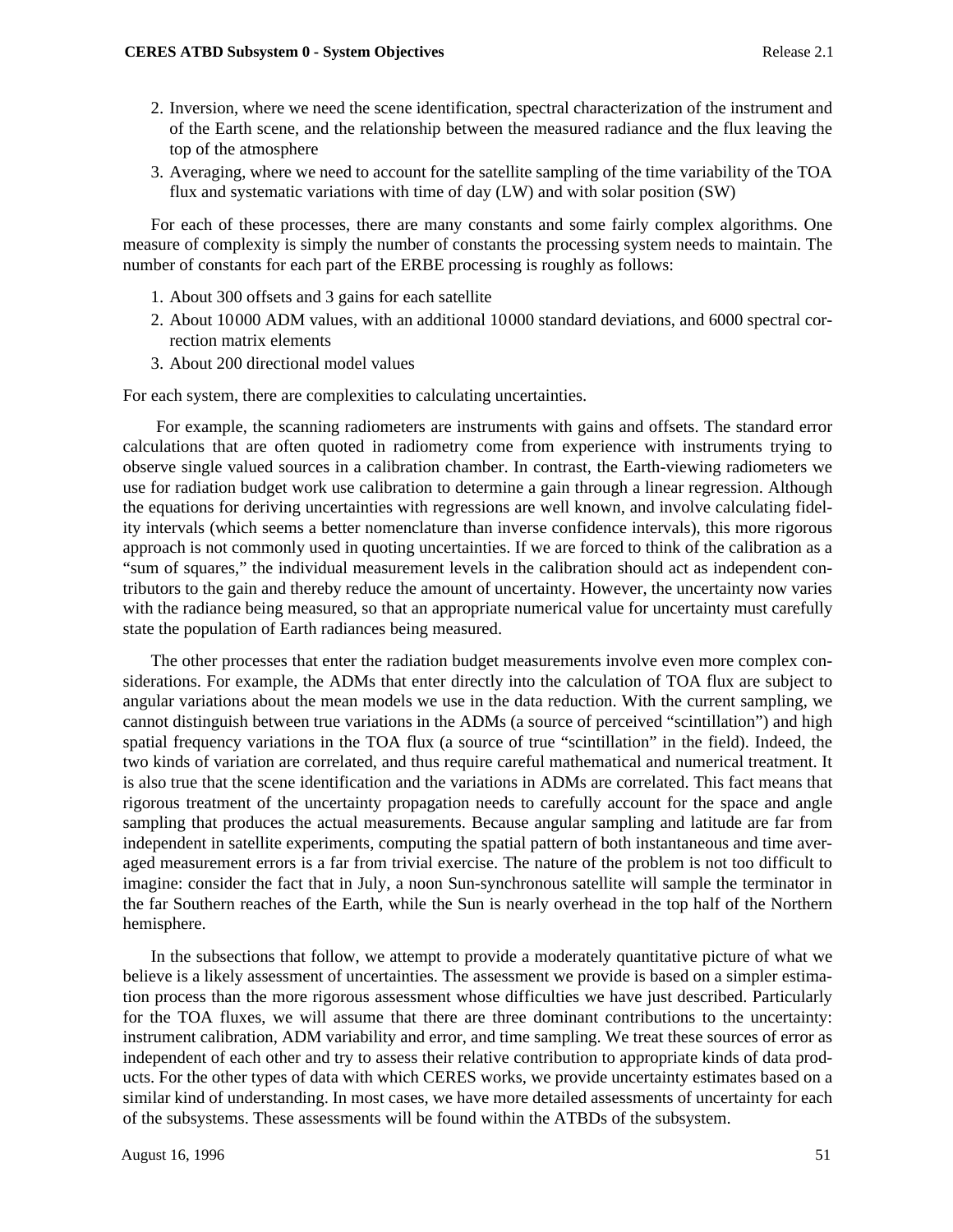# *0.6.1. Top of Atmosphere (TOA) Radiative Fluxes*

The measurement of TOA fluxes will enter its fourth generation with the CERES instruments on the TRMM and EOS AM and PM spacecraft. The most recent ERBE measurements provide the standard of comparison for global radiation data sets. This success was gained though extensive prelaunch work with a science team to

- a. Oversee instrument design, development, and testing
- b. Design data products
- c. Design analysis algorithms.

A final key element was an integrated data management team to execute two versions of the data system before launch. This is the same overall strategy being used by the EOS project for the EOS data products. Because there is no "ground truth" to test the accuracy of satellite TOA flux estimates, a comprehensive set of internal consistency checks is required to achieve high quality data (Barkstrom et al. 1990a). As a result of the extensive ERBE, Nimbus 7, and Nimbus 3 experience, there is a good understanding of the sources of error in determining TOA radiative fluxes.

In essence, the measurement of TOA fluxes is a 7-dimensional sampling problem. The dimensions are listed in table 0-4, along with the sampling solution planned for the EOS observations:

| Number  | Dimensions                                            | <b>Sampling Solution</b>                                                                                                                                                                                       |
|---------|-------------------------------------------------------|----------------------------------------------------------------------------------------------------------------------------------------------------------------------------------------------------------------|
|         | Spectral                                              | Broadband CERES spectral channels                                                                                                                                                                              |
| 2, 3    | Spatial (Longitude, Latitude)                         | Cross-track scanning CERES radiometer                                                                                                                                                                          |
| 4, 5, 6 | Angular: (View Zenith, View Azimuth,<br>Solar Zenith) | Conversion of measured radiance to flux uses empirical angular models<br>measured by a second CERES scanner which rotates in azimuth as it<br>scans in elevation. Models require coincident cloud imager data. |
|         | Temporal                                              | 6 Samples per day provided by a 3-satellite system: 2 Sun-synchro-<br>nous orbits (EOS-AM, PM) and 1 precessing orbit (TRMM).                                                                                  |

Table 0-4. Sampling Dimensions and Solutions

Table 0-5 gives an estimated error budget for the CERES TOA fluxes as compared to the ERBE scanner data. Error estimates are taken from several studies of the Nimbus 7 and ERBE data (Suttles et al. 1992; Harrison et al. 1990; Green et al. 1990; Barkstrom et al. 1990b; Suttles et al. 1988 and 1989). Table 0-5 considers error estimates for both the instantaneous TOA fluxes which might be useful for input to extended range forecast models, as well as errors for commonly used climate data products. The results indicate that for instantaneous measurements, the CERES TOA flux errors will be dominated by angular sampling errors. For monthly average regional observations, net TOA flux errors are roughly equally caused by calibration, angular sampling, and time sampling errors. For the equator-to-pole gradient of net radiative flux critical to the determination of net oceanic heat transport (Vonder Haar and Oort, 1973) angular sampling errors caused by systematic variation of solar zenith angle with latitude are dominant. For climate monitoring, (i.e. year-to-year variability) errors are dominated by calibration stability. Overall, the CERES measurement errors are expected to be a factor of 2 to 4 lower than the ERBE errors.

The improvements are realized from three major elements:

- 1. Factor of 2 improvement in instrument calibration by using more accurate ground and onboard calibration sources
- 2. Factor of 2 to 4 improvement in angular sampling errors by the use of the rotating azimuth plane CERES scanner to fully sample angular space combined with the use of advanced cloud imagers (VIRS, MODIS) to identify anisotropic targets as a function of cloud and surface properties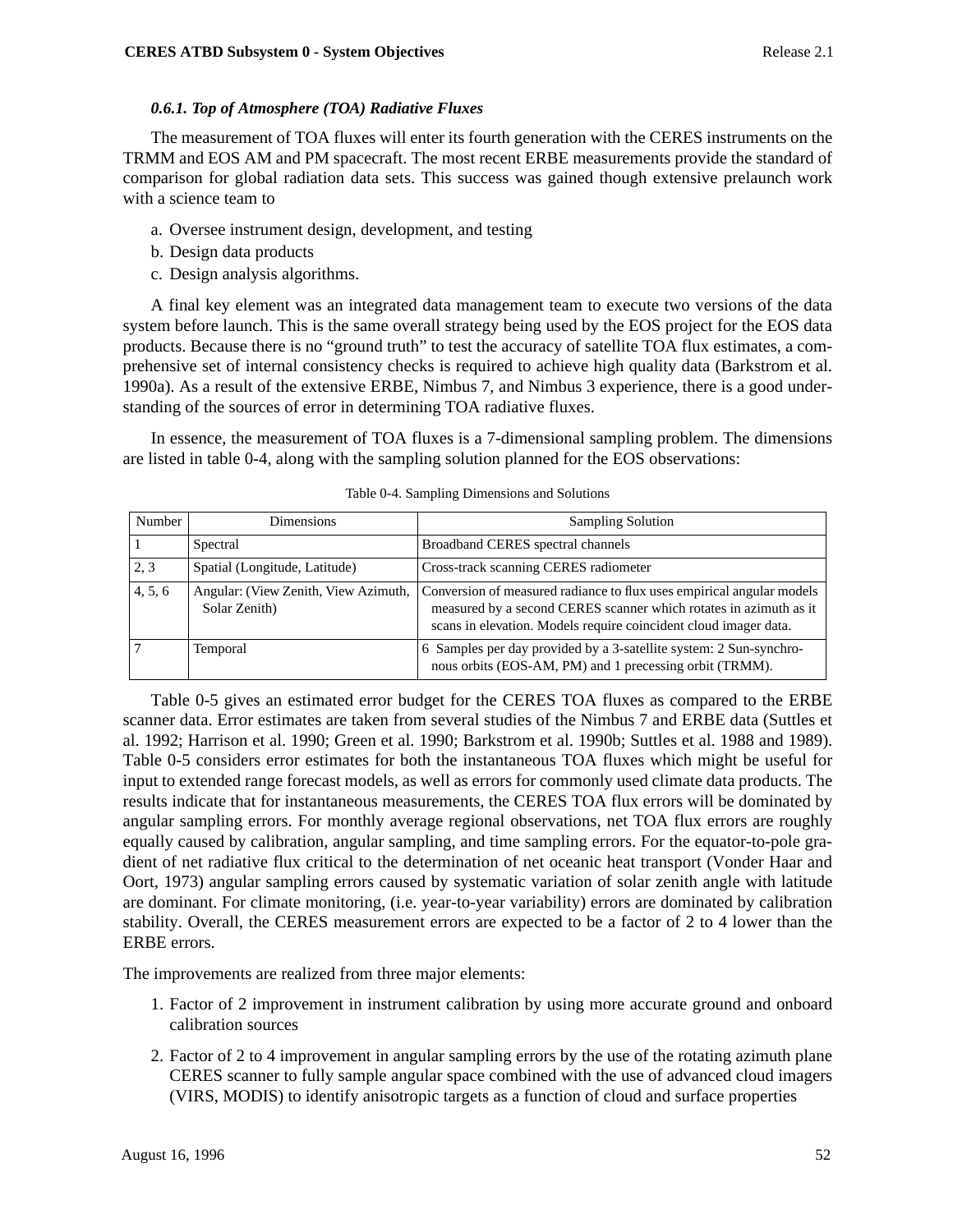3. Factor of 2 to 3 improvement in time sampling errors by the use of a three satellite sampling system and the use of improved shortwave directional models

|                        | Monthly Average Regional 5 yr. Trend |              | Monthly Zonal Average Equator to              |              |
|------------------------|--------------------------------------|--------------|-----------------------------------------------|--------------|
|                        | Solar Irrad. 340 W-m <sup>-2</sup>   |              | Pole Diff. Solar Irrad. 340 W-m <sup>-2</sup> |              |
| Field                  | <b>ERBE</b>                          | <b>CERES</b> | <b>ERBE</b>                                   | <b>CERES</b> |
| Calibration            | 2.0                                  | 1.0          | 0.2                                           | 0.1          |
| Angle Sampling         | $0.0\,$                              | 0.0          | 12.0                                          | 4.0          |
| Time Sampling          | 0.0                                  | 0.0          | 2.6                                           | 1.0          |
| <b>Space Sampling</b>  | 0.3                                  | 0.3          | 0.0                                           | 0.0          |
| <b>Total SW Error</b>  | 2.0                                  | $1.1\,$      | 12.3                                          | 4.1          |
| Calibration            | 2.4                                  | $1.2\,$      | 2.6                                           | 1.3          |
| Angle Sampling         | 0.0                                  | 0.0          | 2.0                                           | 0.7          |
| Time Sampling          | 0.0                                  | 0.0          | 0.9                                           | 0.7          |
| <b>Space Sampling</b>  | 0.2                                  | 0.2          | 0.0                                           | 0.0          |
| <b>Total LW Error</b>  | 2.4                                  | 1.2          | 3.4                                           | 1.6          |
| Calibration            | 3.1                                  | 1.6          | 2.6                                           | 1.3          |
| Angle Sampling         | 0.0                                  | 0.0          | 12.2                                          | 4.1          |
| Time Sampling          | 0.0                                  | 0.0          | 2.8                                           | 1.2          |
| <b>Space Sampling</b>  | 0.4                                  | 0.4          | 0.0                                           | $0.0\,$      |
| <b>Total Net Error</b> | 3.1                                  | 1.6          | 12.7                                          | 4.4          |
| Science Requirement    | $2$ to $5\,$                         | $\leq$ 1     | 10                                            | $1$ to $3$   |
| Calibration            | 2.1                                  | $1.0\,$      | 6.0                                           | 3.0          |
| Angle Sampling         | 3.3                                  | 1.1          | 37.5                                          | 12.5         |
| Time Sampling          | 2.6                                  | 1.0          | 0.0                                           | 0.0          |
| <b>Space Sampling</b>  | 0.3                                  | 0.3          | 0.0                                           | 0.0          |
| <b>Total SW Error</b>  | 4.7                                  | 1.8          | 38.0                                          | 12.9         |
| Calibration            | 2.4                                  | 1.2          | 2.4                                           | 1.2          |
| Angle Sampling         | 1.6                                  | 0.5          | 12.5                                          | 4.2          |
| Time Sampling          | 0.9                                  | 0.7          | 0.0                                           | $0.0\,$      |
| <b>Space Sampling</b>  | 0.2                                  | 0.2          | 0.0                                           | 0.0          |
| <b>Total LW Error</b>  | 3.0                                  | 1.5          | 12.7                                          | 4.3          |
| Calibration            | 3.2                                  | 1.6          | 6.5                                           | 3.2          |
| Angle Sampling         | 3.7                                  | 1.2          | 39.5                                          | 13.2         |

# Table 0-5. CERES TOA Flux Error Budget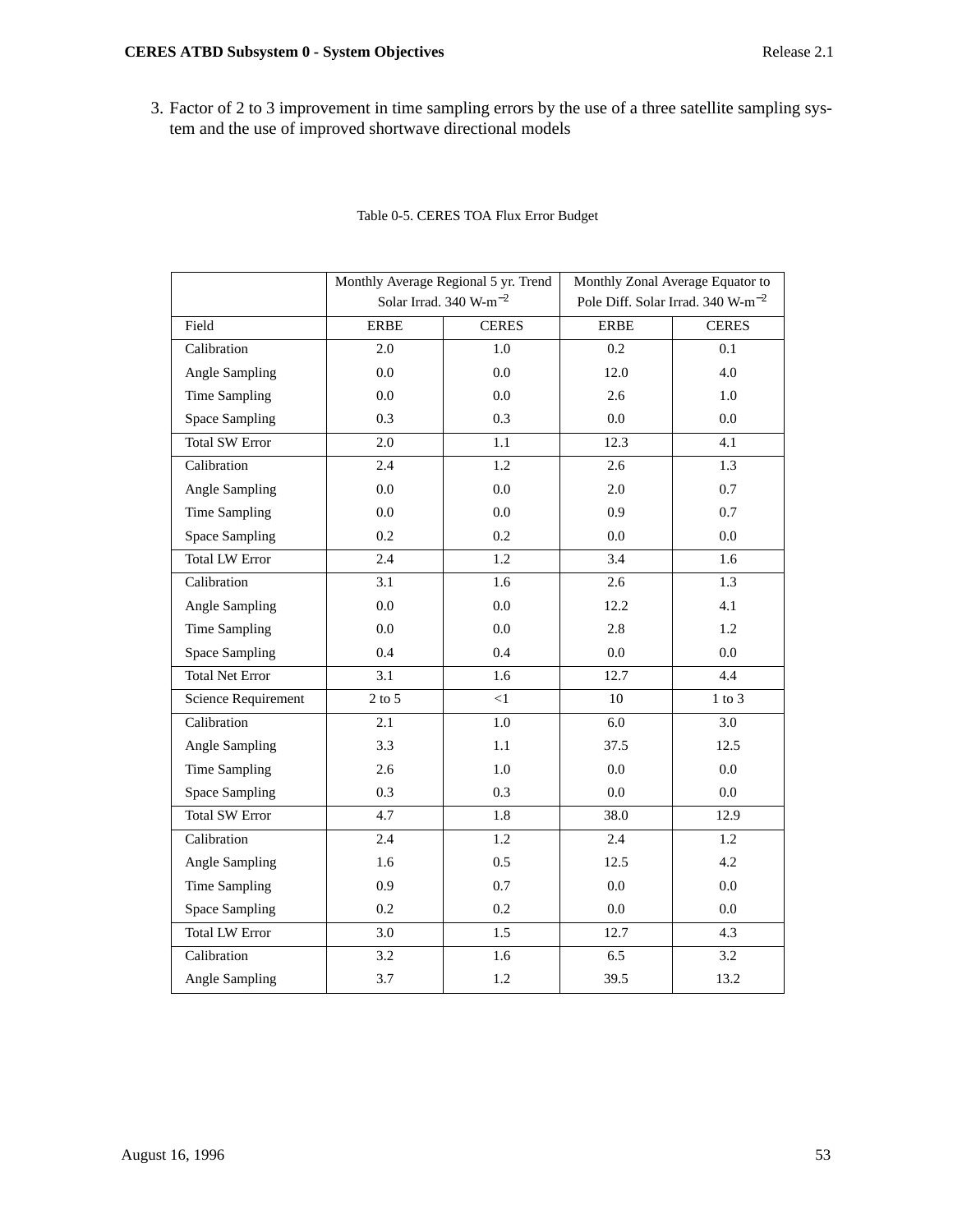|                        | Monthly Average Regional 1 Std. Dev. |              | Instantaneous footprint 1 Std. Dev.  |              |
|------------------------|--------------------------------------|--------------|--------------------------------------|--------------|
|                        | Solar Irrad. $340 \text{ W-m}^{-2}$  |              | Solar Irrad. $1000 \text{ W-m}^{-2}$ |              |
| Field                  | <b>ERBE</b>                          | <b>CERES</b> | <b>ERBE</b>                          | <b>CERES</b> |
| Time Sampling          | 2.8                                  | 1.2          | 0.0                                  | 0.0          |
| Space Sampling         | 0.4                                  | 0.4          | 0.0                                  | 0.0          |
| <b>Total Net Error</b> | 5.6                                  | 2.4          | 40.1                                 | 13.6         |
| Science Requirement    | 10                                   | $2$ to 5     | none                                 | 10           |

Table 0-6. CERES TOA Flux Standard Deviations

## *0.6.2. Surface Radiative Fluxes*

Global satellite estimates of radiative fluxes at the surface (up, down, and net) are now becoming available (Darnell et al. 1992; Li and Leighton, 1993). In general, the intervening atmosphere complicates the measurement when compared to the more straightforward derivation of TOA fluxes. A major advantage, however, is the ability to test satellite-based surface flux estimates directly against surfacebased measurements such as those currently provided by the Global Energy Balance Archive (GEBA) (Ohmura and Gilgen, 1991) and in the future against the Baseline Surface Radiation Network (BSRN), (WMO, 1991) now being established around the globe.

As a result of this ability, two independent approaches are desirable for determining surface radiative fluxes:

- 1. Calculation of surface fluxes using observed cloud and atmosphere parameters with measured TOA broadband fluxes acting as a constraint on the radiative calculation.
- 2. Parameterized relationships between simultaneously observed TOA fluxes (or radiances) and surface fluxes. These relationships are based on radiative transfer calculations and are validated empirically.

 Work is progressing on a range of approaches between 1 and 2. Initial SRB estimates of SW up, down, and net fluxes use ISCCP narrowband radiances, but without a constraining broadband TOA flux measurement (Darnell et al. 1992; Pinker and Laszlo, 1992). Verification against GEBA data and FIRE field experiment data indicate monthly average 2.5° regional mean accuracies of about 20 W-m<sup>-2</sup> (1s). While this is not as accurate as estimates of TOA fluxes using ERBE, much of this discrepancy may be caused by spatial mismatching of the scales of observations for the satellite (250 km) and the surface (30 km) observations. In the time frame of the EOS observations, calculated SW surface flux accuracies should increase greatly as more accurate cloud properties (VIRS, MODIS), atmospheric (AIRS), and surface properties (MISR, MODIS) become available, and as broadband measurements of TOA fluxes can be used to constrain the model calculations, including implicit corrections for 3-D radiative transfer effects. The MISR measurements of the BDRF of vegetation canopies will provide improved separation of net surface SW flux into upwelling and downwelling components.

The second approach to SW flux estimation is a direct linear relationship between net SW flux at the top of the atmosphere and net SW flux at the surface (Cess et al. 1991; Li and Leighton, 1993). This relationship is verified empirically as a function of solar zenith angle. The rationale for this method (Davies et al. 1984) is that water vapor absorption and absorption by liquid water and ice occur in the same portion of the spectrum. To first order, placing a cloud in the atmosphere simply changes the vertical distribution of solar absorption, but not the total. The dependence of the absorption on solar zenith angle can be understood as a change in path length. Because cloud particles can reflect a significant amount of radiation even at absorbing wavelengths, however, and because that reflection depends on particle size and shape, there are still questions about accuracy as a function of cloud type and height. The key for improvements in the empirical algorithm is to obtain more extensive surface observed net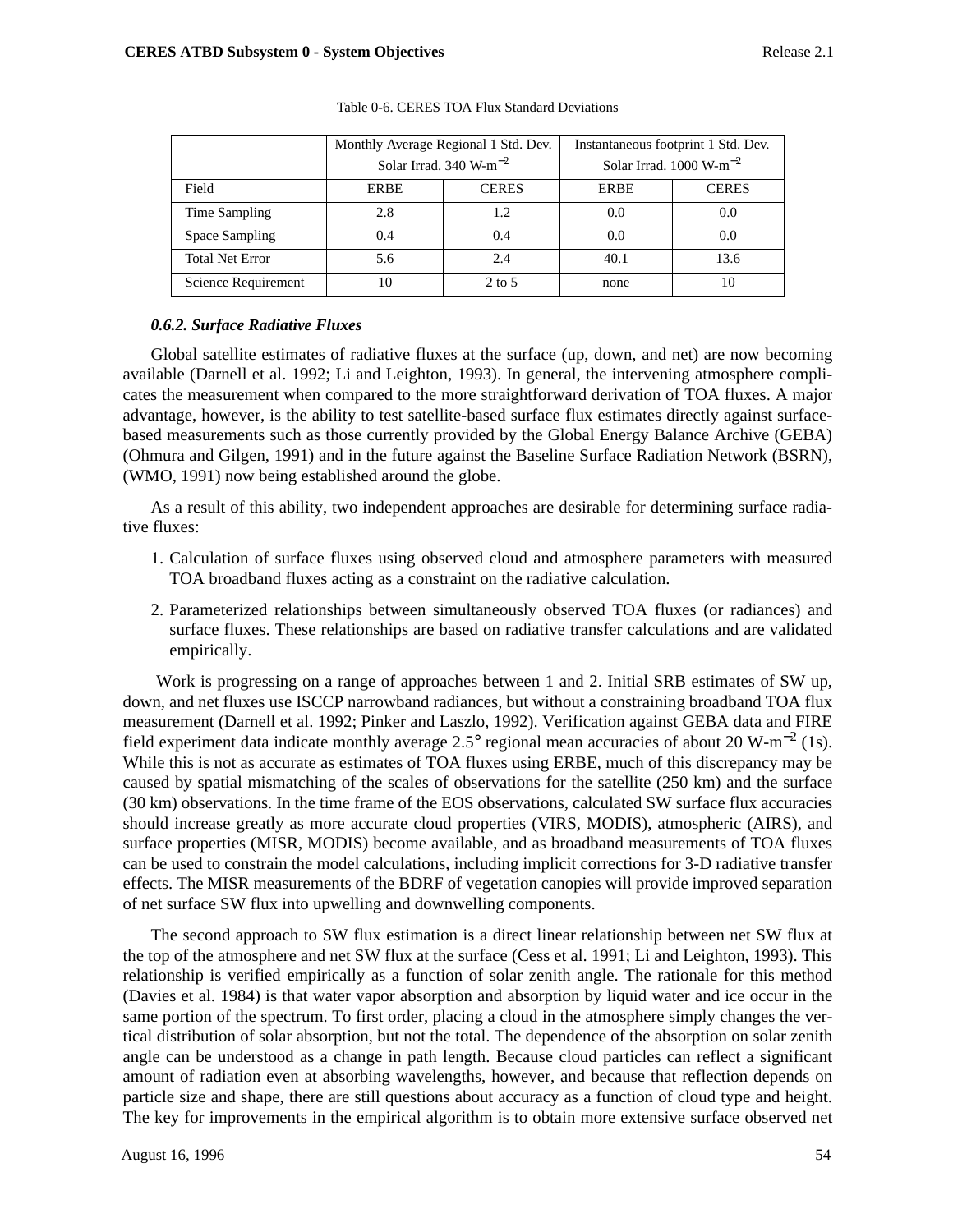SW fluxes for validation as a function of varying cloud conditions and climate regimes. The FIRE, DOE ARM program, and the WCRP BSRN observations will be key to increasing the accuracy and confidence in this empirical approach.

The situation for LW surface fluxes is more complex, at least for downward LW flux at the surface. Calibration of surface LW flux pyrgeometer measurements is still questionable and downward flux radiative computations are dominated by low-level water vapor and cloud base altitude (Gupta, 1989; Gupta et al. 1992), two of the more difficult measurements to obtain from space. For clear-sky conditions, encouraging progress has been made on direct relationships to TOA LW fluxes (Inamdar and Ramanathan 1994; Stephens et al., 1994). In the EOS time frame, improved lower tropospheric water vapor will be available from the AIRS/MHS instruments. Tests are underway using FIRE observations to examine methods to relate satellite measurements of cloud temperature and optical depth to estimate cloud geometrical thickness (Minnis et al. 1990; Minnis et al. 1992). Recent sensitivity studies using ISCCP cloud data (Charlock et al. 1992), however, indicate that cloud overlap may in fact be the limiting source of information for calculations of downward longwave flux at the surface. Methods to derive multiple cloud layers from satellite data, however, have only recently begun and a great deal of additional emphasis is needed in this area. Two approaches appear promising. For optically thin high clouds, infrared sounding channels can isolate the high cloud, while visible and infrared window channels are used for the low level cloud (Baum et al. 1992). For optically thick high clouds, a combination of optical measurements for the upper (ice) cloud and microwave measurements for the low (water) cloud may help define cloud overlap. In the long term, active systems such as the GLAS lidar for optically thin cloud and a 94 GHz cloud radar for optically thick cloud offer the best solution (GEWEX, 1994). For surface LW emission, additional work is still required to improve models of land emissivity and directional thermal emission from vegetation canopies (Li and Becker, 1993; Sellers and Hall, 1992; Slingo and Webb, 1992).

## *0.6.3. Radiative Fluxes Within the Atmosphere*

Determination of radiative fluxes within the atmosphere is necessary for the radiative components of the atmospheric energy balance and to estimate radiative heating rates within the atmosphere. Clearly, the most accurate measurement of radiative energy budget of the atmosphere will be for the total atmospheric column. This total column radiation budget can be simply obtained by differencing the TOA and surface radiative fluxes discussed in previous sections of this ATBD.

A second level of sophistication is required for determining the vertical structure of the atmospheric energy budget and of radiative heating rates within the atmosphere. Even for aircraft observations, this is an exceedingly difficult measurement, primarily because of the large spatial and temporal variability of cloud fields. Estimates from space will necessarily be a combination of observed atmospheric properties (temperature, water vapor, aerosols) and cloud properties used as input to radiative transfer calculations. One of the primary concerns will be the accuracy of these radiative models. However, during the EOS data period we will have the advantage of using broadband TOA flux observations to constrain the model solution. For example, if SW TOA fluxes calculated for a cloud field disagree with TOA measurements, then the satellite derived cloud optical depth could be adjusted to get agreement. In this case, the error in both the satellite optical depth estimate and the radiative calculations could both be caused by the use of a 1-D radiative transfer model for a 3-D cumulus cloud field. Since the TOA flux measurement will use CERES measured anisotropic models appropriate for a 3-D cumulus cloud field, the TOA conversion of SW radiance to flux can in fact include the typical 3-D radiative properties of the cloud field, and thereby remove most of the bias in the radiative flux calculations of the effect of the cloud within the atmosphere. The bias is removed by adjusting the cloud optical depth to one which would give a 1-D equivalent albedo. In this way, the radiative flux profile within the atmosphere will be consistent with TOA observations, and the cloud optical depth estimation can be corrected for first order 3-D effects as well.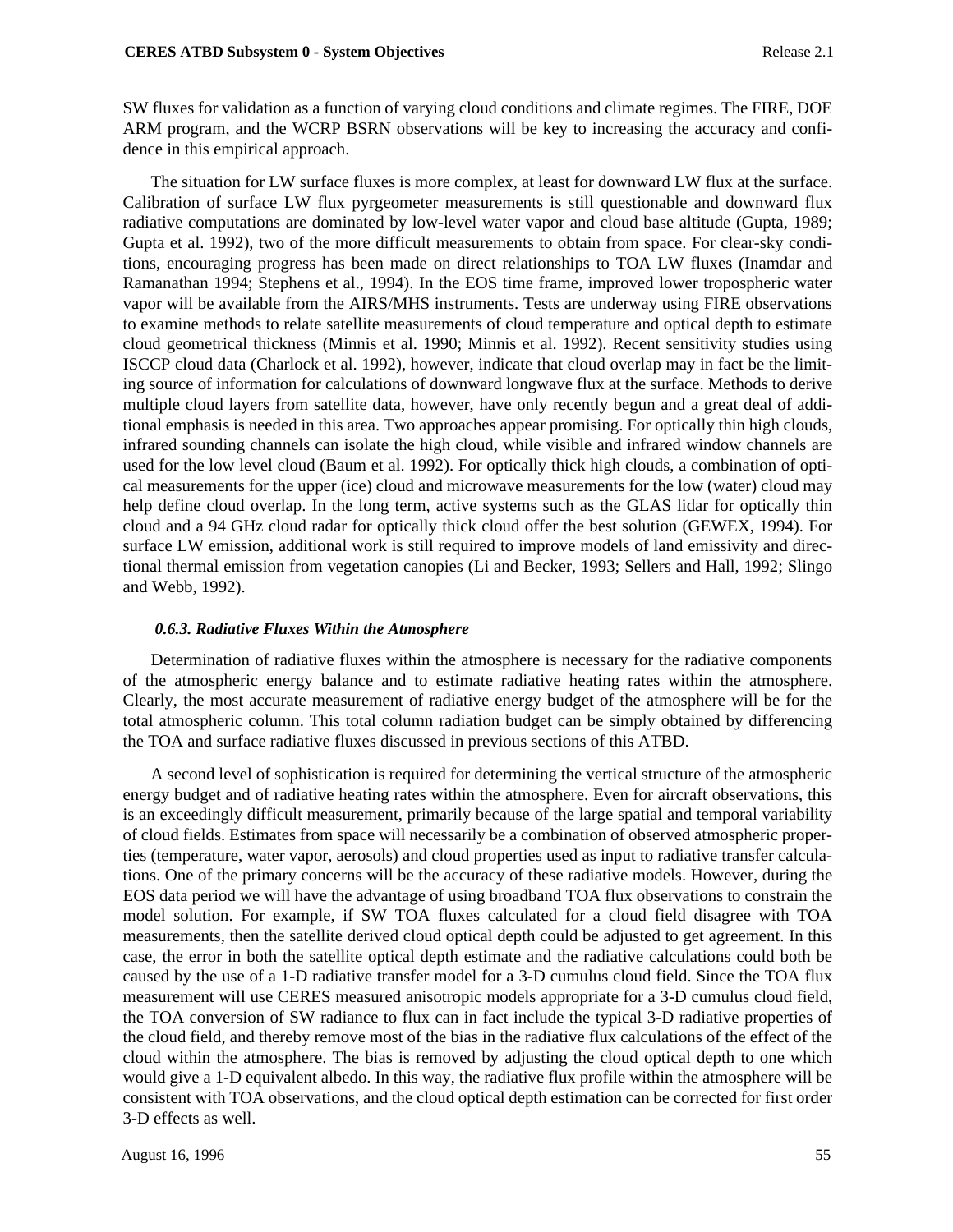Even with TOA flux constraints, however, the ability to remotely sense cloud thickness, or cloud overlap is subject to serious question. As a result, the initial strategy for EOS is to phase in progressively more advanced estimates of radiative fluxes within the atmosphere, as indicated below:

| At launch               | TOA and Surface Fluxes only                  |
|-------------------------|----------------------------------------------|
| 18 months after launch: | Add Tropopause and 500 hPa levels            |
| 36 months after launch: | Add 4 to 12 levels as further study warrents |

One of the key elements for testing within atmosphere flux calculations is likely to be the use of remotely piloted aircraft currently under development which are capable of gathering statistics over very long flight legs with accurately stacked flight tracks (ARM began test flights in spring, 1994). The remote sensing challenges for within atmosphere fluxes are similar to those for downward LW flux at the surface: profiles of water vapor, cloud thickness, and cloud overlap.

### **0.7. Implementation Issues**

### *0.7.1. Strategic Concerns and Risks*

There are three major strategic concerns for the CERES data processing system

- Managerial complexity during software development
- Logistic and scheduling complexity, particularly given the requirements for rapid validation of data products
- Requirements for early product sizing and algorithm compute power estimates

The first strategic concern is the managerial complexity during the design and construction of the processing system. Members of the CERES Science Team must provide the algorithm specifications; a combination of the Science Team and Data Management Team will construct the system and operate it. Each Team has its own skills and concerns, yet they must act as one body in producing and operating it. Science Team members are often reluctant to specify exception handling. Data Management Team members may work with tools that do not communicate well to the scientific community. Furthermore, some of the scientific requirements (and perhaps the most important) cannot be quantified or tested within the current understanding of the system. For example, estimates of whether or not certain data products fall within acceptable uncertainty limits may require computer power that exceeds that of any foreseeable system. Within this complexity, we must develop ways of communicating the technical material of the system design so that both the Science Team and the Data Management Team can successfully assemble the necessary parts of the system and make it operate as a single entity.

The second strategic concern is that the CERES system will operate at the limits of computer CPU, data throughput, network capacity, and system complexity. All preliminary estimates suggest that CERES data processing might exceed foreseeable growth in computer resources unless substantial care is taken to specify the processing system.

 The third strategic concern is with operations. The CERES software system is complex and must operate asynchronously. In other words, the input data do not arrive on a synchronous schedule, yet processing may depend on arrival of several different data sets. For example, the CERES instrument data from the TRMM platform may arrive within 24 hours of data collection, the TRMM ephemeris may arrive 2 weeks later, and the VIRS data from TRMM may come in 6 months later. At the same time, the EOS-AM CERES data may arrive 6 hours after data collection, while the MODIS data on the EOS-AM morning platform arrive 3 days after collection. We can process the CERES data for each platform through the ERBE-like part of the system almost immediately after receipt of the instrument and ephemeris data. The cloud identification part of the system cannot proceed until the VIRS or MODIS data have arrived. Production of the monthly averages of combined cloud and radiation field data cannot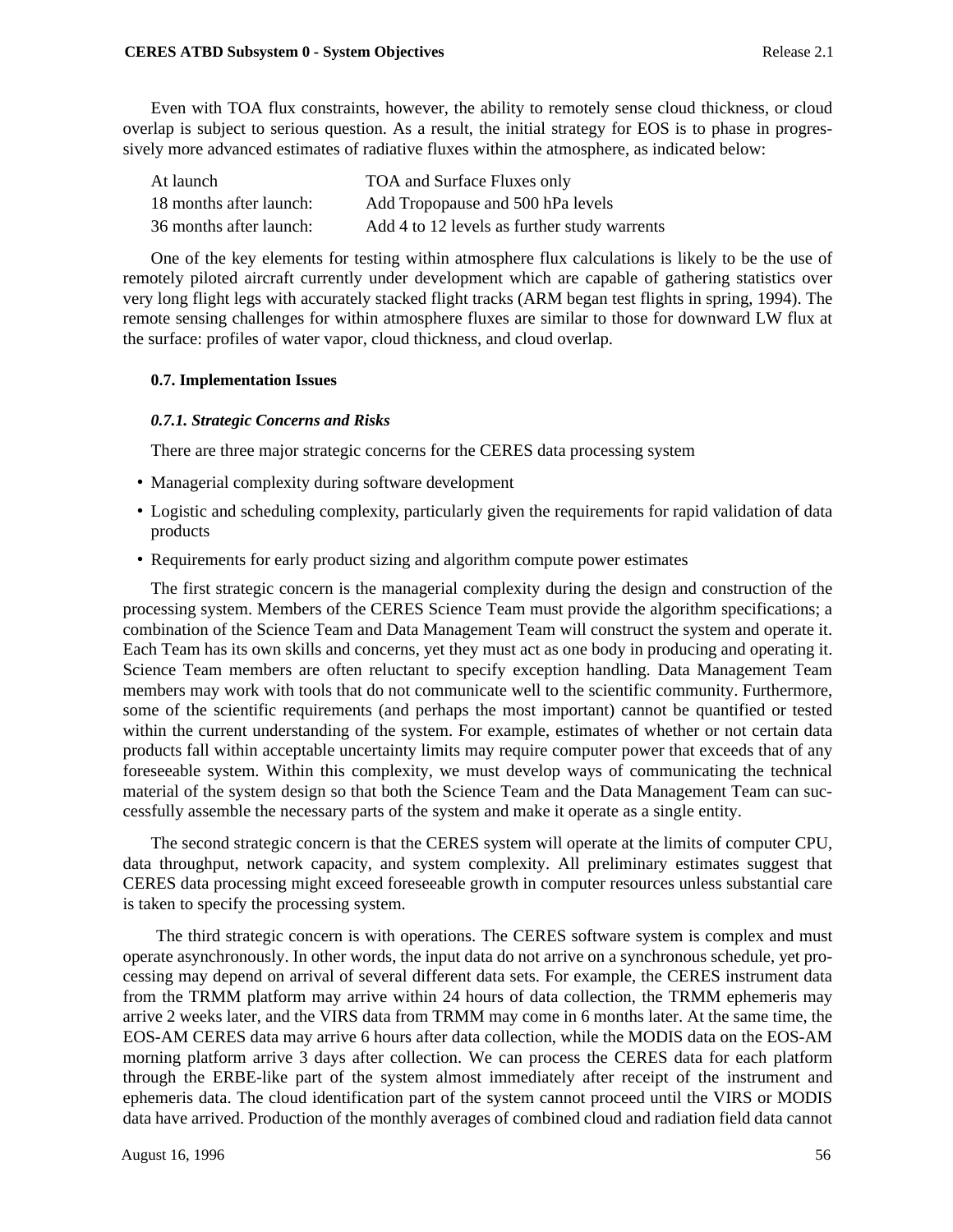be completed until the full month's processing through synoptic fields is finished. Clearly, a major strategic concern is with the logistics of the data processing.

A further complication comes from the fact that the CERES data processing must allow rapid validation of the data products. This requirement forces us to consider systematic design of the processing system, so that we have identified the individuals and data products that they will have to prepare and examine. The same requirement also forces us to make every provision for having tools available to examine unexpected artifacts in the data products. Thus, we will need both quality control products and tools that can select a subset of data in which an artifact appears and can then track the causes of the artifact back to their roots. In other words, we need to provide a clear description of the processing schedule, of the individuals needed to carry out the quality control operations, and the tools they need for trouble shooting in the expectation that there will be unexpected artifacts in the data.

# *0.7.2. Risk Mitigation Strategy*

To meet the strategic concerns, we have adopted a number of specific actions. These include heavy emphasis on clear and early development of design requirements and constraints, early specification of external and internal interfaces, rapid prototyping of system operation, and integration of Science Team and Data Management Team activities from the beginning of the program.

 To meet concerns over the complexity of the system development activity, we have adopted the following strategies:

- Early development and prototyping of design documentation with the integrated science and data management teams
- Use of precise and proven tools for describing software design, such as data flow diagrams, data dictionaries, and structured process descriptions
- Systematic trade-off studies of programming languages and environments early in the design effort
- Early development of design, inspection, coding, and testing standards and use of group software development as a means of enforcing these standards

To meet concerns over system storage, and CPU demand, we have adopted the following strategies:

- Top-down decomposition of the system to get early interface definition and early description of critical algorithms
- Early specification of external and internal data products to provide explicit size and throughput estimates

To meet the concerns over logistics of data processing, we have adopted the following actions:

- Early estimates of system operations concepts, so that systematic scheduling tools can be developed early
- Early prototyping of system operations and documentation
- Early planning of routine operations and specialized validation activities to identify individual positions needed for Q/C and to identify tools for validation and Q/C

# *0.7.3. CERES Processing System Development*

The CERES data processing system must respond to improved understanding of the algorithms in a way that accommodates the need for change, yet does not break down under the stress of substantial revisions to that understanding. As we have seen, our intent has been to manage this development process through a set of four software releases:

• Version 0, an experimental confederation of available algorithms intended to aid in testing some of the preliminary ideas for CERES processing against available software and to develop a baseline for early estimation of system processing loads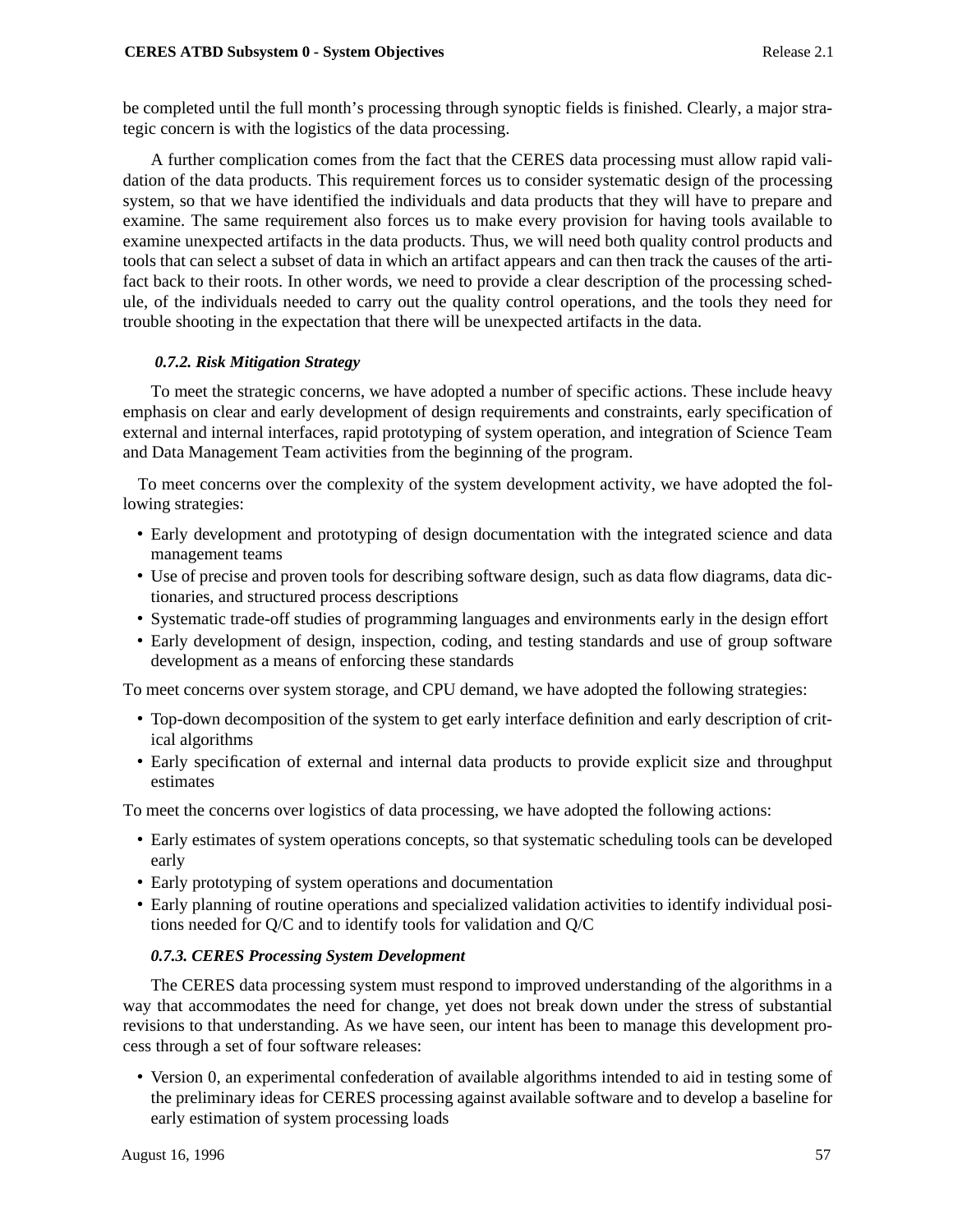- Release 1, the initial prototype system that was developed from the technical basis provided by this set of ATBDs and provides a somewhat realistic estimation of system processing loads
- Release 2, the first operational system that will be ready to process the first CERES data following the launch of TRMM
- Release 3, the operational system that will be ready to process the first CERES data following the launch of EOS-AM1
- Release 4, the first postlaunch operational system that will include the new ADMs based on CERES data rather than on Nimbus 7 data

Version 0 algorithms have been used in many of the sensitivity studies that are described in other ATBD Subsystem volumes. Their code also forms the basis for much of the science contributed code used in the release 1 system.

Release 1 contains the first set of CERES algorithms designed to operate as a system. Release 1 was completed between February and August 1996. Integration and testing allowed us to check out the interfaces between the major subsystems and to verify some of our expectations regarding system loading. This release allowed us to test the algorithms on a month of existing data for October 1986. These data are global in extent and come from simultaneous observations by ERBE, AVHRR, and HIRS from NOAA-9. Similar observations are available on a more limited basis, covering the period from December 15, 1986 to January 15, 1987. During this period, data from NOAA-9 and NOAA-10 can be used, particularly for testing multi-satellite algorithms.

Release 2 will be based on the experience we gained in designing and implementing release 1, as well as on new technical developments. This system will be the one ready at the launch of the Tropical Rainfall Measuring Mission in August 1997. To be ready for processing with this release, we expect to begin to migrate the source code to EOSDIS computers at the Langley Research Center's Distributed Active Archive Center (DAAC) about six months before the TRMM launch. There, the code will undergo integration and system testing.

Release 3 will be developed based on experience with the way the release 2 algorithms interact with the actual data from both the CERES instruments and the TRMM cloud imager. We expect new cloud algorithms in preparation for the MODIS cloud imager on the EOS-AM1 and EOS-PM1 platforms. Release 3 will be ready prior to the EOS-AM1 launch in December 1998.

Release 4 is based on the completion of the new ADMs. The new ADMs will be based on observations with the CERES instruments operating in the rotating azimuth plane scan mode and simultaneous cloud property retrievals. We also expect the release 4 algorithms to increase the number of vertical levels in the atmosphere radiative flux calculations. When the new ADMs are available in 2001, we will reprocess the older CERES data and the ERBE data sets to ensure that we obtain a consistent, long-term climate data set for the community's benefit.

The initial plans for this development were distributed to the EOS Project in the CERES Data Management Plan in June 1990. This plan was part of the required documentation for the CERES investigation. During the early part of 1992, the CERES Data Management and Science Teams conducted an investigation of the possibility of using Ada or FORTRAN as programming languages for CERES software development. As a result of this study, it seemed appropriate to use a multilingual approach, allowing Ada, FORTRAN, or C, as appropriate. In addition, CERES has adopted Software Through Pictures, a Computer Aided Software Engineering (CASE) Tool for much of the definition and design work. We extended this tool's database to allow us to capture documentation and to assist in keeping the documentation consistent with the software design.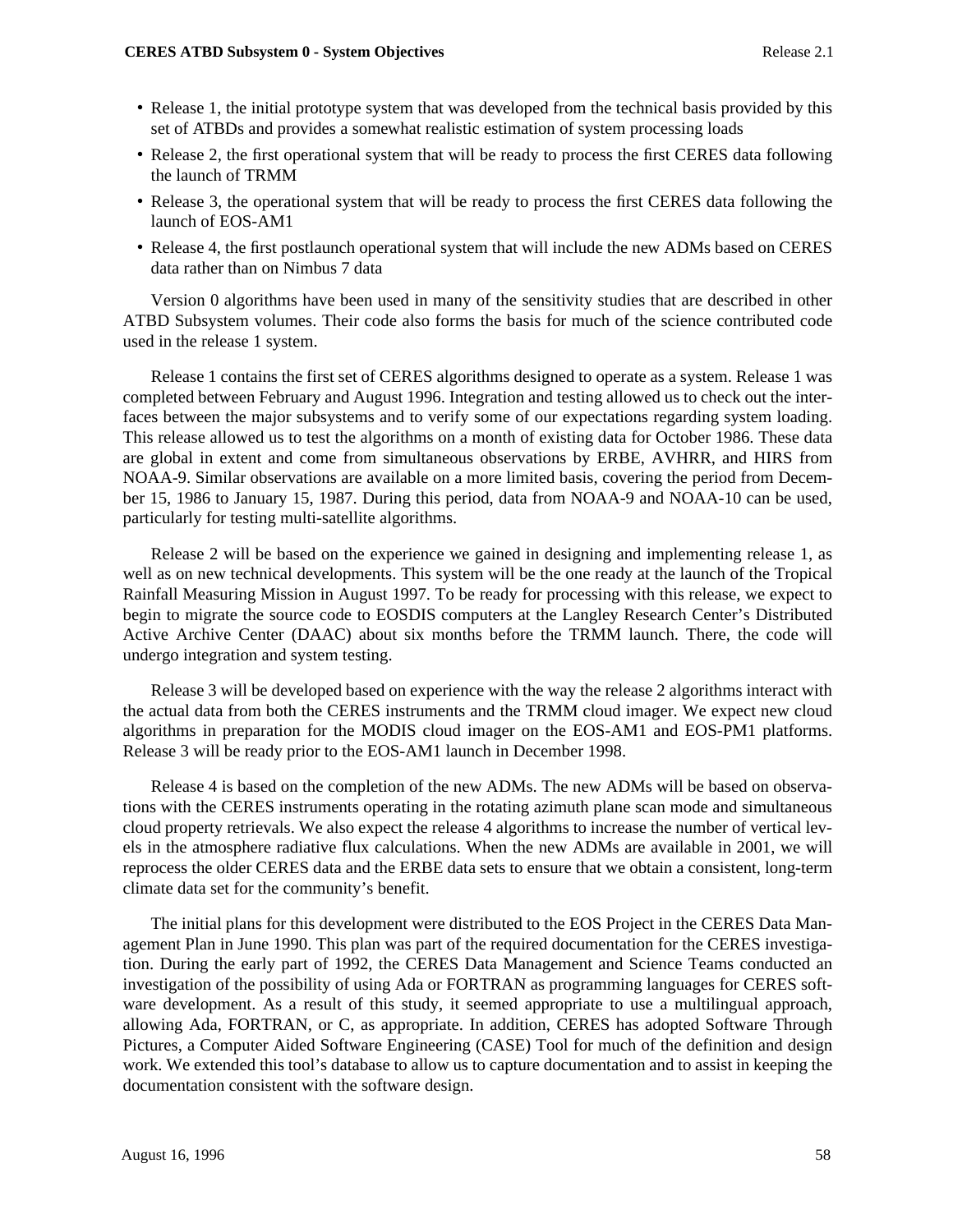### *0.7.4. Organizations Involved In Processing*

In the next few subsections, we want to describe our current understanding of how the CERES processing system will work operationally. We begin with the organizations involved in CERES and then consider how these organizations will interact. Then, we will discuss the Release 1 integration and test results from the DAAC, which provide an estimate of how much processing load CERES will have on the EOSDIS computers and networks at launch.

We are now ready to consider how the individuals and organizations involved in CERES processing must interact. The CERES investigation itself contains several different organizations. For operational work, the distinct entities we want to keep in mind are

- CERES Science Team
- CERES Data Management Team
- CERES Science Computing Facility
- LaRC Distributed Active Archive Center (DAAC)
- EOSDIS

Figure 0-23 shows the various organizations we expect to interact during the operational phase of CERES data processing. We need to show how the algorithms and data products we have described interact with them.



Figure 0-23. Subsystem working group interactions with EOSDIS. All of the subsystem working groups interact with the Langley DAAC in the same way. We show only one set of these interactions for clarity.

The *CERES Science Team (ST)* is the basic user of the CERES processing system and of the software development process. The Science Team is responsible for reaching a consensus on the algorithms we must use, for defining the data products from the system, and for conducting the initial scientific research with the CERES data products.

The Science Team is organized into Working Groups (WGs), to which team members have attached themselves because of their technical expertise. These WGs are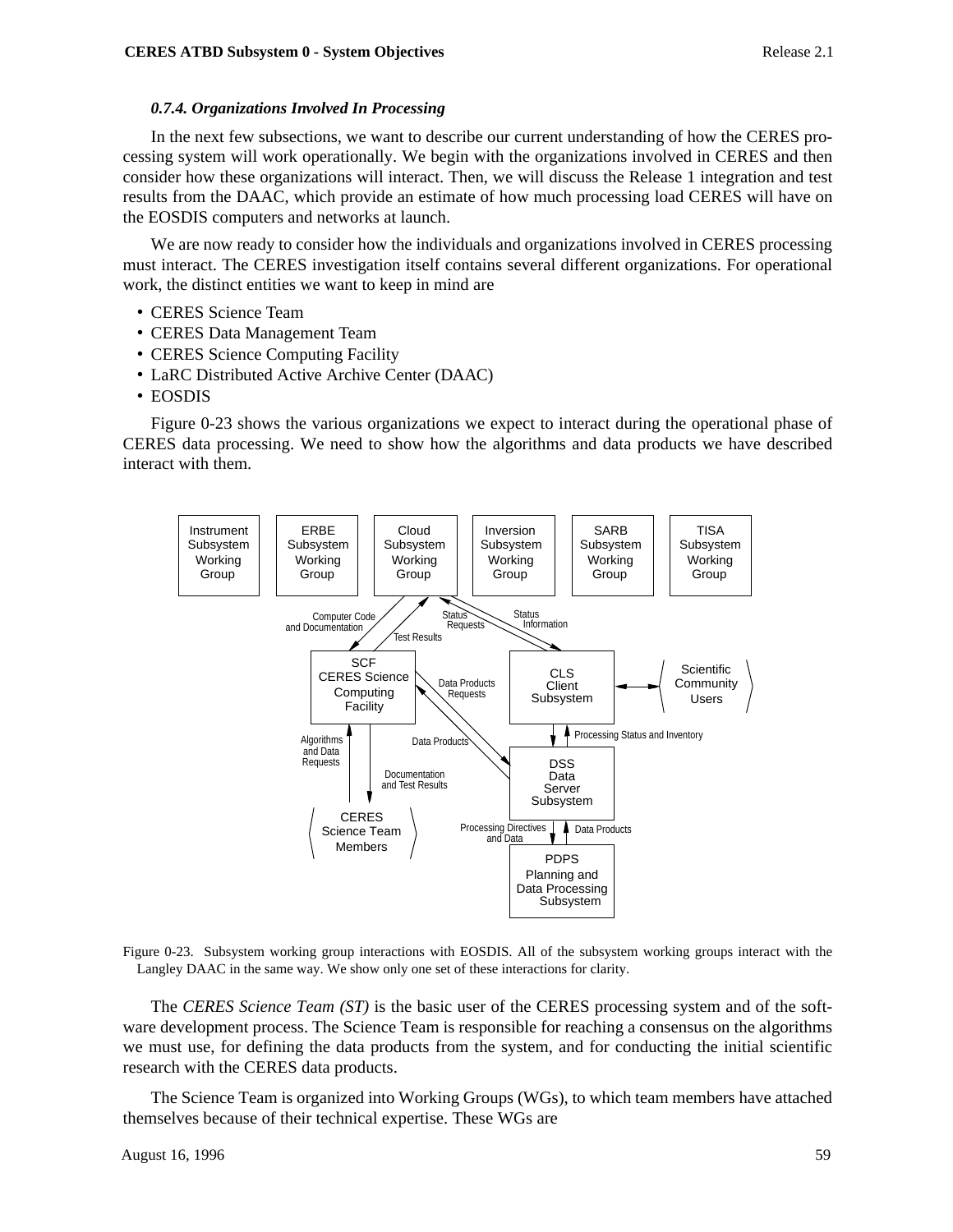- Instrument WG
- Cloud WG
- Inversion WG
- Surface and Atmospheric Radiation Budget (SARB) WG
- Time Interpolation and Spatial Averaging (TISA) WG

In addition, where needed, we will draw from the members of the CERES Science Team those members who have dealt with the ERBE processing to assist in operations and quality control of the ERBE-like data products. We call this group

• ERBE WG

The ERBE WG will be responsible for the technical correctness of the conversion of the ERBE processing system from the old CDC Network Operating System hardware to UNIX machines and for modifications to account for CERES instrument characteristics. The ERBE-like code will process both ERBE and CERES data.

The *CERES Data Management Team (DMT)* is responsible for providing timing and sizing estimates to aid in estimating computer resources and for ensuring that the Science Team algorithms are computable within the limitations of the CERES budget and the computer facilities available for CERES processing and data storage. During the CERES system development, the DMT will work with the Science Team to help translate the Science Team algorithms into computer code that is correct and adheres to the CERES documentation and software development standards. During the CERES system operations, the DMT will have operational responsibility for producing the data products and seeing that they are properly archived in the EOSDIS.

The Science Team and the Data Management Team are the major organizations specifying and using the CERES processing system. There are three other entities with which we must deal:

- CERES Science Computing Facility (SCF)
- LaRC Distributed Active Archive Center (DAAC)
- EOSDIS

From the perspective of the operational aspect of CERES data processing, we are concerned with these three entities because they contain the computer source code, shell scripts, documentation, and the CERES Level-0 data, along with the ancillary data files needed for input to the operational code. Figure 0-24 shows the connections between the subsystem WGs, the SCF, and the EOSDIS DAAC.

The *CERES Science Computing Facility (SCF)* is the networked computer system and data storage facilities at LaRC on which the CERES processing algorithms are developed and tested. During system development, the computers we use are UNIX workstations, such as Sun SparcStations and SGIs. We have a central server, which contains the current standard version of the CERES algorithm descriptions and code. All releases of documentation, code, shell scripts, and test data are kept under configuration control. The configuration management (CM) personnel are responsible for posting the official versions in the CM directories on the server and for delivering all products to the DAAC. As we continue with the processing system development, we will use the workstations and the server to test both algorithms and operational scenarios.

The *LaRC Distributed Active Archive Center (DAAC)* The Langley Distributed Active Archive Center (DAAC) is responsible for the production, archive, and distribution of Earth Science Data in the areas of aerosols, clouds, radiation budget, and tropospheric chemistry. This support includes science user services to assist end users in locating and ordering earth science data in holdings at the Langley DAAC, and at all of the DAACs comprising the EOSDIS.

For the CERES TRMM and AM-1 missions, the activities of data production, archive, and distribution will be performed at the DAAC by the EOSDIS Core System (ECS). The Science Data Processing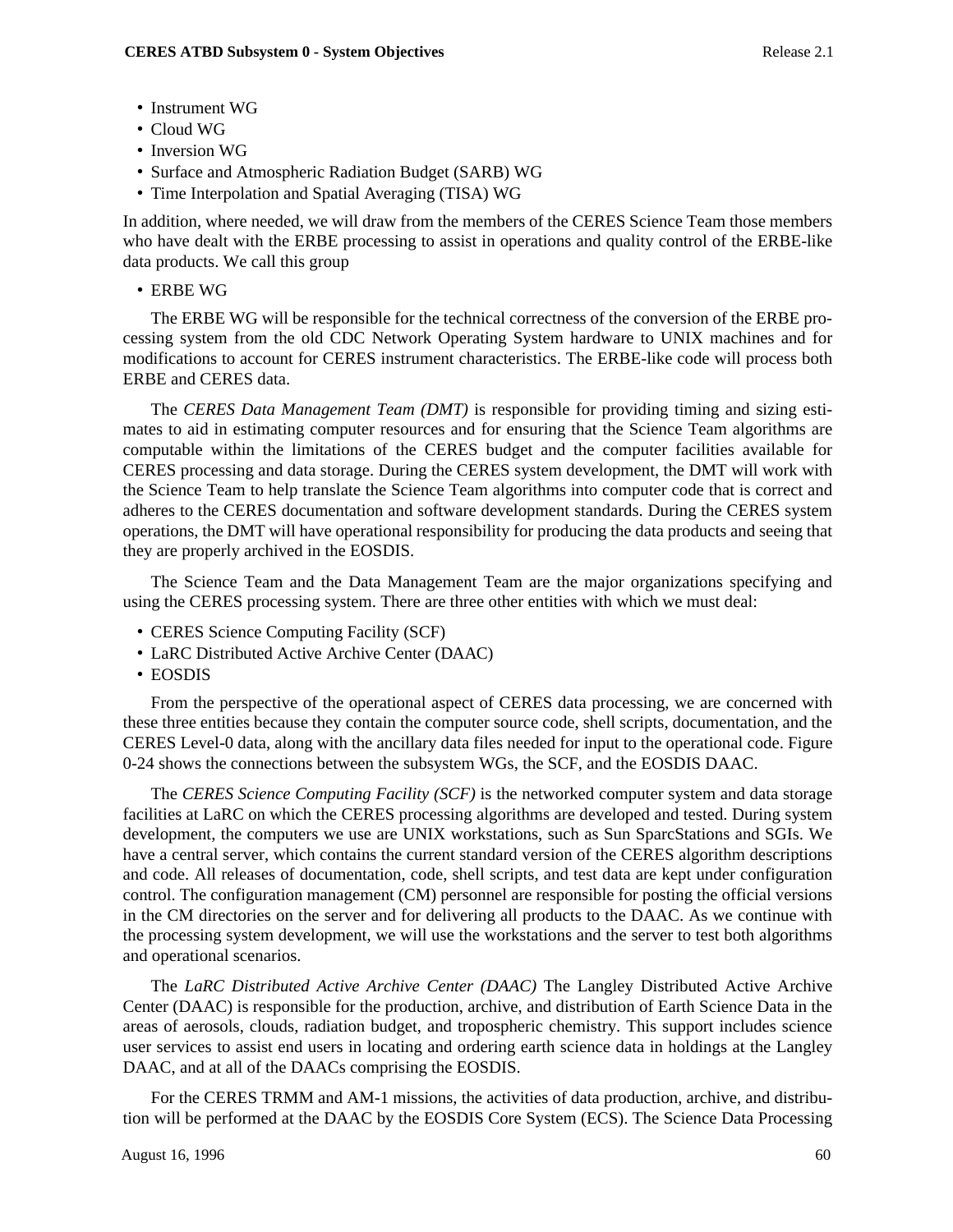Segment (SDPS) is the component that provides these basic production services. The SDPS software and hardware resides and operates at NASA's Langley Research Center and provides the environment and tools with which the DAAC operations personnel schedule and run the CERES science code.



Figure 0-24. Operations entities for organizing the large scale CERES processing. All of the subsystem working groups interact with the Operations Management WG in the same way. We show only one set of interactions for clarity.

CERES science software releases are delivered to the Langley DAAC, where each release undergoes formal Science Software Integration and Test (SSI&T) before being promoted to use in operational processing. This process was followed during the Spring 1996 delivery of the CERES release 1 software. A prototype version of the ECS hardware, software, and data processing services was available for testing the CERES release 1 system. In the Fall of 1996, the ECS will be upgraded to release A, which will support TRMM operations. At release A, SCF users will be able to subscribe to data products and will be notified each time those data are placed in the archive. In the Spring of 1997, the ECS will be upgraded to release B, which will support TRMM and EOS AM-1 operations. At Release B, the user may specify that a subscribed standard data product be shipped to the SCF when it becomes available.

Quality Assurance (QA) activities will be performed on the SCF. When QA is complete, the SCF user will submit a request to update the product metadata to reflect its status. Science users may submit searches for, browse, and order the data products which have been placed in the DAAC archive.

The three main ECS entities which provide these services are:

- Client Subsystem (CLS)
- Planning and Data Processing Subsystem (PDPS)
- Data Server Subsystem (DSS)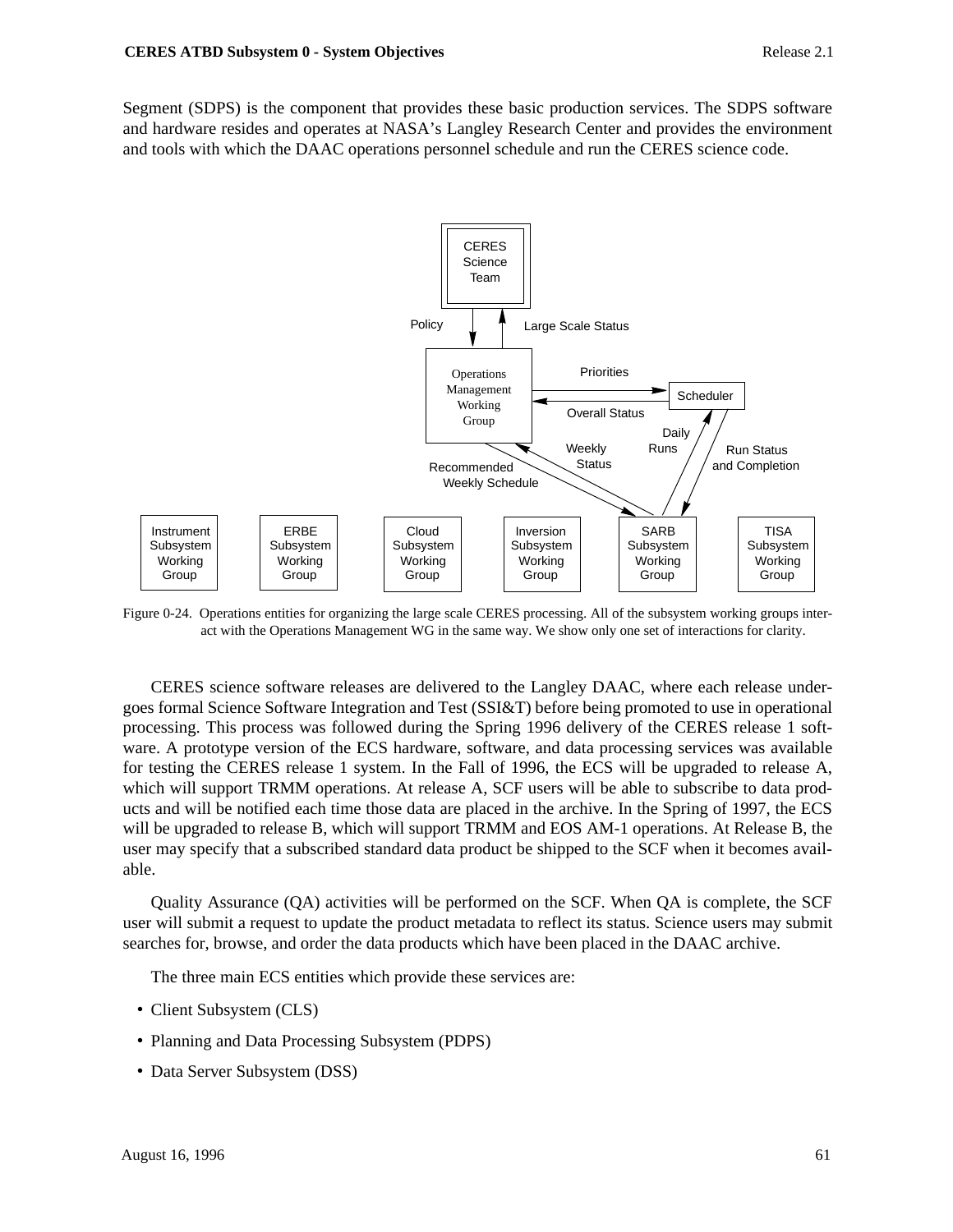#### **CERES ATBD Subsystem 0 - System Objectives** Release 2.1

After launch, the *Client Subsystem* will provide the primary entry point to CERES data for both the end user community and the CERES Science Team. The CLS will allow users to obtain information about EOS data holdings, including CERES data products, and provides search, browse, and order services.

The *Planning and Data Processing Subsystem* schedules and processes the CERES data. The PDPS contains the operational scheduling program that will translate CERES production goals into Production Requests, which in turn are translated into Data Processing Requests (DPRs), or instructions to execute a specific CERES software subsystem. As input data become available, the PDPS will execute the appropriate DPR, and transfer its output data products to the DSS. The DAAC and the CERES DMT and ST work together to plan CERES production scenarios to meet CERES production goals.

The *Data Server Subsystem* will contain the CERES data products after they enter the system over the EOS network and after the data have been processed into the standard archival and intermediate data products. The DSS will be responsible for shipping data products to the scientific users and to the CERES Science Computing Facility.

The *EOS Data and Information System (EOSDIS)* is the larger context within which both CERES and the LaRC DAAC operate. EOSDIS is responsible for providing data to LaRC and for distributing it to the users over the networks. EOSDIS will also extract some of the LaRC metadata and operational statistics for assisting the scientific community at large in finding data, and for tuning the operation of the networks and the other DAAC's to optimize performance.

### *0.7.5. How We Expect the Organizations to Interact During Operations*

The entities we described in the previous section, such as the CERES Science and Data Management Teams or EOSDIS, are more or less permanent structures for dealing with the content of CERES or EOS. However, we will need other entities for routine operation of the CERES processing. It is easy to see why this is the case.

Consider, for example, what happens to the input data from CERES on the TRMM mission. The instrument subsystem's WG must prepare a set of production rules identifying which parameter files must be used for calibration and for housekeeping count conversion, for example. After the data have been inventoried and converted from (CERES.TRMM) data packets into CERES Level-0 (INSTR) standard scans by the Science Data Processing Facility, the (INSTR) product is shipped to the LaRC DAAC and must be inventoried.

When all of that day's (INSTR) packets are available, the instrument processing subsystem converts the instrument counts to filtered radiances, Earth locates the data, and rasterizes the Earth scans, producing a single (BDS) product for archival and processing by the ERBE inversion subsystem, as well as 24 (IES) single hour data products. Both the (BDS) and (IES) products must be inventoried, and notification sent to the appropriate members of the instrument subsystem WG for verification and Q/C.

Data Management Team members of this working group will verify that the data were produced and inventoried, as well as perform a preliminary scan of the Q/C product. Science Team members of this WG will carefully examine the Q/C product looking for technical anomalies. Finally, both DMT and ST members of this WG will have to electronically 'initial' their concurrence in the Q/C description of the data products, thereby notifying the DAAC of what is in good condition for distribution to the science community at large and what is not.

After the BDS product is available, the ERBE inversion process will produce the ES8 data product and enter these data into the ERBE data base. At the same time, the CERES processing on the IES data product can begin if the VIRS CID data have been received.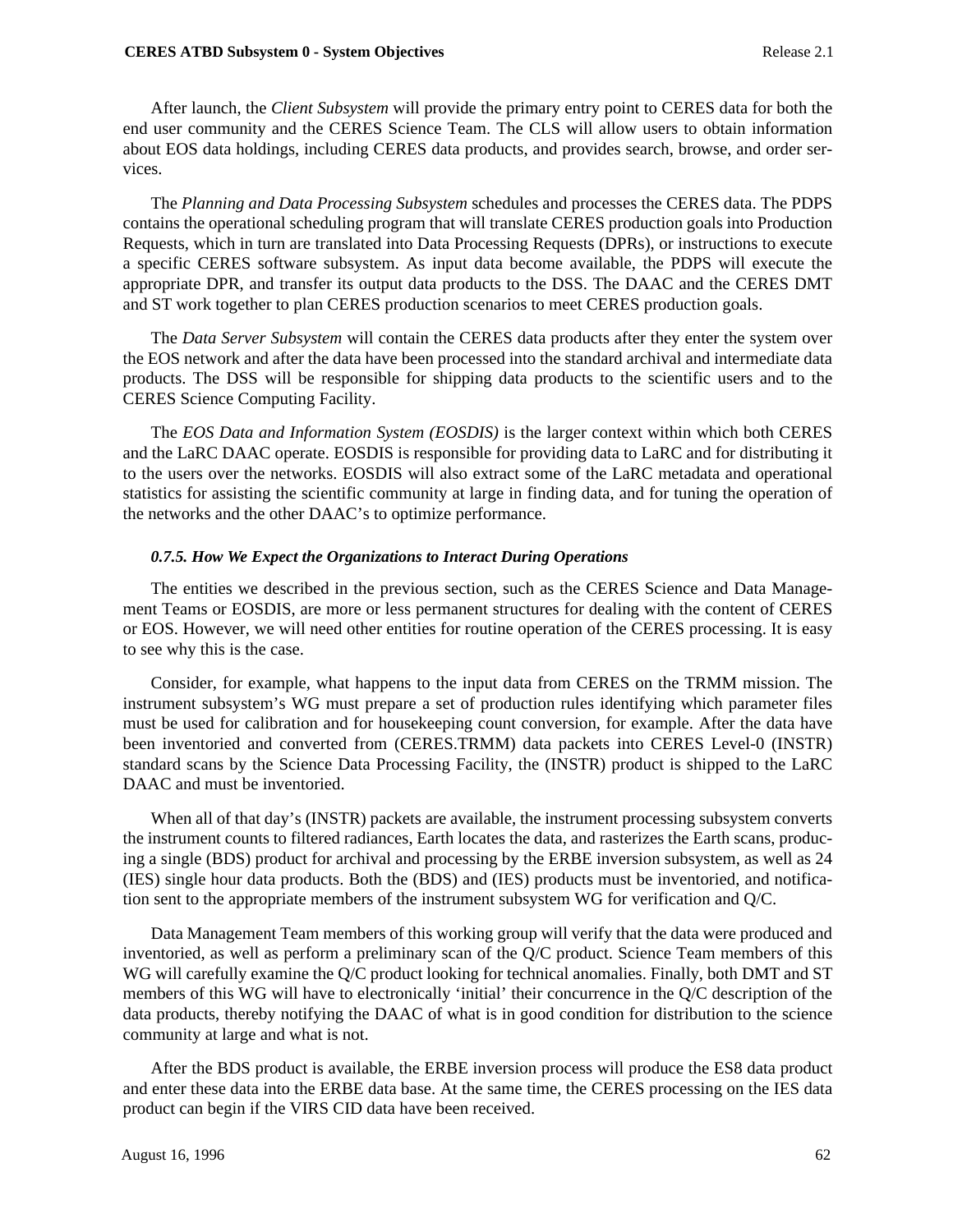### **CERES ATBD Subsystem 0 - System Objectives** Release 2.1

This example shows the complex nature of the day-to-day operations of the CERES processing system. The parameter files required by each subsystem are unique, and require substantial technical understanding in order to verify correctness. Likewise, the Q/C products are different from one subsystem to another. It seems essential to establish Working Groups specifically associated with the daily operation of the CERES processing.

At the same time, we must have coordination of processing between the subsystems in order to obtain a satisfactory overall flow of data from the satellites to the scientific community. The subsystem WGs are the lowest level of operational entity for CERES. These WGs are responsible for setting up the "production rules" for the PDPS scheduling and for having notification returned that a particular stage of processing is complete. Table 0-7 summarizes the lead (L) and supporting (S) WG responsibilities for each of the CERES data products.

| Product                         | Instr. WG   | ERBE WG     | Cloud WG    | Inv. WG   | <b>SARB WG</b> | TISA WG     | <b>EOSDIS</b> |
|---------------------------------|-------------|-------------|-------------|-----------|----------------|-------------|---------------|
| <b>CERES</b> Instrument Packets | L           |             |             |           |                |             |               |
| <b>BDS</b>                      | $\mathbf L$ | ${\bf S}$   |             |           |                |             |               |
| ES8                             |             | L           |             |           |                |             |               |
| $\rm EDDB$                      |             | L           |             |           |                |             |               |
| ES9                             |             | $\mathbf L$ |             |           |                |             |               |
| ES4                             |             | L           |             |           |                |             |               |
| ES4G                            |             | $\mathbf L$ |             |           |                |             |               |
| TRMM CID                        |             |             | $\mathbf L$ |           |                |             | ${\bf S}$     |
| MODIS CID                       |             |             | $\mathbf L$ |           |                |             | ${\bf S}$     |
| <b>IES</b>                      | L           |             | ${\bf S}$   |           |                |             |               |
| <b>CRH-VIRS</b>                 |             |             | $\mathbf L$ |           | ${\bf S}$      |             |               |
| <b>CRH-MODIS</b>                |             |             | L           |           | ${\bf S}$      |             |               |
| SURFMAP-DEM                     |             |             | ${\bf S}$   |           | ${\bf S}$      | ${\bf S}$   | L             |
| SURFMAP-VEG                     |             |             | $\mathbf L$ |           | ${\bf S}$      | $\mathbf S$ | ${\bf S}$     |
| SURFMAP-SNOW                    |             |             | $\mathbf L$ |           | ${\bf S}$      | ${\bf S}$   | ${\bf S}$     |
| <b>SSF</b>                      |             |             | L           | ${\bf S}$ | ${\bf S}$      | ${\bf S}$   |               |
| <b>CRS</b>                      |             |             |             |           | L              | ${\bf S}$   |               |
| $\ensuremath{\mathsf{FSW}}$     |             |             |             |           |                | $\mathbf L$ |               |
| $\rm{GEO}$                      |             |             |             |           |                | S           | L             |
| GGEO                            |             |             |             |           |                | L           | ${\bf S}$     |
| <b>SYN</b>                      |             |             |             |           | $\mathbf L$    | ${\bf S}$   |               |
| $\operatorname{AVG}$            |             |             |             |           |                | $\mathbf L$ |               |
| ZAVG                            |             |             |             |           |                | L           |               |
| <b>SFC</b>                      |             |             |             |           |                | $\mathbf L$ |               |
| <b>SRBAVG</b>                   |             |             |             |           | L              |             |               |
| $\mathbf{MWH}$                  |             |             | $\mathbf S$ |           | $\mathbf L$    |             | ${\bf S}$     |
| ${\sf APD}$                     |             |             | ${\bf S}$   |           | $\mathbf L$    |             | ${\bf S}$     |
| GAP 3-D                         |             |             | ${\bf S}$   |           | $\mathbf L$    |             | ${\bf S}$     |
| <b>GAP</b> Surf                 |             |             | L           |           |                |             | ${\bf S}$     |
| ${\rm OPD}$                     |             |             | ${\bf S}$   |           | L              |             | ${\bf S}$     |
| <b>MOA</b>                      |             |             | S           |           | $\mathbf L$    | ${\bf S}$   |               |

Table 0-7. Working Group Responsibilities for CERES Data Products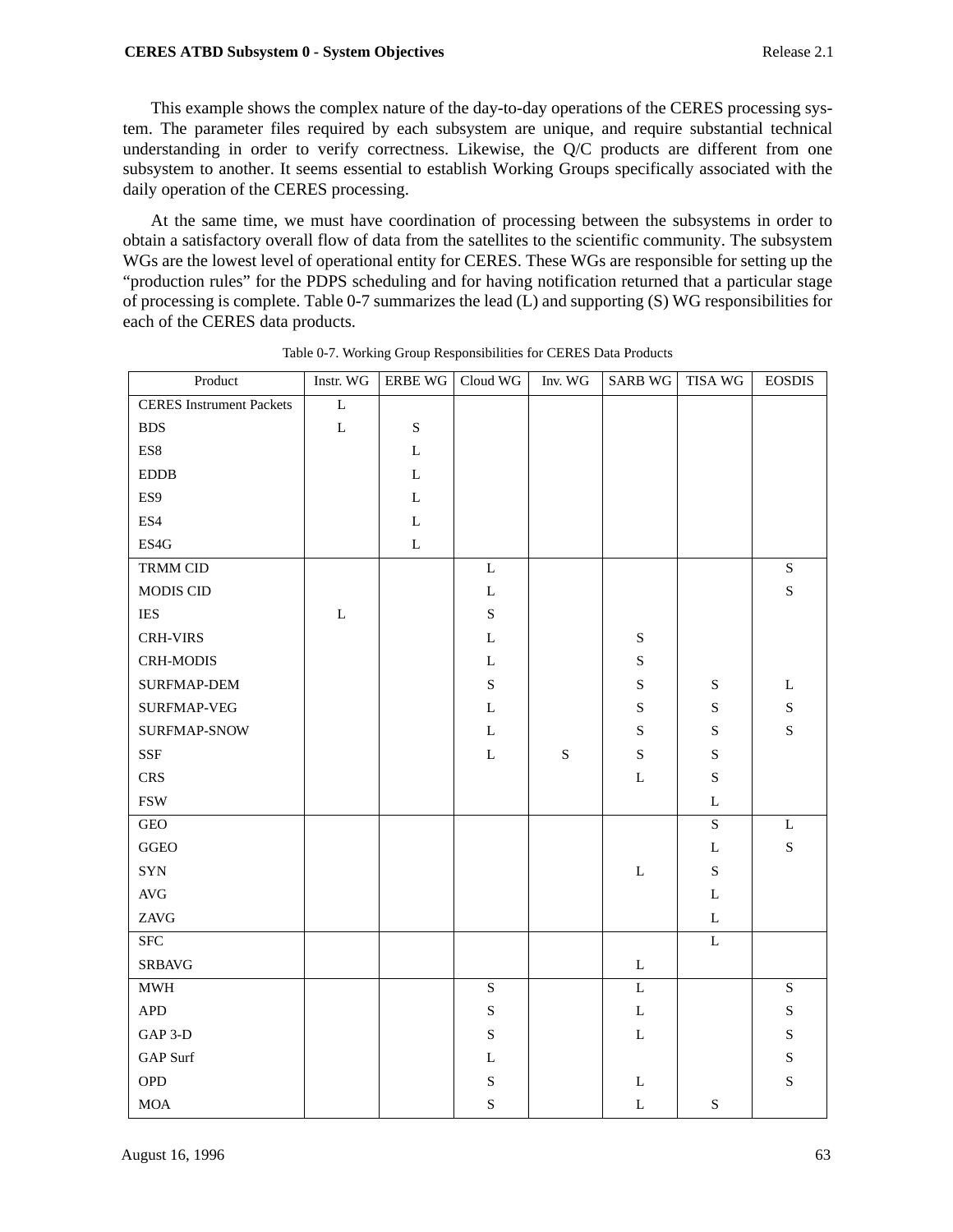We expect a CERES Operational Management (OM) Working Group to perform this coordination in weekly sessions. The OMWG should have members of the CERES Data Management Team and the CERES Science Team. It will be chaired by the CERES Data Management Team leader. In a sense, this organization is similar to the ERBE processing organization. The ERBE Data Management Team has had regular Wednesday afternoon sessions to set weekly priorities and to establish ways of working around technical problems in the ERBE processing.

The role of the CERES Science Team is to provide long term priorities for data processing. As with ERBE, we expect the CERES Science Team to identify which months are highest priority for processing. Priority setting is one of the major functions of the CERES Science Team meetings, which will probably occur between two and three times per year when we are in the operational phase of CERES. The OMWG will then take these priorities and produce a suggested operational priority list for the subsystem WGs. Each of these WGs, in turn will establish its list of daily operational priorities.

## *0.7.6. Procedural Considerations*

The standard and internal data products that we described in the last subsection are logical files that will have inventory entries in the course of a month's processing. Because of the fact that we are dealing with up to three satellites, one of which carries only one CERES instrument, and two of which carry two CERES instruments, we can have a very large number of CERES data products in the course of a month. Table 0-8 provides a more quantitative basis for understanding how many of each product we may expect to have to work with in the course of a month.

Our statement of the number of products in this table assumes that we have a 30-day month. To do a proper time interpolation at the beginning and end of the month, we need one day from the previous month and one day from the following month for most of the data products. Thus, in many cases, the number of products in this table is based on the fact that a thirty day monthly average will take thirty two days of CERES and cloud imager data. There are also products in this table that are required in volumes that are independent of the number of satellites. This is the case with such input products as GAP, APD, and OPD. We show only a single monthly average for still other products, such as ES4, ES4G, AVG, and ZAVG. We show two intermediate files, FWS' and SFC', that are produced on an hourly basis, and sorted into monthly zonal files after all hours of the month have been processed. Roughly speaking, we have about 7000 of these files to track during the period immediately following TRMM, about twice as many after the launch of EOS-AM1, and about three times as many after the launch of EOS-PM1.

*0.7.6.1. CERES parameter files and quality control reports.* None of the descriptions in the data flow diagrams show the parameter files that each process requires. Neither do they show the quality control reports that the processing system must produce. We need to include each of these complications in the design of the processing system.

Tracking the parameter files is an important job of the CERES operations teams. As an example, we have at least the following parameter files for CERES:

- 1. CERES Instrument Calibration Coefficients
- 2. ERBE Angular Distribution Models (ADM)
- 3. ERBE Directional Models
- 4. ERBE Scene ID Maximum Likelihood Estimator Parameters
- 5. ERBE Snow Map
- 6. CERES Instrument Optical Properties
- 7. CERES Scene ID Category Properties
- 8. CERES Angular Distribution Models
- 9. CERES Directional Models
- 10. CERES Aerosol Property Models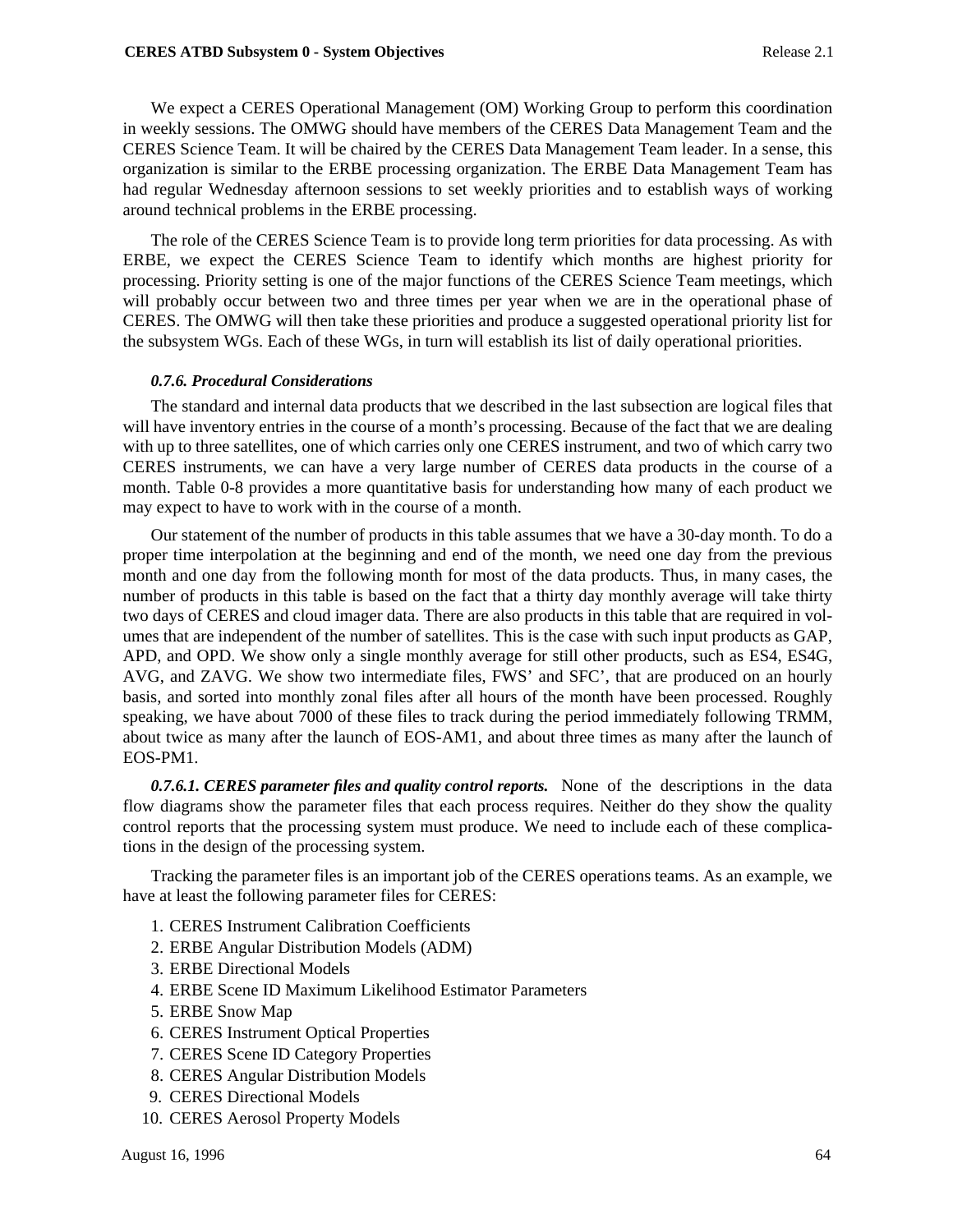# 11. Radiative Transfer Input Parameters

12. CERES Radiance Library

| Product                     | After TRMM       | After EOS-AM1  | After EOS-PM1  |
|-----------------------------|------------------|----------------|----------------|
| <b>INSTR</b>                | 32               | 96             | 160            |
| <b>BDS</b>                  | 32               | 96             | 160            |
| ES8                         | 32               | 64             | 96             |
| <b>EDDB</b>                 | 32               | 96             | 160            |
| ES <sub>9</sub>             | $\mathbf{1}$     | 3              | $\overline{4}$ |
| ES4                         | $\mathbf{1}$     | $\mathfrak{Z}$ | $\overline{4}$ |
| ES4G                        | $\mathbf{1}$     | 3              | $\overline{4}$ |
| <b>TRMM CID</b>             | 768              | 768            | 768            |
| <b>MODIS CID</b>            | $\boldsymbol{0}$ | 768            | 1536           |
| IES                         | 768              | 2304           | 3840           |
| <b>CRH</b>                  | 3                | 6              | 9              |
| <b>SURFMAP</b>              | 34               | 34             | 34             |
| <b>ADM</b>                  | $\mathbf{1}$     | $\mathbf{1}$   | $\mathbf{1}$   |
| SSF                         | 768              | 2304           | 3840           |
| <b>CRS</b>                  | 768              | 1536           | 2304           |
| FSW <sup>*</sup>            | 720              | 1440           | 2160           |
| <b>FSW</b>                  | 180              | 360            | 540            |
| <b>TSI</b>                  | 41               | 123            | 164            |
| <b>GEO</b>                  | 1240             | 1240           | 1240           |
| <b>GGEO</b>                 | $\mathbf{1}$     | $\mathbf{1}$   | $\mathbf{1}$   |
| SYN                         | 31               | 93             | 124            |
| $\operatorname{AVG}$        | $\,1$            | 3              | $\overline{4}$ |
| ZAVG                        | $\mathbf{1}$     | 3              | $\overline{4}$ |
| SFC'                        | 720              | 1440           | 2160           |
| <b>SFC</b>                  | 180              | 360            | 540            |
| <b>SRBAVG</b>               | $\mathbf{1}$     | 3              | 4              |
| $\mathop{\rm MWH}\nolimits$ | 32               | 64             | 96             |
| <b>APD</b>                  | 39               | 39             | 39             |
| GAP                         | 124              | 124            | 124            |
| <b>OPD</b>                  | 64               | 64             | 64             |
| <b>MOA</b>                  | 30               | 30             | 720            |
| <b>PMOA</b>                 | $27\,$           | 27             | 27             |
| Total                       | 6673             | 13496          | 20931          |

## Table 0-8. Number of Files for a CERES Production Run for a Single Month of 30 Days

Although we expect to automate the inclusion of these files, we do need to maintain version control over them. Their data can have as much influence over the final results as do calibration coefficients.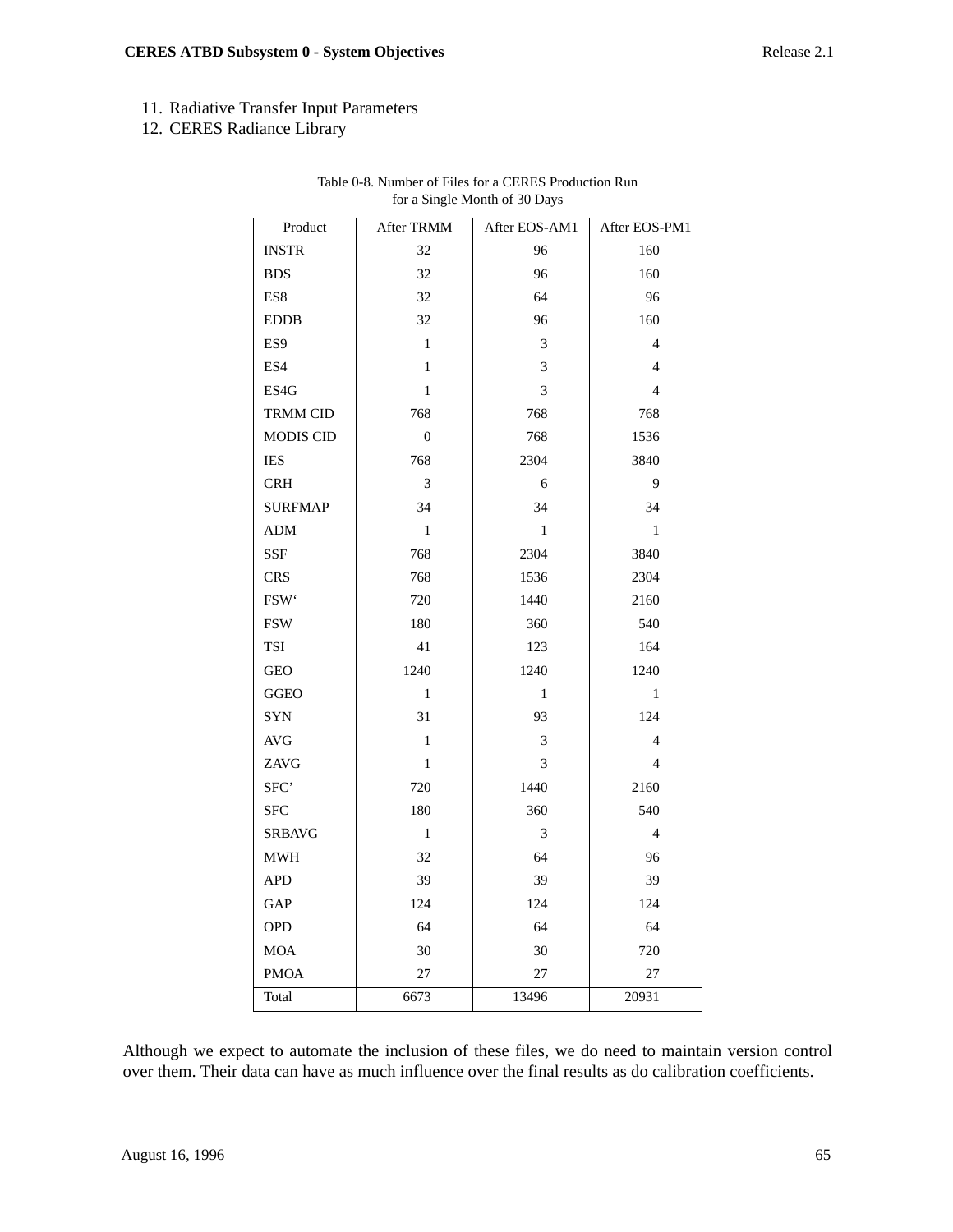Likewise, each time we complete a process, there will be quality control reports regarding the operation of the system and of the characteristics of the data in the products. Usually, the numerical data in the reports are statistical summaries of the data products. Thus, we expect the reports to contain the following example quality control information:

- 1. Number of good instrument measurements
- 2. Number of bad instrument measurements in each kind of error condition
- 3. Fraction of imager pixels in each cloud category, as a function of latitude zone and climate region
- 4. Average TOA flux for each cloud category in a month

Table 0-9 shows the parameter files and quality control reports that each of the CERES processes must deal with. We can see that there are a variety of input parameters and output Q/C reports, depending upon which process we need to invoke to run a month's worth of data through the system.

| Process        | <b>Parameter Files</b>               | Q/C Reports     |
|----------------|--------------------------------------|-----------------|
| 1              | Cal. Coefficients                    | <b>BDS</b>      |
|                | Housekeeping Coeffs.                 | <b>IES</b>      |
| $\overline{2}$ | <b>ERBE ADMs</b>                     | ES8             |
|                | ERBE Spectral Corr. Coeffs.          | <b>EDDB</b>     |
| 3              | <b>ERBE Directional Models</b>       | ES <sub>9</sub> |
|                |                                      | ES4             |
|                |                                      | ES4G            |
| $\overline{4}$ | <b>CERES</b> Cloud Categorizations   | <b>CRH</b>      |
|                | CERES Spectral Corr. Coeffs.         | <b>SSF</b>      |
|                | <b>CERES ADMs</b>                    |                 |
|                | Li-Leighton Regression Coeffs.       |                 |
|                | Ramanathan Regression Coeffs.        |                 |
| 5              | <b>Radiative Transfer Parameters</b> | <b>CRS</b>      |
| 6              |                                      | <b>FSW</b>      |
| 7              | Satellite Merge List                 | <b>SYN</b>      |
|                | <b>CERES Directional Models</b>      |                 |
|                | <b>Radiative Transfer Parameters</b> |                 |
| 8              | Synoptic Times in Month              | AVG             |
|                |                                      | <b>ZAVG</b>     |
| 9              |                                      | <b>SFC</b>      |
| 10             | <b>CERES Directional Models</b>      | <b>SRBAVG</b>   |
| 11             | Choice of Data Sources               | <b>GGEO</b>     |
| 12             | <b>Choice of Data Sources</b>        | <b>MOA</b>      |

Table 0-9. Parameter Files and Q/C Reports for CERES Processes

*0.7.6.2. Individual Process Runs and Product Generation Executables.* It should be clear by now that a single process run may take many input products and create many output products. For example, if we run process 1 (in the upper left-hand corner of the main DFD), we take in one INSTR product and generate one BDS product and 24 IES products. If we add to this list the items from table 0-9, we can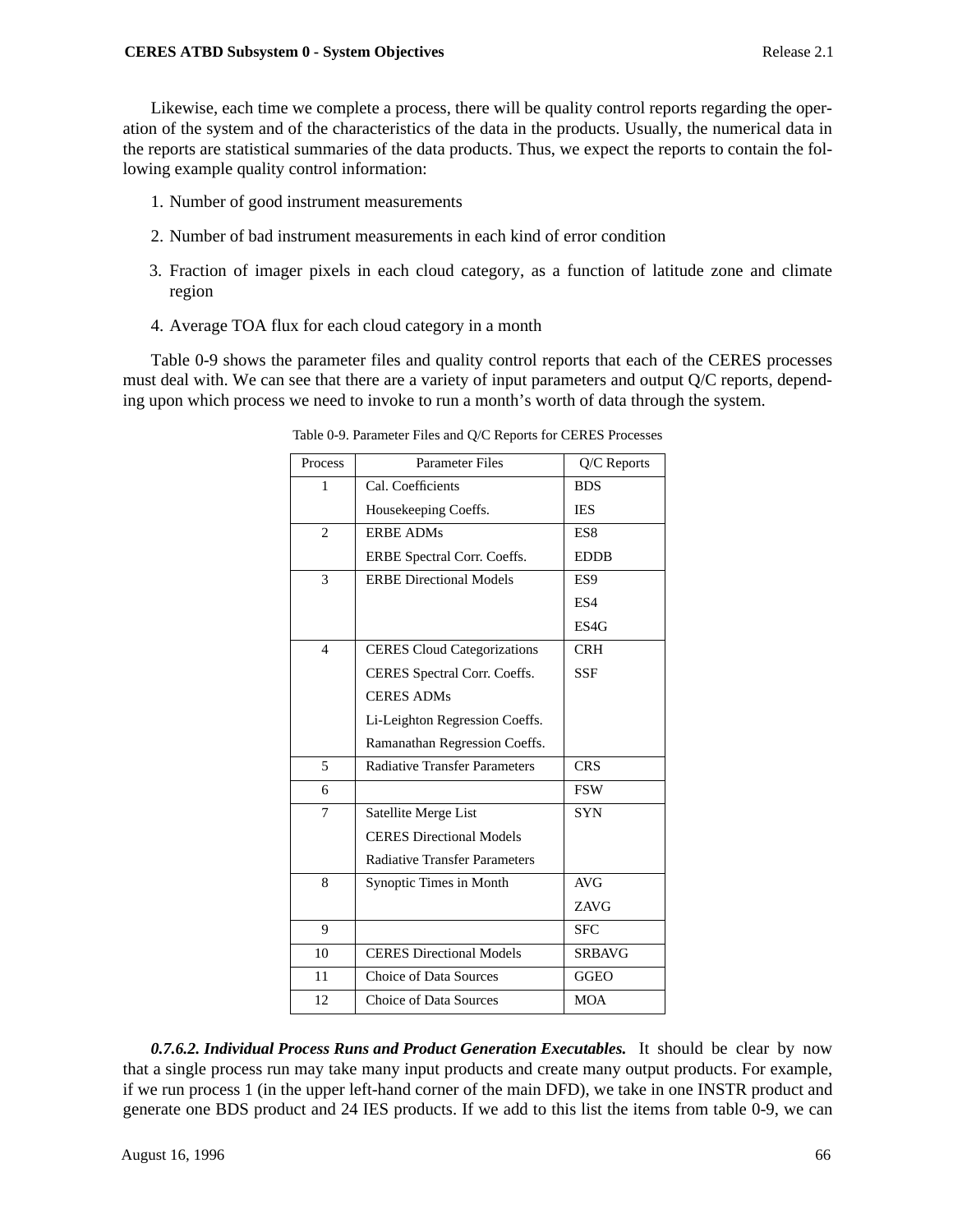see that a single run of process 1 also requires the Calibration Coefficients and the Housekeeping Coefficients. The output will generate 1 or more Q/C reports.

We assume that the process of running this part of the CERES processing is highly automated, so that it operates without much human intervention. We expect to have a single shell script working in concert with the SDPS Toolkit and scheduler that

- 1. Checks that the required input files are available
- 2. Starts the computers running the executable program that processes this kind of data
- 3. Provides the ID's of the output files
- 4. Sends out the Q/C readiness notification messages when the reports and output products are ready

We call the shell script that performs these four functions a *Product Generation Executable*, or *PGE*. Table 0-10 shows the PGE's for the CERES processing, together with the input files, the parameter files, the output files, and the Q/C reports.

Each process shown in table 0-10 is the smallest element that could be included in the execution function (item 2 in the list in the last paragraph). It may be that at some other point in time, we could combine the processes in this table into a composite PGE. However, we do not expect to break down the processing into smaller steps, with the possible exception of processes 4, 7, and 11. For each of these time periods, we have taken the number of jobs (in an old fashioned sense) that we will have to run through the system to accomplish the work for that month. We can see the number of jobs expanding from about 3000 per month after TRMM, to about 6000 per month after EOS-AM1, to about 9000 per month after EOS-PM1.

We have taken into account the fact that some of these processes are only run once per month, e.g. the ERBE Daily Data Base run that produces the ERBE-like monthly averages, and the job that produces the CERES monthly averages, AVG and ZAVG. In most other cases, we have about one run for each satellite hour of data. The major difference here lies in whether or not we have included the data from the scanner using the rotating azimuth plane scan mode.

Table 0-11 shows the number of times each of the subsystems must run in a given month following the TRMM launch. The table shows other statistics of production that must happen as well. For example, subsystem 1 will run 30 times (assuming that there are 30 days in the month). To perform these runs, the operational planning service will have to prepare thirty PGE's, one for each run. To produce these PGE's, we will have to have thirty sessions set up, where we set up and check the files that must be read into the system in order to run the system. Such work involves checking that each PGE has the proper set of calibration coefficient files and that the output from this system will be routed to the proper places. This table also shows the number of Q/C reports that the system will generate, assuming that each product also generates a Q/C report that is placed in the EOSDIS archive.

The scheduling and planning services for EOSDIS is also expected to generate a notice to the individuals monitoring Q/C that these reports have been generated. Since subsystem 1 generates one BDS product and 24 IES products, we have 720 IES Q/C reports and 30 BDS Q/C reports for a 30-day month of processing. The same kind of expansion continues through the operational scenario that governs this month's production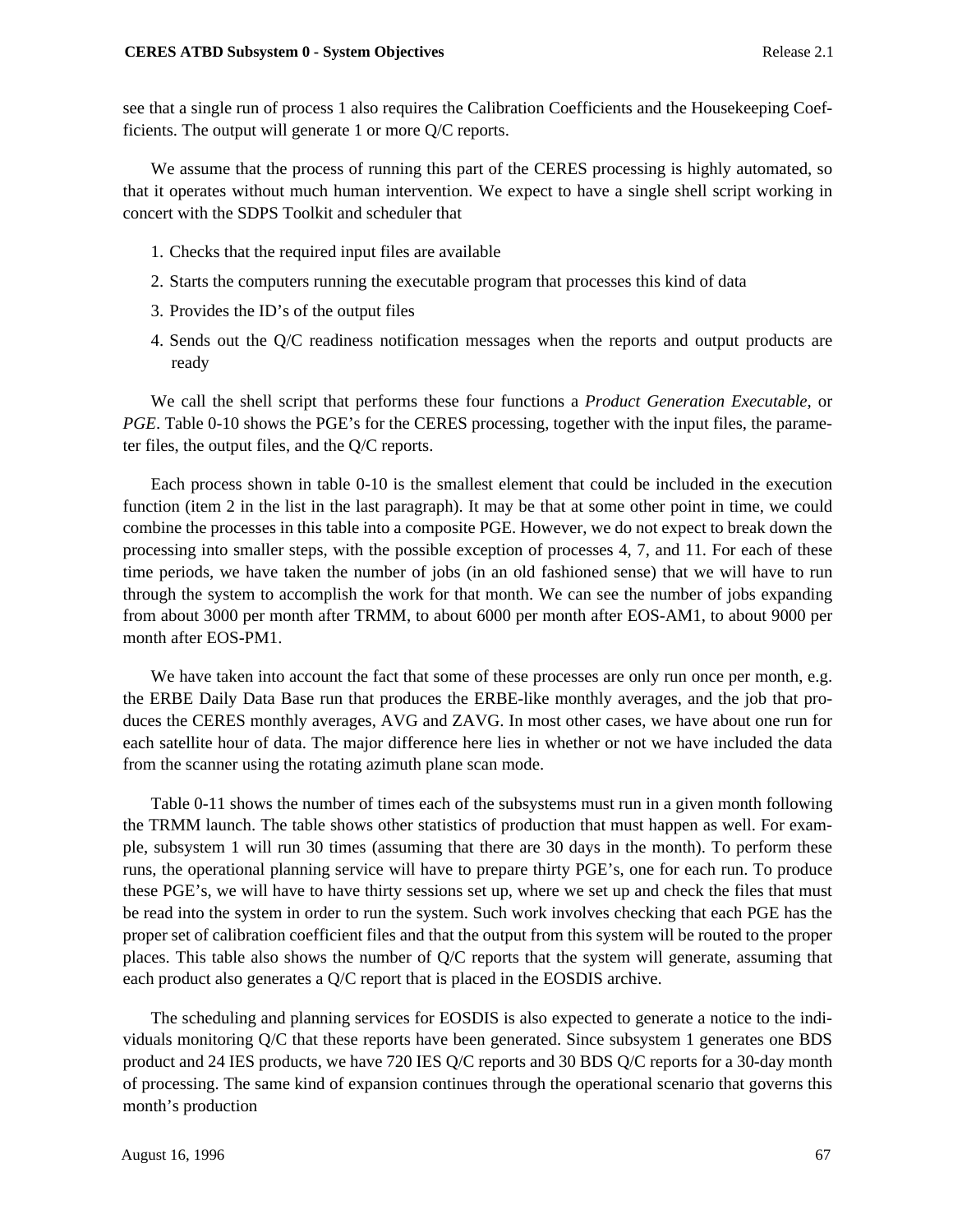| Process | <b>Input Products</b> | <b>Parameter Files</b>          | <b>Output Products</b><br>& Q/C Reports |
|---------|-----------------------|---------------------------------|-----------------------------------------|
| 1       | 1 - INSTR             | Cal. Coeffs.                    | $1 - BDS$                               |
|         |                       | HK Coeffs.                      | 24 - IES                                |
| 2       | $1 - BDS$             | <b>ERBE ADMs</b>                | $1 - ES8$                               |
|         |                       | ERBE Spectral Corr. Coeffs.     | $1 - EDDB$                              |
| 3       | $30 - EDDB$           | <b>ERBE Directional Models</b>  | 1 - ES9                                 |
|         |                       |                                 | $1 - ES4$                               |
|         |                       |                                 | $1 - ES4G$                              |
| 4       | $1$ or $2$ - IES      | <b>CERES Cloud Categories</b>   | 1 or 2 - SSF                            |
|         | $1 - CID$             | CERES Spectral Corrs.           |                                         |
|         | 1 - SURFMAP           | Li-Leighton Regr. Coeff.        |                                         |
|         | $1 - MOA$             | Ramanathan Regr. Coeff.         |                                         |
|         | $1 - CRH$             | <b>CERES ADMs</b>               |                                         |
| 5       | $1 - SSE$             | Radiative Transfer Coeff.       | $1 - CRS$                               |
|         | 1 - MOA               |                                 |                                         |
|         | 1 - SURFMAP           |                                 |                                         |
| 6.0     | $1 - CRS$             |                                 | $1 - FSW$                               |
| 6.1     | 720 - FSW'            | Satellite Merge List            | 180 - FSW                               |
| 7.1     | 180 - FSW             | <b>CERES Directional Models</b> | 41 - TSI                                |
|         | $1 - GGEO$            | Cal. Coeffs.                    |                                         |
|         | 27 - PMOA             | Radiative Transfer Coeff.       |                                         |
| 7.2     | 41 - TSI              | <b>CERES Directional Models</b> | $31 - SYN$                              |
|         | 1 - SURFMAP           | Radiative Transfer Coeff.       |                                         |
|         | 30 - MOA              |                                 |                                         |
| 8       | $31 - SYN$            | Synoptic Times in Month         | $1 - \text{AVG}$                        |
|         |                       |                                 | 1 - ZAVG                                |
| 9.0     | $1 - SSE$             |                                 | $1 - SFC$                               |
| 9.1     | 720 - SFC'            |                                 | 180 - SFC                               |
| 10      | 180 - SFC             | <b>CERES Directional Models</b> | 1 - SRBAVG                              |
|         | 27 - PMOA             |                                 |                                         |
|         | $1 - GGEO$            |                                 |                                         |
| 11      | 1240 - GEO            | Choice of Source                | $1 - GGEO$                              |
| 12      | 1 - MWH               | Choice of Source                | 24 - MOA                                |
|         | $1 - APD$             |                                 |                                         |
|         | $1 - GAP$             |                                 |                                         |
|         | $1 - OPD$             |                                 |                                         |
| 12.1    | 720 - MOA             |                                 | 27 - PMOA                               |

| Table 0-10. Elements of CERES Product Generation Executables |
|--------------------------------------------------------------|
|--------------------------------------------------------------|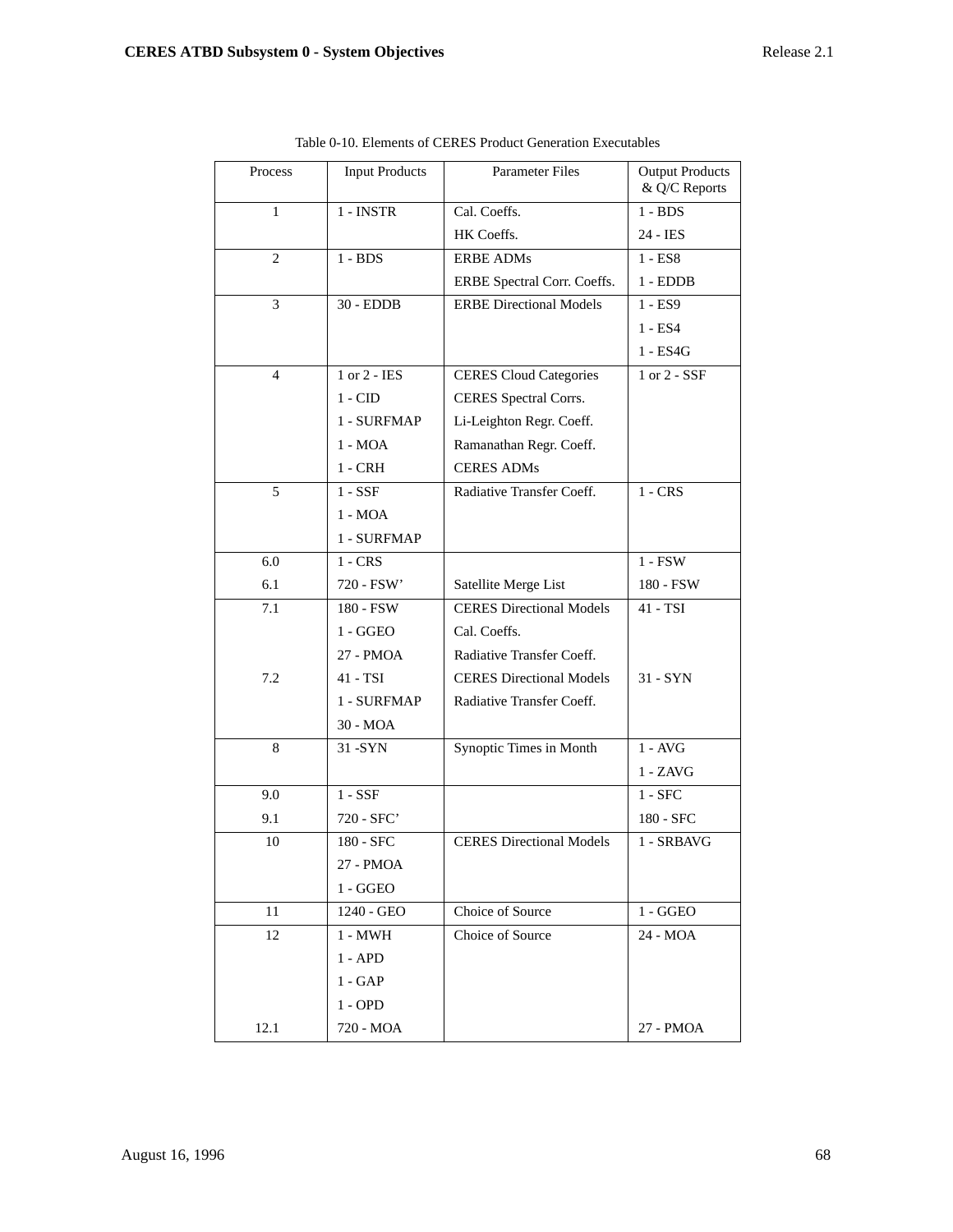| Subsystem      | Number of PGE's | <b>Scripting Sessions</b> | Q/C Sessions &<br>Q/C Reports |
|----------------|-----------------|---------------------------|-------------------------------|
| 1              | 30              | 30                        | 750                           |
| $\mathbf{2}$   | 30              | 30                        | 60                            |
| 3              | 1               | 1                         | 3                             |
| $\overline{4}$ | 720             | 720                       | 720                           |
| 5              | 720             | 720                       | 720                           |
| 6.0            | 720             | 720                       | 720                           |
| 6.1            | $\mathbf{1}$    | $\mathbf{1}$              | 1                             |
| 7.1            | 1               | 1                         | 41                            |
| 7.2            | 1               | 1                         | 31                            |
| 8              | 1               | 1                         | $\overline{2}$                |
| 9.0            | 720             | 720                       | 720                           |
| 9.1            | 1               | $\mathbf{1}$              | $\mathbf{1}$                  |
| 10             | 1               | 1                         | 1                             |
| 11             | 1               | 1                         | 1                             |
| 12             | 30              | 30                        | 720                           |
| 12.1           | 1               | 1                         | 27                            |
| Total          | 2979            | 2979                      | 4518                          |

Table 0-11. CERES Product Generation Executables for Standard Processing of a Month of CERES Data Following TRMM Launch

Table 0-12 shows how the number of sessions and Q/C reports increases when we add the EOS-AM1 satellite to TRMM. There are now two EOS-AM1 CERES scanners, so the number of CERES instrument subsystem runs and ERBE-like inversion runs we need to make is trebled—one per instrument as might be expected. However, only cross-track scans are processed through the Monthly ERBElike subsystem. The ERBE-like monthly averaging is run once per month per satellite. However, what is important is that the number of runs and Q/C reports for monthly averaging does not depend upon the number of instruments but does depend on the number of satellites. In addition, a combined monthly product is produced once after all of the available monthly single satellite data are completed.

The cloud property subsystem, 4, runs twice for each hour in the month, once for the TRMM VIRS data, and once for the EOS-AM1 MODIS data. When it runs with the TRMM data, this subsystem outputs one SSF and one update to the CRH database. Thus, this run produces 720 Q/C reports. When the subsystem runs with the EOS-AM1 data, it takes in two IES products (one for the scanner in cross-track mode, and one for the scanner in rotating azimuth plane scan mode). In this case, the subsystem also generates two SSF products and one update to the CRH database. During a month, this processing adds 1440 products and Q/C reports. Thus, the total number of Q/C reports subsystem 4 generates in a month of processing will be 2160. Similar operational considerations underlie the figures in the rest of this processing scenario. We only process cross-track scan data beyond SSF (although ADM construction is not included in this estimate of processing load)

In Table 0-13 we can see the effect of adding the afternoon EOS-PM1 to the processing schedule. Again, we can see that subsystem 1 operates according to the number of instrument days during the month, whereas subsystems 3, 7, 8, and 10 effectively operate once per month per satellite. In addition, a combinedmonthly product is produced once after all of the available monthly single satellite data are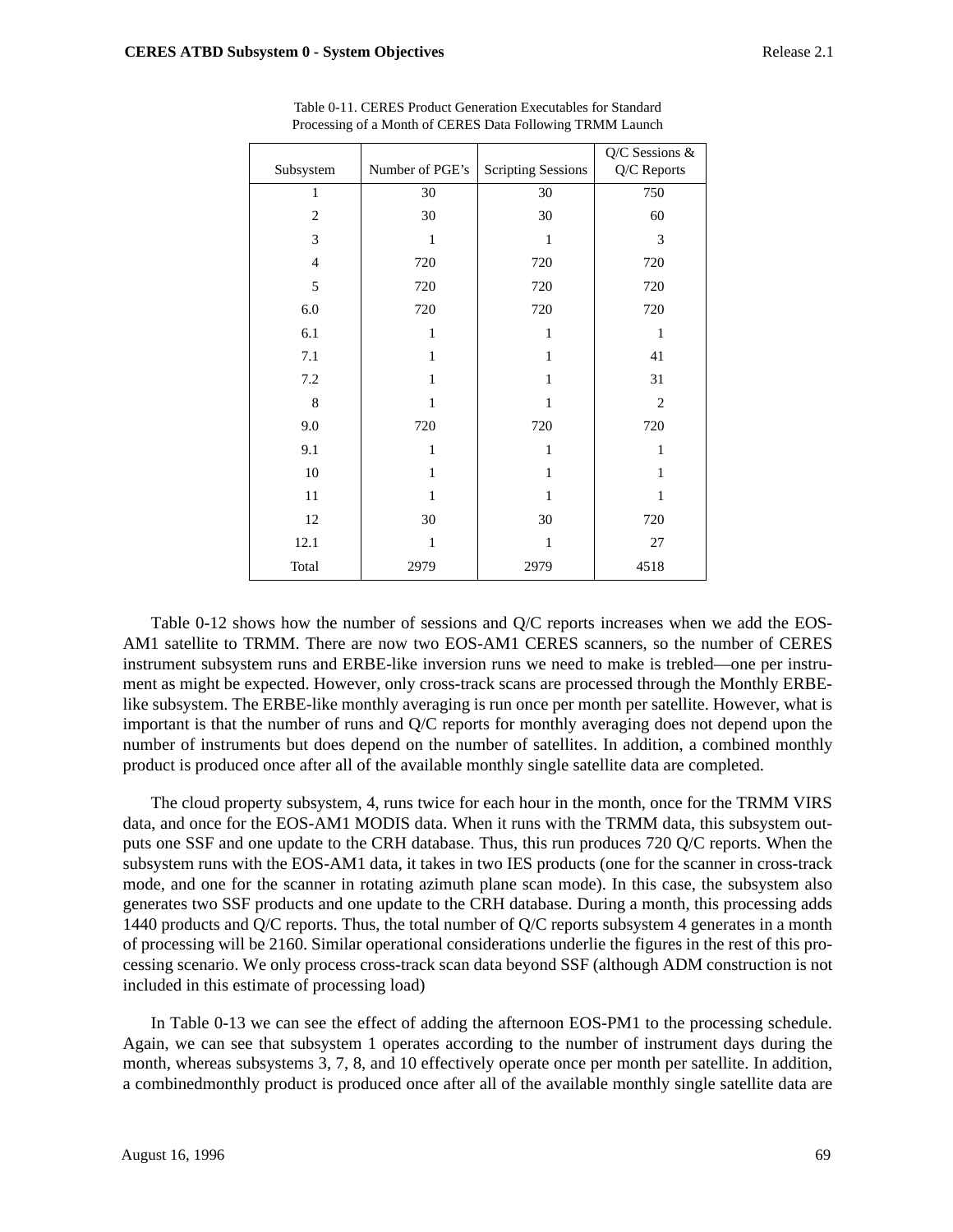completed. We have assumed that there is one VIRS version of CRH and one for MODIS. Thus, thenumber of updates to the clear-sky history are not changed from what we had when we added the EOS-AM1 to the TRM M tional to the number of scanners, while the total number of runs is proportional to the number of satellites—we will still "double up" on the CERES data run through this subsystem for satellites with pairs of CERES instruments. On the other hand, the number of runs with subsystems 5, 6, and 9 is directly proportional to the number of satellites.

| Subsystem      | Number of PGE's | <b>Scripting Sessions</b> | Q/C Sessions &<br>Q/C Reports |
|----------------|-----------------|---------------------------|-------------------------------|
| 1              | 150             | 150                       | 4050                          |
| $\overline{2}$ | 150             | 150                       | 300                           |
| 3              | 4               | $\overline{4}$            | 12                            |
| $\overline{4}$ | 2160            | 2160                      | 5760                          |
| 5              | 2160            | 2160                      | 2160                          |
| $6.0\,$        | 2160            | 2160                      | 2160                          |
| 6.1            | 3               | 3                         | 3                             |
| 7.1            | $\overline{4}$  | $\overline{4}$            | 164                           |
| 7.2            | $\overline{4}$  | $\overline{4}$            | 124                           |
| 8              | 4               | $\overline{4}$            | 8                             |
| 9.0            | 2160            | 2160                      | 2160                          |
| 9.1            | 3               | 3                         | 3                             |
| 10             | $\overline{4}$  | $\overline{4}$            | $\overline{4}$                |
| 11             | 1               | 1                         | $\mathbf{1}$                  |
| 12             | 30              | 30                        | 720                           |
| 12.1           | 1               | $\mathbf{1}$              | 27                            |
| Total          | 8998            | 8998                      | 17656                         |

| Table 0-12. CERES Product Generation Executables for Standard |
|---------------------------------------------------------------|
| Processing of a Month of CERES Data Following EOS-PM1 Launch  |

When we speak of scheduling the routine CERES processing, we are trying to organize the order of initiation of these processes. Clearly, some of them must be done before others. We cannot invert filtered radiances to TOA fluxes until there are filtered radiances; we cannot compute a synoptic product before there are instantaneous fluxes; we cannot compute an ERBE monthly average before we have a full ERBE database.

# *0.7.7. System Performance Estimation*

An important aspect of planning for CERES processing is obtaining adequate estimates for computational loading. In this section, we will discuss the results of the CERES Release 1 integration and test results as performed on the SDPS Interim-Release (IR) of the EOSDIS hardware and software in the DAAC environment. For each PGE, we provide the test date, timing results, block input and output operations, the peak memory usage, the disk storage used, and the total runs for a month of data from a single instrument. Release 1 testing simulated the TRMM case. We will be updating these estimates as we proceed with release 2 design and implementation of the system. Additional processing details are found in the individual volumes.

*0.7.7.1. CERES Release 1 Testing in LaRC DAAC IR-1 Environment - 8/96.* Beginning on 2/15/96, nineteen separate PGE's were delivered (and redelivered) to the LaRC DAAC, representing the engi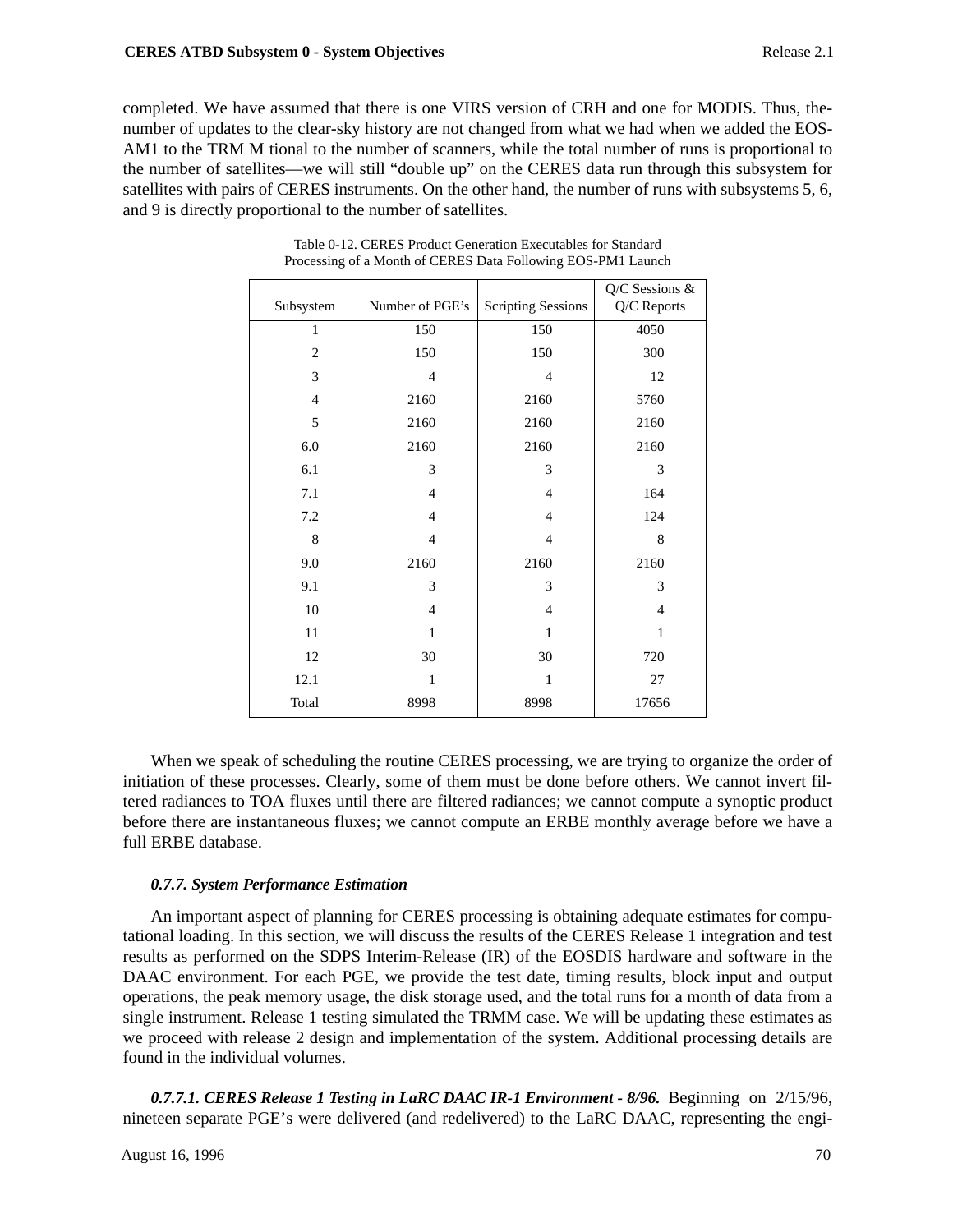neering versions of the operational code. All tests were run by DAAC personnel on the Science Processor (SGI Challenge XL using the IRIX64 6.1 operating system) at the LaRC DAAC. No attempt was made to run in a single-user dedicated mode, but the system was lightly loaded. It should be noted that Release 1 code did not contain all of the functionality needed for TRMM launch. However, the ERBE input data were interpolated to the CERES sampling rates and scan pattern to obtain realistic volume estimates for the TRMM launch.

The following tables list the performance results for each PGE. Table 0-14 lists the subsystem number, the name of the PGE, the test date, timing results, block input and output operations, and the peak memory usage. Table 0-15 lists for each PGE the disk storage used and the total runs for the month.

*0.7.7.2. Items Which Affect Future CERES Performance Estimates.* Definition of processing loads is still very preliminary. It is important to note that this estimate of processing load does not include

- 1. the processing required to produce ADMs from Rotating Azimuth Plane scan data in the SSF data product
- 2. production of special data products needed to validate the archival data products
- 3. additional release2 algorithms
- 4. creation and retrieval of HDF data products

| Subsystem      | Number of PGE's | <b>Scripting Sessions</b> | Q/C Sessions &<br>Q/C Reports |  |
|----------------|-----------------|---------------------------|-------------------------------|--|
|                |                 |                           |                               |  |
| 1              | 90              | 90                        | 2250                          |  |
| $\overline{2}$ | 90              | 90                        | 180                           |  |
| 3              | 3               | 3                         | 9                             |  |
| $\overline{4}$ | 1440            | 1440                      | 2160                          |  |
| 5              | 1440            | 1440                      | 1440                          |  |
| 6.0            | 1440            | 1440                      | 1440                          |  |
| 6.1            | $\overline{2}$  | $\overline{2}$            | $\overline{2}$                |  |
| 7.1            | $\overline{2}$  | $\overline{2}$            | 1232                          |  |
| 7.2            | 3               | 3                         | 93                            |  |
| 8              | 3               | 3                         | 6                             |  |
| 9.0            | 1440            | 1440                      | 1440                          |  |
| 9.1            | $\overline{2}$  | 2                         | 2                             |  |
| 10             | 3               | 3                         | 3                             |  |
| 11             | $\mathbf{1}$    | 1                         | $\mathbf{1}$                  |  |
| 12             | 30              | 30                        | 720                           |  |
| 12.1           | $\mathbf{1}$    | 1                         | 27                            |  |
| Total          | 5990            | 5990                      | 11005                         |  |

Table 0-13. CERES Product Generation Executables for Standard Processing of a Month of CERES Data Following EOS-AM1 Launch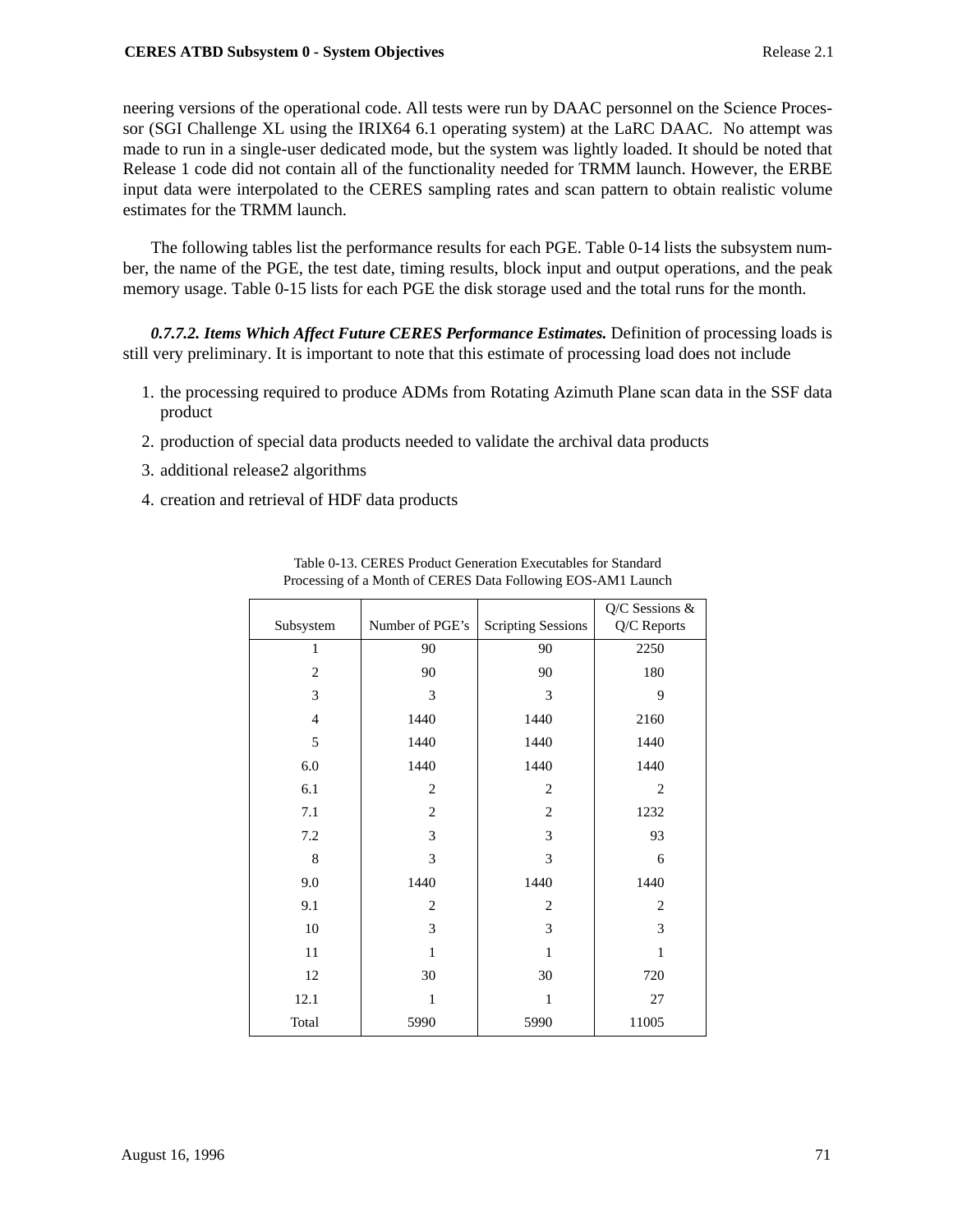| SS                                                                                                                    | <b>PGE</b>                                                                                                                                                                                                                           | <b>Test</b><br>Date                                          | Time, seconds                                                   |                                                             | <b>Block Operations</b>                                   |                                                                         | Peak<br>Memory                                    | Runs/<br>Data                                                   |                                          |
|-----------------------------------------------------------------------------------------------------------------------|--------------------------------------------------------------------------------------------------------------------------------------------------------------------------------------------------------------------------------------|--------------------------------------------------------------|-----------------------------------------------------------------|-------------------------------------------------------------|-----------------------------------------------------------|-------------------------------------------------------------------------|---------------------------------------------------|-----------------------------------------------------------------|------------------------------------------|
|                                                                                                                       |                                                                                                                                                                                                                                      | Wall                                                         | User                                                            | System                                                      | Input                                                     | Output                                                                  | <b>MB</b>                                         | Month                                                           |                                          |
| 1.0                                                                                                                   | Instrument                                                                                                                                                                                                                           | 6/05                                                         | 50157                                                           | 36718                                                       | 2825                                                      | 42258                                                                   | 21206                                             | 40.5                                                            | 31                                       |
| 2.0<br>3.0                                                                                                            | Daily TOA Inversion<br>Monthly Averaging                                                                                                                                                                                             | 4/19<br>5/02                                                 | 691<br>2777                                                     | 298<br>1274                                                 | 35<br>685                                                 | 3398<br>6694                                                            | 750<br>13033                                      | 3.0<br>14.7                                                     | 31<br>1                                  |
| 4.1<br>4.4                                                                                                            | Cloud Retrieval<br><b>Footprint Convolution</b>                                                                                                                                                                                      | 5/02<br>5/07                                                 | 10824<br>12361                                                  | 9069<br>11945                                               | 1179<br>134                                               | 1489<br>14435                                                           | 103<br>17                                         | 232.6<br>10.2                                                   | 744<br>744                               |
| 4.5                                                                                                                   | <b>TOA/Surface Fluxes</b>                                                                                                                                                                                                            | 5/07                                                         | 357                                                             | 129                                                         | 93                                                        | 2521                                                                    | 115                                               | 1.8                                                             | 744                                      |
| 5.0<br>7.2                                                                                                            | <b>Instantaneous SARB</b><br><b>Synoptic SARB</b>                                                                                                                                                                                    | 5/09                                                         | 327869                                                          | 290347                                                      | 31873                                                     | 9810                                                                    | 67                                                | 1.5                                                             | 744                                      |
| 12.0                                                                                                                  | <b>MOA Regridding</b>                                                                                                                                                                                                                | 4/25                                                         | 2166                                                            | 1799                                                        | 161                                                       | 80                                                                      | 2922                                              | 45.2                                                            | 31                                       |
| 11.0<br>11.1<br>9.0<br>9.1<br>12.1<br>10.0<br>6.0<br>6.1<br>7.1<br>8.0                                                | <b>Grid Geostationary</b><br>Sort GGEO<br><b>Surface Gridding</b><br><b>Sort SFC Files</b><br>Post-process MOA<br><b>TOA/SRB</b> Averaging<br>Atmos. Gridding<br><b>Sort FSW Files</b><br>Synoptic Interpolate<br>Synoptic Averaging | 5/25<br>6/02<br>6/05<br>7/25<br>7/24<br>7/26<br>6/14<br>7/26 | 7238<br>40676<br>9504<br>3039<br>27526<br>22125<br>9541<br>3113 | 6913<br>666<br>9085<br>962<br>1204<br>12122<br>9149<br>1021 | 206<br>4556<br>159<br>1930<br>9066<br>2781<br>150<br>1807 | 1710<br>44921<br>5808<br>137126<br>3650975<br>1036593<br>8190<br>266696 | 18<br>4706<br>395<br>754<br>30<br>5<br>494<br>757 | 12.6<br>1.0<br>160.3<br>226.4<br>2.4<br>144.3<br>156.0<br>233.5 | 6<br>1<br>744<br>1<br>1<br>1<br>744<br>1 |
| System Total: multiply each PGE mea-<br>sure by the number of Runs per Data<br>Month for that PGE, then add all PGEs. |                                                                                                                                                                                                                                      |                                                              |                                                                 |                                                             |                                                           |                                                                         |                                                   |                                                                 |                                          |

Table 0-14. Release 1 Performance Estimates

Some PGE's will require more resources for each instrument on EOS-AM and EOS-PM. Several qualifying points need to be kept in mind when analyzing release 1 test results.

- Preliminary testing of SGI Fortran 90 V6.2 compiler on SCF SGI Challenge XL(IRIX64 6.2) shows that SS 4.4 runs about 2 to 2.5 times faster than with NAG F90 compiler and SS 5.0 runs about 2 times faster than with NAG F90 compiler. Release 1 code used the NAG F90 compiler.
- For unknown reasons, the DAAC IR-1 runs about twice as fast as the SCF, which is usually fully loaded.
- Release 1 code uses a 1.25° equal-area grid. When this code is modified to use the EOS 1° equalangle modeling grid, all resource and sizing measurements for SS 6 through 12 should be multiplied by approximately 2.5.
- Very little effort has been spent optimizing any of the subsystems. Performance optimizations are likely to be at least partially offset by completion of the science algorithms. The SCF is upgrading from R8000 to R10000 CPU chips with a factor of 2 to 3 speed improvement. The upgrade requires an IRIX64 V6.2 operating system, which was installed after release 1 testing was completed.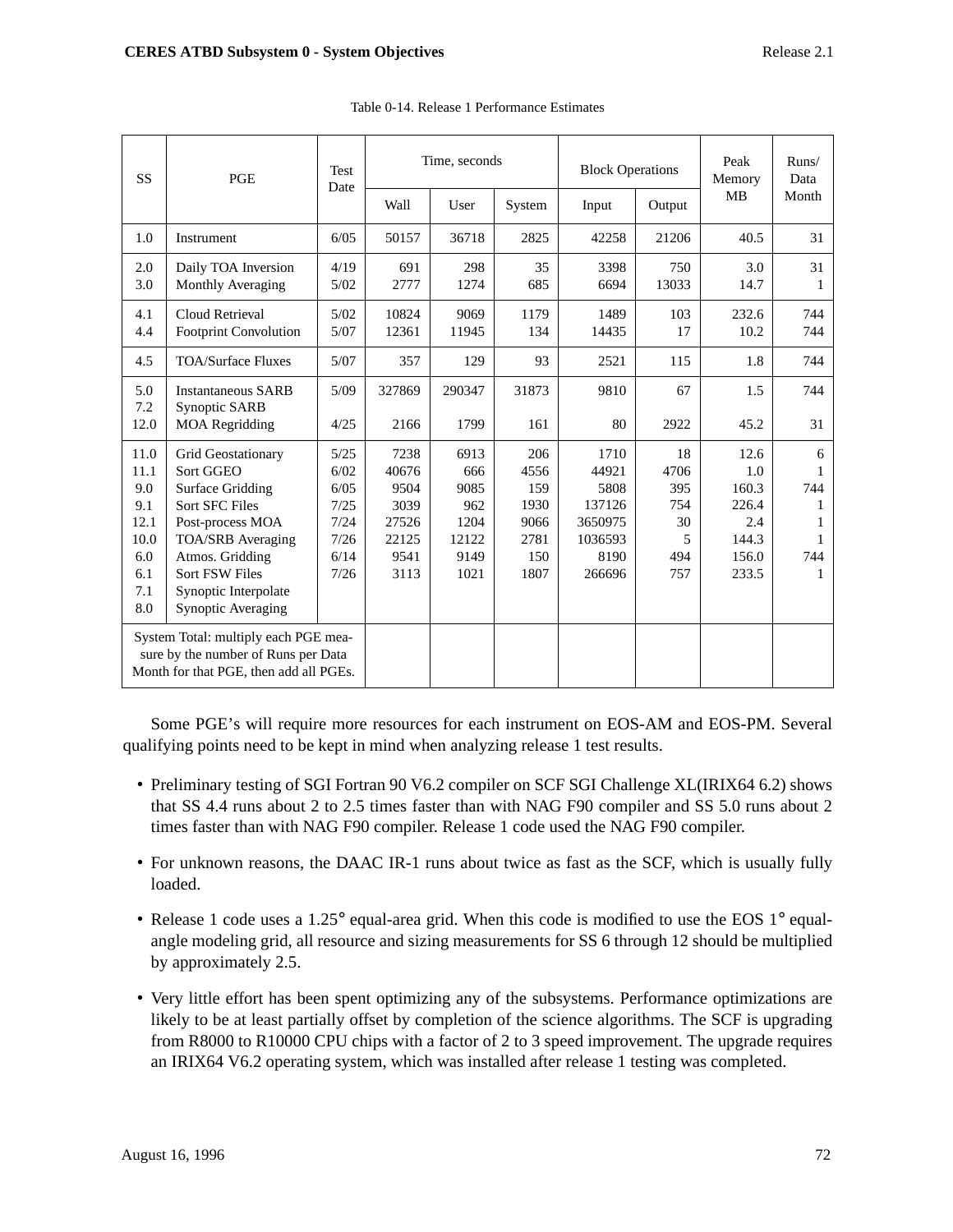|                                                                                                                      |                                                                                                                                                                                                                        |                                                              | Disk Storage, MB                                           |                                                                                      |                                                          |                                                                             |                                                              | Runs/                               |  |
|----------------------------------------------------------------------------------------------------------------------|------------------------------------------------------------------------------------------------------------------------------------------------------------------------------------------------------------------------|--------------------------------------------------------------|------------------------------------------------------------|--------------------------------------------------------------------------------------|----------------------------------------------------------|-----------------------------------------------------------------------------|--------------------------------------------------------------|-------------------------------------|--|
| <b>SS</b>                                                                                                            | <b>PGE</b>                                                                                                                                                                                                             | <b>Test</b><br>Date                                          | Input                                                      | Temp-<br>orary<br>During<br>Run                                                      | Interim<br>Files                                         | Arch-<br>ival<br>Files                                                      | QC/<br>Log<br>Files                                          | Data<br>Month<br>31 days            |  |
| 1.0                                                                                                                  | Instrument                                                                                                                                                                                                             | 6/05                                                         | 92                                                         | $\Omega$                                                                             | 809                                                      | 760                                                                         | 7.500                                                        | 31                                  |  |
| 2.0<br>3.0                                                                                                           | Daily TOA Inversion<br>Monthly Averaging                                                                                                                                                                               | 4/19<br>5/02                                                 | 197<br>399                                                 | 197<br>410                                                                           | 13<br>$\Omega$                                           | 338<br>164                                                                  | .023<br>2.200                                                | 31<br>1                             |  |
| 4.1<br>4.4                                                                                                           | Cloud Retrieval<br><b>Footprint Convolution</b>                                                                                                                                                                        | 5/02<br>5/07                                                 | 205<br>644                                                 | $\mathbf{0}$<br>$\Omega$                                                             | $*746$<br>246                                            | $\Omega$<br>$\Omega$                                                        | .020<br>.014                                                 | 744<br>744                          |  |
| 4.5                                                                                                                  | <b>TOA/Surface Fluxes</b>                                                                                                                                                                                              | 5/07                                                         | 287                                                        | $\Omega$                                                                             | $\Omega$                                                 | 246                                                                         | .008                                                         | 744                                 |  |
| 5.0<br>7.2<br>12.0                                                                                                   | <b>Instantaneous SARB</b><br>Synoptic SARB<br><b>MOA Regridding</b>                                                                                                                                                    | 5/09<br>4/25                                                 | 294<br>12                                                  | $\Omega$<br>$\theta$                                                                 | $\Omega$<br>$\Omega$                                     | 350<br>986                                                                  | .001<br>.011                                                 | 744<br>31                           |  |
| 11.0<br>11.1<br>9.0<br>9.1<br>12.1<br>10.0<br>6.0<br>6.1<br>7.1<br>8.0                                               | Grid Geostationary<br>Sort GGEO<br><b>Surface Gridding</b><br><b>Sort SFC Files</b><br>Post-process MOA<br>TOA/SRB Averaging<br>Atmos. Gridding<br><b>Sort FSW Files</b><br>Synoptic Interpolate<br>Synoptic Averaging | 5/25<br>6/02<br>6/05<br>7/25<br>7/24<br>7/26<br>6/14<br>7/26 | 105<br>410<br>246<br>4328<br>30574<br>19045<br>350<br>8541 | $\Omega$<br>$\theta$<br>$\Omega$<br>4322<br>$\Omega$<br>$\theta$<br>$\Omega$<br>8539 | 72<br>0<br>7<br>$\Omega$<br>14383<br>0<br>13<br>$\Omega$ | $\Omega$<br>341<br>$\Omega$<br>4322<br>$\Omega$<br>1183<br>$\Omega$<br>8539 | .001<br>.001<br>.001<br>.001<br>.001<br>.001<br>.001<br>.001 | 6<br>1<br>744<br>1<br>1<br>744<br>1 |  |
| System Total: multiply each PGE measure by the<br>number of Runs per Data Month for that PGE,<br>then add all PGE's. |                                                                                                                                                                                                                        |                                                              |                                                            |                                                                                      |                                                          |                                                                             |                                                              |                                     |  |

Table 0-15. Release 1 Storage Estimates

\* Includes Clouds Validation Products (114 MB)

System reprocessing that will be undertaken after the new ADMs are approved will only involve those subsystems after 4.4. It should be kept in mind that the release 1 test results must account for the remaining capabilities that will be added to the system in preparation for the TRMM launch. Table 0-16 lists some of the assumptions, observations, and concerns relating to the release 1 sizing and timing results.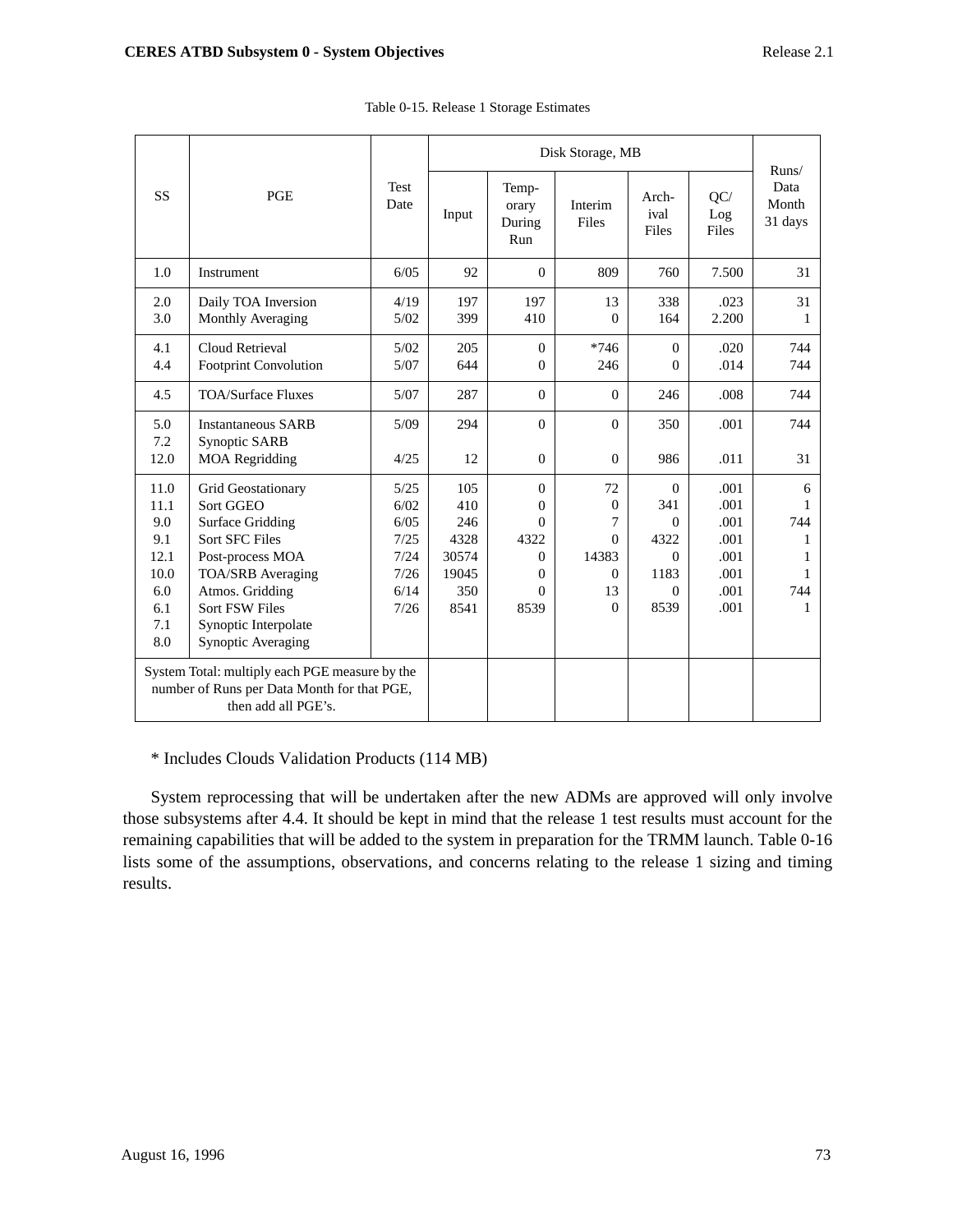|                | Any CERES instrument can operate in both cross-track and rotating azimuth plane scan mode;<br>an instrument may shift from one mode to another at any time.                                                                                                                                                                                                                                                                                                                                                                                                                                                                                 |
|----------------|---------------------------------------------------------------------------------------------------------------------------------------------------------------------------------------------------------------------------------------------------------------------------------------------------------------------------------------------------------------------------------------------------------------------------------------------------------------------------------------------------------------------------------------------------------------------------------------------------------------------------------------------|
|                | Some mission-essential functions are not tested in release 1.                                                                                                                                                                                                                                                                                                                                                                                                                                                                                                                                                                               |
| Subsystem      | Assumption                                                                                                                                                                                                                                                                                                                                                                                                                                                                                                                                                                                                                                  |
| 1              | Processing is proportional to number of CERES instruments. Only the normal Earth-scanning<br>mode was processed in release 1 Instrument subsystem. Calibrations and other operational modes<br>must be implemented in release 2. The ERBE data were interpolated to the CERES resolution.                                                                                                                                                                                                                                                                                                                                                   |
| $\overline{2}$ | Processing proportional to number of CERES instruments operating in cross-track mode,<br>which is equal to the number of satellites. Estimates fairly accurate.                                                                                                                                                                                                                                                                                                                                                                                                                                                                             |
| $\mathfrak{Z}$ | Processing time dominated by I/O access, so that processing time depends only on number of<br>times this subsystem is run, which makes this processing estimate independent of number of instru-<br>ments. Estimates fairly accurate for one satellite.                                                                                                                                                                                                                                                                                                                                                                                     |
| $\overline{4}$ | Processing time dominated by number of times imager data is processed; most efficient opera-<br>tion feeds as many CERES instrument products as possible together with imager data. For the cloud<br>algorithms, we estimate the processing load by assuming that the load increases linearly with the<br>number of pixels. Only daytime cloud retrievals were performed. However, the performance esti-<br>mates were adjusted accordingly. Night-time algorithms will be completed in release 2. AVHRR<br>data were used; VIRS data has slightly more pixels. For MODIS, the number of pixels is about two<br>orders of magnitude higher. |
| 5              | SS 5 resources were scaled from partial test of 45,531 daytime footprints processed out of<br>186,137 footprints expected in one hour. Timing for this subsystem will be proportional to the num-<br>ber of CERES footprints from a single satellite.                                                                                                                                                                                                                                                                                                                                                                                       |
| 6              | Processing time is proportional to number of satellites and the number of regions; we only use<br>cross-track data for these procedures.                                                                                                                                                                                                                                                                                                                                                                                                                                                                                                    |
| $\overline{7}$ | Processing time dominated by I/O access, so that this process depends primarily upon number<br>of runs, not on amount of data. Monthly interpolation of cloud properties is not included.                                                                                                                                                                                                                                                                                                                                                                                                                                                   |
| $\,8\,$        | Processing time depends on number of regions accessed; processing time also likely domi-<br>nated by I/O access.                                                                                                                                                                                                                                                                                                                                                                                                                                                                                                                            |
| 9              | Processing time is proportional to number of satellites and the number of regions; we only use<br>cross-track data for these procedures.                                                                                                                                                                                                                                                                                                                                                                                                                                                                                                    |
| 10             | Processing time depends on number of regions accessed; processing time also likely domi-<br>nated by I/O access.                                                                                                                                                                                                                                                                                                                                                                                                                                                                                                                            |
| 11             | Processing time proportional to number of GEO satellite data sets; Will likely require a shift<br>from ISCCP B3 to B1 ancillary data sets (a product volume and processing resource increase).                                                                                                                                                                                                                                                                                                                                                                                                                                              |
| 12             | Processing dependent only on number of days used, independent of number of instruments or<br>satellites.                                                                                                                                                                                                                                                                                                                                                                                                                                                                                                                                    |

#### Table 0-16. Assumptions on Processing Time Estimates to Run 1 Month of Data

#### **0.8. References**

Barkstrom, Bruce R. 1984: The Earth Radiation Budget Experiment (ERBE). *Bull. Am. Meteorol. Soc.*, vol. 65, no. 11, pp. 1170–1185.

Barkstrom, B. R. 1989: Preliminary CERES Data Processing System Design: Functional Specification.

Barkstrom, B. R. 1992: The Physical Basis of Climate. *Phys. Soc.*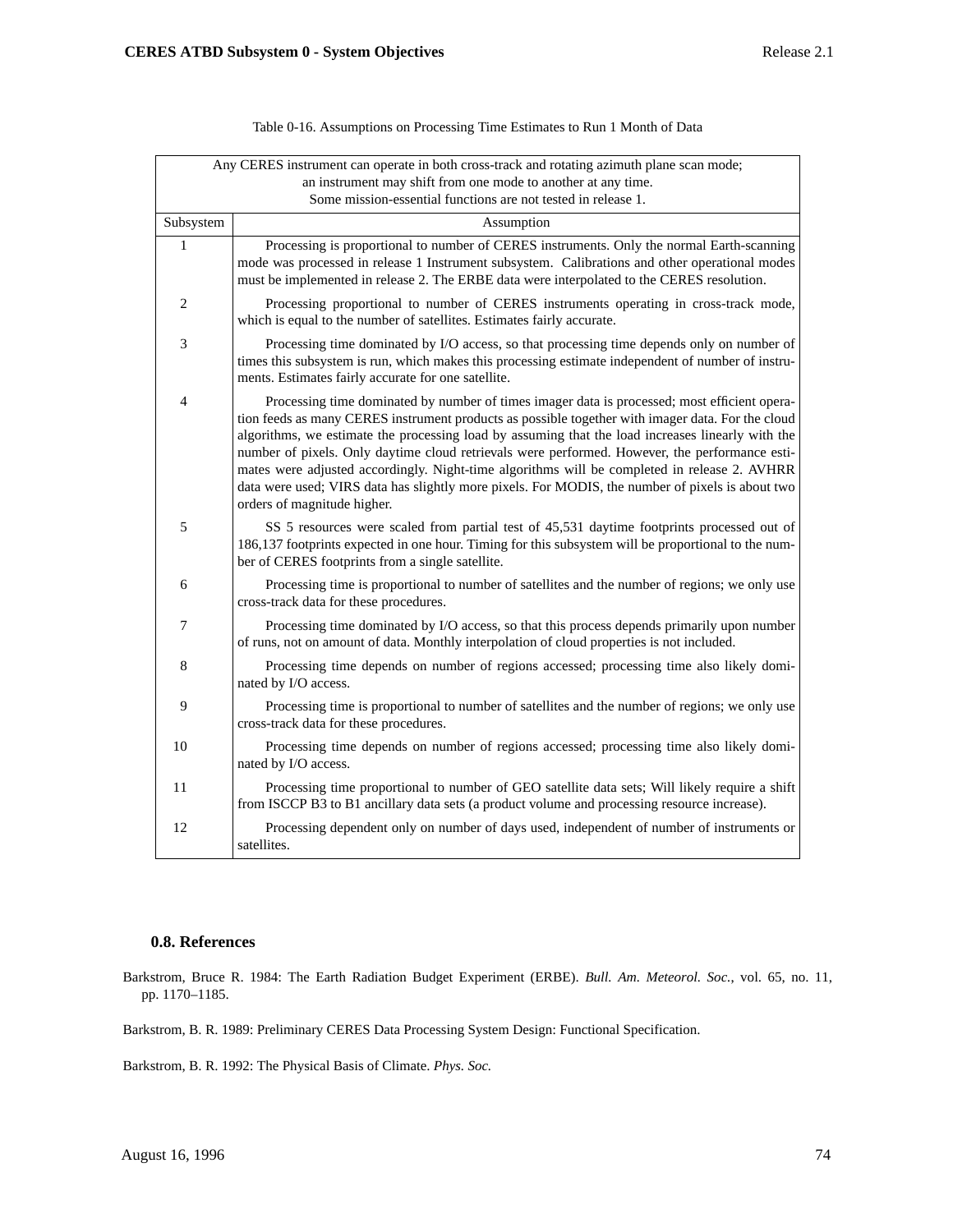- Barkstrom, Bruce R.; and Smith, G. Louis 1986: The Earth Radiation Budget Experiment: Science and Implementation. *Rev. Geophys*., vol. 24, no. 2, pp. 379–390.
- Barkstrom, B. R.; and EOSDIS Advisory Panel 1990a: A Preliminary EOS Investigator Software Development Roadmap.
- Barkstrom, Bruce R.; Harrison, Edwin F.; Lee, Robert B., III 1990b: Earth Radiation Budget Experiment—Preliminary Seasonal Results. *EOS*, vol. 71, pp. 297 and 304.
- Barkstrom, B. R.; Wielicki, B. A.; and CERES Science Team 1988: A Proposal to Investigate Clouds and the Earth's Radiant Energy System: Instruments for the NASA Polar Platform (CERES-IN).
- Baum, B. A.; Wielicki, B. A.; Minnis, P.; and Parker, L. 1992: Cloud Property Retrieval Using Merged HIRS and AVHRR Data. *J. Appl. Meteorl.*, vol. 31, no. 4, pp. 351–369.
- Brooks, D. R.; Harrison, E. F.; Minnis, P.; Suttles, J. T.; and Kandel, R. S. 1986: Development of Algorithms for Understanding the Temporal and Spatial Variability of the Earth's Radiation Balance. *Rev. Geophys.,* vol. 24, pp. 422–438.
- Budyko, Mikhail Ivanovich 1974: *Climate and Life*. Academic Press.
- Budyko, Mikhail Ivanovich 1982: *The Earth's Climate, Past and Future.* Academic Press.
- Cess, R. D.; Potter, G. L.; Ghan, S. J.; Blanchet, J. P.; and Boer, G. J. 1989: Interpretation of Cloud-Climate Feedback as Produced by 14 Atmospheric General Circulation Models. *Science*, vol. 245, pp. 513–516.
- Cess, R. D.; Potter, G. L.; Blanchet, J. P.; Boer, G. J.; Del Genio, A. D.; Déqué, M.; Dymnikov, V.; Galin, V.; Gates, W. L.; Ghan, S. J.; Kiehl, J. T.; Lacis, A. A.; Le Treut, H.; Li, Z.-X.; Liang, X.-Z.; McAvaney, B. J.; Meleshko, V. P.; Mitchell, J. F. B.; Morcrette, J.-J; Randall, D. A.; Rikus, L.; Roeckner, E.; Royer, J. F.; Schlese, U.; Sheinin, D. A.; Slingo, A.; Sokolov, A. P.; Taylor, K. E.; Washington, W. M.; Wetherald, R. T.; Yagai, I.; and Zhang, M.-H. 1990: Intercomparison and Interpretation of Climate Feedback Processes in 19 Atmospheric General Circulation Models. *J. Geophys. Res.*, vol. 95, no. D10, pp. 16601–16615.
- Cess, Robert D.; Jiang, Feng; Dutton, Ellsworth, G.; and Deluisi, John J. 1991: Determining Surface Solar Absorption From Broadband Satellite Measurements for Clear Skies—Comparison With Surface Measurements. *J. Climat.*, vol. 4, pp. 236–247.

CERES Data Management Team 1990: Clouds and the Earth's Radiant Energy System (CERES) Data Management Plan.

Chahine, M. T. 1992: The Hydrological Cycle and Its Influence on Climate. *Nature,* vol. 359, no. 6394, pp. 373–379.

- Charlock, T. P.; Yang, S.-K.; Whitlock, C. H.; and Rose, F. G. 1992: Surface Longwave Radiation—Retrieval With Satellite Data, Calculations With NMCModel, and Radiometric Observations. WCRP-75, *Report of a GEWEX Workshop*, European Centre for Medium-Range Weather Forecasts, Reading, UK, October 28–November 1, 1991, World Meteorological Organization TD No. 492, pp. 2.5–2.24.
- Darnell, Wayne L.; Staylor, W. Frank; Gupta, Shashi K.; Ritchey, Nancy A.; and Wilber, Anne C. 1992: Seasonal Variation of Surface Radiation Budget Derived From International Satellite Cloud Climatology Project C1 Data. *J. Geophys. Res.*, vol. 97, no. D14, pp. 15741–15760.
- Davies, R.; Ridgway, W. L.; and Kim, K.-E. 1984: Spectral Absorption of Solar Radiation in Cloudy Atmosphere—A 20 cm−<sup>1</sup> Model. *J. Atmos. Sci.,* vol. 41, pp. 2126–2137.
- Geiger, R. 1965: *The Climate Near the Ground*. Harvard Univ. Press, p. 611.
- GEWEX 1994: Utility and Feasibility of a Cloud Profiling Radar. WCRP-84, *Report of the GEWEX Topical Workshop*, Pasadena, CA, June 29–July 1, 1993, World Meteorological Organization TD No. 593.
- Green, R. N.; House, F. B.; Stackhouse, P. W.; Wu, X.; Ackerman, S. A.; Smith, W. L.; and Johnson, M. J. 1990: Intercomparison of scanner and Nonscanner Measurements for the Earth Radiation Budget Experiment. *J. Geophys. Res*., vol. 95, pp. 11785–11798.
- Gupta, S. K. 1989: A Parameterization for Longwave Surface Radiation From Sunsynchronous Satellite Data. *J. Climat.*, vol. 2, pp. 305–320.
- Gupta, S. K.; Darnell, W. L.; and Wilber, A. C. 1992: A Parameterization for Longwave Surface Radiation From Satellite Data—Recent Improvements. *J. Appl. Meteorl*., vol. 31, no. 12, pp. 1361–1367.
- Harrison, E. F.; Minnis, P.; Barkstrom, B. R.; Ramanathan, V.; and Cess, R. D.; and Gibson, G. G. 1990: Seasonal Variation of Cloud Radiative Forcing Derived From the Earth Radiation Budget Experiment. *J. Geophys. Res*., vol. 95, no. D11, pp. 18687–18703.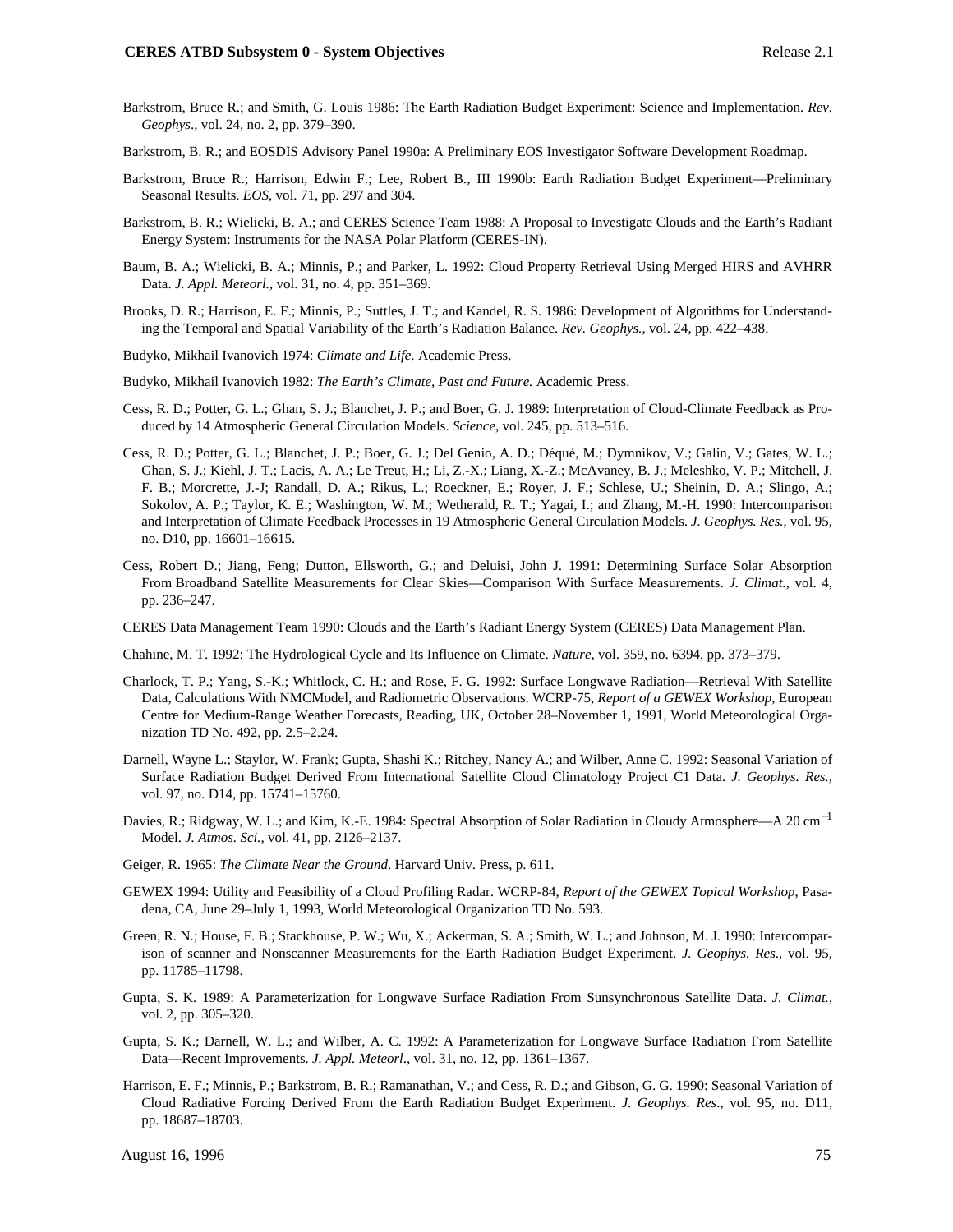- Hartmann, D. L.; Ramanathan, V.; Berroir, A.; and Hunt, G. E. 1986: Earth Radiation Budget Data and Climate Research. *Rev. Geophys*., vol. 24, pp. 439–468.
- House, F. B.; Gruber, A.; Hunt, G. E.; and Mecherikunnel, A. T. 1986: History of Satellite Missions and Measurements of the Earth Radiation Budget (1957–1984). *Rev. Geophys*., vol. 24, pp. 357–377.
- Hunt, G. E.; Kandel, R.; and Mecherikunnel, A. T. 1986: A History of Presatellite Investigations of the Earth's Radiation Budget. *Rev. Geophys*., vol. 24, pp. 351–356.
- Inamdar, A. K.; and Ramanathan, V. 1994: Physics of Greenhouse Effect and Convection in Warm Oceans. *J. Climat.*, vol. 7, no. 5, pp. 715–731.
- Jacobowitz, H.; Soule, H. V.; Kyle, H. L.; and House, F. B. 1984a: The Earth Radiation Budget (ERB) Experiment—An Overview. *J. Geophys. Res.,* vol. 89, pp. 5021–5038.
- Jacobowitz, H.; Stowe, L. L.; Tighe, R. J.; Arking, A.; Campbell, G.; Hickey, J. R.; House, F.; Ingersoll, A.; Maschhoff, R.; and Smith, G. L. 1984b: The Earth Radiation Budget Derived From the Nimbus-7 ERB Experiment. *J. Geophys. Res*., vol. 89, pp. 4997–5010.
- Li, Z.-L.; and Becker, F. 1993: Feasibility of Land Surface Temperature and Emissivity Determination From AVHRR Data. *Remote Sens. Environ.*, vol. 43, pp. 67–85.
- Li, Zhanqing; and Leighton, H. G. 1993: Global Climatologies of Solar Radiation Budgets at the Surface and in the Atmosphere From 5 Years of ERBE Data. *J. Geophys. Res*., vol. 98, no. D3, pp. 4919–4930.
- London, Julius 1957: *Study of the Atmospheric Heat Balance*. New York Univ.
- Lorenz, E. N. 1955: Available Potential Energy and the Maintenance of the General Circulation. *Tellus*, vol. 7, pp. 157–167.
- Lorenz, Edward N. 1967: *The Nature and Theory of the General Circulation of the Atmosphere*. World Meteorological Organization Publication 218, Geneva, Switzerland, pp. 161.
- Minnis, P.; Heck, P. W.; and Harrison, E. F. 1990: The 27–28 October 1986 FIRE IFO Cirrus Case Study—Cloud Parameter Fields Derived From Satellite Data. *Mon. Weather Rev.,* vol. 118, no. 11, pp. 2426–2446.
- Minnis, P.; Heck, P. W.; Young, D. F.; Fairall, C. W.; and Snider, J. B. 1992: Stratocumulus Cloud Properties Derived From Simultaneous Satellite and Island-Based Instrumentation During FIRE. *J. Appl. Meteorl*., vol. 31, no. 4, pp. 317–339.
- Minnis, P.; Young, D. F.; and Harrison, E. F. 1991: Examination of the Relationship Between Outgoing Infrared Window and Total Longwave Fluxes Using Satellite Data. *J. Climat.,* vol. 4, no. 11, pp. 1114–1133.
- Munn, R. E. 1966: *Descriptive Micrometeorology*, Academic Press.
- Ohmura, A.; and Gilgen, H. 1993: Re-Evaluation of the Global Energy Balance. *Geophys. Monogr. 75, IUGG*, vol. 15, pp. 93–110.
- Ohmura, A.; and Gilgen, H. 1991: Global Energy Balance Archive GEBA. World Climate Program Water Project A7, Report 2—The GEBA Database: Interactive Applications, Retrieving Data. *Zücher Geographische Schriften Nr. 44*, Geographisches Institut ETH, Zürich, p. 66.
- Oort, A. H.; and Vonder Haar, T. H. 1976: On the Observed Annual Cycle in the Ocean-Atmosphere Heat Balance Over the Northern Hemisphere. *J. Phys. Oceanograph*., vol. 6, pp. 781–800.
- Palmén, Erik Herbert; and Newton, Chester W. 1969: *Atmospheric Circulation Systems: Their Structure and Physical Interpretation*. Academic Press.
- Peixoto, José P.; and Oort, Abraham H. 1992: *Physics of Climate*. Am. Inst. Phys.
- Pinker, R. T.; and Laszlo, I. 1992: Modeling Surface Solar Irradiance for Satellite Applications on a Global Scale. *J. Appl. Meteorl*., vol. 31, pp. 194–211.
- Ramanathan, V.; Cess, R. D.; Harrison, E. F.; Minnis, P.; Barkstrom, B. R.; Ahmand, E.; and Hartmann, D. 1989a: Cloud-Radiative Forcing and Climate: Results From the Earth Radiation Budget Experiment, *Science*, vol. 243, pp. 57–63.
- Ramanathan, V.; Barkstrom, Bruce R.; and Harrison, Edwin F. 1989b: Climate and the Earth's Radiation Budget. *Phys. Today*, vol. 42, pp. 22–32.
- Raschke, E.; Vonder Haar, T. H.; Bandeen, W. R.; and Pasternak, M. 1973: The Annual Radiation Balance of the Earth-Atmosphere System During 1969–70 From Nimbus 3 Measurements. *J. Atmos. Sci.*, vol. 30, pp. 341–364.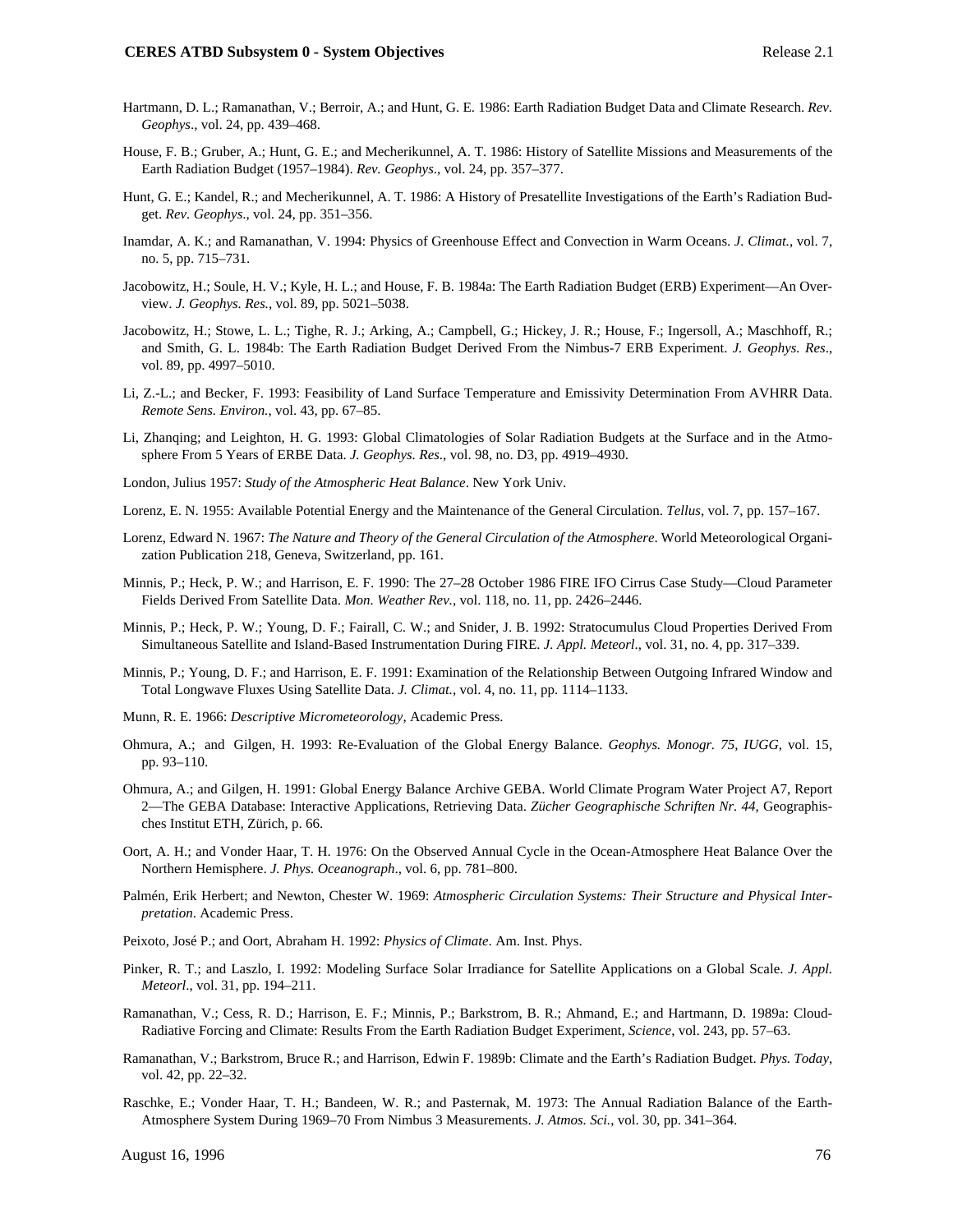- Rossow, W. B.; Garder, L. C.; Lu, P-J, Lu; and Walker, A. 1991: International Satellite Cloud Climatology Project (ISCCP) Documentation of Cloud Data. WMO/TD, vol. 266, World Climate Research Programme, World Meteorol. Org.
- Sellers, P. J.; and Hall, F. G. 1992: FIFE in 1992—Results, Scientific Gains, and Future Research Directions. *J. Geophys. Res.*, vol. 97, no. D17, pp. 19091–19109.
- Sellers, William D. 1965: *Physical Climatology*. Univ. of Chicago Press.
- Slingo, A.; and Webb, M. J. 1992: Simulation of Clear-Sky Outgoing Longwave Radiation Over the Oceans Using Operational Analyses. *Q. J. R. Meteorol. Soc.*, vol. 118, pp. 1117–1144.
- Stephens, G. L.; Slingo, A.; Webb, M. J.; Minnett, P. J.; Daum, P. H.; Kleinman, L.; Wittmeyer, I.; and Randall, D. A. 1994: Observations of the Earth's Radiation Budget in Relation to Atmospheric Hydrology, Part IV—Atmospheric Column Radiative Cooling Over the Worlds Oceans. *J. Geophys. Res.*, vol. 99, pp. 18585–18604.
- Stuhlmann, R.; and Smith G. L. 1988a: A Study of Cloud-Generated Radiative Heating and Its Generation of Available Potential Energy. I—Theoretical Background. *J. Atmos. Sci.*, vol. 45, pp. 3911–3927.
- Stuhlmann, R.; and Smith, G. L. 1988b: A Study of Cloud-Generated Radiative Heating and Its Generation of Available Potential Energy. II—Results for a Climatological Zonal Mean January. *J. Atmos. Sci*., vol. 45, pp. 3928–3943.
- Suttles, J. T.; Green, R. N.; Minnis, P.; Smith, G. L.; Staylor, W. F.; Wielicki, B. A.; Walker, I. J.; Young, D. F.; Taylor, V. R.; and Stowe, L. L. 1988: *Angular Radiation Models for Earth-Atmosphere System. Volume I—Shortwave Radiation.* NASA RP-1184.
- Suttles, J. T.; Green, R. N.; Smith, G. L.; Wielicki, B. A.; Walker, I. J.; Taylor, V. R.; and Stowe, L. L. 1989: *Angular Radiation Models for Earth-Atmosphere System. Volume II—Longwave Radiation.* NASA RP-1184.
- Suttles, J. T.; Wielicki, B. A.; and Vemury, S. 1992: Top-of-Atmosphere Radiative Fluxes—Validation of ERBE Scanner Inversion Algorithm Using Nimbus-7 ERB Data. *J. Appl. Meterol.*, vol 31, pp. 784–796.
- Vonder Haar, T. H.; and Suomi, V. E. 1971: Measurements of the Earth's Radiation Budget From Satellites During a Five-Year Period. I—Extended Time and Space Means. *J. Atmos. Sci.*, vol. 28, pp. 305–314.
- Vonder Haar, T. H.; and Oort, A. H. 1973: New Estimates of Annual Poleward Energy Transport by Northern Hemisphere Oceans. *J. Phys. Oceanogr*., vol. 3, pp. 169–172.
- Whitlock, C. H.; Charlock, T. P.; Staylor, W. F.; Pinker, R. T.; Laszlo, I.; Ohmura, A.; Gilgen, H.; Konzelman, T.; Dipasquale, R. C.; and Moats, C. D. 1995: First Global WCRP Shortwave Surface Radiation Budget Dataset. *Bull. Am. Meteorol. Soc*., vol. 76, no. 6, pp. 905–922.
- Wielicki, B. A.; Barkstrom, B. R.; and CERES Science Team 1990: A Proposal for an Interdisciplinary Science Investigation of Clouds and the Earth's Radiant Energy System: (CERES-IDS).
- Wielicki, B. A. 1990: CERES Data Analysis Algorithm Plan.
- Wielicki, Bruce A.; and Green, Richard N. 1989: Cloud Identification for ERBE Radiative Flux Retrieval. *J. Appl. Meteorol.*, vol. 28, pp. 1133–1146.
- Wielicki, Bruce A.; and Parker, Lindsay 1992: On the Determination of Cloud Cover From Satellite Sensors—The Effect of Sensor Spatial Resolution. *J. Geophys. Res*., vol. 97, no. D12, pp. 12799–12823.
- Wielicki, B. A., B. R. Barkstrom, E. F. Harrison, R. B. Lee, III, G. L. Smith, and J. E. Cooper, 1996: Clouds and the Earth's Radiant Energy System (CERES): An Earth Observing System Experiment. Bull. Am. Meteorol. Soc., 77, 853-868.
- WMO 1991: Radiation and Climate. WCRP-64, *Second Workshop on Implementation of the Baseline Surface Radiation Network,* Davos, Switzerland, August 6–9, 1991, World Meteorological Organization TD No. 453.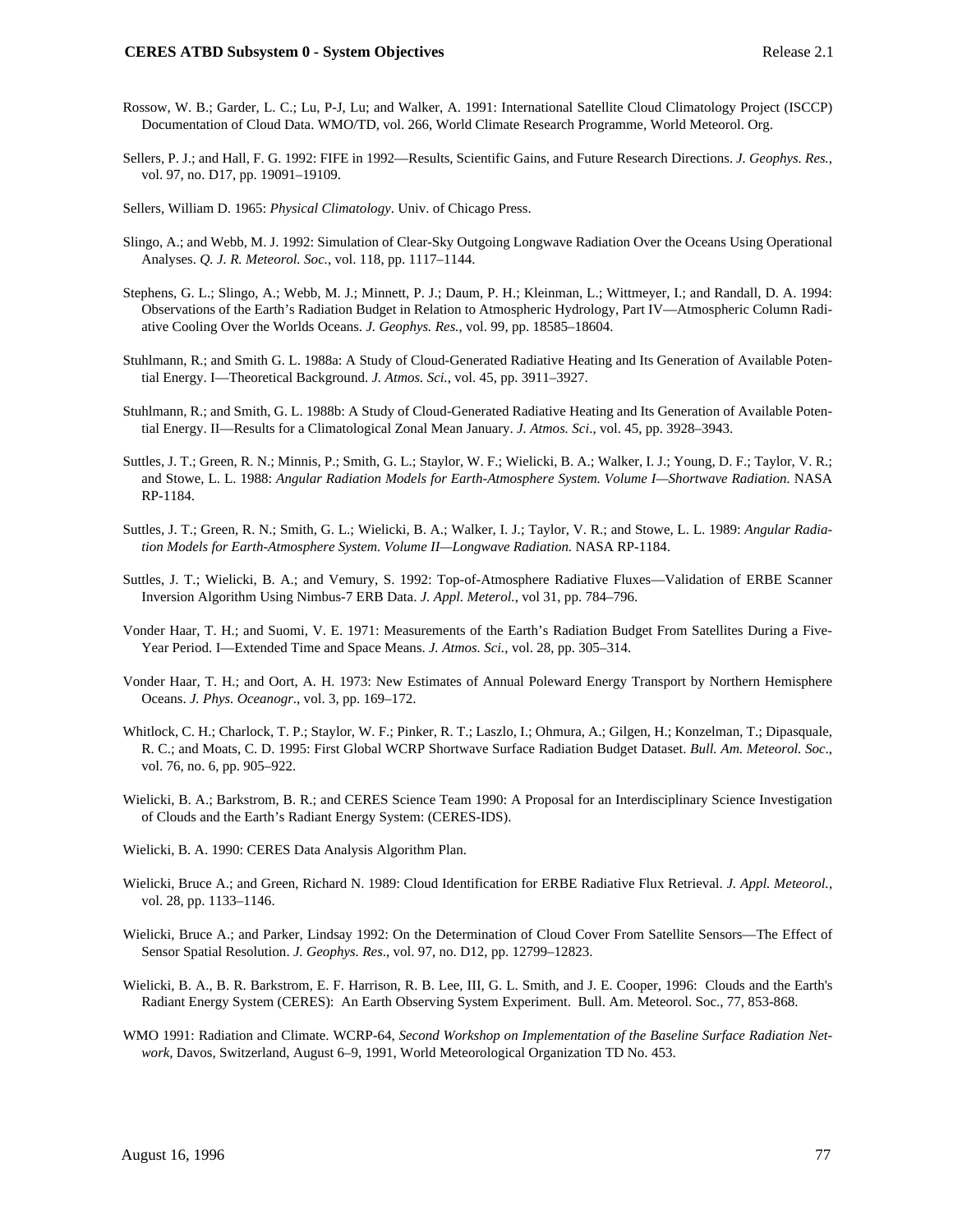# **Appendix A**

### **Nomenclature**

### **Acronyms**

| <b>ADEOS</b> | <b>Advanced Earth Observing System</b>                                                         |
|--------------|------------------------------------------------------------------------------------------------|
| <b>ADM</b>   | <b>Angular Distribution Model</b>                                                              |
| <b>AIRS</b>  | Atmospheric Infrared Sounder (EOS-AM)                                                          |
| <b>AMSU</b>  | Advanced Microwave Sounding Unit (EOS-PM)                                                      |
| <b>APD</b>   | Aerosol Profile Data                                                                           |
| <b>APID</b>  | <b>Application Identifier</b>                                                                  |
| <b>ARESE</b> | <b>ARM Enhanced Shortwave Experiment</b>                                                       |
| <b>ARM</b>   | <b>Atmospheric Radiation Measurement</b>                                                       |
| <b>ASOS</b>  | <b>Automated Surface Observing Sites</b>                                                       |
| <b>ASTER</b> | Advanced Spaceborne Thermal Emission and Reflection Radiometer                                 |
| <b>ASTEX</b> | <b>Atlantic Stratocumulus Transition Experiment</b>                                            |
| <b>ASTR</b>  | <b>Atmospheric Structures</b>                                                                  |
| <b>ATBD</b>  | <b>Algorithm Theoretical Basis Document</b>                                                    |
| <b>AVG</b>   | Monthly Regional, Average Radiative Fluxes and Clouds (CERES Archival Data<br>Product)         |
| <b>AVHRR</b> | <b>Advanced Very High Resolution Radiometer</b>                                                |
| <b>BDS</b>   | Bidirectional Scan (CERES Archival Data Product)                                               |
| <b>BRIE</b>  | <b>Best Regional Integral Estimate</b>                                                         |
| <b>BSRN</b>  | <b>Baseline Surface Radiation Network</b>                                                      |
| <b>BTD</b>   | Brightness Temperature Difference(s)                                                           |
| CCD          | <b>Charge Coupled Device</b>                                                                   |
| <b>CCSDS</b> | <b>Consultative Committee for Space Data Systems</b>                                           |
| <b>CEPEX</b> | <b>Central Equatorial Pacific Experiment</b>                                                   |
| <b>CERES</b> | Clouds and the Earth's Radiant Energy System                                                   |
| <b>CID</b>   | Cloud Imager Data                                                                              |
| <b>CLAVR</b> | <b>Clouds from AVHRR</b>                                                                       |
| <b>CLS</b>   | <b>Constrained Least Squares</b>                                                               |
| <b>COPRS</b> | Cloud Optical Property Retrieval System                                                        |
| <b>CPR</b>   | Cloud Profiling Radar                                                                          |
| <b>CRH</b>   | Clear Reflectance, Temperature History (CERES Archival Data Product)                           |
| <b>CRS</b>   | Single Satellite CERES Footprint, Radiative Fluxes and Clouds (CERES Archival<br>Data Product) |
| <b>DAAC</b>  | Distributed Active Archive Center                                                              |
| <b>DAC</b>   | Digital-Analog Converter                                                                       |
| <b>DAO</b>   | Data Assimilation Office                                                                       |
|              |                                                                                                |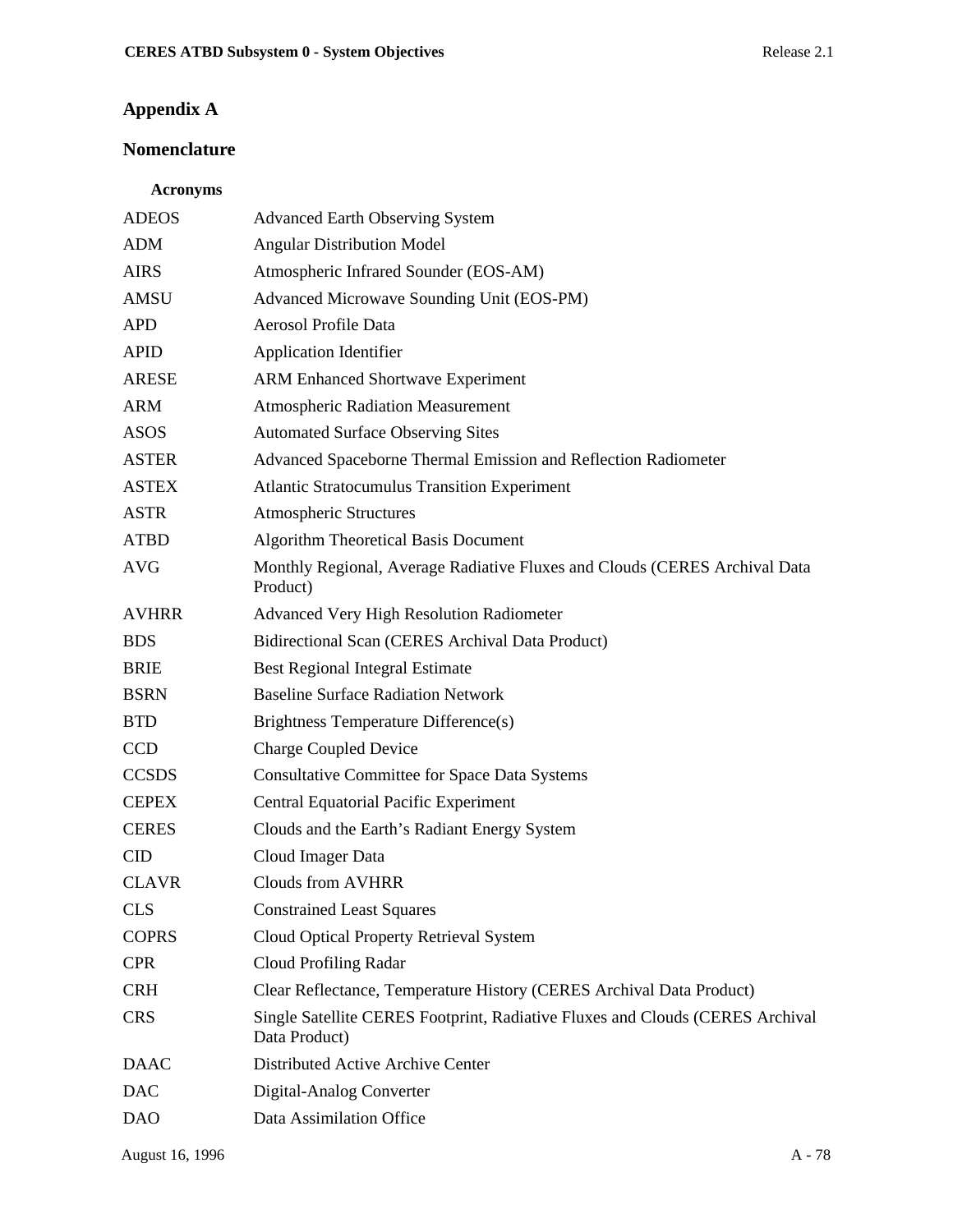| $DB$               | Database                                                                        |
|--------------------|---------------------------------------------------------------------------------|
| <b>DFD</b>         | Data Flow Diagram                                                               |
| <b>DLF</b>         | Downward Longwave Flux                                                          |
| <b>DMSP</b>        | Defense Meteorological Satellite Program                                        |
| <b>EADM</b>        | ERBE-Like Albedo Directional Model (CERES Input Data Product)                   |
| <b>ECA</b>         | Earth Central Angle                                                             |
| <b>ECLIPS</b>      | <b>Experimental Cloud Lidar Pilot Study</b>                                     |
| <b>ECMWF</b>       | European Centre for Medium-Range Weather Forecasts                              |
| <b>EDDB</b>        | ERBE-Like Daily Data Base (CERES Archival Data Product)                         |
| EID <sub>9</sub>   | ERBE-Like Internal Data Product 9 (CERES Internal Data Product)                 |
| <b>EOS</b>         | Earth Observing System                                                          |
| <b>EOSDIS</b>      | Earth Observing System Data Information System                                  |
| EOS-AM             | <b>EOS Morning Crossing Mission</b>                                             |
| <b>EOS-PM</b>      | <b>EOS Afternoon Crossing Mission</b>                                           |
| <b>ENSO</b>        | El Niño/Southern Oscillation                                                    |
| <b>ENVISAT</b>     | <b>Environmental Satellite</b>                                                  |
| <b>EPHANC</b>      | Ephemeris and Ancillary (CERES Input Data Product)                              |
| <b>ERB</b>         | <b>Earth Radiation Budget</b>                                                   |
| <b>ERBE</b>        | Earth Radiation Budget Experiment                                               |
| <b>ERBS</b>        | <b>Earth Radiation Budget Satellite</b>                                         |
| <b>ESA</b>         | European Space Agency                                                           |
| ES4                | ERBE-Like S4 Data Product (CERES Archival Data Product)                         |
| ES4G               | ERBE-Like S4G Data Product (CERES Archival Data Product)                        |
| ES <sub>8</sub>    | ERBE-Like S8 Data Product (CERES Archival Data Product)                         |
| ES <sub>9</sub>    | ERBE-Like S9 Data Product (CERES Archival Data Product)                         |
| <b>FLOP</b>        | <b>Floating Point Operation</b>                                                 |
| <b>FIRE</b>        | <b>First ISCCP Regional Experiment</b>                                          |
| <b>FIRE II IFO</b> | First ISCCP Regional Experiment II Intensive Field Observations                 |
| <b>FOV</b>         | Field of View                                                                   |
| <b>FSW</b>         | Hourly Gridded Single Satellite Fluxes and Clouds (CERES Archival Data Product) |
| <b>FTM</b>         | <b>Functional Test Model</b>                                                    |
| GAC                | Global Area Coverage (AVHRR data mode)                                          |
| GAP                | Gridded Atmospheric Product (CERES Input Data Product)                          |
| <b>GCIP</b>        | <b>GEWEX Continental-Phase International Project</b>                            |
| <b>GCM</b>         | <b>General Circulation Model</b>                                                |
| <b>GEBA</b>        | Global Energy Balance Archive                                                   |
| <b>GEO</b>         | <b>ISSCP Radiances (CERES Input Data Product)</b>                               |
| <b>GEWEX</b>       | Global Energy and Water Cycle Experiment                                        |
| <b>GLAS</b>        | Geoscience Laser Altimetry System                                               |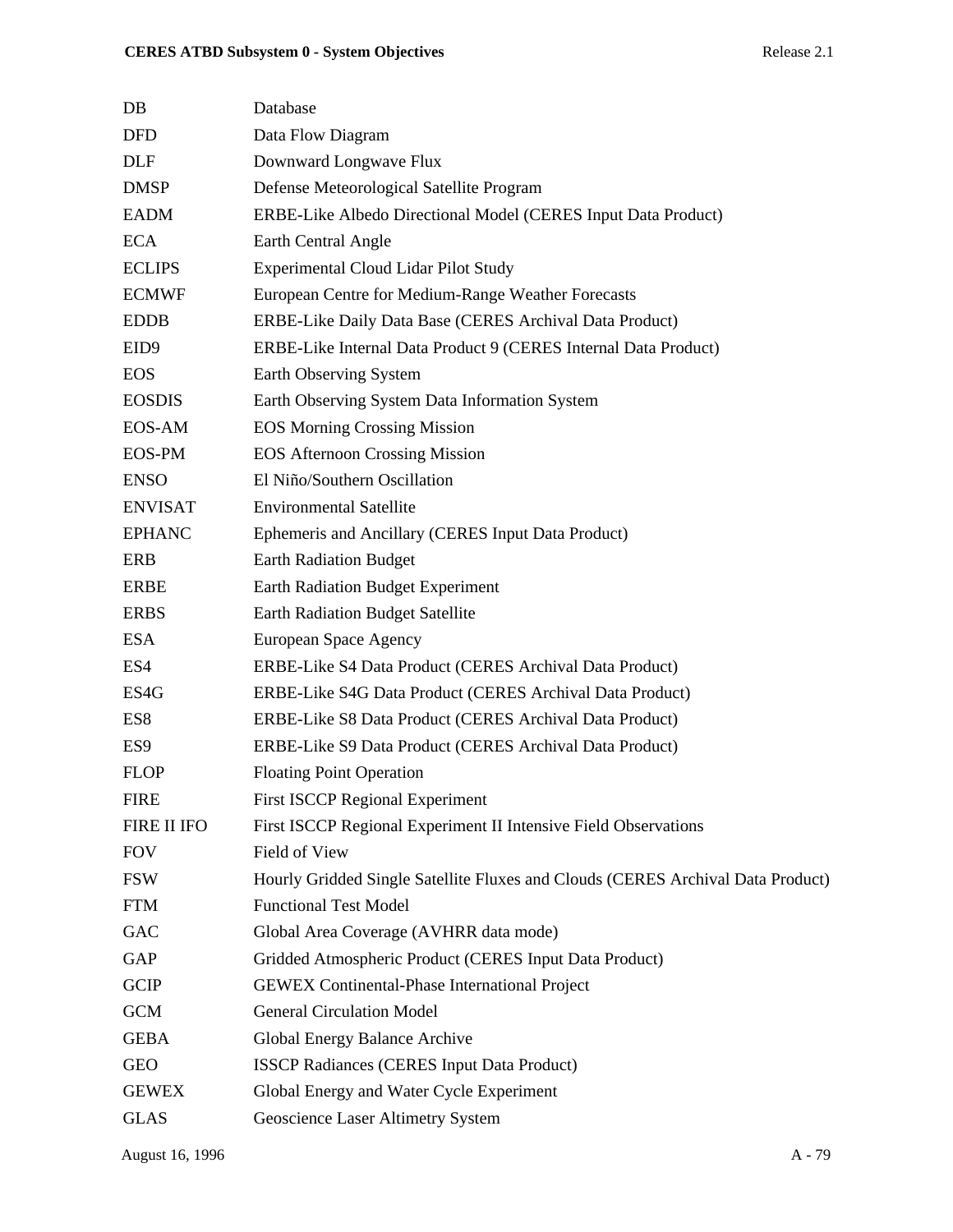| <b>GMS</b>      | <b>Geostationary Meteorological Satellite</b>               |
|-----------------|-------------------------------------------------------------|
| <b>GOES</b>     | <b>Geostationary Operational Environmental Satellite</b>    |
| <b>HBTM</b>     | Hybrid Bispectral Threshold Method                          |
| <b>HIRS</b>     | High-Resolution Infrared Radiation Sounder                  |
| <b>HIS</b>      | High-Resolution Interferometer Sounder                      |
| <b>ICM</b>      | <b>Internal Calibration Module</b>                          |
| <b>ICRCCM</b>   | Intercomparison of Radiation Codes in Climate Models        |
| ID              | Identification                                              |
| <b>IEEE</b>     | Institute of Electrical and Electronics Engineers           |
| <b>IES</b>      | <b>Instrument Earth Scans (CERES Internal Data Product)</b> |
| <b>IFO</b>      | <b>Intensive Field Observation</b>                          |
| <b>INSAT</b>    | <b>Indian Satellite</b>                                     |
| <b>IOP</b>      | <b>Intensive Observing Period</b>                           |
| IR              | <b>Infrared</b>                                             |
| <b>IRIS</b>     | <b>Infrared Interferometer Spectrometer</b>                 |
| <b>ISCCP</b>    | <b>International Satellite Cloud Climatology Project</b>    |
| <b>ISS</b>      | <b>Integrated Sounding System</b>                           |
| <b>IWP</b>      | <b>Ice Water Path</b>                                       |
| LAC             | Local Area Coverage (AVHRR data mode)                       |
| LaRC            | <b>Langley Research Center</b>                              |
| <b>LBC</b>      | Laser Beam Ceilometer                                       |
| <b>LBTM</b>     | Layer Bispectral Threshold Method                           |
| Lidar           | <b>Light Detection and Ranging</b>                          |
| <b>LITE</b>     | Lidar In-Space Technology Experiment                        |
| Lowtran 7       | Low-Resolution Transmittance (Radiative Transfer Code)      |
| LW              | Longwave                                                    |
| <b>LWP</b>      | Liquid Water Path                                           |
| MAM             | <b>Mirror Attenuator Mosaic</b>                             |
| MC              | <b>Mostly Cloudy</b>                                        |
| <b>MCR</b>      | Microwave Cloud Radiometer                                  |
| <b>METEOSAT</b> | Meteorological Operational Satellite (European)             |
| <b>METSAT</b>   | Meteorological Satellite                                    |
| <b>MFLOP</b>    | <b>Million FLOP</b>                                         |
| <b>MIMR</b>     | Multifrequency Imaging Microwave Radiometer                 |
| <b>MISR</b>     | Multiangle Imaging Spectroradiometer                        |
| <b>MLE</b>      | Maximum Likelihood Estimate                                 |
| <b>MOA</b>      | Meteorology Ozone and Aerosol                               |
| <b>MODIS</b>    | Moderate-Resolution Imaging Spectroradiometer               |
| <b>MSMR</b>     | Multispectral, multiresolution                              |
|                 |                                                             |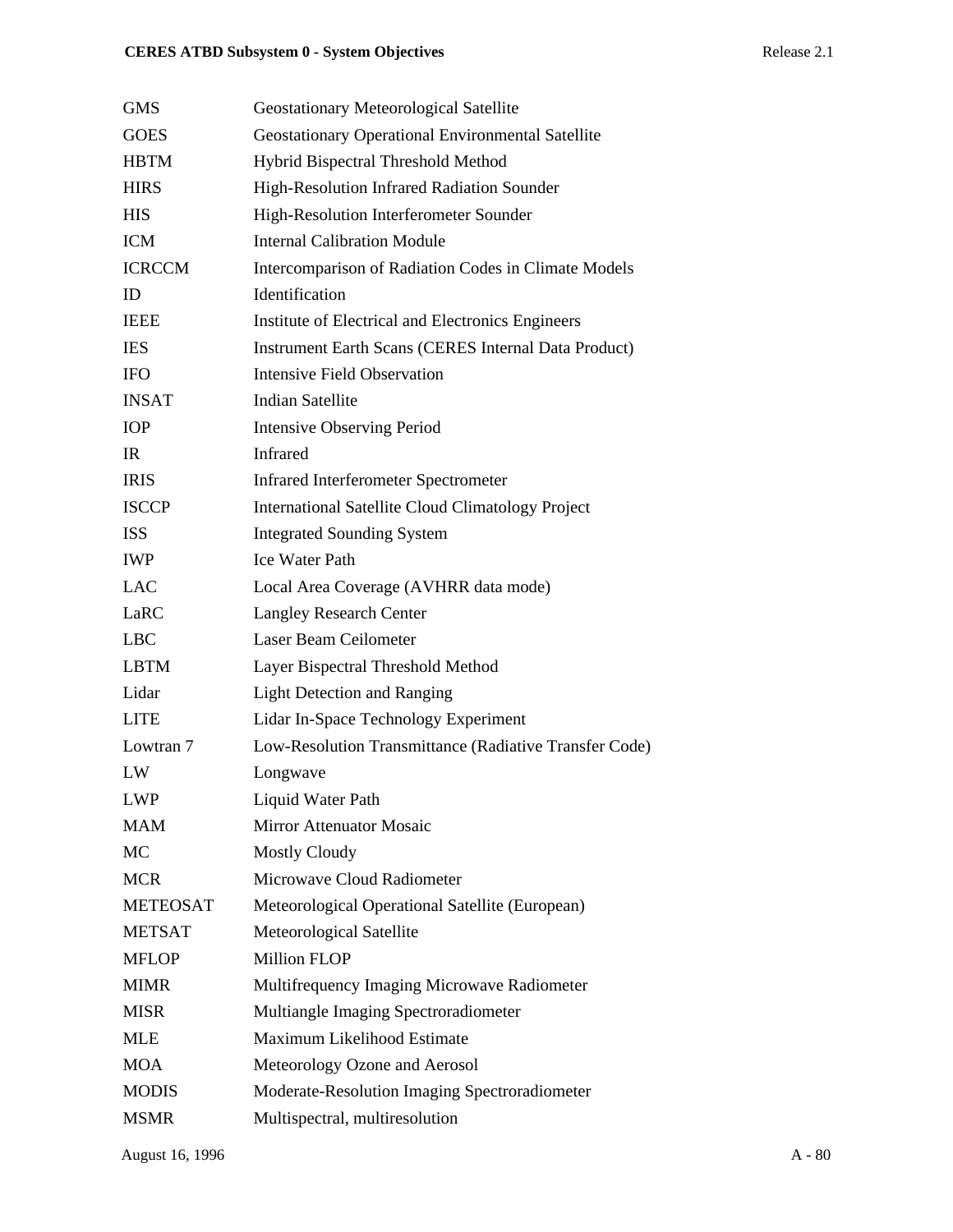| <b>MTSA</b>    | Monthly Time and Space Averaging                                                        |
|----------------|-----------------------------------------------------------------------------------------|
| <b>MWH</b>     | Microwave Humidity                                                                      |
| <b>MWP</b>     | Microwaye Water Path                                                                    |
| <b>NASA</b>    | National Aeronautics and Space Administration                                           |
| <b>NCAR</b>    | National Center for Atmospheric Research                                                |
| <b>NCEP</b>    | <b>National Centers for Environmental Prediction</b>                                    |
| <b>NESDIS</b>  | National Environmental Satellite, Data, and Information Service                         |
| <b>NIR</b>     | Near Infrared                                                                           |
| <b>NMC</b>     | National Meteorological Center                                                          |
| <b>NOAA</b>    | National Oceanic and Atmospheric Administration                                         |
| <b>NWP</b>     | <b>Numerical Weather Prediction</b>                                                     |
| <b>OLR</b>     | <b>Outgoing Longwave Radiation</b>                                                      |
| <b>OPD</b>     | Ozone Profile Data (CERES Input Data Product)                                           |
| OV             | Overcast                                                                                |
| PC             | Partly Cloudy                                                                           |
| <b>POLDER</b>  | Polarization of Directionality of Earth's Reflectances                                  |
| <b>PRT</b>     | <b>Platinum Resistance Thermometer</b>                                                  |
| <b>PSF</b>     | <b>Point Spread Function</b>                                                            |
| PW             | Precipitable Water                                                                      |
| <b>RAPS</b>    | Rotating Azimuth Plane Scan                                                             |
| <b>RPM</b>     | <b>Radiance Pairs Method</b>                                                            |
| <b>RTM</b>     | <b>Radiometer Test Model</b>                                                            |
| SAB            | Sorting by Angular Bins                                                                 |
| <b>SAGE</b>    | Stratospheric Aerosol and Gas Experiment                                                |
| <b>SARB</b>    | Surface and Atmospheric Radiation Budget Working Group                                  |
| <b>SDCD</b>    | <b>Solar Distance Correction and Declination</b>                                        |
| <b>SFC</b>     | Hourly Gridded Single Satellite TOA and Surface Fluxes (CERES Archival<br>Data Product) |
| <b>SHEBA</b>   | Surface Heat Budget in the Arctic                                                       |
| <b>SPECTRE</b> | <b>Spectral Radiance Experiment</b>                                                     |
| <b>SRB</b>     | <b>Surface Radiation Budget</b>                                                         |
| <b>SRBAVG</b>  | Surface Radiation Budget Average (CERES Archival Data Product)                          |
| <b>SSF</b>     | Single Satellite CERES Footprint TOA and Surface Fluxes, Clouds                         |
| <b>SSMI</b>    | Special Sensor Microwave Imager                                                         |
| <b>SST</b>     | Sea Surface Temperature                                                                 |
| <b>SURFMAP</b> | Surface Properties and Maps (CERES Input Product)                                       |
| SW             | Shortwave                                                                               |
| <b>SWICS</b>   | <b>Shortwave Internal Calibration Source</b>                                            |
| <b>SYN</b>     | Synoptic Radiative Fluxes and Clouds (CERES Archival Data Product)                      |
|                |                                                                                         |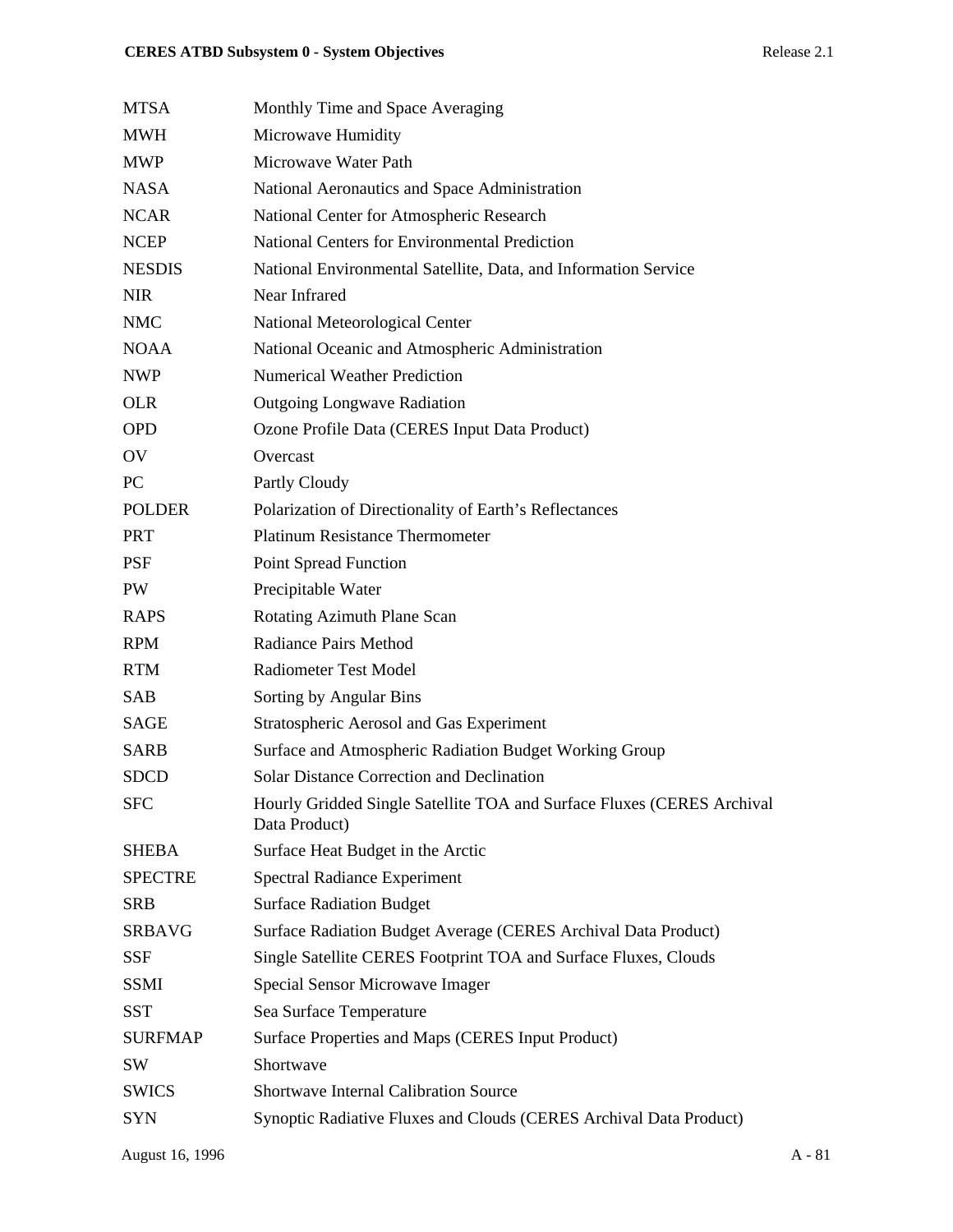| <b>SZA</b>   | Solar Zenith Angle                                                                            |
|--------------|-----------------------------------------------------------------------------------------------|
| <b>THIR</b>  | Temperature/Humidity Infrared Radiometer (Nimbus)                                             |
| <b>TIROS</b> | <b>Television Infrared Observation Satellite</b>                                              |
| <b>TISA</b>  | Time Interpolation and Spatial Averaging Working Group                                        |
| TMI          | <b>TRMM Microwave Imager</b>                                                                  |
| <b>TOA</b>   | Top of the Atmosphere                                                                         |
| <b>TOGA</b>  | <b>Tropical Ocean Global Atmosphere</b>                                                       |
| <b>TOMS</b>  | <b>Total Ozone Mapping Spectrometer</b>                                                       |
| <b>TOVS</b>  | <b>TIROS Operational Vertical Sounder</b>                                                     |
| <b>TRMM</b>  | <b>Tropical Rainfall Measuring Mission</b>                                                    |
| <b>TSA</b>   | Time-Space Averaging                                                                          |
| <b>UAV</b>   | <b>Unmanned Aerospace Vehicle</b>                                                             |
| <b>UT</b>    | <b>Universal Time</b>                                                                         |
| <b>UTC</b>   | <b>Universal Time Code</b>                                                                    |
| <b>VAS</b>   | VISSR Atmospheric Sounder (GOES)                                                              |
| <b>VIRS</b>  | <b>Visible Infrared Scanner</b>                                                               |
| <b>VISSR</b> | Visible and Infrared Spin Scan Radiometer                                                     |
| <b>WCRP</b>  | World Climate Research Program                                                                |
| <b>WG</b>    | <b>Working Group</b>                                                                          |
| Win          | Window                                                                                        |
| WN           | Window                                                                                        |
| <b>WMO</b>   | World Meteorological Organization                                                             |
| ZAVG         | Monthly Zonal and Global Average Radiative Fluxes and Clouds (CERES Archival<br>Data Product) |
|              |                                                                                               |

# **Symbols**

| A                 | atmospheric absorptance                             |
|-------------------|-----------------------------------------------------|
| $B_{\lambda}(T)$  | Planck function                                     |
| $\mathcal{C}$     | cloud fractional area coverage                      |
| $CF_2Cl_2$        | dichlorofluorocarbon                                |
| CFCl <sub>3</sub> | trichlorofluorocarbon                               |
| $CH_4$            | methane                                             |
| CO <sub>2</sub>   | carbon dioxide                                      |
| D                 | total number of days in the month                   |
| $D_e$             | cloud particle equivalent diameter (for ice clouds) |
| $E_{o}$           | solar constant or solar irradiance                  |
| $\boldsymbol{F}$  | flux                                                |
| $\boldsymbol{f}$  | fraction                                            |
| $G_a$             | atmospheric greenhouse effect                       |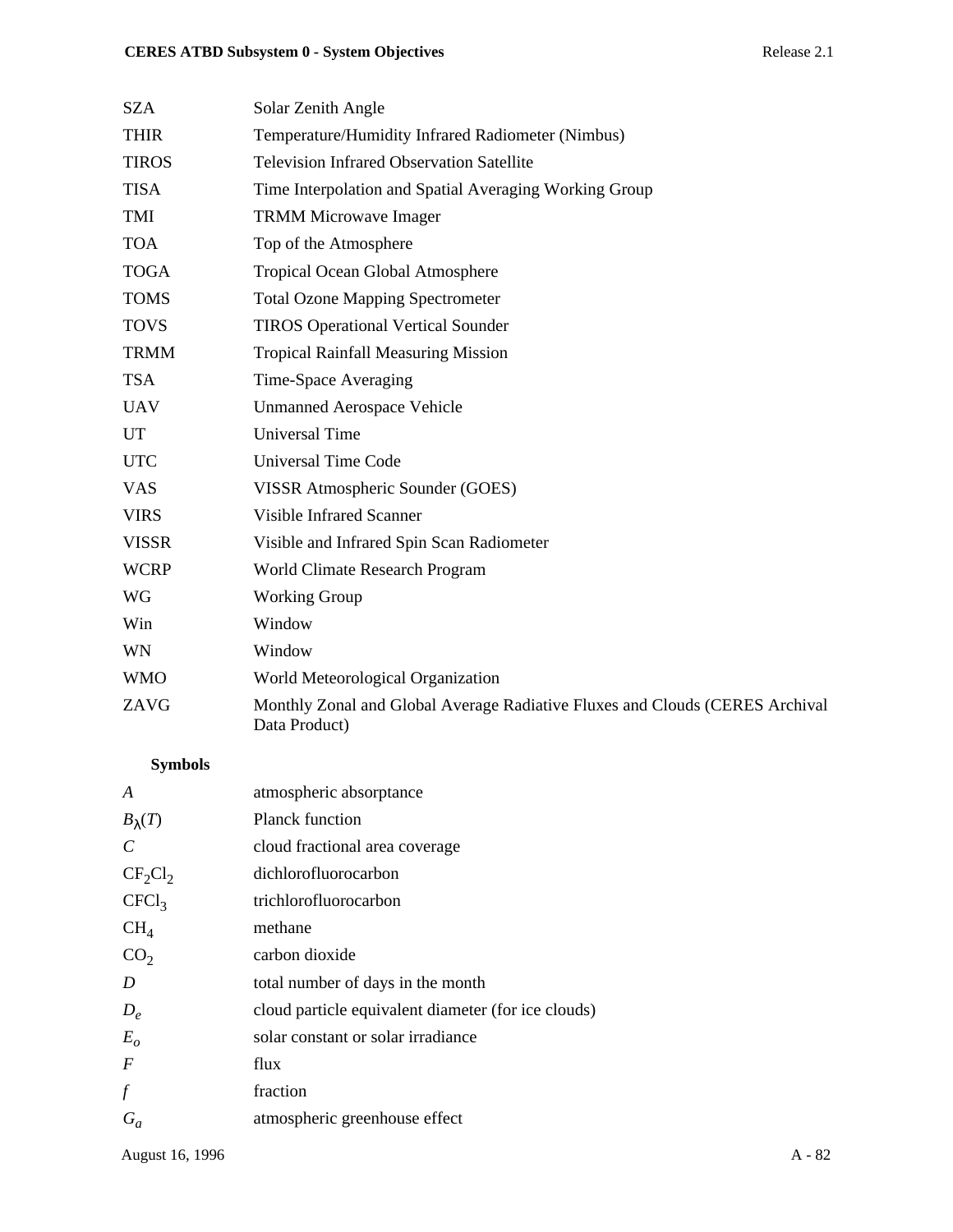| g                           | cloud asymmetry parameter                         |
|-----------------------------|---------------------------------------------------|
| $H_2O$                      | water vapor                                       |
| Ι                           | radiance                                          |
| $\dot{i}$                   | scene type                                        |
| $m_i$                       | imaginary refractive index                        |
| Ñ                           | angular momentum vector                           |
| $N_2O$                      | nitrous oxide                                     |
| $O_3$                       | ozone                                             |
| $\boldsymbol{P}$            | point spread function                             |
| $\boldsymbol{p}$            | pressure                                          |
| $Q_a$                       | absorption efficiency                             |
| $Q_e$                       | extinction efficiency                             |
| $Q_{s}$                     | scattering efficiency                             |
| $\boldsymbol{R}$            | anisotropic reflectance factor                    |
| $r_E$                       | radius of the Earth                               |
| $r_e$                       | effective cloud droplet radius (for water clouds) |
| $r_h$                       | column-averaged relative humidity                 |
| $S_{\rm o}$                 | summed solar incident SW flux                     |
| $S'_{o}$                    | integrated solar incident SW flux                 |
| T                           | temperature                                       |
| $T_B$                       | blackbody temperature                             |
| t                           | time or transmittance                             |
| $W_{liq}$                   | liquid water path                                 |
| w                           | precipitable water                                |
| $\hat{x}_o$                 | satellite position at $t_o$                       |
| x, y, z                     | satellite position vector components              |
| $\dot{x}, \dot{y}, \dot{z}$ | satellite velocity vector components              |
| Z.                          | altitude                                          |
| $z_{top}$                   | altitude at top of atmosphere                     |
| α                           | albedo or cone angle                              |
| β                           | cross-scan angle                                  |
| γ                           | Earth central angle                               |
| $\gamma_{at}$               | along-track angle                                 |
| $\gamma_{ct}$               | cross-track angle                                 |
| δ                           | along-scan angle                                  |
| ε                           | emittance                                         |
| Θ                           | colatitude of satellite                           |
| θ                           | viewing zenith angle                              |
| $\boldsymbol{\theta}_{o}$   | solar zenith angle                                |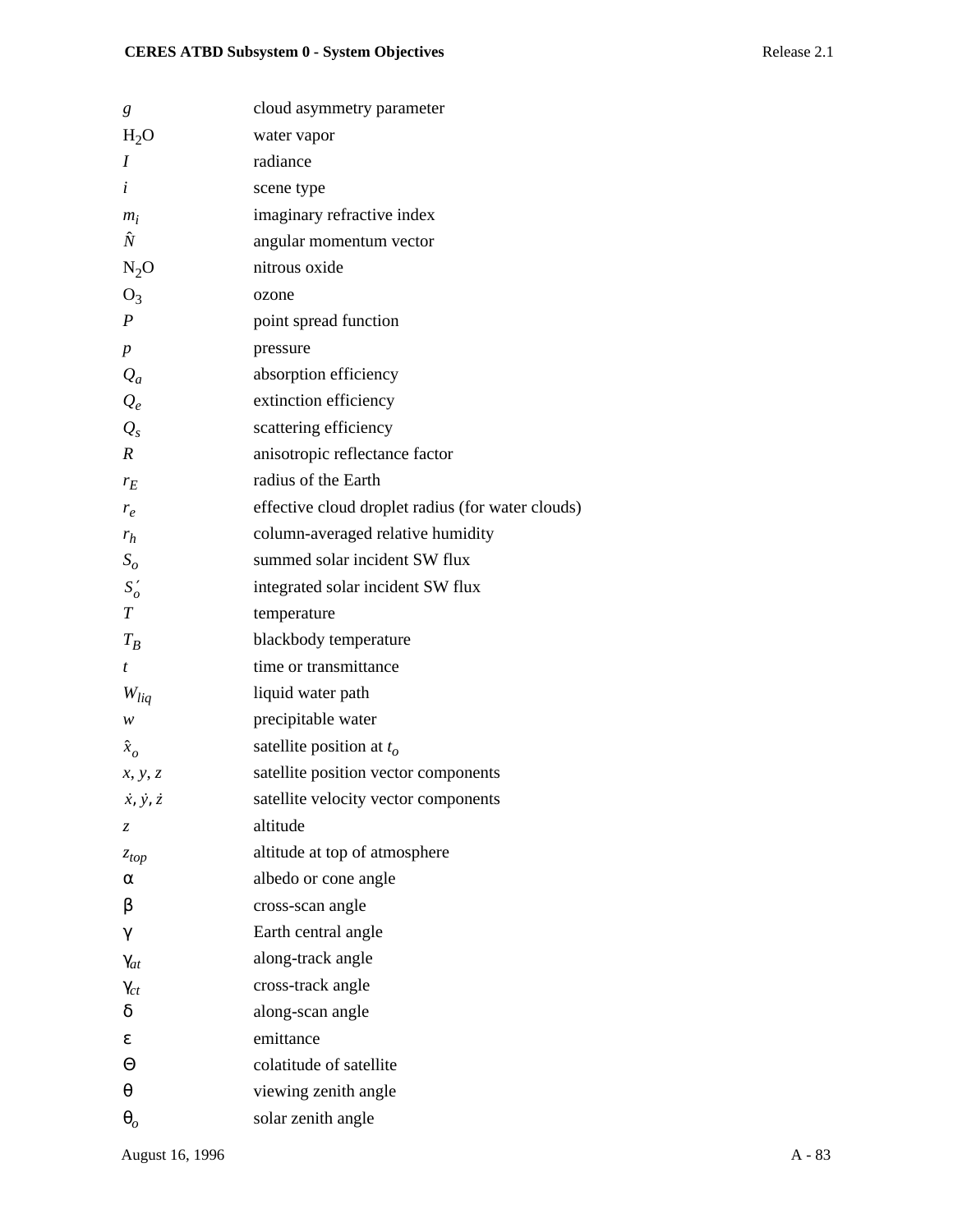| wavelength                                     |
|------------------------------------------------|
| viewing zenith angle cosine                    |
| solar zenith angle cosine                      |
| wave number                                    |
| bidirectional reflectance                      |
| optical depth                                  |
| spectral optical depth profiles of aerosols    |
| spectral optical depth profiles of water vapor |
| spectral optical depth profiles of ozone       |
| longitude of satellite                         |
| azimuth angle                                  |
| single-scattering albedo                       |
|                                                |

### Subscripts:

| C                | cloud               |
|------------------|---------------------|
| ch               | cloud base          |
| ce               | cloud effective     |
| cld              | cloud               |
| $\overline{c}$ s | clear sky           |
| ct               | cloud top           |
| ice              | ice water           |
| lc               | lower cloud         |
| liq              | liquid water        |
| S                | surface             |
| uc               | upper cloud         |
| λ                | spectral wavelength |
|                  |                     |

### **Units**

| AU                    | astronomical unit          |
|-----------------------|----------------------------|
| cm                    | centimeter                 |
| $\text{cm-sec}^{-1}$  | centimeter per second      |
| count                 | count                      |
| day                   | day, Julian date           |
| deg                   | degree                     |
| $deg\text{-}sec^{-1}$ | degree per second          |
| DU                    | Dobson unit                |
| $erg\text{-}sec^{-1}$ | erg per second             |
| fraction              | fraction (range of $0-1$ ) |
| g                     | gram                       |
| $g$ -cm <sup>-2</sup> | gram per square centimeter |
|                       |                            |